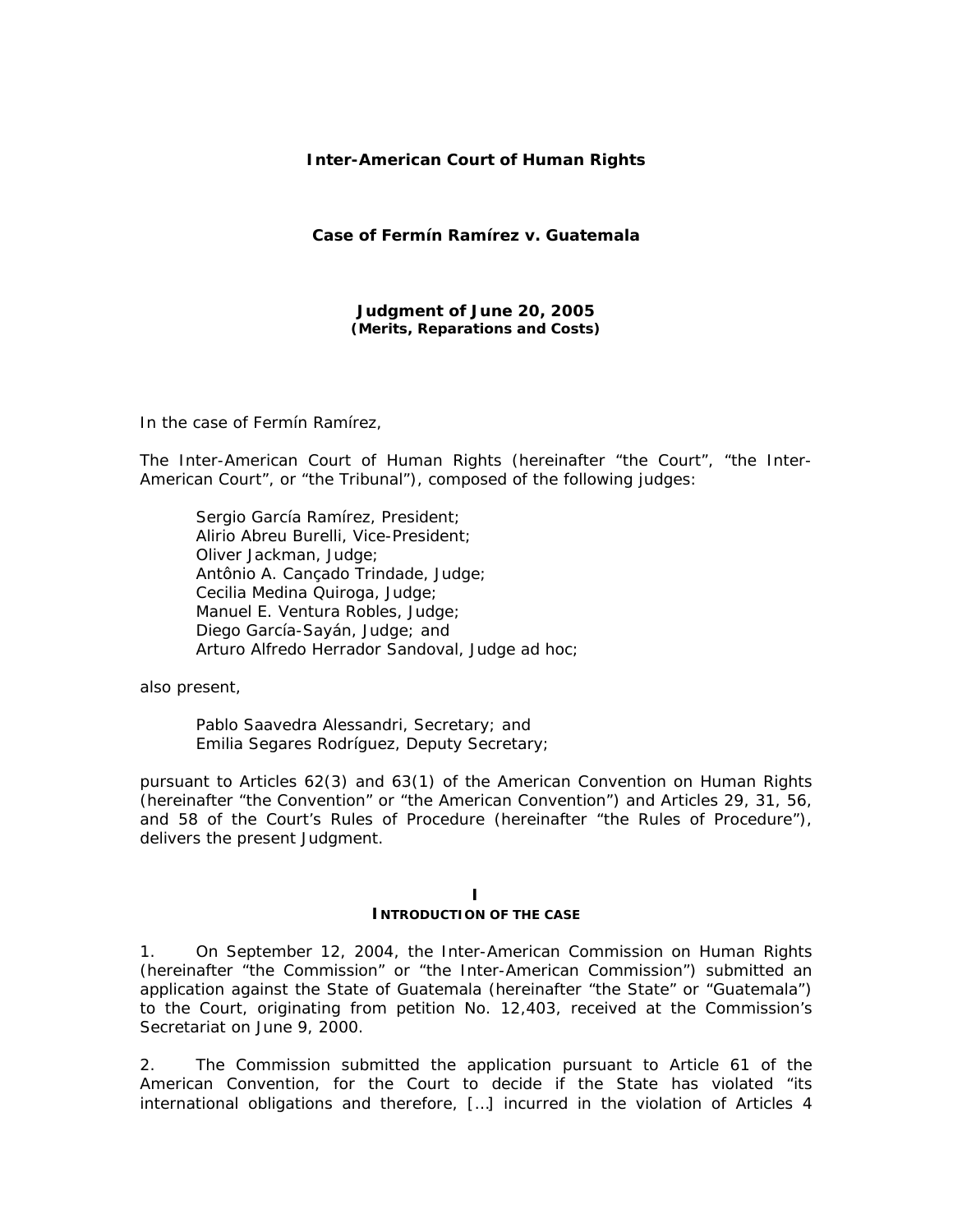(Right to life), 8 (Right to a Fair Trial), and 25 (Judicial Protection), 1(1) (Obligation to Respect Rights) and/ or 2 (Domestic Legal Effects) of the American Convention [...], through the imposition of the death penalty on Fermin Ramirez without giving him the opportunity to exercise his right to a defense, with regard both to the variation of the acts charged in the indictment as well as their legal classification, which occurred when the Guatemalan judicial authorities issued a conviction against him on March 6, 1998". The Commission also requested the Court to order that the State adopt a series of pecuniary and non-pecuniary measures of reparation.

#### **II**

#### **JURISDICTION OF THE COURT**

3. The Court is competent to hear the present case, in the terms of articles 62 and 63(1) of the Convention, since Guatemala ratified the American Convention on May 25, 1978 and accepted the Court's obligatory jurisdiction on March 9, 1987.

### **III**

### **PROCEDURE BEFORE THE COMMISSION**

4. On June 9, 2000 the Institute of Public Criminal Defense Services presented a petition before the Inter-American Commission. On that same date, the petitioner requested precautionary measures in favor of the alleged victim, which was later reiterated.

5. On October 9, 2002, during its  $116<sup>th</sup>$  regular meeting, the Commission approved Report No. 74/02, in which it declared the admissibility of the case and decided to proceed to the consideration of its merits.

6. On February 9, 2004, the State was informed of the decision of the Inter-American Commission to grant precautionary measures in favor of Mr. Fermín Ramírez.

7. On March 11, 2004, during its  $119<sup>th</sup>$  regular meeting, the Commission approved the Report of Merits No. 35/04, in which it concluded that:

[...] Based on the considerations of fact and law included in the present report, the Commission reiterates its conclusions that the State of Guatemala is responsible for the following:

a. The State is responsible of the violation of Mr. Fermín Ramirez's right set forth in Article 8(2)(b) of the American Convention because the Guatemalan authorities abstained from previously communicating in a detailed manner the facts on which the conviction to the death sentence was based.

b. The State is responsible of the violation of Mr. Fermín Ramírez's right set forth in Article 8(1) of the American Convention because the Guatemalan judicial authorities prevented his exercise of the right to be heard regarding the facts and circumstances he was charged with in the conviction.

The State is responsible of the violation to Mr. Fermín Ramírez's right set forth in Article 8(2)(c) of the American Convention because through the inclusion of new facts charged in the judgment and the abrupt change in the judicial classification in the conviction it prevented the technical defense counsel from orienting its activity in a reasonable manner, with the adequate time and means for its preparation.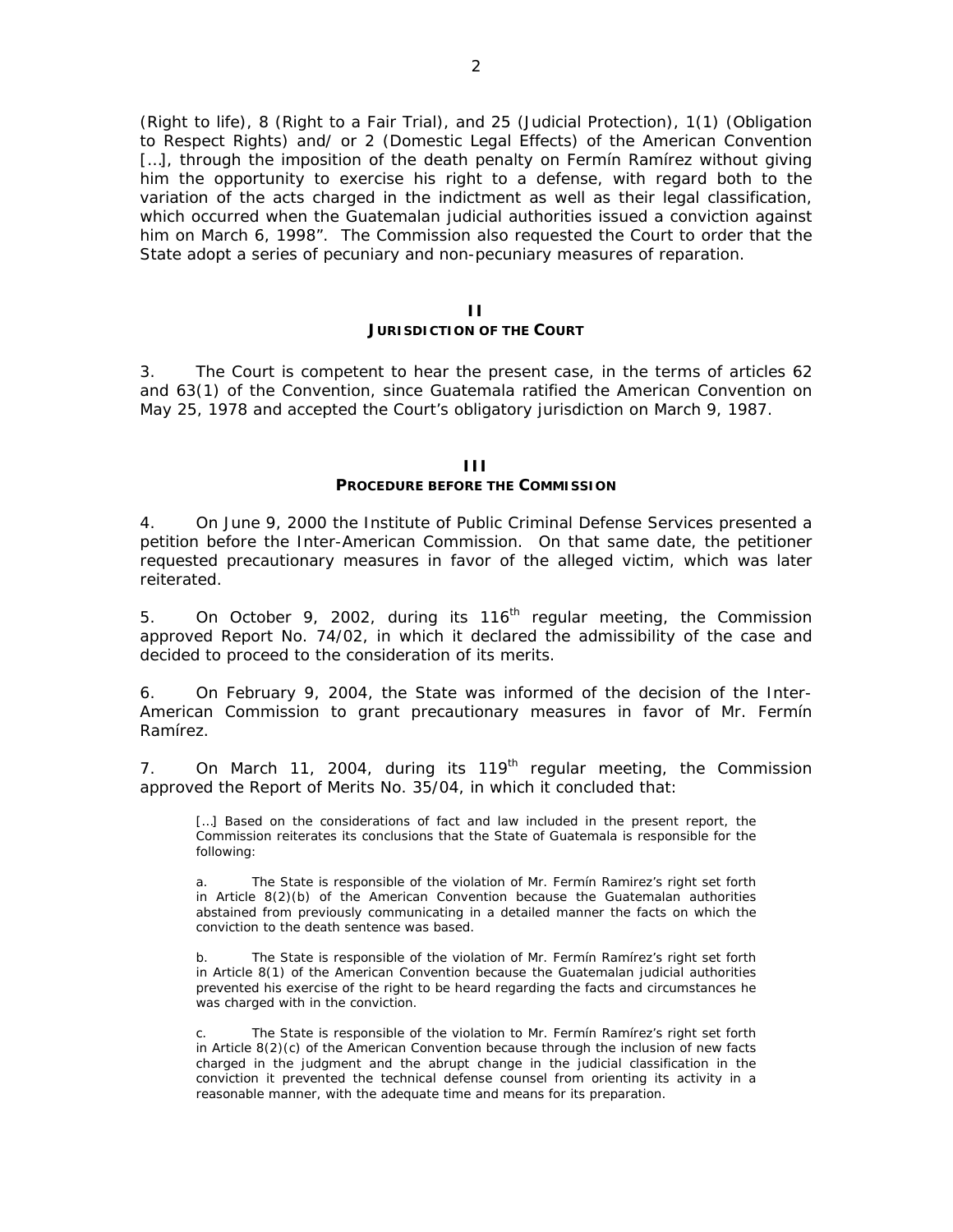d. The State is responsible of the violation to Mr. Fermín Ramírez's right set forth in Article 25 of the American Convention by imposing the death penalty in a criminal procedure that did not adjust to the rules of the due process and because the Guatemalan judicial authorities abstained from exercising an effective protection of the rights that were violated during said process.

e. The State is responsible of the violation of the right set forth in Article 4 of the American Convention with regard to Article 1(1) of the same instrument due to the possible execution of the death penalty imposed on Fermín Ramírez in a criminal process in which the rights to a due process of law and an effective judicial protection were violated.

Based on the analysis and the conclusions of the Report, the Commission made the following recommendations to the State:

1. Grant Fermín Ramírez reparations that include leaving without effect the sentence imposed and the realization of a new trial with complete observance of the due process of law.

2. Take the necessary measures to prevent that the acts that originated the violations established in [said] report be repeated.

8. On March 12, 2004, the Commission forwarded the Report on Merits No. 35/04 to the State and asked it to inform of the measures adopted to comply with the recommendations included in said report, within two months as of the date on which it was sent. Through a note of the same date, the Commission informed the petitioner that it had approved Report No. 35/04, and requested that it provide the information referred to in Article 43(3) of its Rules of Procedure, with regard to its position over the possibility to present the case before the Inter-American Court.

9. On March 31, 2004, the petitioners presented their response to the Commission's communication of March 12, 2004, in which they stated that it was pertinent to submit the case to the Inter-American Court, since this could avoid the predominance of the internal jurisprudence criterion according to which no prior warning is required from the Court for the variation of the legal classification of the crime, and that the defendant's right to a defense be violated in the cases of murder, by demanding that the accusation courts prove and discuss the danger of the convicted author in order to impose the death penalty.

10. On September 9, 2004 the Commission decided to present the case before the Court "due to lack of compliance by the State of the recommendations of the report."

### **IV PROCEEDING BEFORE THE COURT**

11. On September 12, 2004 the Commission submitted the application to the Court (*supra* para. 1).

12. The Commission appointed Mrs. Susana Villarán and Mr. Santiago A. Canton as delegates, and Messrs. Ariel Dulitzky, Victor Hugo Madrigal, and Mrs. María Claudia Pulido as legal advisors.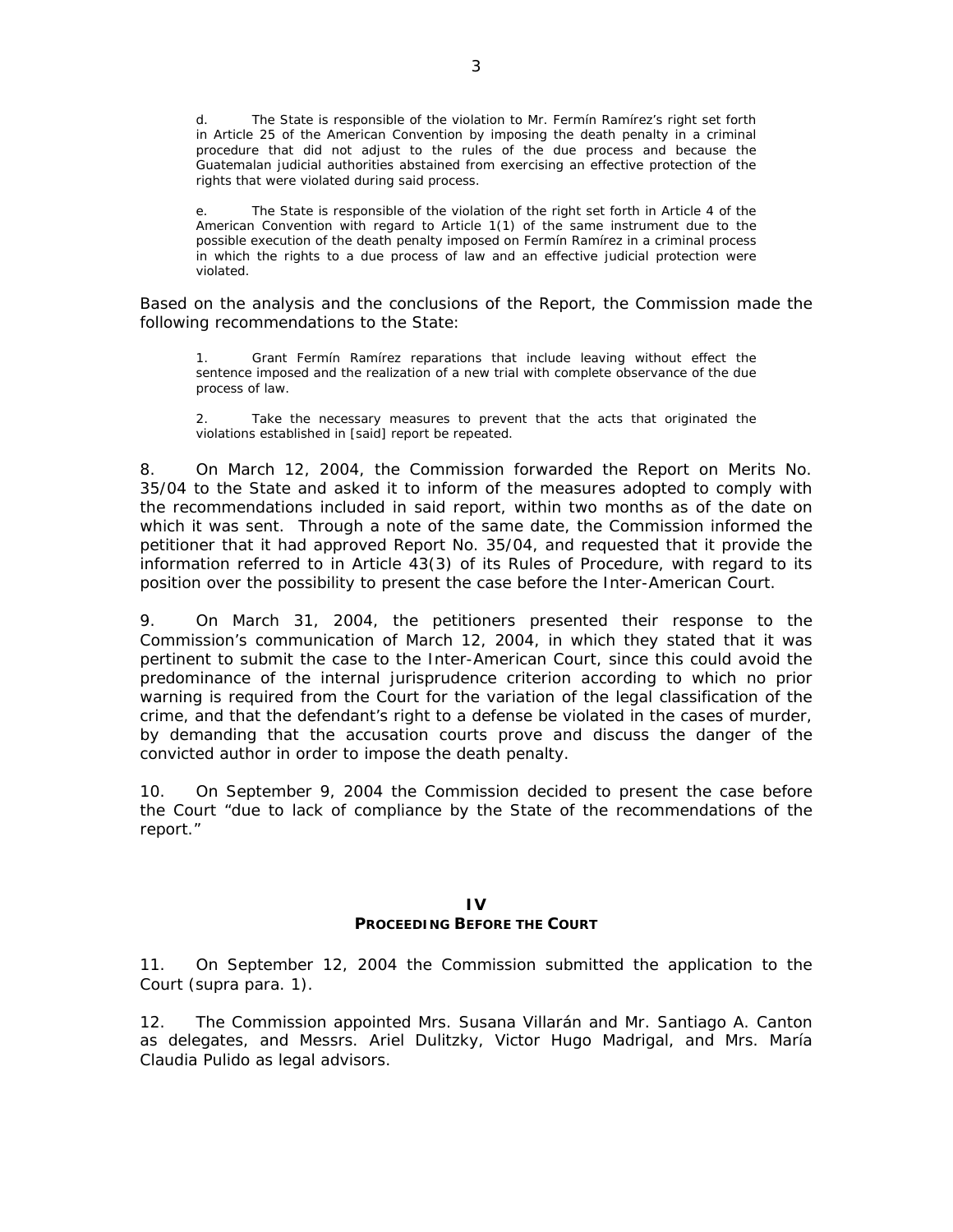13. On October 7, 2004 the Secretariat of the Court (hereinafter "the Secretariat"), prior preliminary examination of the application by the President of the Court (hereinafter "the President"), notified it along with its appendixes to the State and informed it of the terms for its reply and appointment of their representation in the process. On that same day the Secretariat, following the President's instructions, informed the State of its right to appoint a judge *ad hoc* to participate in the consideration of the case.

14. On October 7, 2004, in accordance with that stated in Article 35(1)(d) and (e) of the Rules of Procedure, the Secretariat notified the representatives of the alleged victim (hereinafter "the representatives"), specifically the Institute of Public Criminal Defense Services of Guatemala and the Institute of Compared Studies on Criminal Sciences of Guatemala, of the application.

15. On November 26, 2004 the State, after having been granted an extension, appointed Mr. Alejandro Sánchez Garrido as judge *ad hoc.* On that same day, the State appointed Mr. Herbert Estuardo Meneses Coronado as Agent and Mr. Luis Ernesto Cáceres Rodríguez as Deputy Agent.

16. On December 3, 2004 the representatives presented their brief of pleadings, motions, and evidence (hereinafter "brief of pleadings and motions").

17. On December 9, 2004 Mr. Alejandro Sánchez Garrido, who had been appointed as judge *ad hoc,* stated that, "in compliance with Article 19 of the Statute of the Court[, he had the duty to excuse himself from knowing [of said case as judge *ad hoc*] and requested that this excuse be accepted."

18. On December 10, 2004 the Secretariat, following the President's instructions, in accordance with Articles 10 and 19 of the Statute and the attributions granted by Articles 4 and 29(2) of the Rules of Procedure, once again invited the State to appoint, in accordance with the practices of the Court, a Judge *ad hoc* to participate in the consideration of the case, within the following 30 days.

19. On January 17, 2005 the State appointed Mr. Arturo Alfredo Herrador Sandoval as judge *ad hoc*.

20. On February 11, 2005 the State presented its response to the petition and its observations to the brief of pleadings and motions.

21. On February 23, 2005 the Institute of Comparative Studies in Criminal and Social Sciences of Argentina (INECIP), represented by Mr. David Baiguin and Mrs. Silvina Ramírez presented an *amicus curiae* in the present case.

22. On March 7, 2005 Mr. Eugenio Raúl Zaffaroni presented an *amicus curiae* in the present case.

23. On April 28, 2005 the President issued a Ruling through which, in accordance with Article 47(3) of the Rules of Procedure, he required that Mr. Fermín Ramírez, proposed as a witness by the representatives, and Messrs. Eduardo Montealegre Lynett and Alberto Martín Binder, proposed as expert witnesses by the Commission, and Messrs. Alejandro E. Álvarez, César Barrientos Pellecer and Rodolfo Francisco Kepfer Rodríguez, proposed as expert witnesses by the representatives, offer their testimony or expert opinions through statements given before a notary public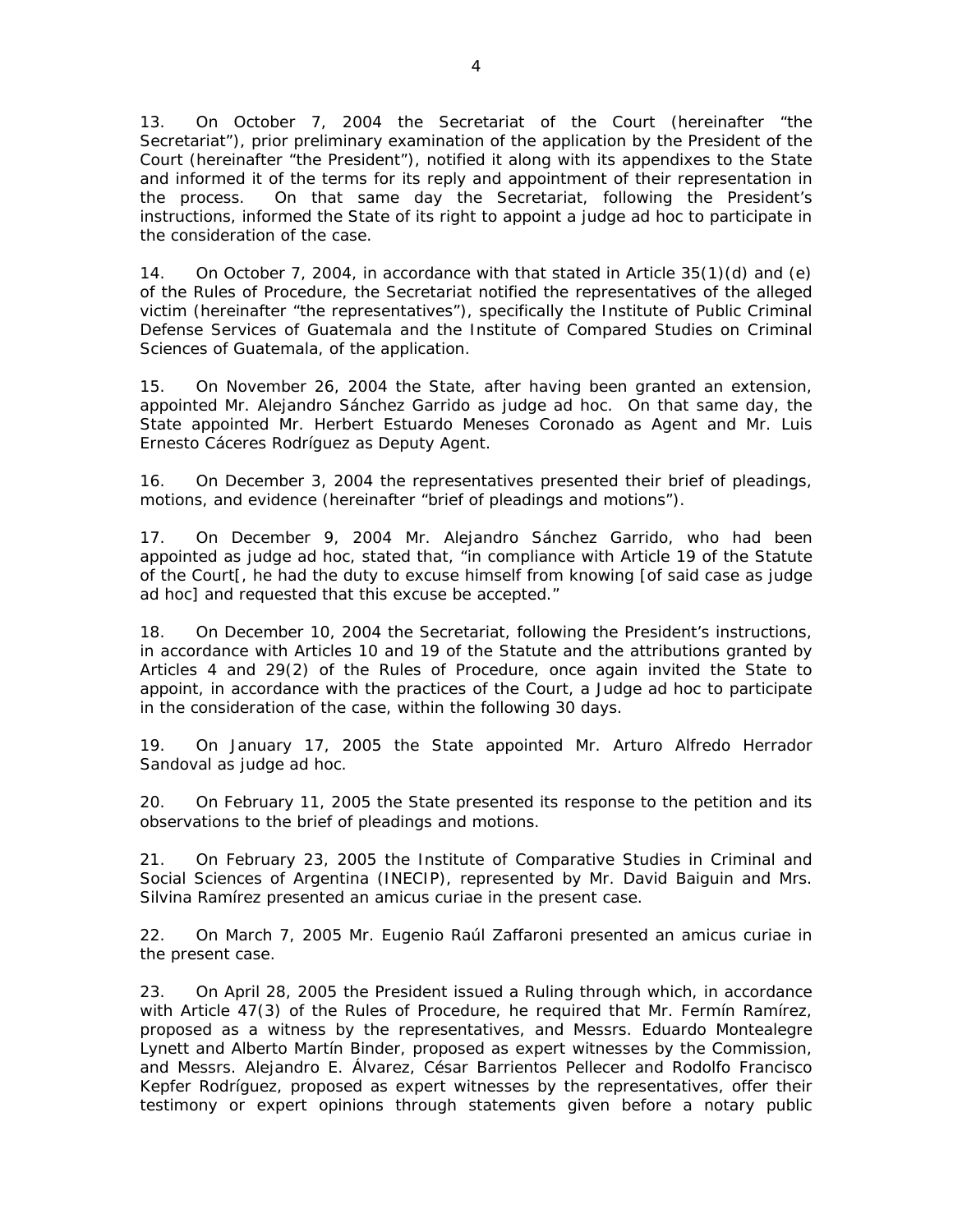(affidavits), which must be sent by the Commission and the representatives no later than May 9, 2005. Likewise, it requested that the representatives and the State present, on that same date, certain documents as evidence to facilitate adjudication of the case. Besides, the President granted a non-postponable term of 7 days, as of the date it received said affidavits, for the Commission, the representatives, and the State to present the observations they consider appropriate. Similarly, the President informed the parties that they had until May 27, 2005 to present their final written allegations with regard to the merits, reparations, and costs. Finally, in response to the request made by the representatives that it was "important that the decision of the […] Court, with regard to not summoning a public hearing, [be] carefully [re]valuated taking into consideration the importance of presenting their arguments *in voce* and being able to directly refute the State's positions, thus affirming the principle of the presence of the parties to dispute," the President considered that it was not appropriate to agree to said request, based on the following:

[...] according to that stated in Article 40 of the Rules of Procedure, the President "shall call such hearings *as may be necessary"*, which expresses a discretional power of the President to summon the parties to public hearings in cases with objects and circumstances that indicate that the exercise of said right results appropriate and necessary. The above is also deduced from the reading of several provisions of the Rules of Procedure that include the possibility of calling a hearing on preliminary objections, provisional measures, receipt of evidence or procedures of advisory opinions.<sup>1</sup> Besides, the power referred to is consistent with the regulation of said practice in other international courts of the same nature.<sup>2</sup> The exercise of said right results even more appropriate before the need to adequately attend the cases subject to the consideration of the Court, whose number has increased considerably and continues to increase constantly. If the Court or the President decide not to summon a public hearing, this may not be considered a lack of observance or a limitation to the right to a defense and presence of the parties, who maintain their opportunity to present their arguments in their final written allegations. In this sense, the fact that this type of practices is authorized is in benefit of the group of pending cases before the Tribunal, in attention to the fact that the Court does not meet permanently. […]

24. On May 13, 2005, the Inter-American Commission sent, after having granted an extension, the statements given by the expert witnesses Eduardo Montealegre Lynett and Alberto Martín Binder before a notary public (affidavits).

25. On May 13, 2005 the representatives presented, after having been granted an extension, the documents requested as evidence to facilitate adjudication of the case, and the statements offered by the expert witnesses Alejandro E. Álvarez, César Barrientos Pellecer, and Rodolfo Kepfer Rodríguez before a notary public (affidavits). Similarly, they forwarded the statement given by Mr. Fermín Ramírez on May 3, 2005 before the notary Rafael Francisco Cetina Gutiérrez "through video recording", as well as the document in which the mentioned notary gives faith that the video

<sup>1</sup> *Cfr.* Article 25(7) ("The Court, or its President if the Court is not sitting, may convoke the parties to a public hearing on provisional measures"); Article 37(5) ("When the Court considers it indispensable, it may convene a special hearing on the preliminary objections, after which it shall rule on the objections"); Article 45(4) ("The Court may, at any stage of the proceedings: […] Commission one or more of its members to hold hearings, including preliminary hearings, either at the seat of the Court or elsewhere, for the purpose of gathering evidence"); and Article 63(4) ("At the conclusion of the written proceedings, the Court shall decide whether there should be oral proceedings and shall fix the date for such a hearing, unless it delegates the latter task to the President […]"), all of the Rules of Procedure.

<sup>2</sup> *Cfr.* Article 59(3) and 59(4) of the Rules of Procedure of the European Court of Human Rights: "The Chamber may decide, either upon request of a party or by its own initiative, to summon a hearing on the merits of the case if it considers that the exercise of its functions under the Convention so requires it;" and "the President of the Chamber may, when appropriate, set the written and oral proceedings" (free translation of the Secretariat).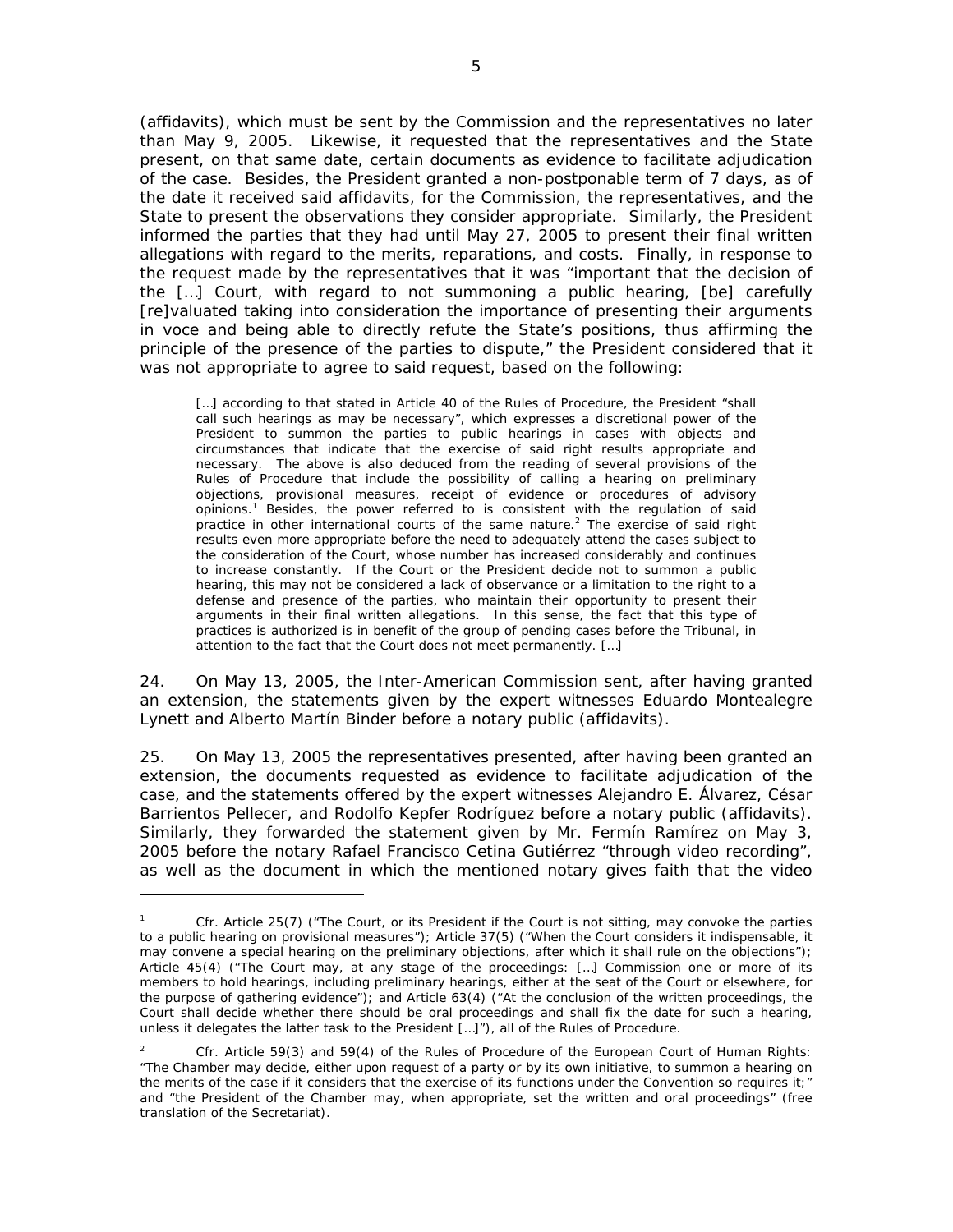was recorded before him. The Commission did not present any observations in this regard.

26. On May 13, 205, the *Irish Centre for Human Rights* of the *National University of Ireland (Galway)* presented an *amicus curiae* in the present case.

27. On May 17, 2005, the Secretariat reiterated to the State the appeal that it present the evidence requested to facilitate adjudication of the case (*supra* para.23). Since said evidence had not been presented and the representatives had already submitted part of it, the State was requested to, following the President's instructions, forward the missing evidence as soon as possible.

28. On May 24, 2005 the representatives presented their observations to the statements offered before a notary public (affidavits) by the Inter-American Commission.

29. On May 27 and 28 and on June 1, 2005 the representatives, the Inter-American Commission, and the State presented, respectively, the brief of final pleadings with regard to the merits and reparations, and costs.

30. On June 1 and 14, 2005 the State presented, after having been granted an extension, the documents requested as evidence to facilitate adjudication of the case (*supra* paras. 23 and 27).

31. On June 7, 2005 the State presented its observations to the testimonial and expert statements presented by the Inter-American Commission and the representatives (*supra* paras. 24 and 25).

### **V PROVISIONAL MEASURES**

32. On December 3, 2004 the representatives, upon presentation of their brief of pleadings and motions, requested, *inter alia,* that "in order to save Mr. Fermín Ramírez's life" the Court "issue provisional measures in [his] favour […]. Based on that stated in Article 63(2) of the American Convention […]", in virtue of the fact that, despite the validity of the precautionary measures issued by the Commission of February 9, 2004, "the jurisprudence established by the Constitutional Court of Guatemala [in judgment of December 19, 2001] represents a great concern, in the sense that the cautionary measures dictated by the Inter-American Commission […] do not have binding effects for the Guatemalan courts."

33. On December 8, 2004 the Secretariat, following the President's instructions, requested that the representatives, in consideration of the validity of the precautionary measures imposed by the Inter-American Commission since February 9, 2004 and that the mentioned judgment of the Constitutional Court of Guatemala was issued in the year 2001, inform in detail of the existence of the conditions of extreme seriousness and urgency and irreparability of the damages established in Article 63(2) of the American Convention that justified the adoption, by the Tribunal, of provisional measures in the situation of the present case at that time.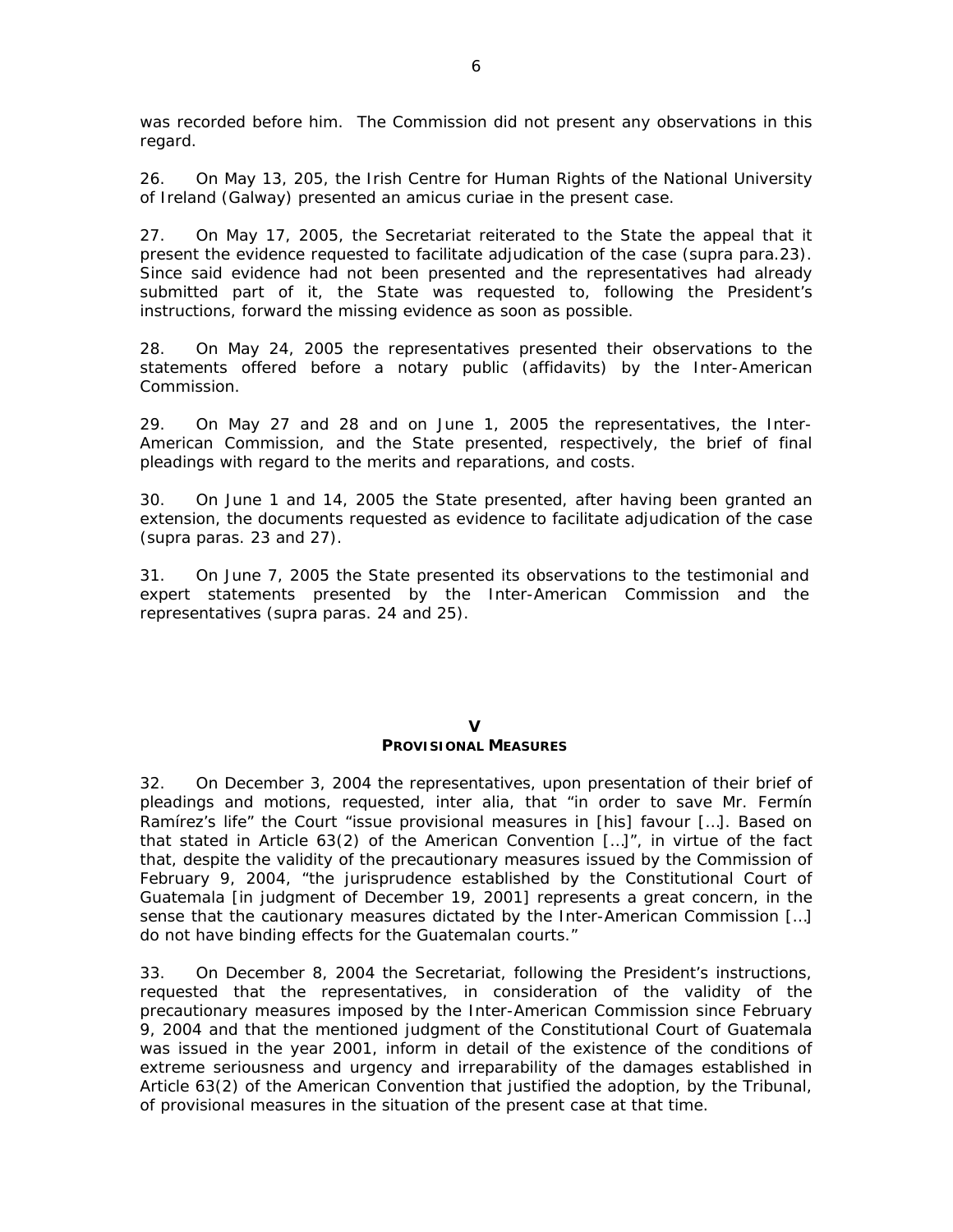34. On December 13, 2004 the representatives presented their arguments regarding the alleged existence of the conditions of extreme seriousness and urgency and irreparability of the damage. In this regard they stated, *inter alia*, that said conditions existed due to the possibility that Mr. Fermín Ramírez be executed. Similarly, they stated that even though the Commission issued precautionary measures, there was no guarantee that the State would obey them, and thus they were ineffective in stopping the execution.

35. On December 14, 2004 the Secretariat, following the President's instructions, sent the representative's brief to the State and the Commission, and asked that they present, no later than December 16, 2004, the observations considered appropriate to said request of the representatives for provisional measures, as well as their opinion on their admissibility.

36. On December 14, 2004 the State presented its observations to the representative's request to adopt provisional measures and stated, *inter alia,* that it had taken actions to comply with the precautionary measures issued by the Commission on February 9, 2004 and that as of the determination of the precautionary measures, the life of Mr. Fermín Ramírez had not been at risk at any time nor had their been any attempts to execute the sentence imposed, reason for which there were not enough motives or considerations of extreme seriousness to justify an order of provisional measures in favour of the alleged victim.

37. On December 16, 2004 the Inter-American Commission presented its observations to the representative's request to adopt provisional measures and stated that it considered that the adoption of these was admissible since, *inter alia,* even though the precautionary measures had been effective, "the Tribunal must preserve its jurisdiction and issue the corresponding measures, since the matter was pending before the Court and the considerations established by Article 63(2) of the American Convention were present" and, also, in other cases, the State had executed people protected by precautionary measures. It also stated that there was an imminent damage due to the definitive nature of the conviction issued against Mr. Fermín Ramírez and that the history of execution of the death sentence in Guatemala indicates that the time-period between the issuing of said ruling and the date established for its execution is short.

38. On December 21, 2004 the President of the Court issued a Determination of Urgent Measures, in which it ordered that the State protect the life and personal integrity of Mr. Fermín Ramírez. In this Determination the President considered, *inter alia*, that:

[...] despite the fact that up to now the precautionary measures issued by the Commission have been effective, in the present case the conviction issued against Mr. Fermín Ramírez seems to be definitive. Also, the Commission and the representatives presented precedents regarding the execution, by the State, of people protected by precautionary measures […]. That is, the situation described by the representatives and the Commission in this case […] reveal *prima face* the existence of a situation of extreme seriousness and urgency, that makes the avoiding of irreparable damages to the right to live and personal integrity of Mr. Fermín Ramírez necessary, as well as the avoidance of the frustration of a possible reparation that the Court may determine in favour of the alleged victim.

39. On March 12, 2005 the Inter-American Court issued a Ruling, through which it decided to: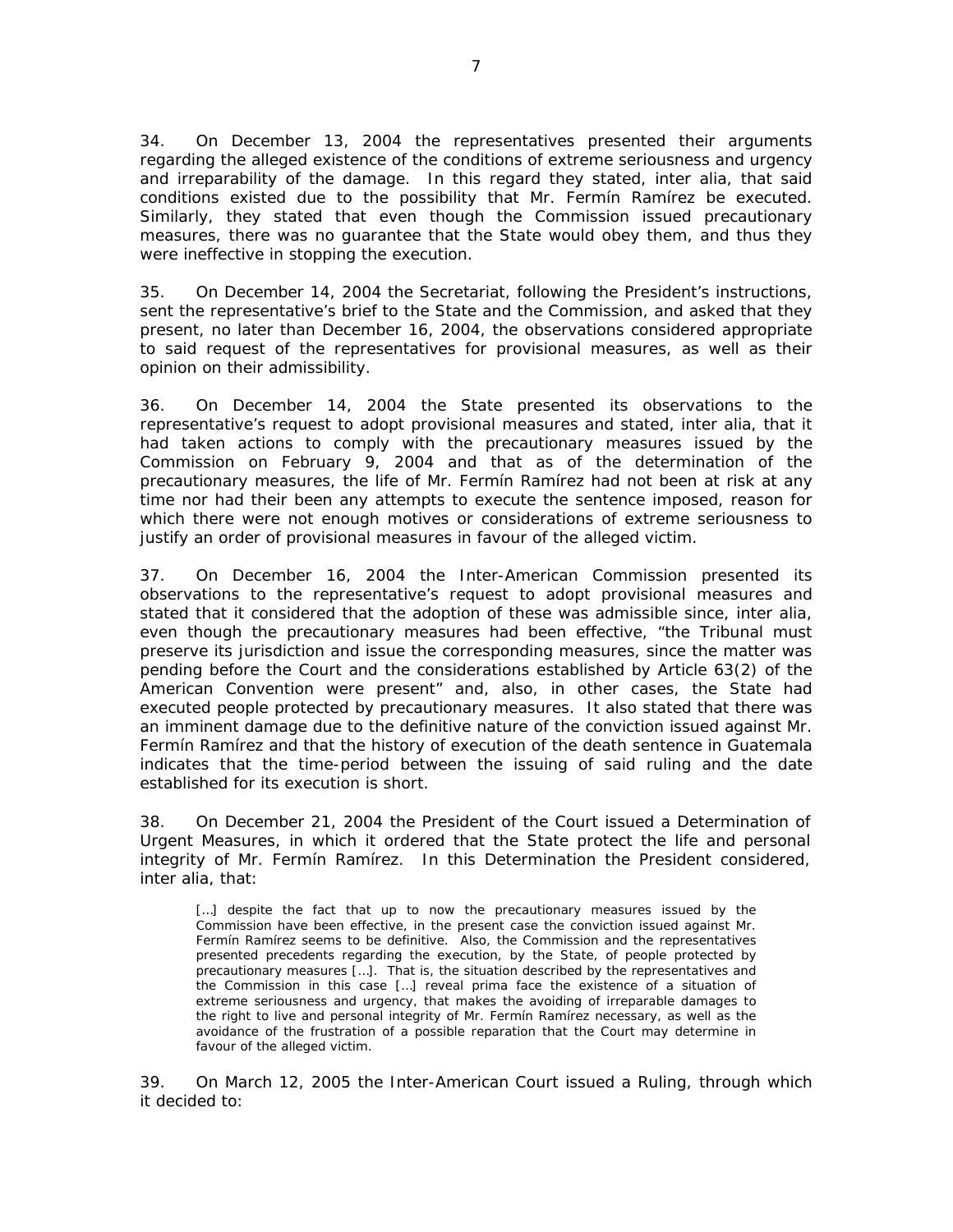Ratify the Ruling of the President on Urgent Measures of December 21, 2004 in all its terms.

2. Call upon the State to adopt, without delay, the measures necessary to protect the life and personal integrity of Mr. Fermín Ramírez, in order to avoid any hindering of his case before the Inter-American system for the protection of human rights.

3. Call upon the State to inform the Inter-American Court of Human Rights of the measures adopted in complying with this Ruling no later than March 21, 2005.

4. Call upon the representatives of the alleged victim, beneficiary of the urgent measures ordered, to present their observations to the State's report within a one-week term as of the receipt of the mentioned state report, and upon the Inter-American Commission of Human Rights to present its observations to the State's report in a twoweek period as of its receipt.

5. Call upon the State to, after its first communication (*supra* operative paragraph 3), to continue informing the Inter-American Court of Human Rights, every two months, of the measures adopted and call upon the representatives of the alleged victim, beneficiary of the urgent measures ordered, and upon the Inter-American Commission on Human Rights to present their observations to said State Reports within a four and six-week period respectively, as of the receipt of the mentioned State reports. […]

40. The State has presented three reports on the provisional measures ordered and the representatives have submitted their corresponding observations. The Commission presented its observations to the two first State reports. Said provisional measures are in force at the time this Judgment was issued.

41. The application presented by the Inter-American Commission before the Court in the present case refers to the facts that originated the issuing of the provisional measures ordered by this Tribunal in favour of Mr. Fermín Ramírez. In consideration of the nature of this matter, the Tribunal considers that the corresponding analysis must be reserved for the determination of the merits regarding the controversy presented.

### **VI EVIDENCE**

42. Before turning to the analysis of the evidence received, the Court, pursuant to Articles 44 and 45 of the Rules of Procedure, will make reference to certain general considerations applicable to the specific case, most of which have been developed in the jurisprudence of this Tribunal.

43. The principle of the presence of the parties to dispute applies to evidentiary matters, and it involves respecting the parties' right to a defense, being this principle one of the foundations of Article 44 of the Rules of Procedure, in what refers to the time frame in which the evidence must be submitted, in order to secure equality among the parties.<sup>3</sup>

 $\overline{3}$ *<sup>3</sup> Cfr. Case of Caesar.* Judgment of March 11, 2005. Series C No. 123, para. 41; *Case of the Serrano Cruz Sisters*. Judgment of March 1, 2005. Series C No. 120, para. 31; and *Case of Lori Berenson Mejía.* Judgment of November 25, 2004. Series C No. 119, para. 63.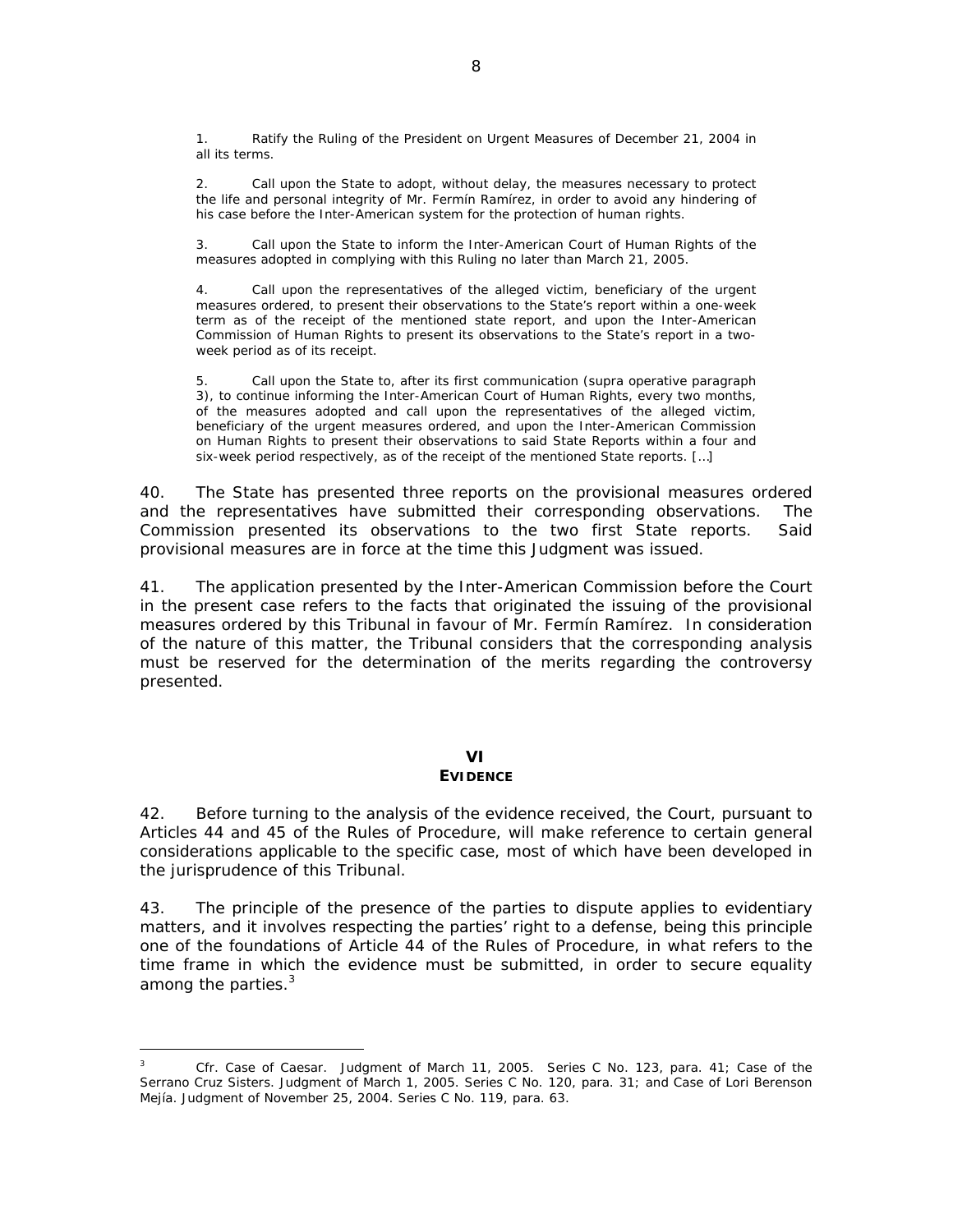44. According to the practices of the Tribunal, at the beginning of each procedural stage the parties must state, on the first opportunity given to them to go on record in writing, the evidence they will offer. Also, in exercise of the discretional powers contemplated in Article 45 of its Rules of Procedures, the Court or its President may request additional evidentiary elements to the parties as evidence to facilitate adjudication of the case, without this turning into a new opportunity to extend or complement the allegations, unless the Tribunal allows it expressly.*<sup>4</sup>*

45. The Court has pointed out, with regard to the receipt and assessment of the evidence, that the proceeding followed before them is not subject to the same formalities as domestic judicial actions, and that the incorporation of certain elements into the body of evidence must be done paying special attention to the circumstances of the specific case and taking into account the limits imposed by the respect to legal security and the procedural balance of the parties. The Court has also taken into account that international jurisprudence, when it considers that international courts have the power to appraise and assess the evidence according to the rules of competent analysis, has not established a rigid determination of the *quantum* of the evidence necessary to substantiate a ruling. This criterion is especially valid for international human rights tribunals that have, for the effects of determining the international responsibility of a State for the violation of a person's rights, ample powers in the assessment of the evidence presented before them regarding the relevant facts, pursuant to the rules of logic and based on experience.*<sup>5</sup>*

46. Based on the aforementioned, the Court will proceed to examine and assess the set of elements that make up the body of evidence of the case within the corresponding legal framework.

# *A) Documentary Evidence*

47. Among the documentary evidence presented by the parties, the Commission, and the representatives there are the sworn statements offered by the alleged victim and the expert witnesses before a notary public (affidavits), pursuant to that stated by the President in Judgment of April 28, 2005 (*supra* para. 23). The Tribunal considers it appropriate to summarize below the relevant parts of said statements:

# **a) Affidavit of Mr. Fermín Ramírez, alleged victim**

 $\overline{a}$ 

He has been en three Criminal centers: the Granja Canadá, Sector 11 of Zone 18, and "el Infiernito", where he is currently located.

The cell he was assigned to in Sector 11 was of three by two meters, with a two and a half meter patio and a one and a half meter bathroom. This cell only had one window though which he received his food, which was of bad quality. Due to the size of the place it was not possible to exercise and he

*<sup>4</sup> Cfr. Case of the Serrano Cruz Sisters*, *supra* note 3, para. 32; *Case of Lori Berenson Mejía, supra*  note 3, para. 63; and *Case of Molina Theissen*. *Reparations* (Art. 63(1) American Convention on Human Rights). Judgment of July 3, 2004. Series C No. 108, para. 22.

*<sup>5</sup> Cfr. Case of Caesar, supra* note 3, para. 42; *Case of the Serrano Cruz Sisters*, *supra* note 3, para. 33; and *Case of Lori Berenson Mejía, supra note 3,* para. 63.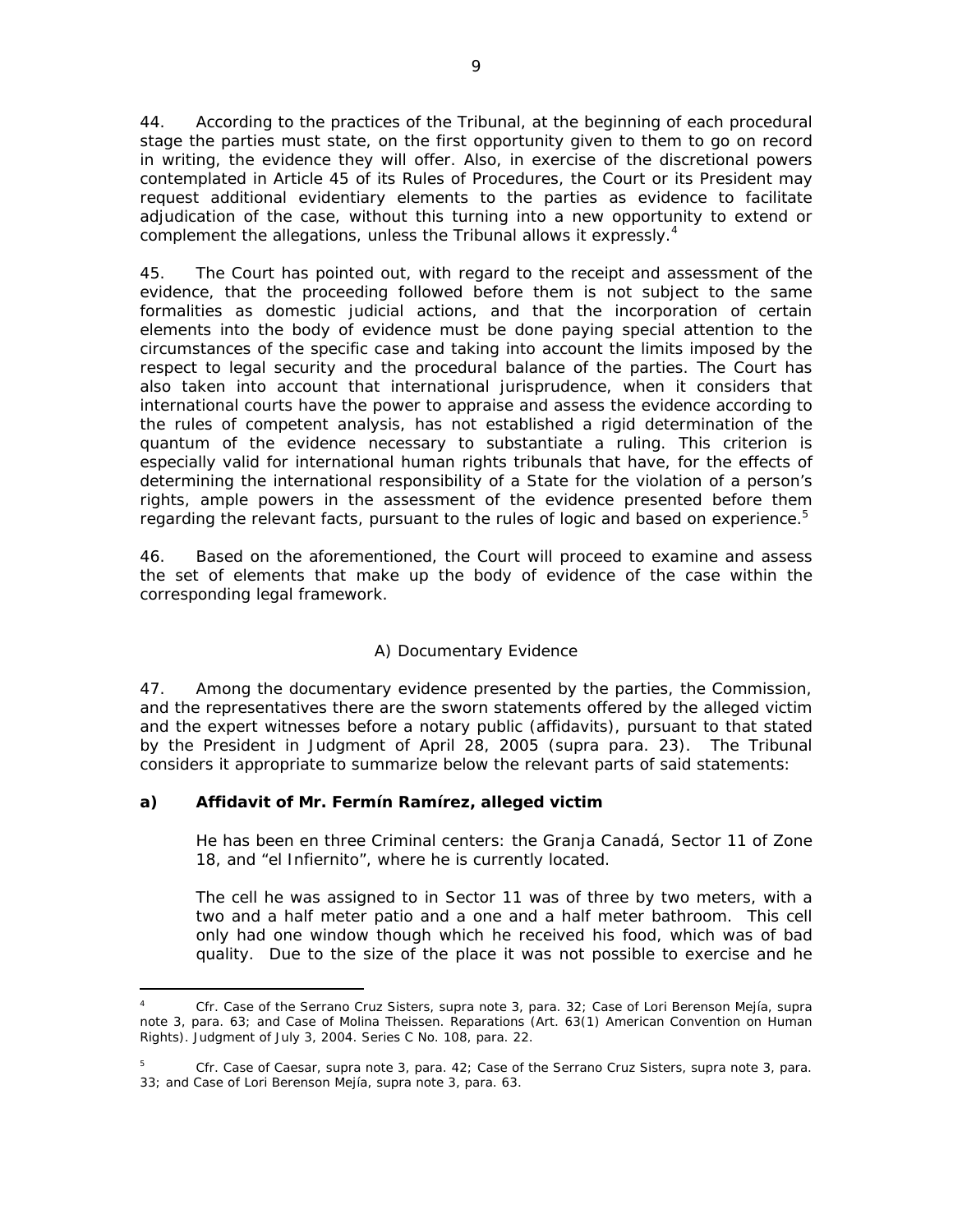could only go outside 10 minutes on Mondays. For two years he was alone, and afterwards he was with two other people, and since the cell only had two cots, one of them had to sleep on the floor.

In "el Infiernito" he sleeps in Sector B4 and "he can live a little bit more." Due to the heat he cannot stay in his cell, but he has the possibility to spend a lot of time outdoors. He exercises one hour every day. He goes out to the hall to bathe or to work making wallets and purses, but the materials are not given to him, he must buy them. The authorities only provide notebooks. Water is scarce. The food is "really bad", reason for which he gets sick to his stomach. However, "his needs make him eat". He receives three meals per day, of which lunch is the best; at breakfast they give him coffee, bread and, sometimes, cream of wheat; and for dinner they give him beans, bread, four tortillas, and coffee. Lately the authorities have improved the quality of the food.

He was subject to threats when he was in Granja Canadá and Sector A "for the crime he was accused of." He knew who was making those threats. Currently, the threats are more moderate.

Before being transferred to Sector 11, he was in Sector A with two inmates named Tomás Cerrate Hernández and Amilcar Cetino for almost a year. They spoke of God and brought him close to the teachings of the church. They became very close friends, shared their food and they taught him how to make purses. Later, they were executed. He saw their executions on TV. This made him panic and "he only thought of the time in which he would go to the place they had gone." After said executions, he was transferred to Sector 11 where "he started [his] short life" and he only hoped they would take his family to see him.

He suffers of gastric ulcer, thus coffee and fat are not good for him. He has been seen twice in the San Juan de Dios Hospital, but they have never performed an ultrasound or X-rays. He has been given prescriptions but has not been able to buy the medicine and they do not give them to him in the prison, even though there is a nursing department, but it does not have specialized medications.

He also considers that the media has hurt his family. The pressure of the press and newspapers have depressed them and made them lose their strength and have even caused one of the members of his next of kin a psychological trauma.

The death penalty "starts killing the families." In his case it has psychologically destroyed his family and affects his relationship with them. He has separated himself from his family due to society, which has marked them. He has not seen his children in a year and doesn't have any type of communication with them, because their mother doesn't want it. The only person who visits him every three or four months is his aunt. The most difficult thing for him is being away from his family. If they were to revoke the death penalty it would change his relationship with his family, since "with the elimination of the death penalty, […] he feels […] the liberty [and] the opportunity to move on." He stated that he can be a good father and that his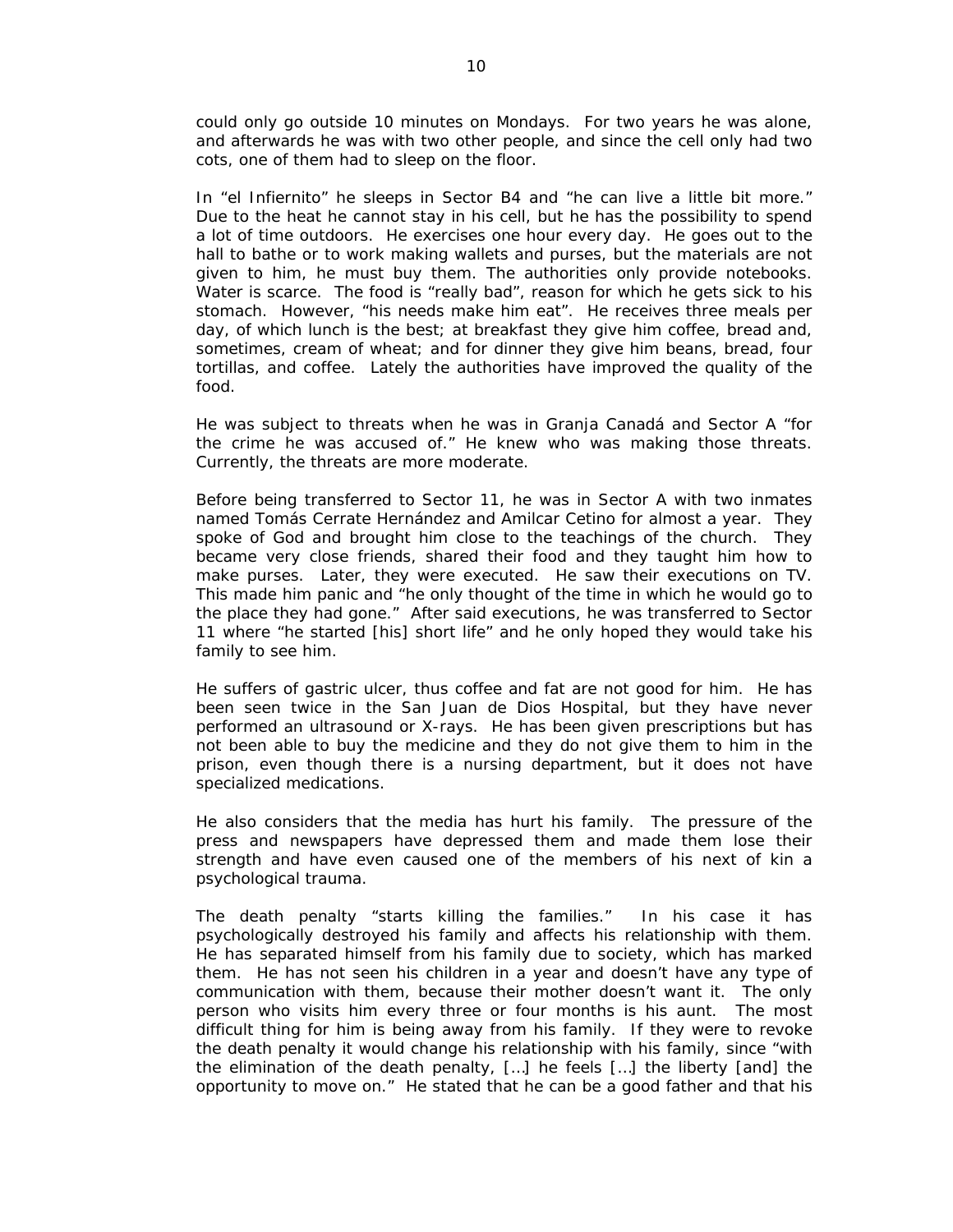children, as they become older, may understand the mistake he made when he abandoned them.

He regrets having been convicted to death without having been informed of it at the time of the debate and without having had the opportunity to defend himself, which he considers were mistakes of the authorities.

The imposition of the death penalty is useless, since "it will never change the world." Those sentenced to death carry a very heavy load and suffer an illness, since they always think about the sentence and in what their families and children will think.

He trusts the people that are fighting for his "forgiveness" and has hopes because his case is "blooming".

### **b) Expert report of Mr. Alejandro E. Álvarez, specialist in Criminal Law**

The expert witness referred to the way in which the crimes of aggravated rape and murder are regulated in Guatemala, the difference in the sentences contemplated for them, the aggravating circumstances that permit the application of the death penalty, and their relationship with the exercise of the right to a defense and the right to a fair trial in the criminal process, especially in the processes for crimes for which the death penalty may be imposed. He also referred to the supposition of social dangerousness, which in his opinion contains elements contrary to the fundamental principles of human rights. Likewise, he made an analysis of the specific case of Mr. Fermín Ramírez, in which he pointed out the irregularities in which, in his opinion, the legal authorities had incurred.

### **c) Expert report of Mr. César Barrientos Pellecer, specialist in Criminal Procedural Law**

The expert witness referred to the forms of the Guatemalan criminal procedures, specifically to those regarding the modification of the attributable acts and their legal classification.

He mentioned that the Code of Criminal Procedures of Guatemala did not establish a real system for the presentation of charges due, *inter alia,* to the real misunderstanding about it, the fears due to the lack of participation of the judge in the investigation, the doubts over the performance of the Office of the Public Prosecutor, and the national legal tradition based on the interference of the judge in the investigation.

The expert witness made an analysis of Mr. Fermín Ramírez's specific case, where he pointed out the irregularities in which, in his opinion, the legal authorities had incurred.

### **d) Expert report of Mr. Rodolfo Kepfer Rodríguez, Pschyiatrist**

The expert, based on the interviews he had with Mr. Fermín Ramírez, Mrs. Ana Lucrecia Sis and Fernando, Marvin, and Eliseo Adonai Ramírez Sis, referred to the psychiatric damage and suffering experimented by Mr. Fermín Ramírez and his next of kin as a consequence of him being on death row.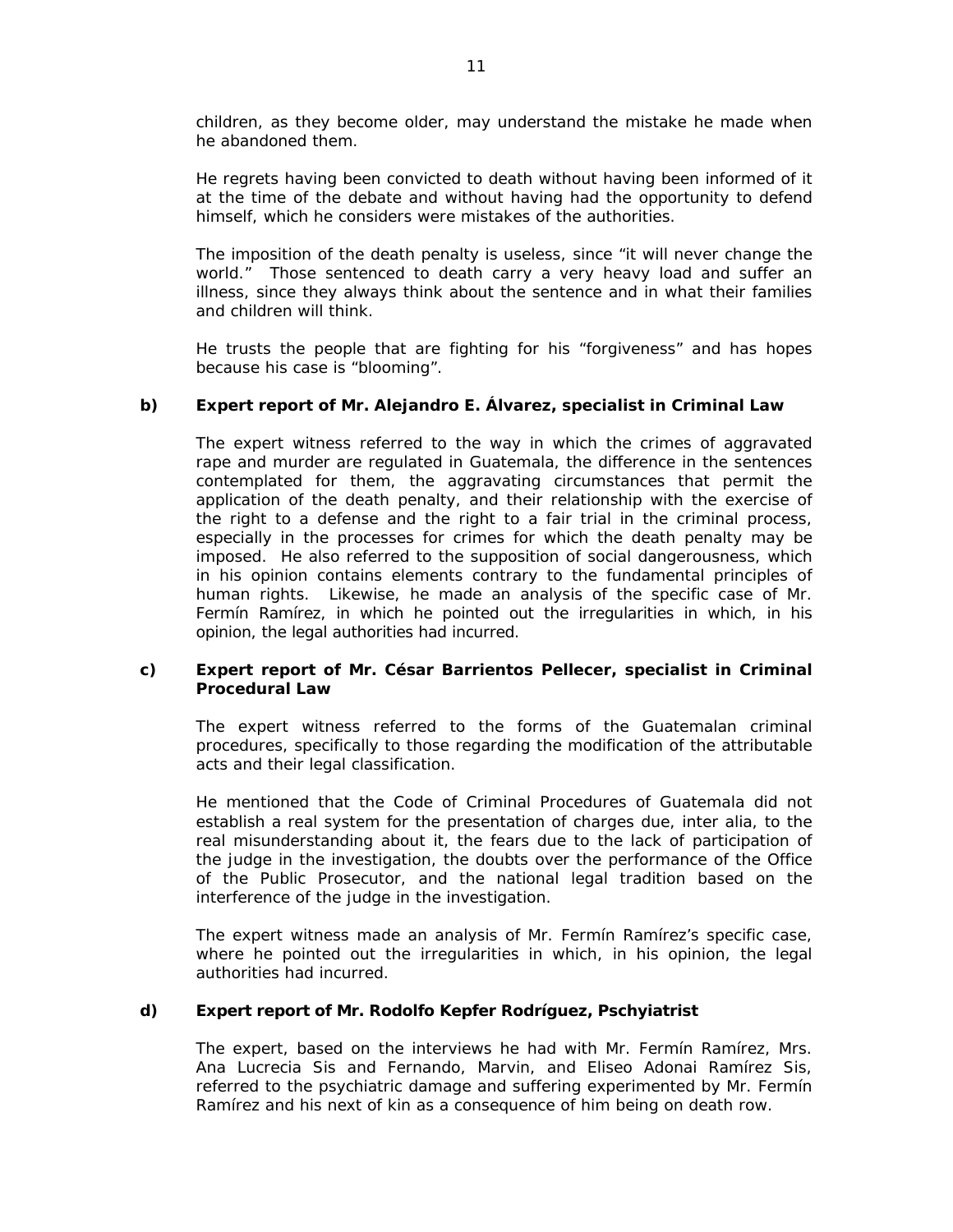Mr. Fermín Ramírez has been submitted to intense conditions of chronic stress, with which moral panic is associated (extended demoralization and sensation of chronic helplessness), anxiety and repressed fear, consequences of the prolonged stay in death row in the maximum security prisons where he has been held.

Likewise, the alleged victim presents a rigidly defensive emotional system, he makes efforts to deny and rationalize his experiences of fear and suffers of anxiety due to the constant threats upon him in death row. On the other hand, Mr. Ramírez expressed that he wishes to forget the existence of his children, because he believes he will never see them again. However, he mentioned that if the death penalty were revoked he would try to rebuild his life and establish contact with his children.

Mr. Kepfer diagnosed that Mr. Fermín Ramírez suffered from chronic situational disorder (chronic stress syndrome), with somatoform nature (psychologically conditioned somatizations). He also suffers of a personality disorder of a mixed nature, with impulsive/ aggressive characters and addictive tendencies (use of alcohol), even though since he was admitted into prison he has stopped drinking. However, the expert ruled out that Mr. Ramírez suffered a psychotic disorder or loss of contact with reality.

Mr. Ramírez suffers severe gastrointestinal problems, difficulty to sleep regularly, nervousness, constant alarming sensation, and need to anxiously watch over his surroundings. However, he is not given adequate medical or psychiatric assistance, which causes him a chronic mental torture.

Mrs. Ana Lucrecia Sis and her children have suffered stigmatization due to the publicity given to Mr. Ramírez's case. Mrs. Fermín Ricardo stated that Fermín Ricardo, her eldest son, died 4 years ago because "his loved his father a lot" and expressed that her "son would not have died if it weren't for what happened to his father." The three eldest children of Mr. Ramírez and Mrs. Sis have developed academic problems. Mr. Fermín Ramírez's children are not willing to visit him.

The family suffers emotional disorders and disturbances that have not been properly dealt with, in what refers to social support and psychotherapeutical assistance. The chronic deterioration of the socio-familiar situation of both the children and the mother is evident and has brought on, as a consequence, a feeling of rejection, isolation, rage, and confusion. The fact that the children are not willing to visit their father has a very negative impact on the mental health, not only of Mr. Ramírez, but also his family, thus having a disturbing and demoralizing effect. Currently there are situations of confusion and ambivalence towards the father figure, which have a negative impact on the family's mental health.

On the other hand, Mr. Kepfer Rodríguez made reference to the incarceration conditions experimented by Mr. Fermín Ramírez. The expert pointed out that the subject has insisted that the most oppressive thing for him is the obligatory lack of activity and the lack of resources and materials with which he could make some kind of craft, neither of which are supplied by the prison or his family.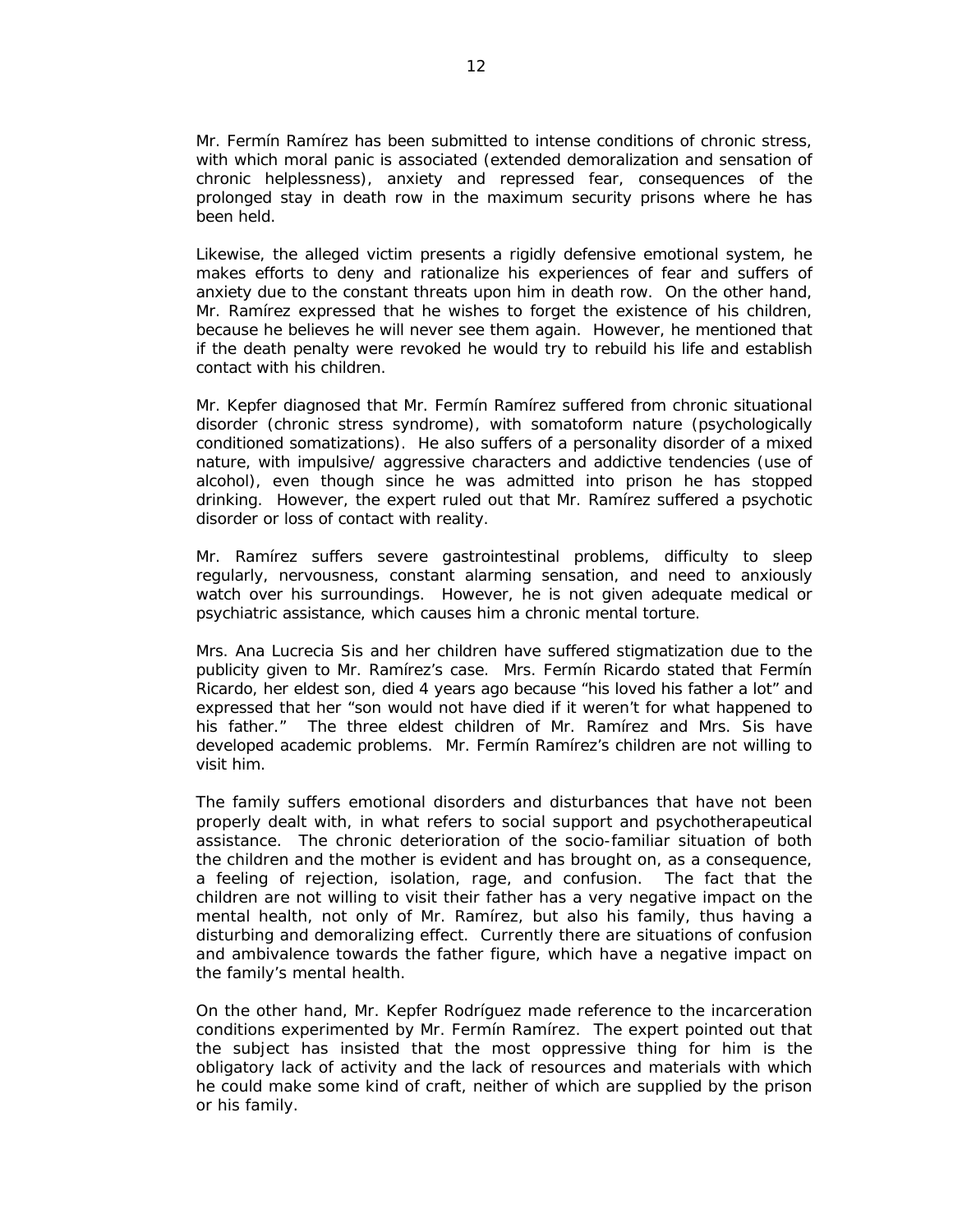Finally, the expert stated that Mr. Fermín Ramírez must receive a brief but consistent psychotherapy and, for his psychosocial recovery, it is fundamental that he be transferred to another detention center. Referring to Mr. Ramírez's next of kin, the expert considered that they should receive immediate and consistent psychosocial support in order to avoid further emotional disturbances. Despite the fact that Mrs. Sis "does not want to know anything" about Mr. Ramírez and much less be subject to publicity, she must also receive psychosocial support "in order to obtain from it certain support and impartiality in what refers to the children's contact with their father."

# **e) Expert report of Mr. Alberto Martín Binder, specialist in Criminal Law**

The expert witness referred to the Guatemalan criminal procedure, specifically to the changes of the facts attributable and their legal classification. Likewise, he analyzed the principle of consistency, and on the other hand, referred to the dangerousness, by stating that it is a discernment about the future and, therefore, it escapes the logics of the process of a hearing that in all aspects demands evidence of the facts over which a decision will be made.

Mr. Binder stated that in a process where the death penalty may be imposed the State is obliged to maximize the conditions of demandability of the truth of the facts that serve as a foundation for that sentence.

He also made an analysis of the specific case of Mr. Fermín Ramírez where he pointed out the irregularities in which, in his opinion, the judicial authorities incurred.

# **f) Expert report of Mr. Eduardo Montealegre Lynett, specialist in Criminal Law**

The expert witness referred to the right to a defense and other judicial rights in the criminal process, especially those processes for crimes where the applicable sanction is the death penalty. Likewise, he made reference to the principle of consistency, which demands a provision under which the identity between the indictment and the judgment is maintained.

Mr. Eduardo Montealegre Lynett analyzed the case of Mr. Fermín Ramírez and pointed out the irregularities in which, in his opinion, the judicial authorities had incurred.

### *B) Evidence Assessment*

48. In this case, as in others,<sup>6</sup> the Tribunal admits the probative value of the documents presented in a timely fashion by the parties, that were not disputed or objected, and whose authenticity was not questioned.

*<sup>6</sup>* Cfr. *Case of Caesar, supra* note 3, para. 46; *Case of the Serrano Cruz Sisters, supra* note 3, para. 37; and *Case of Lori Berenson Mejía, supra* note 3, para. 77.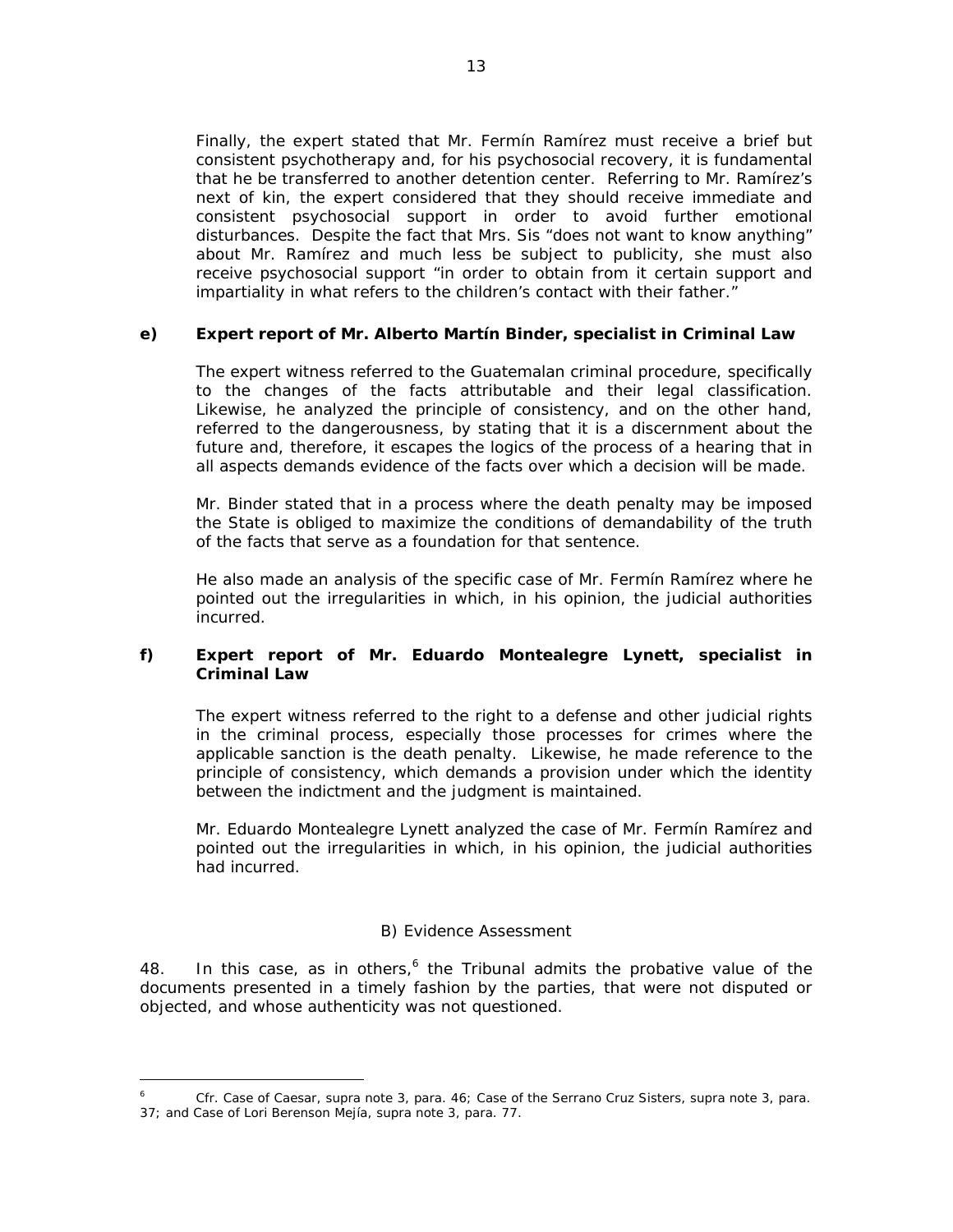49. Regarding the statement offered by the alleged victim (*supra* paras. 23, 25, and 47), this Tribunal accepts it in what it is consistent with its object, stated in Judgment of April 28, 2005 (*supra* para. 23). In this sense, since the alleged victim has a direct interest in the case, his statements may not be evaluated in an isolated manner, but instead within the entire body of evidence, applying the rules of competent analysis.<sup>7</sup>

50. In what refers to the sworn statements (affidavits) of the expert witnesses Eduardo Montealegre Lynett, Alberto Martín Binder, Alejandro E. Álvarez, César Barrientos Pellecer, and Rodolfo Kepfer Rodríguez (*supra* paras. 24, 25, and 47), the Court admits them in what they are consistent with its object and assesses them within the entire body of evidence, applying the rules of competent analysis.

51. Regarding the articles published by the press, the Tribunal considers that even though they do not have the nature of documentary evidence mentioned, they may be assessed when they include public or notorious facts or statements of State employees or they corroborate that established in other documents or statements received during the process.<sup>8</sup>

52. The Court considers that the documents provided by the representatives in the final brief of pleadings are useful for the ruling of the present case, since they were not contested or objected, nor was their authenticity or veracity put in question. Therefore, they are included in the body of evidence pursuant to Article 45(1) of the Rules of Procedure.<sup>9</sup>

53. Regarding the documents requested and presented as evidence to facilitate adjudication of the case (*supra* paras. 23, 25, and 30), the Court includes them in the body of evidence of the present case pursuant to that stated in the second subparagraph of Article 45 of the Rules of Procedure.

# **VII**

# **PROVEN FACTS**

54(1) On May 10, 1997 Mr. Fermín Ramírez was arrested by a group of neighbors of the Las Morenas village, who turned him in to the National Police for allegedly having committed a crime against the minor Grindi Jasmín Franco Torres<sup>10</sup>.

54(2) On May 15, 1997 the Second Lower Court of Criminal Matters, Drug Trafficking, and Environmental Crimes of Escuintla ordered the preventive detention

<sup>7</sup> *Cfr. Case of Caesar, supra* note 3, para. 47; *Case of the Serrano Cruz Sisters, supra* note 3, para. 40; and *Case of Lori Berenson Mejía, supra* note 3, para. 78.

<sup>8</sup> *Cfr. Case of the Serrano Cruz Sisters, supra* note 3, para. 43; *Case of Lori Berenson Mejía, supra*  note 3, para. 80; and *Case of "Juvenile Reeducation Institute"*. Judgment of September 2, 2004. Series C No. 112, para. 81.

<sup>9</sup> *Cfr. Case of Lori Berenson Mejía, supra* note 3, para. 81; *Case of Tibi.* Judgment of September 7, 2004. Series C No. 114, paras. 78 and 85; and *Case of "Juvenile Reeducation Institute", supra* note 8, para. 90.

<sup>10</sup> *Cfr.* Judgment of March 6, 1998 issued by the Criminal, Drug Trafficking, and Environmental Crimes Trial Court (dossier of appendixes to the petition, appendix 7, folios 88 and 89).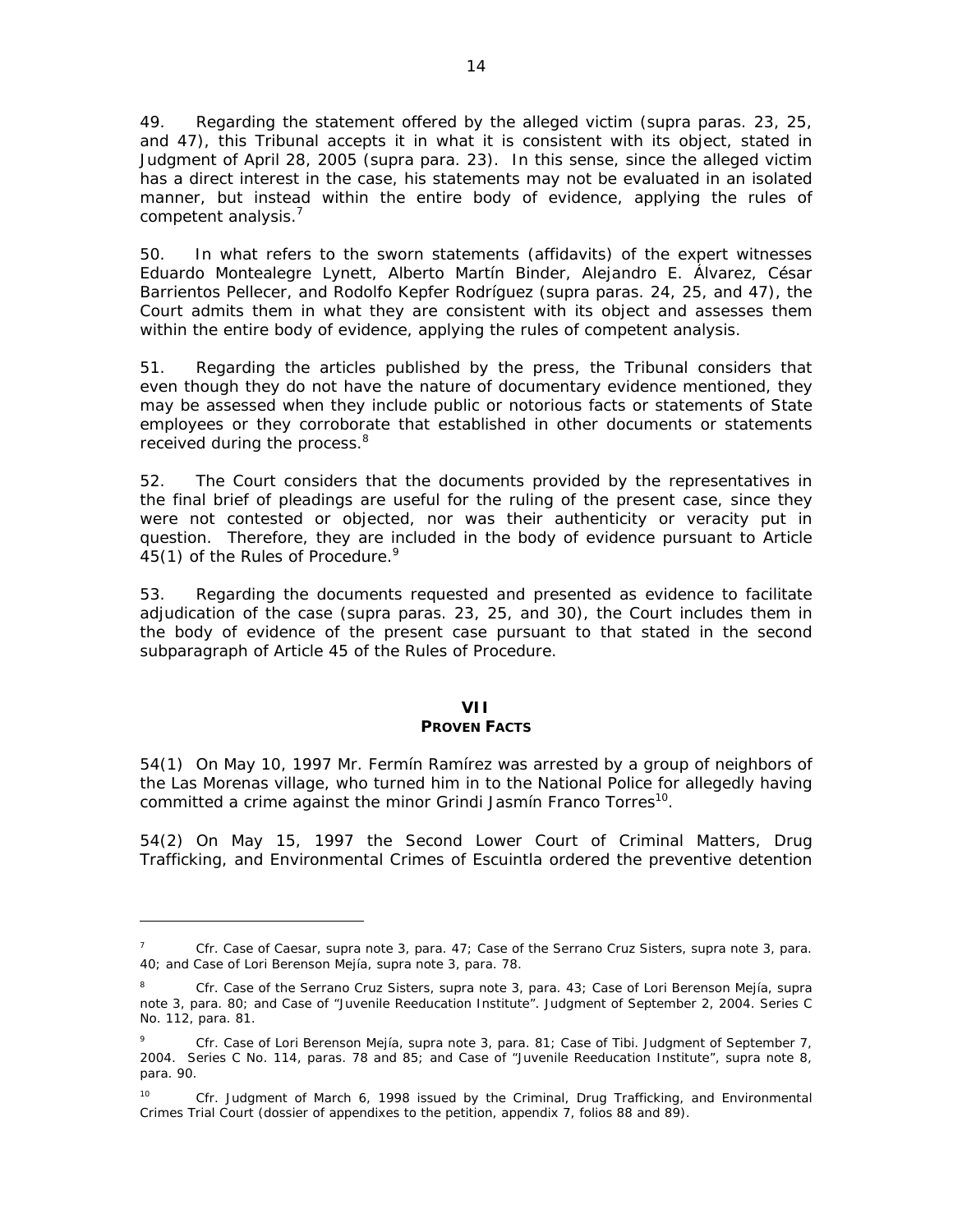of Mr. Fermín Ramírez for the crimes of murder and aggravated rape<sup>11</sup> against the minor Grindi Jasmín Franco Torres, of 12 years old, which allegedly occurred on May 10, 1997 in the farm Las Delicias, close to Las Morenas village, municipality of Puerto Iztapa, Department of Escuintla, Guatemala.<sup>12</sup>

54(3) On August 1, 1997 the Office of the Public Prosecutor presented a request for the commencement of the trial and presented the accusation against Mr. Fermín Ramírez for the crime of aggravated rape established in Article 175 of the Criminal Code, $^{13}$  which states:

(Aggravated rape). If, based on or as a consequence of the rape, the aggrieved party were to die, a sentence of 30 to 50 years will be imposed.<sup>14</sup>

54(4) The presentation of the indictment in Guatemala is based on Article 332 bis, subparagraph 4 of the Code of Criminal Procedures, which states that it must include:

[...] The legal classification of the illicit act, offering the foundations for the crime that each of the individuals has committed, their form of participation, the degree of execution, and the aggravating or extenuating circumstances.

54(5) The Office of the Public Prosecutor made the accusation in the following terms:

That on May 10, 1997, at approximately eleven hours with thirty minutes, the defendant Fermín Ramírez, with only one surname, or Fermín Ramírez Ordóñez, stood in front of the store called La Esperanza located in the Las Morenas village of the Municipality Puerto Iztapa of the Escuintla Department, place where the girl Grindi Jasmin Franco Torres was, to whom said defendant asked to run an errand for him and that in exchange he would give her twenty Quetzales, going said minor to run the alleged errand the defendant had requested […]. Later [Mr. Ramírez] caught up with her […] and took her on the bicycle he was driving, riding from South to North on the dirt road that goes from the Las Morenas village to the Obrero village, of that same jurisdiction, and around the Las Delicias farm he took the minor off the bicycle and with great strength sexually abused her, using such violence that he killed her by strangulation, all this occurring along said dirt road, on the grass, next to a quenelle found in said location. After committing the act […], he took off the pants he was wearing, put on a pair of shorts and proceeded to pull the […] minor, whom he buried in the mentioned quenelle, putting mud over her as well as a log that was at the location, with the objective of hiding the victim's body, he later bathed in said quenelle, and proceeded to leave the location, returning to Las Morenas village, his place of residence. $1$ 

<sup>11</sup> *Cfr.* Ruling of May 15, 1997 issued by the Second Lower Court of Criminal Matters, Drug Trafficking, and Environmental Crimes of Escuintla (dossier of appendixes to the petition, appendix 3, folio 43).

<sup>12</sup> *Cfr.* Ruling of May 15, 1997 issued by the Second Lower Court of Criminal Matters, Drug Trafficking, and Environmental Crimes of Escuintla (dossier of appendixes to the petition, appendix 3, folio 44); Indictment presented on August 1, 1997 by the Office of the Public Prosecutor before the Second Lower Court of Criminal Matters, Drug Trafficking, and Environmental Crimes of Escuintla (dossier of appendixes to the petition, appendix 4, folios 46 and 47).

<sup>13</sup> *Cfr.* Indictment presented on August 1, 1997 by the Office of the Public Prosecutor before the Second Lower Court of Criminal Matters, Drug Trafficking, and Environmental Crimes of Escuintla (dossier of appendixes to the petition, appendix 4, folios 45 and 50).

<sup>14</sup> *Cfr.* Criminal Code of Guatemala (Decree Number 17-73) (dossier on statements offered before notary public and evidence to facilitate adjudication of the case).

<sup>15</sup> *Cfr.* Indictment presented on August 1, 1997 by the Office of the Public Prosecutor before the Second Lower Court of Criminal Matters, Drug Trafficking, and Environmental Crimes of Escuintla (dossier of appendixes to the petition, appendix 4, folios 46 and 47).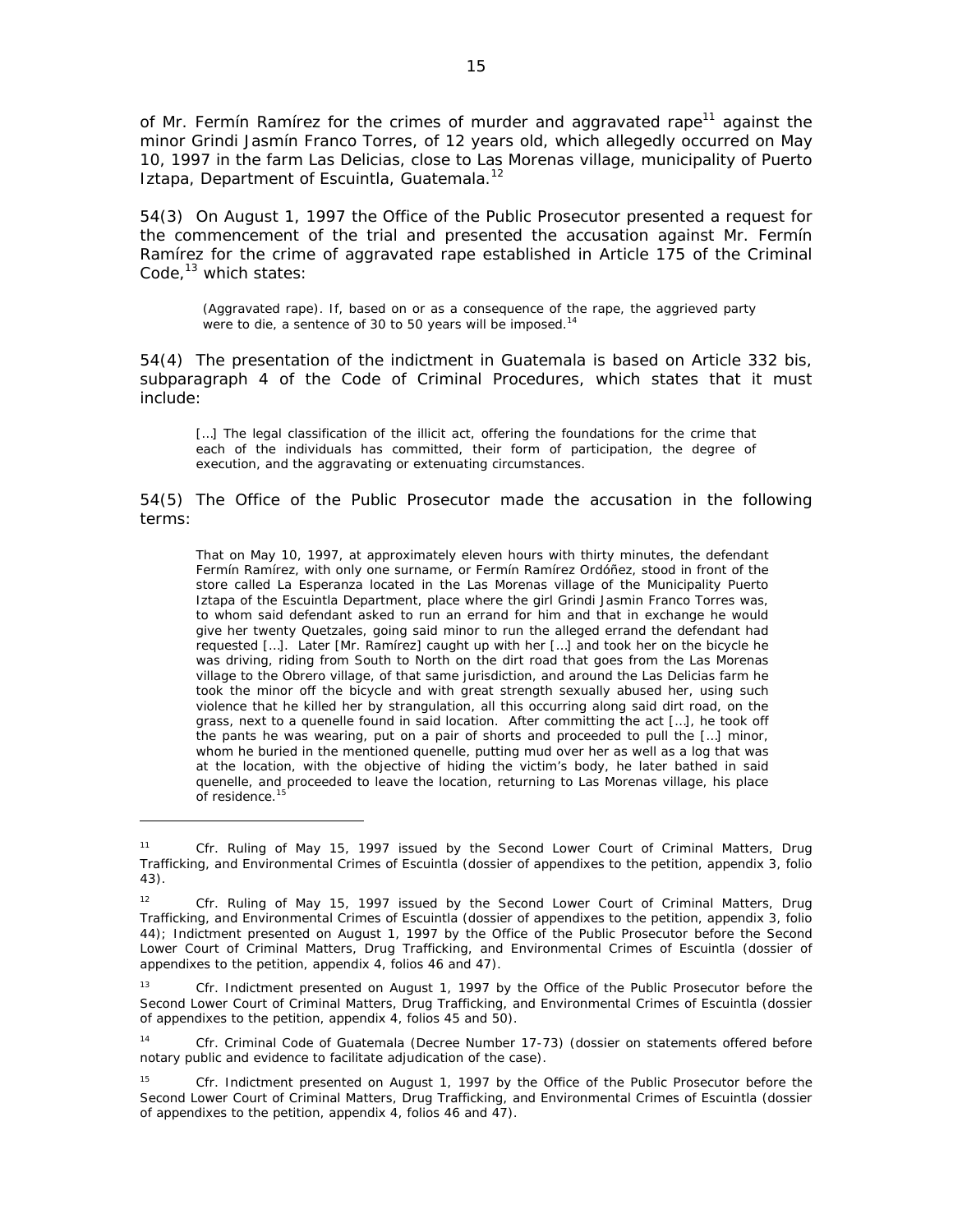54(6) On December 18, 1997 the Second Lower Court of Criminal Matters, Drug Trafficking, and Environmental Crimes of Escuintla issued the order for trial to commence and admitted the indictment made by the Office of the Public Prosecutor against Mr. Fermín Ramírez for the crime of aggravated rape.<sup>16</sup>

54(7) On March 5 and 6 of 1998 the oral and public hearing against Mr. Fermín Ramírez took place before the Criminal, Drug Trafficking and Environmental Crimes Trial Court.<sup>17</sup>

54(8) On the morning of March 5, 1998, during the first part of the oral and public hearing, the Trial Court admitted the legal medical report of May 29, 1997 on the necropsy practiced on the dead minor by the Department's Forensic Examiner, Luis Erick Douglas de León Barrera, who ratified the content of said report by testifying in the mentioned debate. To the questions of the Office of the Public Prosecutor and the Court, Mr. de León Barrera replied that:

The lungs [of the dead minor] were expanded in size due to the inhalation performed, they were logically full of oxygen and this increases the size of the lungs, the set of lungs and trachea is probably due to the inhalation at some time by the victim and that immediately after the inhalation or during the inhalation the trachea and the large vessels were obstructed[. D]ue to the injuries described, the violence used when treating the minor was definitely excessive. […] From the characteristics of the body, the injuries to the neck and the injuries found on the trachea it could have been a sexual necroph[ilia]; I do think that asphyxia was the cause of death; it could have been that the person raped the girl first and then killed her, so she wouldn't say anything  $[\dots]$ <sup>18</sup>

54(9) On the afternoon of March 5, 1998, upon the reopening of the oral hearing and after having heard the statements of Mr. Fermín Ramírez and five expert witnesses, including the one given by Doctor de León Barrera (*supra* para. 54(8)), the Court warned the parties of the possibility of a modification in the legal classification of the crime, without specifying the new classification, in the following terms:

According [to] that established in Article three hundred and seventy four and three hundred and eighty eight of the code of criminal procedures, the Court warns the parties that at the right time a legal classification different to the one contemplated in the indictment and the order for trial to commence may be given.<sup>19</sup>

54(10) Article 333 of the Code of Criminal Procedures states:

 $\overline{a}$ 

Alternative accusation. The Office of the Public Prosecutor, in the event that in the debate all or any of the facts on which the main legal classification are based are not

<sup>&</sup>lt;sup>16</sup> *Cfr.* Order for trial to commence of December 18, 1997 issued by the Second Lower Court of Criminal Matters, Drug Trafficking, and Environmental Crimes (dossier of appendixes to the petition, appendix 5, folio 55).

<sup>17</sup> *Cfr.* Record of the oral trial moved forward to March 5 and 6, 1998 by the Criminal, Drug Trafficking, and Environmental Crimes Trial Court (dossier of appendixes to the petition, appendix 6, folio 57).

<sup>&</sup>lt;sup>18</sup> *Cfr.* Record of the oral trial moved forward to March 5 and 6, 1998 by the Criminal, Drug Trafficking, and Environmental Crimes Trial Court (dossier of appendixes to the petition, appendix 6, folios 62 and 63).

<sup>19</sup> *Cfr.* Record of the oral trial moved forward to March 5 and 6, 1998 by the Criminal, Drug Trafficking, and Environmental Crimes Trial Court (dossier of appendixes to the petition, appendix 6, folio 68).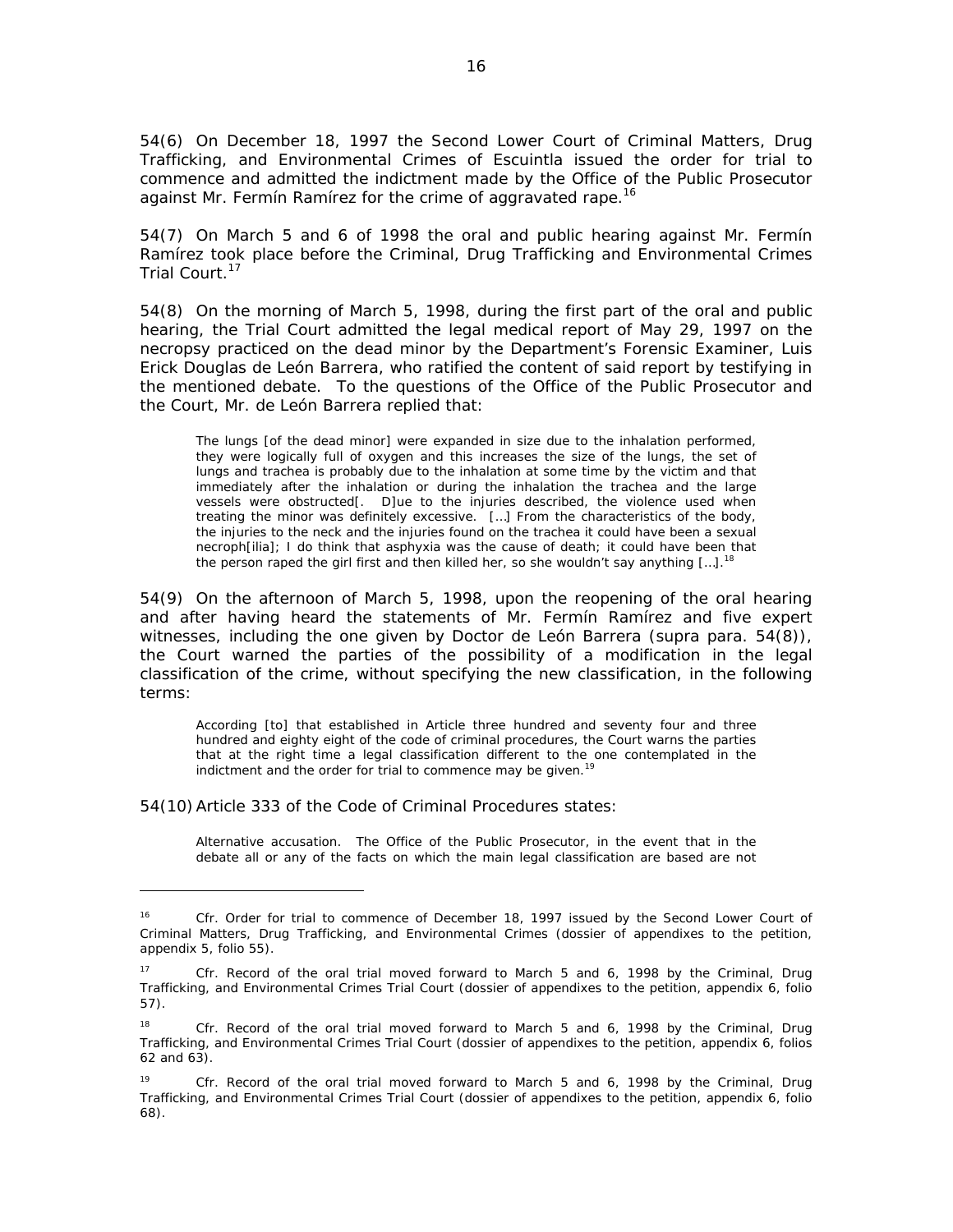proven, may alternatively indicate the circumstances of fact that allow the placement of the defendant's actions in a different crime.<sup>20</sup>

54(11) Article 373 of the Code of Criminal Procedures states:

Extension of charges, during the debate the Office of the Public Prosecutor may expand the charges, through the inclusion of a new fact or a new circumstance that was not mentioned in the indictment or the order for trial to commence and that may modify the legal classification or the sentence of the same act object of the debate, or constituted the criminal continuation.

In such case, with regard to the facts or circumstances attributed in the extension, the President [of the Court] will proceed to receive a new statement from the defendant and will inform the parties that they have the right to request the suspension of the debate in order to offer new evidence or prepare their intervention. Once this right has been exercised, the court will suspend the debate for a term that will be prudently determined, according to the nature of the facts and the needs of the defense.

The facts or circumstances to which the expansion refers will be included in the indictment.<sup>21</sup>

54(12) Article 374 of the Code of Criminal Procedures establishes that:

Warning ex officio and suspension of the debate. The President of the Court will warn the parties of the possible modification of the legal classification, and they may exercise the right established in the previous article.<sup>22</sup>

54(13) After having made said warning (*supra* para. 54(9)) the President of the Court did not establish ex officio "that it would receive a new statement" from Mr. Fermín Ramírez nor did it inform the parties that they had the "right to request the suspension of the debate", pursuant to that established in Article 373 of the Code of Criminal Procedures. Nor did the defense request the suspension of the debate. Therefore, it continued.<sup>23</sup>

54(14) In its closing arguments of the oral hearing, the Office of the Public Prosecutor concluded that Mr. Fermín Ramírez was responsible of the crime of murder and that the crime was committed with "cruelty" and "brutal impulse" and it requested that the death penalty be imposed.<sup>24</sup> In this sense, it stated that:

[w]e always held the thesis that the defendant is responsible for the crime of aggravated rape, during the debate as the Court suggested that a different legal classification to the crime for which he was accused […], to make an analysis regarding what occurred in the court room, the thesis presented by the Office of the Public Prosecutor is that Mr. Fermín Ramírez […] is the responsible author of the crime of murder.

<sup>20</sup> *Cfr.* Code of Criminal Procedures of Guatemala (Decree Number 51-92) (dossier on statements offered before notary public and evidence to facilitate adjudication of the case).

<sup>21</sup> *Cfr.* Code of Criminal Procedures of Guatemala (Decree Number 51-92) (dossier on statements offered before notary public and evidence to facilitate adjudication of the case).

<sup>22</sup> *Cfr.* Code of Criminal Procedures of Guatemala (Decree Number 51-92) (dossier on statements offered before notary public and evidence to facilitate adjudication of the case).

<sup>23</sup> *Cfr.* Record of the oral trial moved forward to March 5 and 6, 1998 by the Criminal, Drug Trafficking, and Environmental Crimes Trial Court (dossier of appendixes to the petition, appendix 6, folio 68).

<sup>24</sup> *Cfr.* Record of the oral trial moved forward to March 5 and 6, 1998 by the Criminal, Drug Trafficking, and Environmental Crimes Trial Court (dossier of appendixes to the petition, appendix 6, folio 84).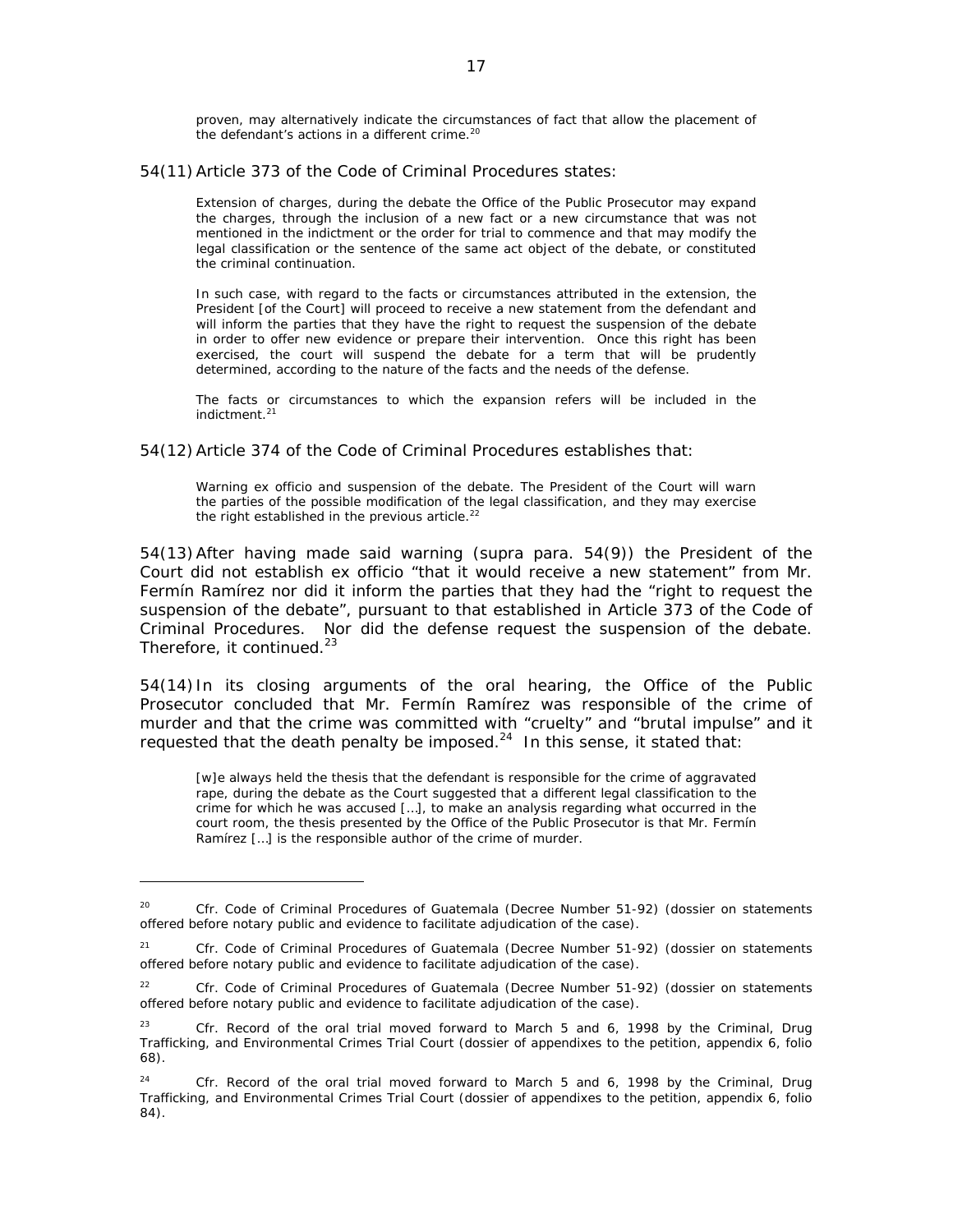[...T]hat thesis [is] proven by the Office of the Public Prosecutor through the different evidence and statements received during this hearing [based on which] the participation in the mentioned crime is confirmed, beginning with the defendant's statement in the Second Lower Court […]; [as well as] in the statement of the Forensic Expert, Doctor Erick de León, [who] stated when ratifying his report that the death of the minor had been executed with brutality, also stating that the necrophilia, or physical access after a person's death, occurred in that situation [… To] this we can also add […] the way he found that there was violence in the hymen, which presented damage and violence [; among other statements.]

[...] It was established that it wasn't rape but instead murder; the act was executed with cruelty and brutal impulse, therefore the Office of the Public Prosecutor, attending to that established in Articles: twenty-seven, thirty-two, and one hundred and thirty two (27, 32, and 132) of the Criminal Code, requests that the DEATH PENALTY be imposed on the defendant FERMIN RAMIREZ, only surname.<sup>25</sup>

#### 54(15) Article 132 of the Criminal Code states:

(Murder). Murder will be committed by whoever kills a person:

1) With premeditation; 2) For a price, reward, promise, with a profit motive; 3) Through or on the occasion of a flood, fire, poison, explosion, collapsing of a building or any other affectation that may cause great damage; 4) With known premeditation; 5) With cruelty; 6) With the impulse of brutal perversity; 7) To prepare, facilitate, commit and hide another crime or to guarantee its results or immunity for themselves or their coparticipants or for not having obtained the result proposed when attempting the other punishable act; 8) With terrorist purposes or in the development of terrorist activities.

A prison sentence of 25 to 50 years will be imposed on the offender convicted of murder, however, the death penalty will be imposed instead of the maximum prison time, if due to the circumstance of the acts and of the occasion, the way it was carried out and the determining motives, a greater dangerousness of the agent is revealed.

On those who the death penalty is not imposed for this crime may not be granted a sentence reduction for any reason.<sup>26</sup>

54(16) In their closing arguments of the oral hearing, the defense did not refer expressly to the request presented by the Office of the Public Prosecutor regarding the change of the legal classification of the crime. In this sense, it stated: "how is it possible [that Mr. Fermín Ramírez] is being accused of such a serious act." Likewise, it stated that the arrest of Mr. Fermín Ramírez was illegal, that no witness declared that they had evidence that he had committed the crime and that, with the existence of more than one reasonable doubt, it requested an acquittal.<sup>27</sup>

54(17) Article 388 of the Code of Criminal Procedures states:

 $\overline{a}$ 

Verdict and Indictment. The verdict may not consider other facts or circumstances, different to those described in the indictment and in the order for trial to commence or, in its case, in the extension of the indictment, except when this favours the defendant.

<sup>25</sup> *Cfr.* Record of the oral trial moved forward to March 5 and 6, 1998 by the Criminal, Drug Trafficking, and Environmental Crimes Trial Court (dossier of appendixes to the petition, appendix 6, folios 81 and 82).

<sup>26</sup> *Cfr.* Criminal Code of Guatemala (Decree Number 17-73) (dossier on statements offered before notary public and evidence to facilitate adjudication of the case).

<sup>27</sup> *Cfr.* Record of the oral trial moved forward to March 5 and 6, 1998 by the Criminal, Drug Trafficking, and Environmental Crimes Trial Court (dossier of appendixes to the petition, appendix 6, folio 84).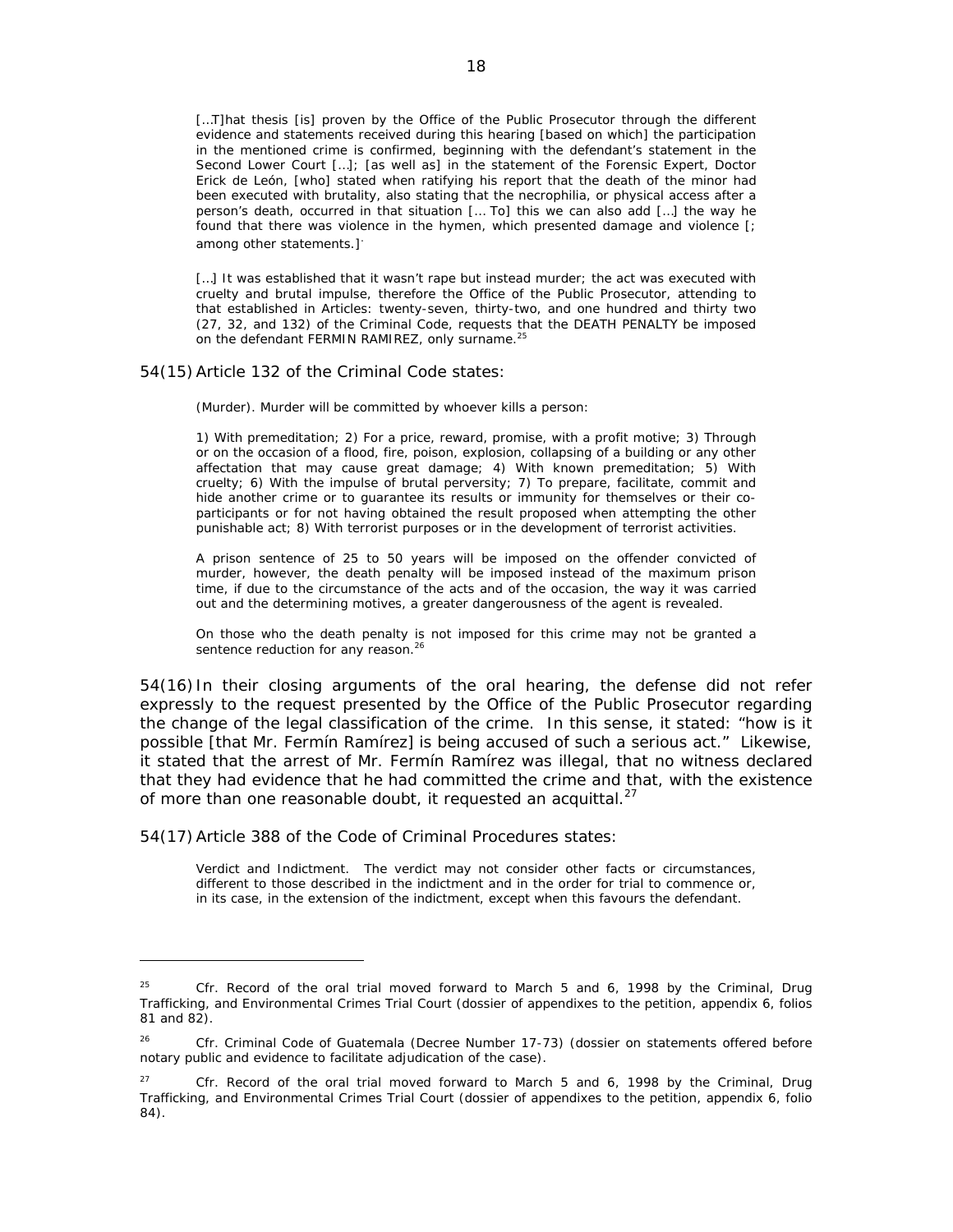In the verdict the court may give the act a legal classification different to that of the indictment or the order for trial to commence, or impose greater or lower sentences than those requested by the Office of the Public Prosecutor. $2$ 

54(18) In the judgment of March 6, 1998 the Criminal, Drug Trafficking and Environmental Crimes Trial Court considered as credited

[the acts] of which the aggrieved minor was object; III) The presence of the defendant FERMÍN RAMÍREZ AND/OR FERMÍN RAMÍREZ ORDOÑEZ, where the acts occurred; IV) The arrest of the accused party FERMÍN RAMÍREZ AND/OR FERMÍN RAMÍREZ ORDOÑEZ; V) The presence of AB type blood in the right extremity of the dead minor's body belonging to the same blood type as the defendants, and presence of SEMEN in the vaginal sample taken from the minor [in] her underwear and [in the] defendant's underpants.<sup>29</sup>

In its considerations the Tribunal reasoned, *inter alia*, that

[it is the judge's obligation to] vote in each of the matters to be decided in the present judgment, as per the rules of reasoned competent analysis […] Likewise, pursuant with the Law, the judgment may not consider other facts or circumstances different to those described in the indictment or the order for trial to commence as demonstrated, reason for which after the corresponding deliberation and vote the following conclusions are reached:

[...] E) In virtue of the evidence previously analyzed and assessed, the truth of how the facts occurred is completely established, facts that were proven through the scientific means established for that effect during the debate, such as the reports and statements of the expert witnesses […] received during the debate, which verify the defendant's participation in the acts under investigation, since the medical, chemical, and photographic analysis are conclusive and corroborate that stated by the eyewitnesses in each of the moments that lead to the violent death of the minor GRINDI YASMIN FRANCO TORRES, as well as the moments following it […].

[...] F) [Mr. Fermín Ramírez's version] results unlikely and is taken as a means of defense, pursuant with Article sixteen of the Political Constitution of the Republic of Guatemala, which states that in the criminal process nobody may be forced to incriminate him or herself. […]

[...] H) OF THE CLASSIFICATION OF THE CRIME. Article 388 of the Code of Criminal Procedures states that in the judgment the Court may give the act a legal classification different to the one in the indictment or the order for trial to commence or impose greater or lower sentences than the one requested by the Office of the Public Prosecutor. In the present case, the analysis of the evidence presented in the debate, especially in what refers to the legal report from the necropsy performed on the minor's body […], the same one that determines that the cause of death of said minor was due to ASPHYXIA BY STRANGULATION, the Court considers that the criminal act attributable to the defendant fits in the figure contemplated in Article 132 of the Criminal Code, reformed by Decree [Number] 20-96 of the Congress of the Republic, that is the CRIME OF MURDER. Therefore, through a legal overriding the legal classification presented in the indictment and order for trial to commence must be changed from AGGRAVATED RAPE TO THE CRIME OF MURDER.<sup>30</sup>

Similarly, with regard to the aggravating circumstances of the crime referring to the social dangerousness of the defendant, the mentioned judgment stated that

<sup>28</sup> *Cfr.* Code of Criminal Procedures of Guatemala (Decree Number 51-92) (dossier on statements offered before notary public and evidence to facilitate adjudication of the case).

<sup>29</sup> *Cfr.* Judgment of March 6, 1998 issued by the Criminal, Drug Trafficking, and Environmental Crimes Trial Court (dossier of appendixes to the petition, appendix 7, folio 89).

<sup>30</sup> *Cfr.* Judgment of March 6, 1998 issued by the Criminal, Drug Trafficking, and Environmental Crimes Trial Court (dossier of appendixes to the petition, appendix 7, folios 91, 95, and 96).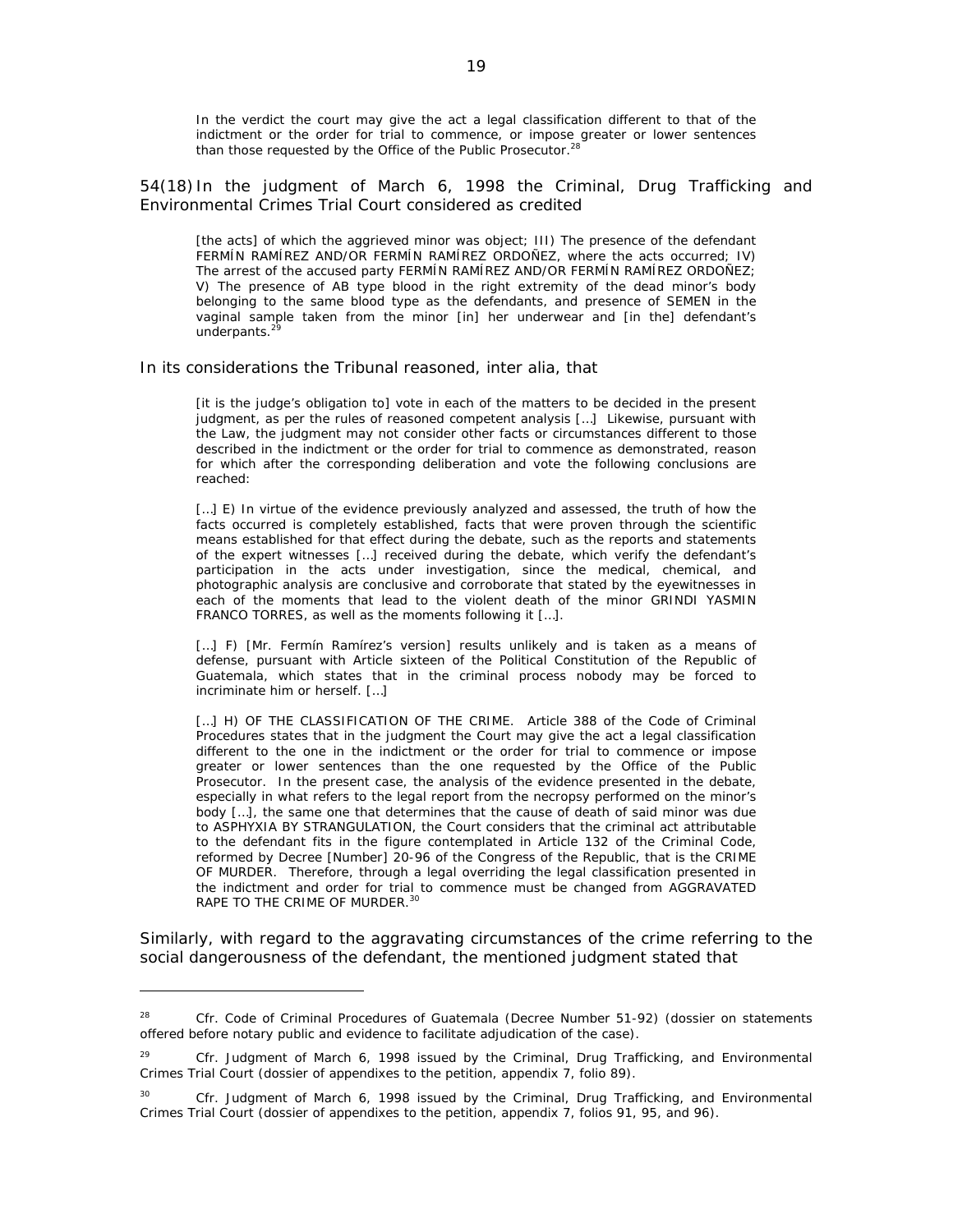said murder was committed with the majority of the elements of this crime, such as MALICE, KNOWN PREMEDITATION, CRUELTY, WITH AN IMPULSE OF BRUTAL PERVERSITY AND ITS HIDING, since the minor Grindi Jasmín Franco Torres was murdered with CRUELTY AND BRUTAL PERVERSITY, THAT UPON RAPING HER HE TORE HER GENITAL ORGANS AND RECTUM, THUS ACTING AGAINST HER QUALITY OF A MINOR AND A GIRL, LATER HIDING HER BODY. As well as the aggravating characteristics included in Article twenty-seven of the Criminal Code, such as: [the] ABUSE OF SUPERIORITY, [the] DESERTED AREA, THE CONTEMPT TOWARD THE VICTIM, AND THE TRICK OF HAVING OFFERED HER TWENTY QUETZALES SO SHE WOULD RUN AN ERRAND FOR HIM TO COMMIT THE CRIME. Therefore, the social dangerousness of the defendant is determined  $[...]$ .<sup>31</sup>

The Court unanimously and "with legal certainty" concluded that:

I) […] the defendant FERMIN RAMÍREZ WITHOUT ANOTHER SURNAME AND/OR FERMÍN RAMÍREZ ORDÓÑEZ is the responsible author of the crime of MURDER AND NOT AGGRAVATED RAPE, as initially presented in the indictment by the Office of the Public Prosecutor, since the evidence produced during the debate, especially the legal medical report regarding the necropsy carried out on the body of the minor GRINDI YASMIN FRANCO TORRES establishes that the cause of death of said minor was asphyxia by strangulation, report that was ratified by Doctor DOUGLAS ERICK DE LEON BARRERA, Forensic Doctor of the Department in the hearing itself of the debate, and not a consequence of the minor's rape, and that it could have been the case that after the victim had died [Mr. Fermín Ramírez] had carnal access with the body, thus becoming a NECROPHILIA.<sup>32</sup>

Finally, with regard to the determination of the sentence, it decided that for the "illicit act [of murder], it sentenced [Mr. Fermín Ramírez] to the DEATH PENALTY." $33$ 

54(19) Mr. Fermín Ramírez's defense counsel presented a special motion of appeal before the Twelfth Chamber of the Appeals Court of Criminal Matters, Drug Trafficking and Environmental Crimes for merit and procedural reasons against the judgment of March 6, 1998 of the Criminal Trial Court, within the term established by law. Likewise, the defense counsel stated that the change in name of the legal classification –rape- to murder, requested by the Office of the Public Prosecutor, constituted an expansion, reason for which a new statement had to be received from Mr. Fermín Ramírez. $34$  In this regard, the defense counsel stated as

[...] Reasons of Merit and as sub-reasons: non-observance, wrongful interpretation, and erroneous application of Articles 14 of the Political Constitution of the Republic of Guatemala; 8 second numeral of the American Convention of Human Rights and 132 of the Criminal Code; and Procedural Reasons, invoking as sub-reasons the nonobservance

<sup>31</sup> *Cfr.* Judgment of March 6, 1998 issued by the Criminal, Drug Trafficking, and Environmental Crimes Trial Court (dossier of appendixes to the petition, appendix 7, folio 98).

<sup>32</sup> *Cfr.* Judgment of March 6, 1998 issued by the Criminal, Drug Trafficking, and Environmental Crimes Trial Court (dossier of appendixes to the petition, appendix 7, folio 97).

<sup>33</sup> *Cfr.* Judgment of March 6, 1998 issued by the Criminal, Drug Trafficking, and Environmental Crimes Trial Court (dossier of appendixes to the petition, appendix 7, folio 100).

<sup>&</sup>lt;sup>34</sup> *Cfr.* Judgment of first appeal of May 27, 1998 issued by the Twelfth Chamber of the Appeals Court of Criminal Matters, Drug Trafficking, and Environmental Crimes of Guatemala (dossier of appendixes to the petition, appendix 8, folios 102 and 103); and judgment of February 18, 1999 issued by the Constitutional Court, in its quality of extraordinary Court of Amparo (dossier of appendixes to the petition, appendix 10, folio 121).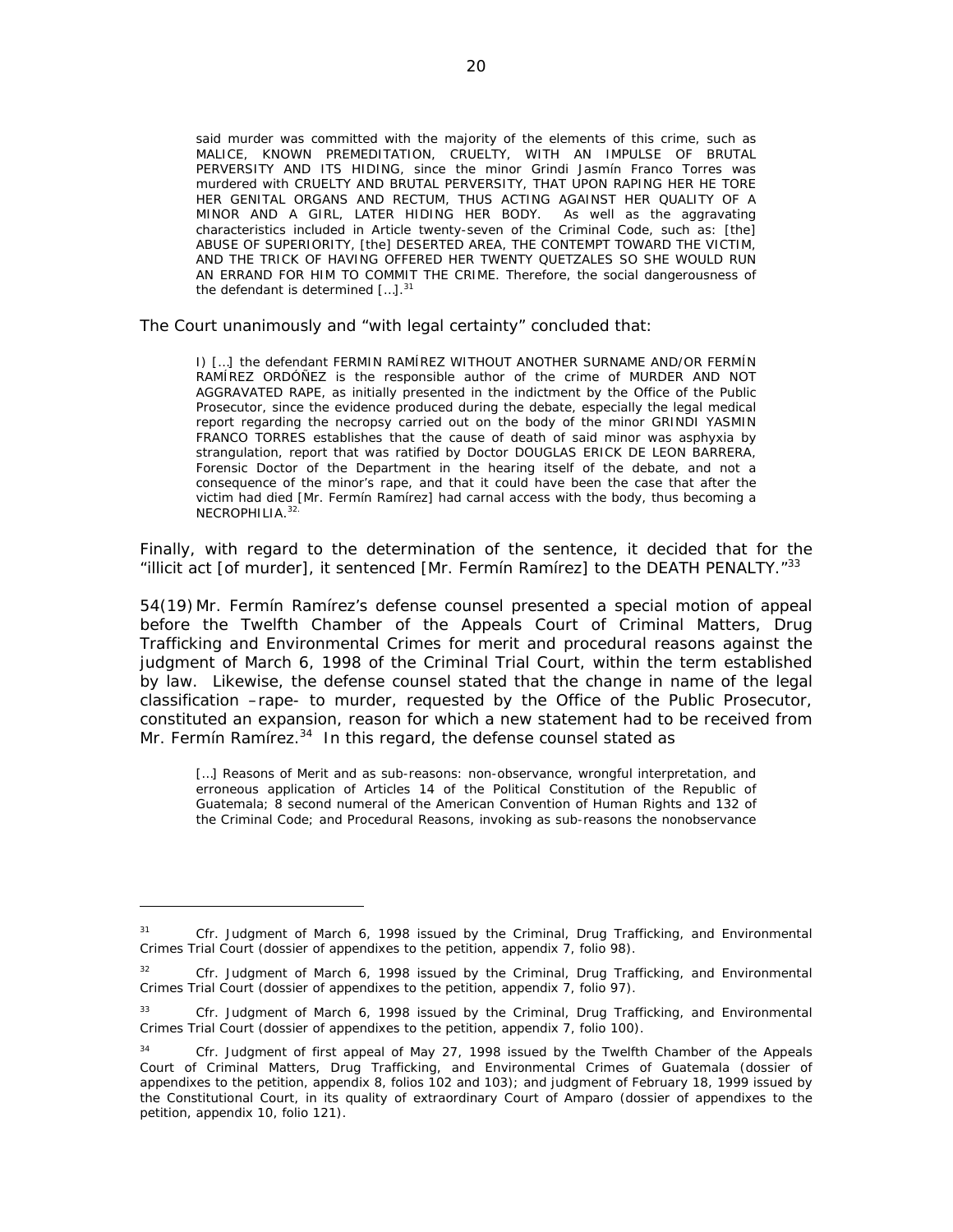and erroneous application of the law, especially Article 373 of the Code of Criminal Procedures.<sup>35</sup>

54(20) On May 27, 1998, the Twelfth Chamber of the Appeals Court of Criminal Matters, Drug Trafficking and Environmental Crimes declared the special motion of appeal inadmissible based on the following considerations:

[...] for reasons of Merit[:] in no way was the presumption of innocence of Mr. [Fermín Ramírez] violated; since the due process was respected; nor was the right to a fair trial to which the defendants are entitled pursuant to the American Convention on Human Rights and, besides, all the elements necessary to classify the crime as Murder according to that established in Article 132 of the Criminal Code are present, since all the facts attributed to the process were the consequence of a normally suitable action for their production, according to the nature of the crime and the circumstances under which it was committed, concluding from this that he was arrested moments after the act is said to have been committed; that accepted by him in his preliminary examination statement and from the statements of the witnesses […] and the report offered by the [expert witness] of the Chemical Biological Criminal Lab of the Office of identification of the National Police and the Forensic Medical report of the necropsy practiced on the body of the dead minor; details that served as grounds for the Trial Court to achieve legal certainty that Fermín Ramírez only surname was the author of the violent death of GRINDI YASMIN FRANCO TORRES, criterion shared by this Chamber and, therefore, it must declare the Special Motion of Appeal due to reasons of Merit inadmissible.

With regard to the procedural motives[:] Article 373 of the Code of Criminal Procedures was not unobserved nor erroneously applied by the Trial Court, since at no time was the indictment expanded through the inclusion of a new fact or a new circumstance that was not mentioned in the indictment or in the order for trial to commence, on the contrary, they correctly applied Article 388 of the same Code, quoted in its second paragraph, where the law enables the Trial Court to give the act a different legal classification to that of the indictment or the order for trial to commence or to impose sentences greater or below the ones requested by the Office of the Public Prosecutor. In what refers to the violation of Articles 211, 219, 281, and 305 of the Code of Criminal Procedures, invoked by the defense counsel […] when analyzed, despite having been stated as violated in the initial writ of the presentation of the Special Motion of Appeal and not having been invoked as a Procedural Reason, this Chamber does not consider they were not observed. Regarding Articles 65 and 66 of the Criminal Code, these were not violated either, since the Trial Court justified their motive for imposing the death penalty on the defendant. On the other hand, this Chamber considers that no notorious injustice was committed against the defendant FERMIN RAMIREZ only surname or FERMIN RAMIREZ ORDOÑEZ that violated his constitutional rights granted by law to every person, but instead they were respected; and the death penalty imposed on the defendant was based on the conclusive evidence produced in the debate and assessed by the Trial Court pursuant [to] the Rules of Competent Analysis. Therefore, the Special Motion of Appeal based on Procedural Motives must also be declared inadmissible.<sup>3</sup>

54(21) On June 6, 1998 the defense counsel of Mr. Fermín Ramírez presented before the Twelfth Court of Appeals an appeal for review by a higher court without formalities. On June 7, 1998, the defense counsel of Mr. Fermín Ramírez presented before the Criminal Chamber of the Supreme Court of Justice an appeal for review by a higher court due to merit against the judgment of May 27, 1998 issued by the Twelfth Chamber of the Appeals Court of Criminal Matters, Drug Trafficking and Environmental Crimes, and claimed an erroneous interpretation of Articles 430, 373,

<sup>35</sup> *Cfr.* Judgment of first appeal of May 27, 1998 issued by the Twelfth Chamber of the Appeals Court of Criminal Matters, Drug Trafficking, and Environmental Crimes of Guatemala (dossier of appendixes to the petition, appendix 8, folio 103).

<sup>36</sup> *Cfr.* Judgment of first appeal of May 27, 1998 issued by the Twelfth Chamber of the Appeals Court of Criminal Matters, Drug Trafficking, and Environmental Crimes of Guatemala (dossier of appendixes to the petition, appendix 8, folios 103-106).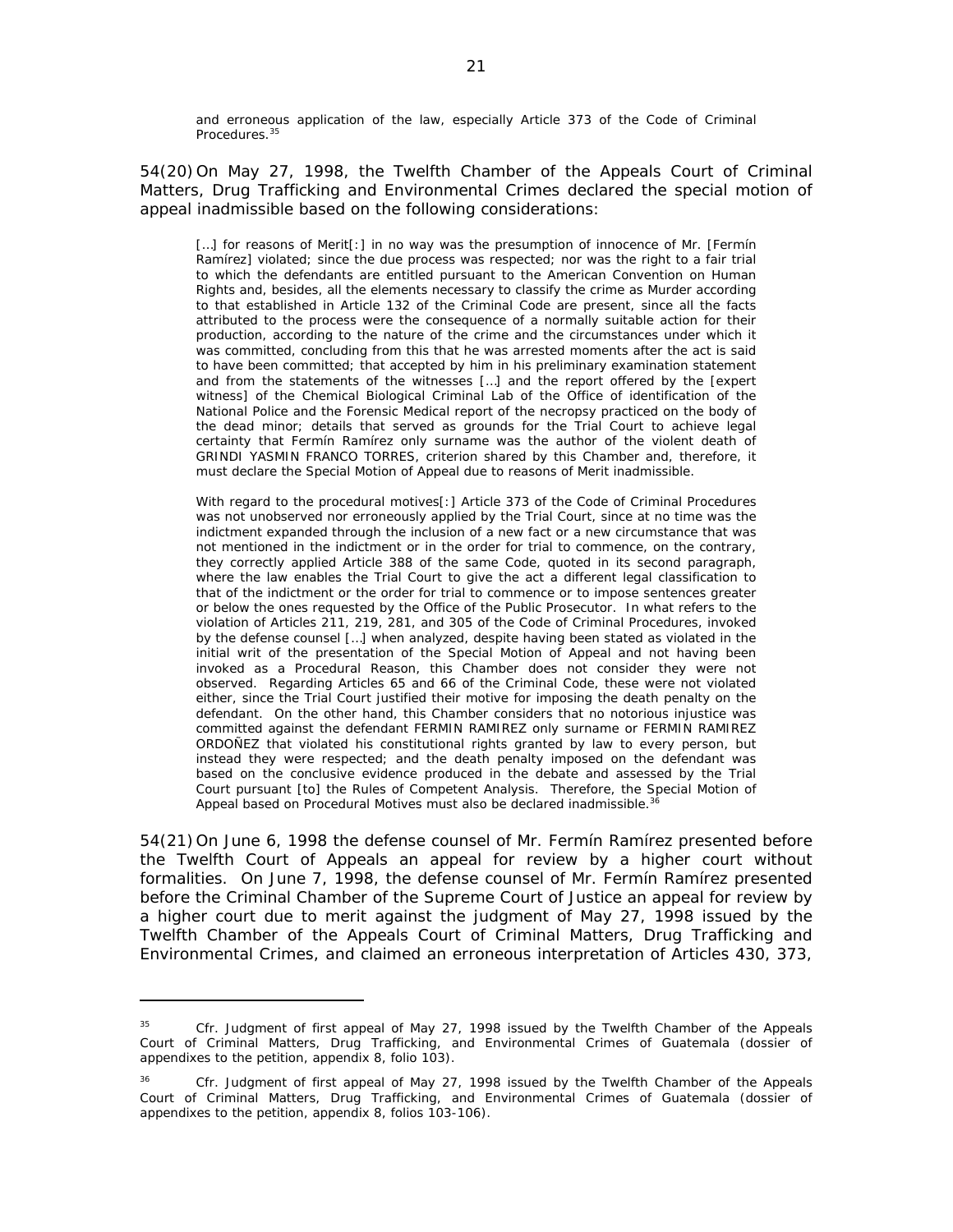and 388 of the Code of Criminal Procedures and of Articles 65 of the Criminal Code. In this sense, the defense counsel stated that:

[Article 430 of the Code of Criminal Procedures was erroneously interpreted because] the first appeals Court gave merit to the evidence provided in the debate […] and therefore also gave merit to the facts proven […] without having the power to do so. [Article 373 of the mentioned legal document was erroneously interpreted because] even though it is true that there wasn't an expansion of the indictment this is a violation of the procedure that had an adverse effect on the defendant [due to] the inclusion of new facts within the process […] and therefore the right the defendant or his counsel had to request a suspension was omitted. Also, if the possibilities of a variation in the legal classification tended to a more serious crime, the warning included in Article 374 of the same legal document must have been made. [Article 388 of the Code of Criminal Procedures was erroneously interpreted because] the Appeals court considered the article correctly applied […] with regard to the power of the Criminal trial Court […] to give the act a different legal classification of that included in the indictment or in the order for trial to commence o to impose sentences greater or lesser than the one requested by the Office of the Public Prosecutor without taking into account that the facts on which there sentence was based were not the same that originated the process [...]; therefore the lower degree Court was not empowered to modify the legal classification of the facts because the requirements that guarantee the inviolability of the defense through Article 12 of the Political Constitution of the Republic had not been complied with. [Article 65 of the Criminal Code was erroneously interpreted because] the Court of Appeals […] omit[ted] […] to point out that at no time the trial court gave merit to his personal background or that of the victim [nor] of the greater or lesser dangerousness of the defendant, circumstance that must be a precedent and not a consequence of the sentence, likewise it omitted from its reasoning the elements and circumstances of the fact on which it was based by simply applying the aggravating circumstances included in the lower court sentence, since it only limited its action to their numeric description.<sup>37</sup>

54(22) On August 17, 1998, the Criminal Chamber of the Supreme Court of Justice considered that the Appeal for Review by a Higher Court presented by the defense counsel of Mr. Fermín Ramírez had been erroneously presented since they only indicated that it was being presented due to reasons of merit but it did not indicate, as per the applicable law, which was the case of legality it invoked. However, since it was a case that involved the death penalty it revised the judgment ex officio, in order to establish, *inter alia*, if the constitutional and legal guarantees were observed during the process. Said Criminal Chamber declared the Appeal inadmissible and mentioned that:

[...] the legal norms stated as violated must be of a substantive nature and not a procedural one. In the case in question […] the appellant claims there was a violation of [...] norms of an eminent adjective nature, an argumentative defect that makes it impossible to examine the appeal.

[...] the appellant limited itself to expressing its non-conformity with that decided in this regard; but it did not formulate a position that would act as the foundation for its claim, which makes the examination of the case impossible.

[...] that none of the procedural motives or motives of merit for annulment regulated in the Code of Criminal Procedures is present.

[...] that the process was substantiated pursuant to the right to a fair trial satisfying the defendant's right to a defense, not finding any circumstance to justify its annulment, since the courts that have taken up the case have observed all the norms regarding the procedure of the trial, without violating the defendant's right to take action before the competent, predetermined judges, to defend himself, to offer and present evidence, to

<sup>&</sup>lt;sup>37</sup> *Cfr.* Appeal for annulment without formalities presented before the Twelfth chamber of Appeals and appeal for annulment due to merit of July 7, 1998 (dossier of statements offered before a notary public and evidence to facilitate adjudication of the case, volume I, folios 847-858).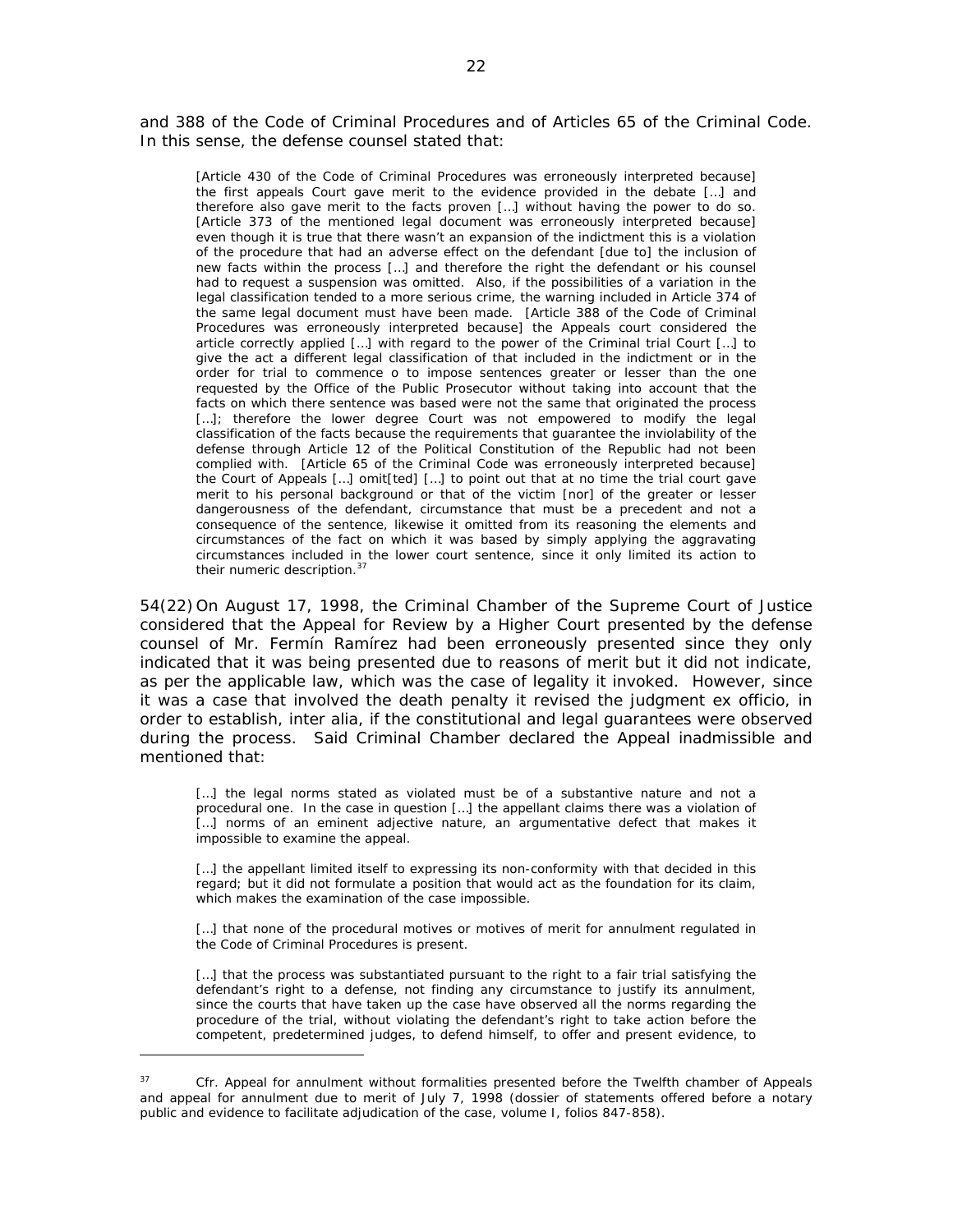present arguments and use means of appeal, that is, the constitutional right to a due process was completely attended to.<sup>38</sup>

54(23) On September 30, 1998 Mr. Fermín Ramírez's defense counsel presented before the Constitutional Court an appeal of relief against the decision of the Criminal Chamber of the Supreme Court of Justice of August 17, 1998. In said appeal it requested a provisional Amparo and stated, *inter alia,* the violations to the right to life, to a defense, to a due process, and to the presumption of innocence. In this sense, the defense counsel stated that:

[the fact that the appeal for review by a higher court presented for reasons of merit was declared inadmissible violates Mr. Fermín Ramírez's constitutional rights [set forth in Articles 6, 12, 14, and 18(a) of the Constitution because:]

[...] the court [...] issued [against Mr. Fermín Ramírez] a conviction and imposed [upon] him] the death penalty, which is not legally permitted, since it was based on presumptions and, by being carried out this way, the internal legislation was violated, specifically Article 18 of the Political Constitution of the Republic of Guatemala, as well as international treaties and the right to life that every person has.

The Criminal Trial Court, when issuing its verdict, issued a conviction, despite the fact that nobody at any time pointed [him] out as the responsible party […]

[...] the convicting court when issuing the corresponding verdict in the judgment dated March sixth nineteen ninety eight, does not at any time consider as proven the fact that [Mr. Fermín Ramírez] had participated in the illicit act of murder he has been charged with.

[...] the court gave evidentiary value to illegitimate evidence, since it was obtained, first of all illegally, and on the other hand they were obtained without the presence of a defense counsel[. Similarly,] it is evident that the arrest of [Mr. Fermín Ramírez] was completely illegal.

[T]he convicting court issued a death sentence based on presumptions, misapplying the rules of a reasoned and competent analysis not following the principle of in dubio pro reo or favor rei, since without the existence of evidence to induce the court in veracity when applying the rules of competent analysis it should have declared that there was no certainty and therefore acquit [Mr. Fermín Ramírez] of the crime he was accused of.<sup>3</sup>

54.24 On February 18, 1999 the Constitutional Court in its quality of Extraordinary Court of Amparo, denied the Amparo requested on September 30, 1998, in the following terms:

1. After the occurrence of the violent death of the minor, whom neighbors of the place of the act saw was riding on the bicycle being driven by the applicant toward the river, and moments later they discovered her body covered with mud in shallow waters, with blood stains, he was detained by some of them who noticed he was coming back wet, without a shirt on, and with mud stains, in order to turn him over to the police authorities thus avoiding that the other settlers carry out their intention to burn him alive. The Code of Criminal Procedures (Article 257) authorizes an arrest executed in this manner, reason for which your affirmation of having been illegally arrested lacks foundation, and therefore there is no violation to Article 6 of the Constitution.

A writ of indictment was issued against the applicant for the crimes of murder and aggravated rape; the Office of the Public Prosecutor accused him of the latter and a

<sup>38</sup> *Cfr.* Judgment of August 17, 1998 issued by the Supreme Court of Justice (dossier of appendixes to the petition, appendix 9, folios 113 and 114).

<sup>&</sup>lt;sup>39</sup> *Cfr.* Appeal of relief presented on September 30, 1998 before the Constitutional Court (dossier of statements offered before a notary public and evidence to facilitate adjudication of the case, volume I, folios 864 and 866-868).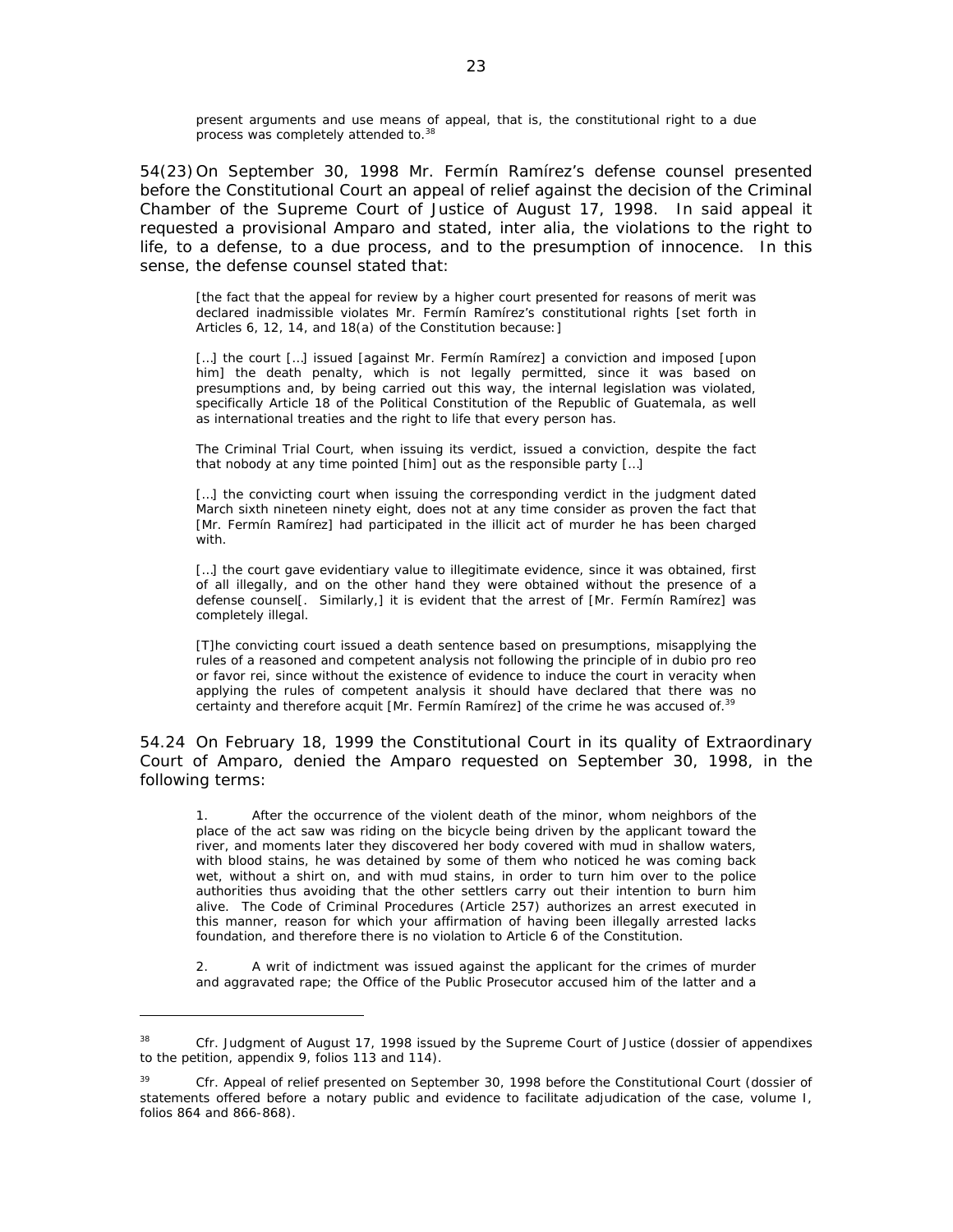trial was commenced. From it we can point out that: a) he had technical assistance from a defense counsel as of the proceeding of preliminary examination [..s]ince it affirms that the court took into account evidence obtained illegally, without the presence of a defense counsel, it is on the record that neither both, or either of them filed a complaint or protested on that opportunity […]: […] There is no violation to Article 12 of the Constitution because the compliance of the judges with the due process can be observed.

3. [The] allegation [regarding that it was not considered proven that Mr. Fermín Ramírez was the person responsible for the death of the minor] lacks support since it was not until the ruling that the trial court declared him as the author of the crime of murder.

4. […] the appeal for review by a higher court [presented by the defense counsel] that gave place to the judgment being appealed [of August 17, 1998], held a different thesis [than that the conviction imposed violated Article 18(a) of the Constitution for having been based on presumptions], expressing that the conviction should have been issued for aggravated rape instead of murder and the punishment should have been imposed within the limits stated in Article 125 of the Criminal Code. […]

Presumptional evidence is supported by clues or signs that shed light on facts that are hidden, whose related evidence with the invested act allows to infer its existence, however, said evidence differs, due to its different foundation, from the one used in the sentence, since the evidence produced in the debate and from the documents incorporated through their reading, examined pursuant to the rules of reasoned competent analysis, referred to and assessed […] that were not filled with illegality at the time they were proposed or received, refer without doubt to the defendant and are direct evidence extracted by the judges and assessed applying their logics and rationality when justifying their decision. […]

[I]n accordance with that established in Article 44 and 46 of the Law on Amparo, Personal Exhibition, and Constitutionality it is the court's obligation to decide whether to charge the costs to the applicant, who may be exonerated when he/ she has acted with evident good faith as occurs in this case, as well as on the imposition of a fine for the sponsoring attorney. Being the Amparo notoriously inadmissible, a fine must be imposed in this sense.

Therefore: The Constitutional Court […] decides to:

 $\overline{a}$ 

I) Den[y] the Amparo requested by Fermín Ramírez or Fermín Ramírez Ordóñez against the Supreme Court of Justice, Criminal Chamber. II) Revoke the provisional Amparo granted. III) Exonerate the applicant of the costs. IV) Impose upon the sponsoring attorneys […] a fine of one hundred quetzales each, which must be paid to the Treasury of this Court within the five days following the date on which the present judgment is definitive; in case of non-compliance it will be collected through the corresponding executive proceeding. [...]<sup>40</sup>

54(25) Mr. Fermín Ramírez's defense counsel requested a clarification from the Constitutional Court of the judgment of February 18, 1999, regarding the fine imposed on the defense (*supra* para. 54(24)), clarification that was declared inadmissible on March 1, 1999. $41$ 

54(26) On May 14, 1999 the defense counsel presented before the Criminal Chamber of the Supreme Court of Justice an appeal for review against the final judgment of March 6, 1998 issued by the Criminal, Drug Trafficking and Environmental Crimes Trial Court of the Department of Escuintla, in virtue of the fact that all regular and extraordinary appeals were exhausted. It stated that:

<sup>40</sup> *Cfr.* Judgment of the Constitutional Court of February 18, 1999 (dossier of appendixes to the petition, appendix 10, folios 116, 123, and 124).

<sup>41</sup> *Cfr.* Clarification of March 1, 1999 issued by the Constitutional Court (dossier of appendixes to the petition, appendix 11, folios 125 and 126).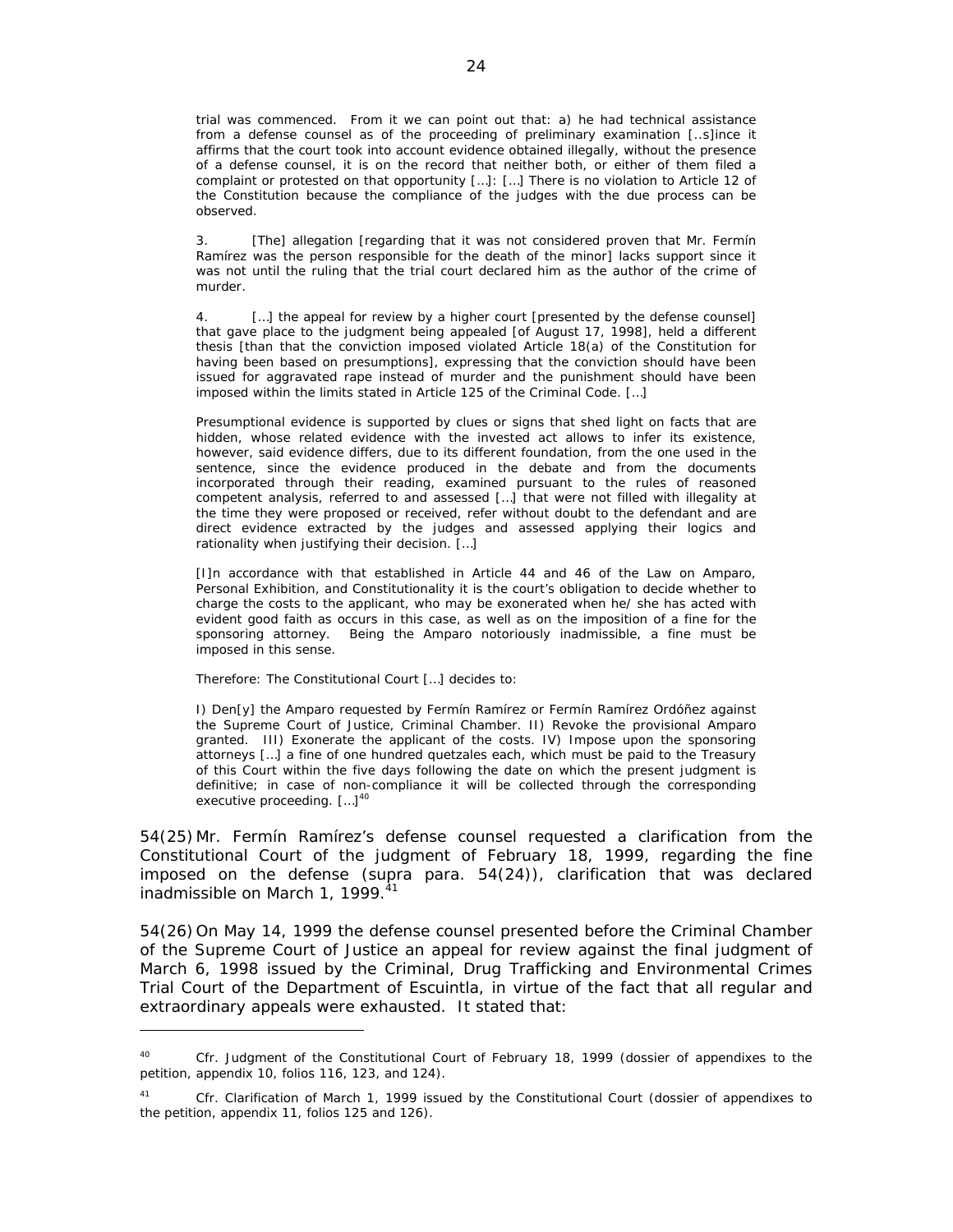[...] the sentence imposed [on Mr. Fermín Ramírez] was based on presumptions because nobody saw him kill [the minor.]

[...] the value assigned to [the] evidence used to impose the death penalty [on Mr. Fermín Ramírez] lacks validity since there is only indirect evidence and therefore Article 18 of the Constitution is violated […]

[...] due to presumption the classification of the crime [was] chang[ed] and on presumption [Mr. Fermín Ramírez] was convicted to death.<sup>42</sup>

54(27) On July 12, 1999 the Criminal Chamber of the Supreme Court of Justice declared the appeal for review inadmissible due to lack of foundation. In this sense, it stated that:

[...] the appellant at no time [...] proved that the incriminating evidence consisting of statements […] which served as foundation for his conviction, lack the evidentiary value attributed by the competent jurisdictional body on that occasion; likewise, the interested party did not prove that said evidence was false, invalid, altered, or falsified since he did not present any element to verify these points[, reason for which] the revision requested lacks foundation and must be declared inadmissible.<sup>43</sup>

54(28) On July 27, 1999 the defense counsel presented a measure of grace before the Secretary of the Interior so that they would send the dossier to the President of the Republic, based on Article 1 of Decree Number 159 of the Legislative Assembly of the Republic of Guatemala, reformed by Article 2(1) of Decree Number 45 of the Government's Revolutionary Junta; Article 12 of Decree Number 159 of the Legislative Assembly of the Republic of Guatemala, reformed by Article 3 of Decree Number 45 of the Government's Revolutionary Junta, and Article 2 of Decree Number 100-96 of the Congress of the Republic, Regulatory Law on the Death Penalty. In said appeal the defense counsel requested, *inter alia,* that the death penalty [imposed on Mr. Fermín Ramírez] be commuted to the immediately inferior one of fifty years in prison."44

54(29) On June 1, 2000 Decree Number 32-3000, issued on May 11, 2000, was published in the Diario de Centro América, through which the Congress of the Republic expressly annulled Decree Number 159 of the National Assembly, since "there was no norm supporting the commutation of the death penalty by the Executive Body as established by [said] Decree[, …] due to the annulment of previous Constitutions." It also stated that Decree Number 32-2000 would come into force on the day of its publication in the Official Newspaper.<sup>45</sup>

54(30) On June 2, 2000 Governmental Agreement Number 235-3000, issued on May 31, 2000, was published in the Diario de Centro América, through which the President of the Republic, in exercise of the powers granted to him in Article 183

<sup>42</sup> *Cfr.* Appeal for review presented on May 14, 1999 before the Criminal Chamber of the Supreme Court of Justice (dossier of statements offered before a notary public and evidence to facilitate adjudication of the case, volume I, folios 881 and 886-889).

<sup>43</sup> *Cfr.* Judgment of July 12, 1999 issued by the Supreme Court of Justice (dossier of appendixes to the petition, appendix 12, folios 128-130).

<sup>44</sup> *Cfr.* Measure of grace presented on July 27, 1999 before the Ministry of Government (dossier of appendixes to the brief of pleadings and motions, appendix 19, folios 619-627).

<sup>45</sup> *Cfr.* Decree Number 32-2000 issued on May 11, 2000 by the Congress of the Republic of Guatemala and published on June 1, 2000 in the Diario de Centro América (dossier of appendixes to the brief of pleadings and motions, appendix 24, folio 670).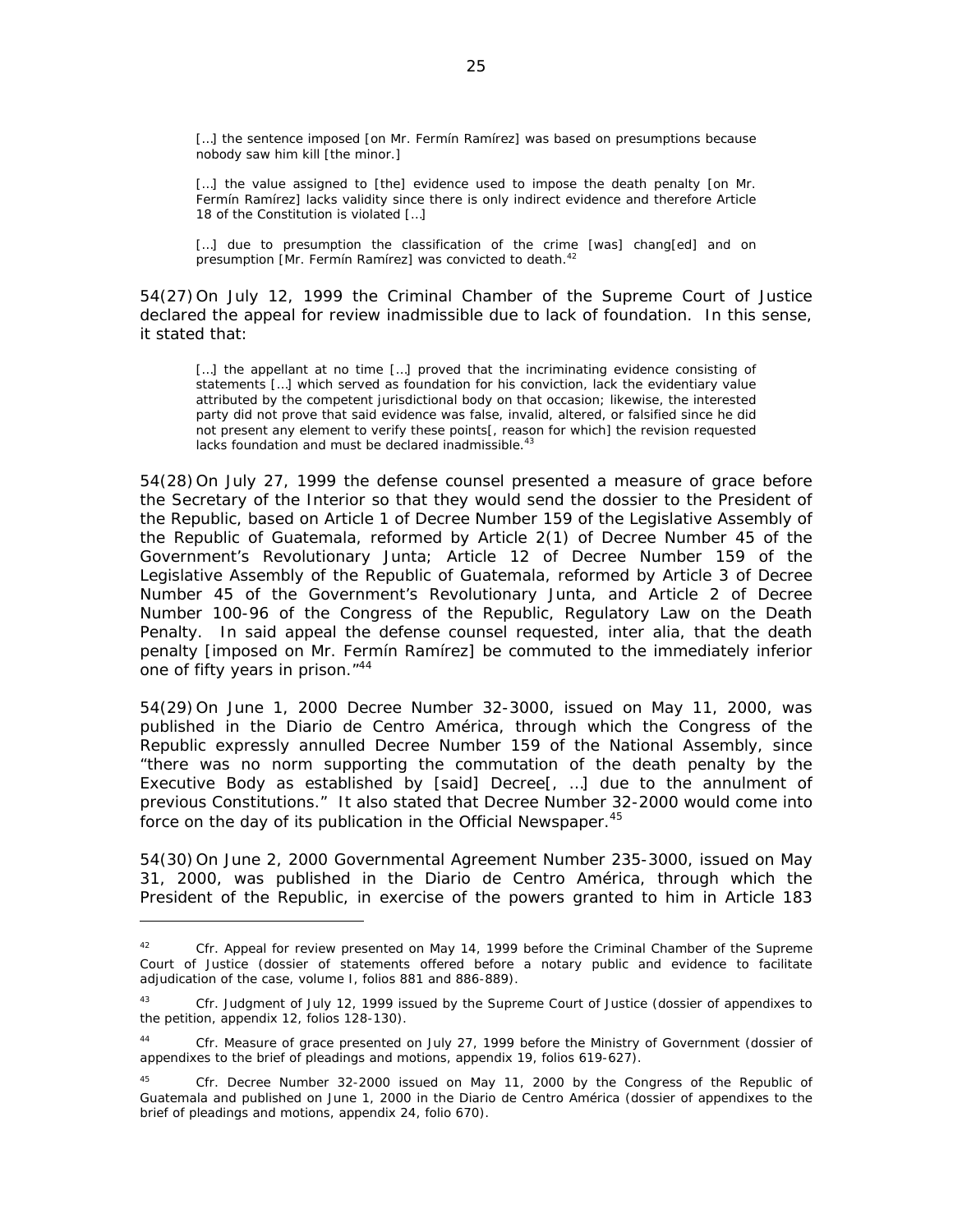subparagraph (e) of the Political Constitution of Guatemala and based on Articles 141 and 203 of the mentioned Constitution; in Article 4 subparagraph (6) of the American Convention on Human Rights, and Article 6 subparagraph (4) of the International Pact on Civil and Political Rights, denied the measure of grace presented by Mr. Fermín Ramírez's defense counsel.<sup>46</sup>

54(31) On June 9, 2000 Mr. Fermín Ramírez's defense counsel presented an Amparo before the Constitutional Court against the Criminal Chamber of the Supreme Court of Justice, the Twelfth Chamber of the Appeals Court of Criminal Matters, Drug Trafficking, and Environmental Crimes, and the Criminal, Drug Trafficking, and Environmental Crimes Trial Court of Escuintla, for the violation of the guarantees of the due process and the right to a defense. Likewise, it requested provisional Amparo before the "imminent danger that the death sentence be executed in […] against [Mr. Fermín Ramírez] as a consequence of the violation of the due process, the principle of defense and providing evidence." In this sense, it stated that:

[...] there was not a legal process because [Mr. Fermín Ramírez] is accused of Aggravated Rape, the lower court open[ed] a trial for this same crime, the debate was open[ed] and [they] told him that [it] would be carried out […] for the crime of Murder without having made an alternative indictment or having expanded the indictment, [or] hearing what he had to say over this other infraction to the law […].

[It is not possible for] the court, based [on] Article [388 of the Code of Criminal Procedures] to change a prison sentence for a death sentence without informing the defendant that he will be charged for the crime of Murder which can imply a prison sentence or the death penalty.

[...] if the indictment is not expanded during the debate for the crime of Murder, the defendant's statement regarding this crime is not received, nor is he given the right to request the suspension of the debate in order to offer new evidence or prepare his intervention due to this change in the crime because in accordance with Article 373 of the Code of Criminal Procedures the president of the court should have warned the defendant about the possible modification of the legal classification pursuant to Article 374 of said code, therefore it is obvious that the due process was violated or there was no legal process in complete violation of Article 12 of the Political Constitution of the Republic; and the accused was left defenseless since he was not given the opportunity to prove that he had not committed that crime, nor was he given the opportunity to offer evidence for the defense in order to disprove [the] facts[, which] proves that the error was made from the lower court, the higher court, and the criminal chamber, since they should have detected that mistake ex officio in accordance with the principle of effective judicial protection. […]

[...] the Court [...] did not justify why it fit into Murder[, thus violating Article 11 bis of the Code of Criminal Procedures].

[the Court] did not explain [or justify] in what the malice[, premeditation and cruelty] consisted. [Regarding the impulse of brutal perversity,] if [the Court] says it was necrophilia it is not possible to commit [the previous] aggravating circumstances to a corpse. [Therefore,] the violation to Article 11 bis of the mentioned code continues.

[...] by not justifying [the] aggravating circumstances [included in Article 27 of the Criminal Code, such as the abuse of superiority, a deserted area, contempt for the victim, use of tricks to commit the crime] it did not comply with that regulated by Article 11 bis in question, and [by] declaring the social dangerousness of the defendant based [on] such aggravating circumstances, it violated Article 87 of the Criminal Code, since in order to declare the dangerousness mentioned in Artilce 132 of the Criminal Code, there

<sup>46</sup> *Cfr.* Governmental Agreement Number 235-2000 issued on May 31, 2000 by the President of the Republic of Guatemala and published on June 2, 2000 in the Diario de Centro América (dossier of appendixes to the brief of pleadings and motions, appendix 12, folio 530).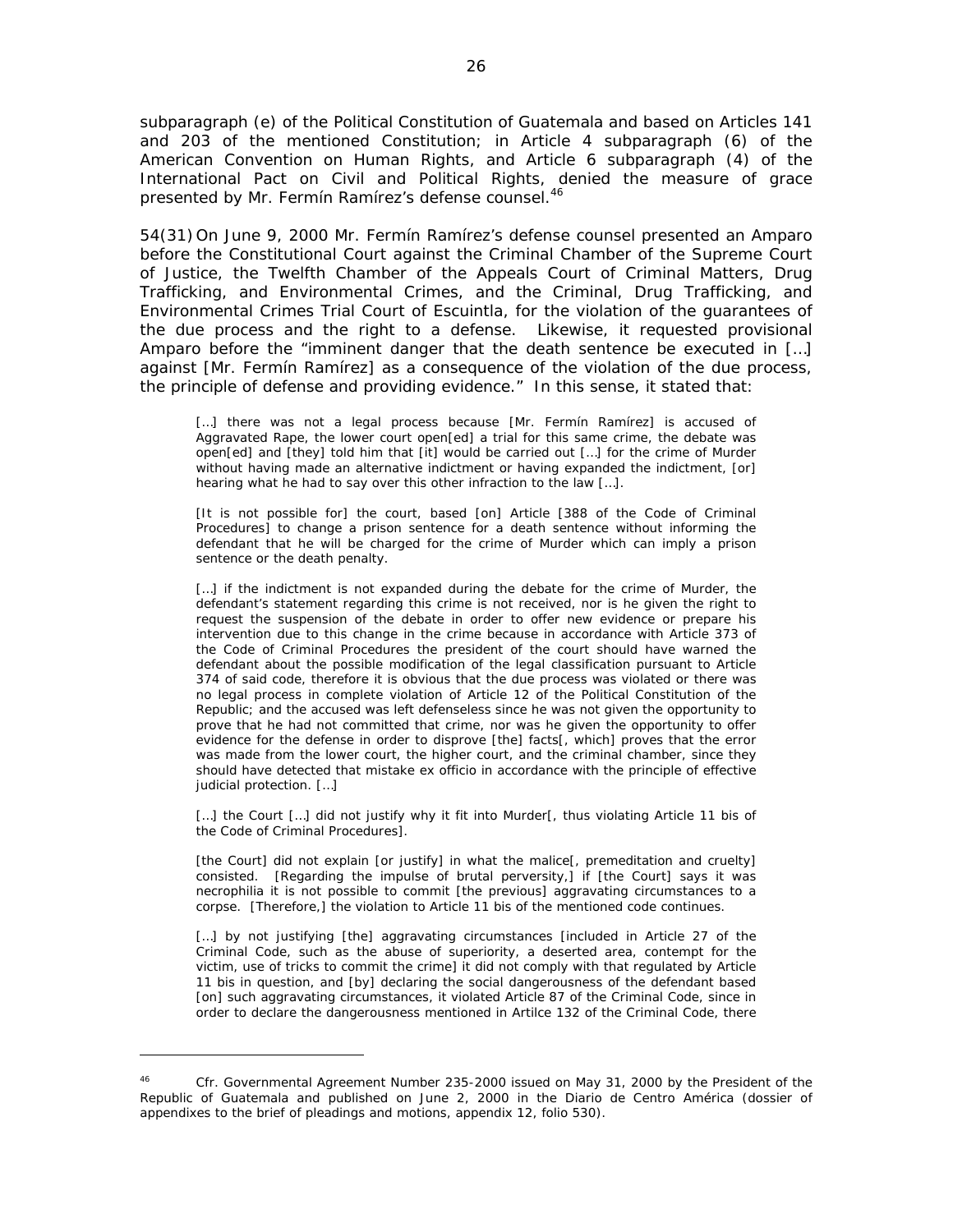must be one of the circumstances mentioned in the stated Article 87 present[, which] must be legally supported and justified […].

[Finally, it requested that] the Amparo be granted in a single instance for this specific case, that the related judgments be annulled and that the correction of the error be ordered as of the procedural act appealed and that the first instance debate be repeated without the mentioned violations.<sup>4</sup>

54(32) On November 21, 2000 the Constitutional Court, in its nature of an Extraordinary Court of Amparo, denied the Amparo of June 9, 2000 in order to avoid becoming a third instance prohibited by law." In this regard, it considered that:

[...] In the present case, the appellant [...] presented [the Amparo] when the thirty-day term established […] in the Law on Amparo, Personal Exhibition, and Constitutionality had expired. However, since it is a case in which the execution of the death penalty is pending, the principle of preeminence of the Constitution, which imposes the obligation to admit all appeals, must be applied […].

[...] This Court has repeatedly stated in its jurisprudence that the Amparo, due to its subsidiary and extraordinary nature, cannot replace the ordinary legal protection, because that would be a third instance prohibited by the Constitution.

[...] the substantiated criminal process was held and decided upon in observance of the due process and the defendant's right to a defense, in which he had the opportunity to exercise his constitutional rights, having presented and being processed the regular and extraordinary judicial remedies permitted by the Law on Criminal Procedures. […]

[...] to expect that the acts of the judicial bodies that intervened be restudied and that the Court of Amparo issue a judgment with regard to the motives presented before said bodies is a revision of the merits that [...] must be solved by the courts  $[...]^{48}$ .

54(33) On November 28, 2000 the defense counsel of Mr. Fermín Ramírez presented before the Second Court of Criminal Execution an "incidental plea of lack of conclusiveness of the sentence" of March 6, 1998 that sentenced him to death, in order to avoid the setting of the date and time for the execution of the sentence, since the declaration of inadmissibility of the "special motions of appeal, appeals for annulments, relief, review, and measure of grace, [presented by Mr. Fermín Ramírez, and] persisting [the] violation to [his] right to a due process, it present [ed] a complaint before the Inter-American Commission on Human Rights so that it may, as jurisdiction of the Guatemalan criminal courts, declare if there in fact was a violation of the due process in [his] case, being said complaint in process."<sup>49</sup>*.*

54(34) On December 22, the Second Court of Criminal Execution, declared the incidental plea of lack of conclusiveness of the sentence inadmissible, due, *inter alia,*  to the following

the convicted party or his defense counsel should have presented certifications of the documents offered in the initial memorial in order to analyze them, which was not done, thus the purpose of the hearing was lost and not having any evidence to analyze or assess the present incidental plea must be declared inadmissible. Regarding the request made by the defense counsel to order discovery in the present incidental plea in order to

<sup>47</sup> *Cfr.* Amparo presented on June 9, 2000 before the Constitutional Court (dossier of appendixes to the petition, appendix 13, folios 132 and 134).

<sup>48</sup> *Cfr.* Judgment of November 21, 2000 issued by the Constitutional Court (dossier of appendixes to the petition, appendix 14, folios 143-150).

<sup>49</sup> *Cfr.* Incidental plea of lack of conclusiveness of the sentence presented on November 28, 2000 before the Second Court of Criminal Execution (dossier of appendixes to the petition, appendix 15, folios 152-154).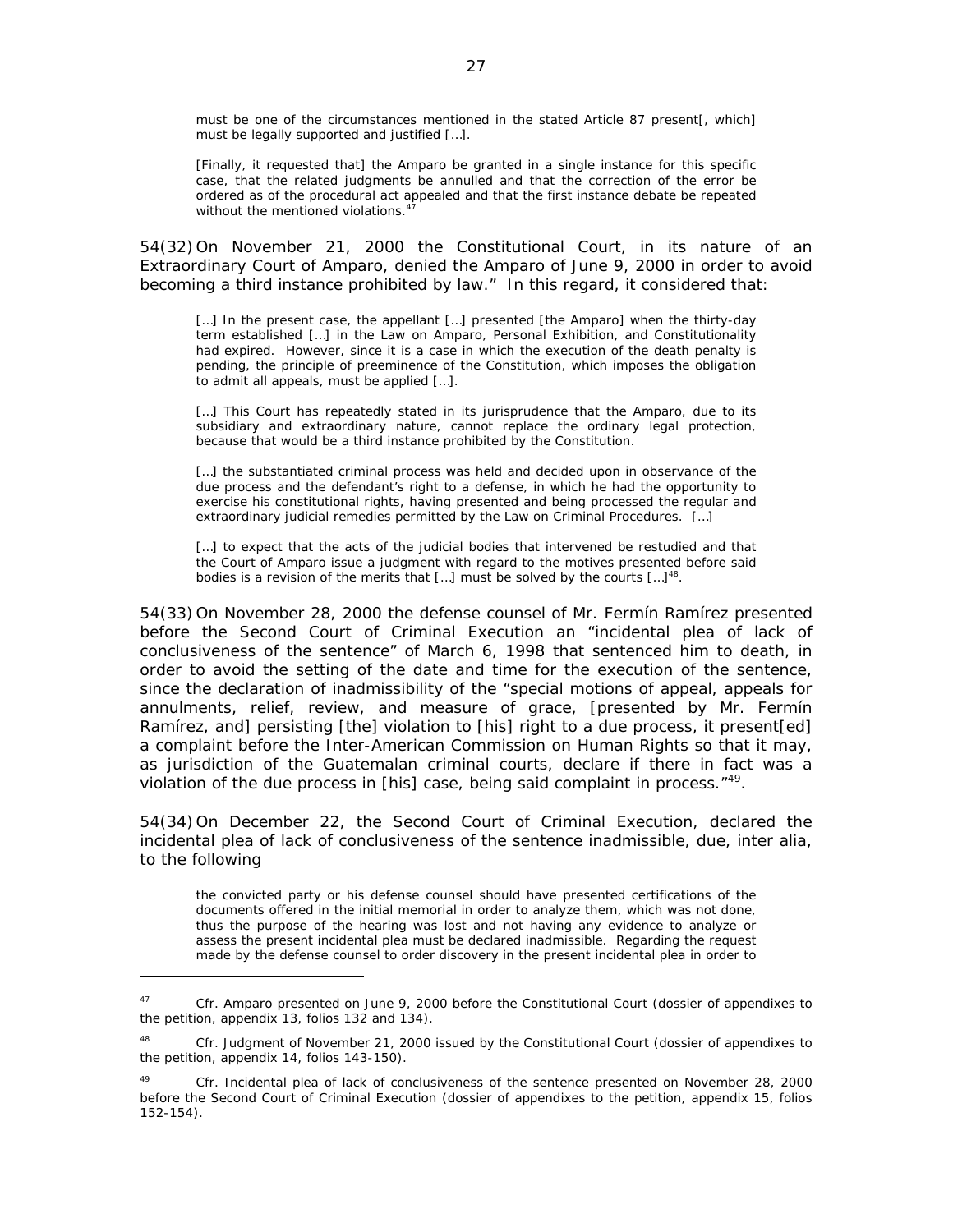present evidence, the undersigning is of the opinion that such a request is completely out of order since [this]\* would imply a variation of the forms of the process. $50$ 

54(35) On January 2, 2001 the defense counsel presented a special motion of appeal against the decision of December 22, 2000, for procedural reasons, before the Second Court of Criminal Execution and requested that they proceed "to transfer and forward the […] motion to the Jurisdictional Court", and in it they stated that

[Article 16 of the Law of the Judicial Body was not observed, since] the Court did not order discovery in the process with the evidence offered, since it should not have set a hearing to decide on the incidental plea but instead to proceed with regard to the evidence proposed and, subsequently, if it was its opinion, set the hearing to discuss the incidental plea in a oral and public hearing […]

[Article 12 of the Constitution was not observed, since Mr. Fermín Ramírez was left] totally defenseless [and he was not given] enough opportunity to defend [himself] in order to prove that there [were] still matters to be resolved, and on which the fulfillment of the sentence imposed will depend, and by declaring inadmissible the appeal and violating constitutional rights, the right to a defense was violated  $[...]$ .<sup>51</sup>

54(36) On January 31, 2001 the Fourth Chamber of the Court of Appeals declared the motion unappealable and confirmed the judgment of December 22, 2000, stating that

[...] it did not find any violation of the norms mentioned as violated, since Article 139 of the Law of the Judicial Body […] does not include the ordering of discovery, but instead only the receipt of evidence, when the incidental plea refers to merit matters, in no more than two hearings […]; and, in this specific case, the Judge set a hearing for the reception of evidence, without it being provided by the one who proposed it, reason for which he proceeded to decide on the incidental plea.<sup>52</sup>

54(37) On February 13, 2001 the defense counsel presented an appeal of relief before the Chamber of Amparo and Pretrial of the Supreme Court of Justice against the decision of January 31, 2001. It stated that

[said decision] was not issued pursuant [to the] legal process [and they were] applying, as did the court, a law different to the one that corresponds to the case [of Mr. Fermín Ramírez.]

[the] right [of Mr. Fermín Ramírez] to know who the Prosecuting Attorney that would follow [his] case and to be able to establish a compatibility was violated […]

[...] the Fourth Chamber of the Court of Appeals [...] violate[d] the due process [of Mr. Fermín Ramírez] and [his] right to a defense.<sup>53</sup>

54(38) On May 18, 2001 the Chamber of Amparo and Pretrial of the Supreme Court of Justice declared the appeal of relief presented on February 13, 2001 "notoriously

<sup>&</sup>lt;sup>50</sup> *Cfr.* Judgment of December 22, 2000 issued by the Second Court of Criminal Execution (dossier of appendixes to the petition, appendix 16, folios 155-157).

<sup>51</sup> *Cfr.* Motion of appeal presented on January 2, 2001 before the Second Court of Criminal Execution (dossier of statements offered before a notary public and evidence to facilitate adjudication of the case, volume I, folios 894-901).

<sup>52</sup> *Cfr.* Ruling of January 31, 2001 issued by the Fourth Chamber of the Court of Appeals (dossier of statements offered before a notary public and evidence to facilitate adjudication of the case, volume I, folios 902-906).

<sup>53</sup> *Cfr.* Appeal of relief presented on February 13, 2001 before the Chamber of Amparo and Pretrial of the Supreme Court of Justice (dossier of statements offered before a notary public and evidence to facilitate adjudication of the case, volume I, folios 907-916).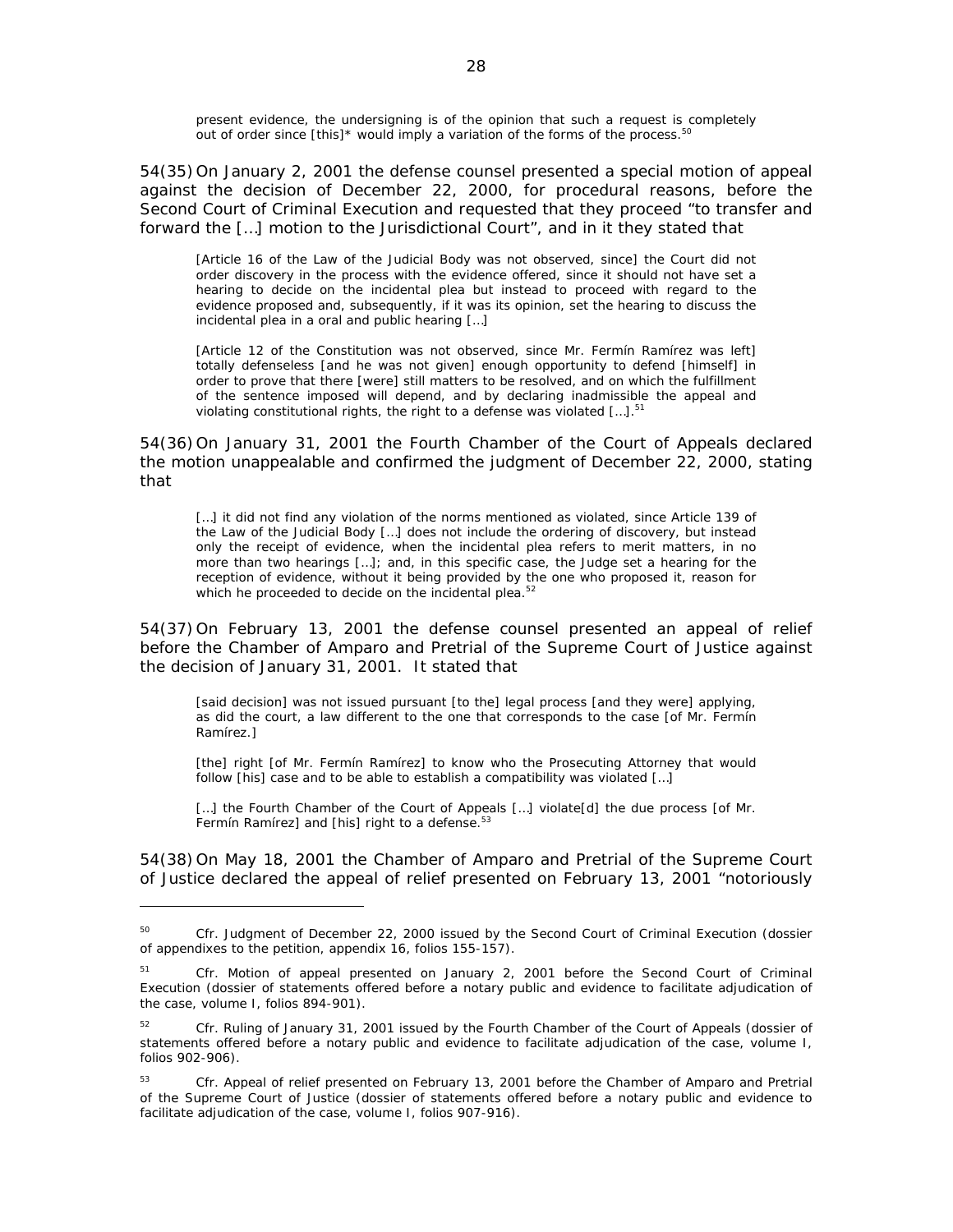inadmissible". Said decision was notified to the defense of June 4, 2001. In this regard, it considered that

[...] the incidental plea was processed and decided upon pursuant to the due process and the right to defense of the petitioner, in which he had the opportunity to exercise his constitutional rights, providing the evidence in the hearing that was set for this effect, which was not done […]

[...] to intend to get the acts of the judicial bodies that intervened restudied and to obtain a decision from the Amparo court with regard to the motives presented before said bodies, is a revision of the merit and this decision, pursuant to Article 203 of the Constitution, corresponds to the courts, given their function of judging and promoting the execution of that decided, reason for which it would constitute a third instance prohibited by law, due to the subsidiary and extraordinary nature of the Amparo, since it is not a way to revise that decided or to decide matters of fact contested in a legal process that was solved pursuant to the procedural norms that govern it, guaranteeing the rights established in the Constitution and the law.<sup>54</sup>

54(39) On June 4, 2001, date on which Mr. Fermín Ramírez's defense counsel was notified of the judgment of May 18, 2001, it presented before the Chamber of Amparo and Pretrial of the Supreme Court of Justice an appeal of extension against said judgment, for having "omitted to decide on some of the matters included in the Amparo," in this case, for not referring to the request for the ordering of discovery of the incidental plea regarding the execution of the sentence, or the alleged violation of Mr. Fermín Ramírez's right to know of the change of the Prosecutor in charge of his case.<sup>55</sup>

54(40) On June 21, 2001, the Chamber of Amparo and Pretrial of the Supreme Court of Justice declared the appeal for expansion presented on June 4, 2001 inadmissible. In this regard, it considered that

[in] the judgment issued there is no matter to be expanded on, since even though the substantive reasons of why that decided by the Fourth Chamber of the Court of Appeals were not explained in the detail requested, that was because it was the logical and necessary consequence of the fact that, as stated in the judgment, the Amparo wanted to be turned into a third instance of review, and in order to avoid this is precisely why the Amparo presented was resolved as it was, stating that due to its subsidiary and extraordinary nature it could not substitute the ordinary judicial function, which was reason enough to declare it inadmissible.<sup>56</sup>

54(41) On July 11, 2001 the defense counsel presented a motion of appeal against the Amparo judgment of May 18, 2001 before the Constitutional Court. It stated that

[...] the Chamber of Amparo and Pretrial violated [the] right [of Mr. Fermín Ramírez] to have a due process regulated in Article 12 of the Constitution, since by denying [him] the Amparo it supported the decisions of the Fourth Chamber of the Court of Appeals and the ruling issued by the Second Trial Court, because all three of them applied a law that does not regulate the specific case, but instead it is a general provision[.

<sup>&</sup>lt;sup>54</sup> *Cfr.* Judgment of May 18, 2001 issued by the Chamber of Amparo and Pretrial of the Supreme Court of Justice (dossier of statements offered before a notary public and evidence to facilitate adjudication of the case, volume I, folios 917-923); and appeal for extension presented on June 4, 2001 before the Chamber of Amparo and Pretrial of the Supreme Court of Justice (dossier of appendixes to the petition, appendix 17, folio 161).

<sup>55</sup> *Cfr.* Appeal of extension presented on June 4, 2001 before the Chamber of Amparo and Pretrial of the Supreme Court of Justice (dossier of appendixes to the petition, appendix 17, folios 161 - 163).

<sup>56</sup> *Cfr.* Judgment of June 21, 2001 issued by the Chamber of Amapro and Pretrial of the Supreme Court of Justice (dossier of appendixes to the petition, appendix 18, folios 164 and 165).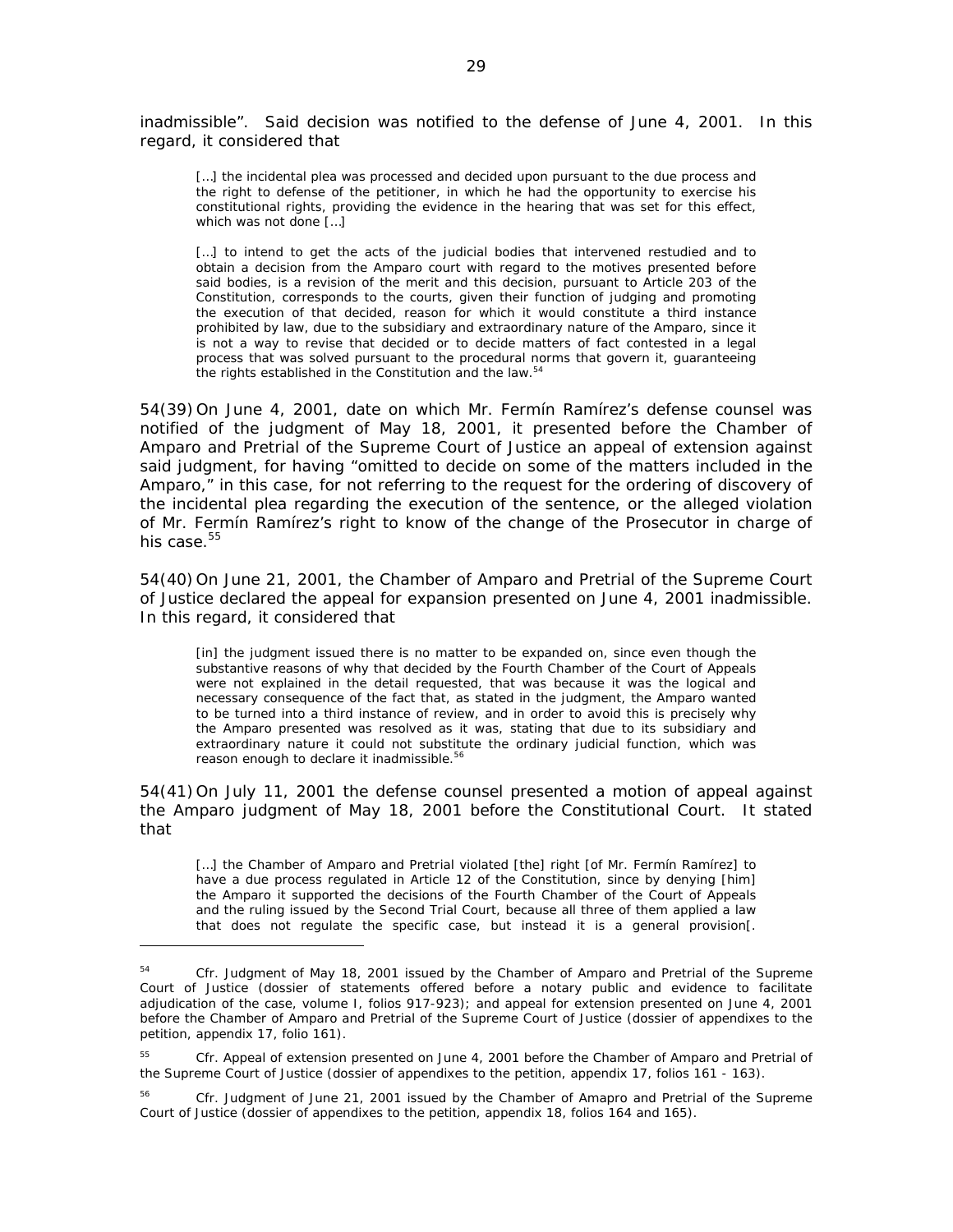Therefore,] there is a violation of the mentioned due process and, that is why, that decided by the lower court must be revoked and the legally proceeding ruling must be made. $57$ 

54(42) On December 19, 2001 the Constitutional Court confirmed the appealed judgment. In this regard, it considered that

[...] the Amparo must not become a means of revision of the judicial decisions just because they do not favour the expectations of the one who presents it  $[...]$ .<sup>58</sup>

54(43) On March 8, 2002 Mr. Fermín Ramírez's defense counsel presented a new appeal for review before the Criminal Chamber of the Supreme Court of Justice against the criminal judgment executed on March 6, 1998, since the death penalty had been imposed based on the dangerousness of the defendant, without having performed a psychiatric medical exam that determined this circumstance. It added that

[...] the judge can not conclude [t]he dangerousness from circumstantial evidence and, since that is what he did, there is an unconstitutionality. If the trial court wanted to impose the death penalty [upon Mr. Fermín Ramírez] it should have ordered a psychiatric medical exam, if it was not provided by the prosecutor, in order to determine if he [is] or not dangerous [and, if so,] it also could not impose that sentence [upon him.]

[...] the [motion of] appeal must be declared admissible directly issuing a definitive sentence imposing the new prison punishment of fifty years deducting the time [Mr. Fermín Ramírez has] been in prison.<sup>5</sup>

54(44) On April 2, 2002 the Criminal Chamber of the Supreme Court of Justice flatly rejected the appeal for revision. It considered that

[...] in order to accept an appeal for revision for its proceeding it must comply with the formal and procedural requirements established by law. [In the present case, the defense counsel] did not specify which facts or elements of evidence that appeared after the conviction that along with those already examined in the process, make it evident that the fact or a circumstance that aggravated the sentence did not exist, or that the defendant did not commit it; because it is not enough for the applicant to invoke as documentary evidence the sentences of the first and second courts, as well as those of the Court of Appeals and Amparo without specifying the reasons of the suitability to justify a less serious sentence or an acquittal.<sup>60</sup>

54(45) On April 25, 2002 the defense counsel presented an appeal of relief against the judgment of April 2, 2002 before the Constitutional Court and requested a provisional Amparo "in virtue of the imminent existence of danger that the death penalty be executed against [Mr. Fermín Ramírez] without being given the possibility

<sup>&</sup>lt;sup>57</sup> *Cfr.* Motion of appeal presented on July 11, 2001 before the Constitutional Court (dossier of statements offered before a notary public and evidence to facilitate adjudication of the case, volume I, folios 924-928).

<sup>58</sup> *Cfr.* Judgment of December 19, 2001 issued by the Constitutional Court (dossier of appendixes to the brief of pleadings and motions, appendix 11, folios 525-527).

<sup>59</sup> *Cfr.* Appeal for review presented on March 8, 2002 before the Criminal Chamber of the Supreme Court of Justice ((dossier of statements offered before a notary public and evidence to facilitate adjudication of the case, volume I, folios 929-939).

<sup>&</sup>lt;sup>60</sup> *Cfr.* Judgment of April 2, 2002 issued by the Criminal Chamber of the Supreme Court of Justice (dossier of statements offered before a notary public and evidence to facilitate adjudication of the case, volume I, folios 940-941).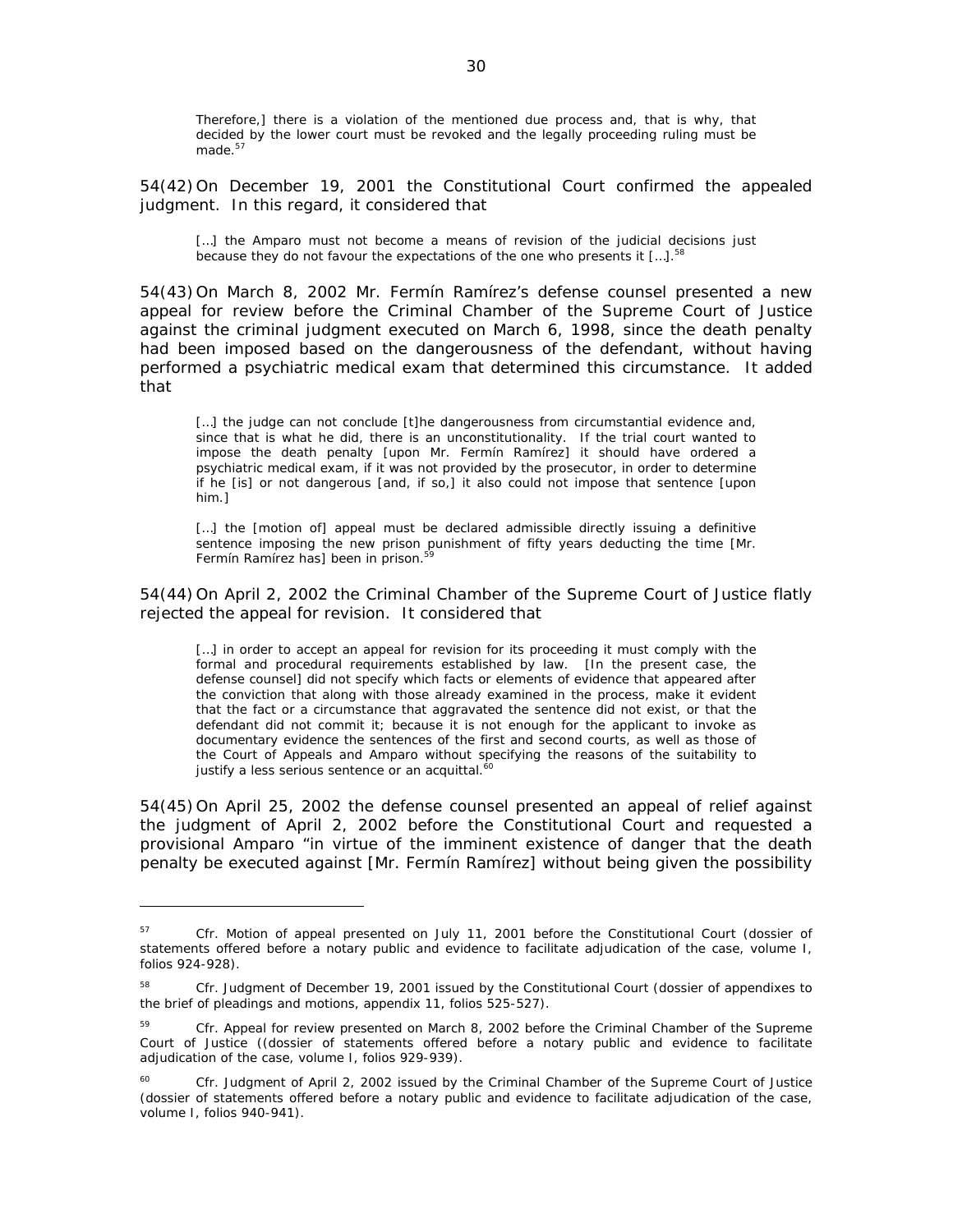to exhaust all the remedies necessary to defend [himself]." With regard to the judgment of April 2, 2002, the defense counsel stated that

[...] the Supreme Court of Justice, Criminal Chamber, violated Article 18 of the Political constitution of the Republic, because it was obliged to process the appeal for review, and if any requirement was missing it had to give the corresponding term for its correction, but never reject it because it goes against its obligations. It also violated Article 14 subparagraph (5) of the International Pact of Civil and Political Rights, because it restrict[ed Mr. Fermín Ramírez's] right to submit the conviction and the sentence imposed to a Higher Court. In this same way Article 8 subparagraph 2 point h of the American Convention on Human Rights is violated, because [they] restrict [his] right to appeal the sentence before a higher court. Article 398 of the Code of Criminal Procedures was also violated because it limits [his] ability to appeal his conviction of the death penalty, which was arbitrarily imposed [upon him]; and Defense 4 of the Defenses for the guarantee of the protection of the rights of those convicted to the death penalty since if there was a psychiatric medical report it would state that […] he [is] not socially dangerous and therefore, the imposition of the death penalty did not correspond; but since it was done like this, it was imposed arbitrarily. Therefore, the Amparo action must be granted reestablishing [his] right to appeal and for the same reason the Supreme Court of Justice, Criminal Chamber must proceed with the Appeal for Review presented.<sup>61</sup>

54(46) On December 30, 2002 the Constitutional Court, acting as an extraordinary court of Amparo, granted Mr. Fermín Ramírez an Amparo and ordered the Supreme Court of Justice to issue a new decision regarding the admissibility of the appeal for review. In this regard, it considered that:

Having analyzed the background of the Amparo we have determined that the Criminal Chamber of the Supreme Court of Justice, by rejecting the appeal for review presented by the party protected by the Amparo, prohibited [him] his constitutional right to access all means of appeal established by law, since we can appreciate that the content of said ruling, more than a declaration on the admissibility of the review, is a decision regarding the merit of the matter, however said decision must be made by the mentioned judicial body after having exhausted the procedure that, pursuant to the code of criminal procedures, must be given to the appeal for revision –Articles 458 and 459 of the Code of Criminal Procedures.<sup>62</sup>

54(47) On November 25, 2003 the Criminal Chamber of the Supreme Court of Justice issued a judgment and declared the appeal for revision presented by the defense counsel against the judgment of March 6, 1998 inadmissible. It considered that:

[...] the appellant did not express why he consider[ed] that the judgments presented are evidentiary elements that occurred after the judgment […] Despite [that] deficiency, [t]he Chamber analyze[d] the evidentiary elements presented, determining that the judgments received as evidence […] do not comply with the requirement of Article 455 subparagraph (5) of the Code of Criminal Procedures, since they are not facts or evidentiary elements that occurred after the conviction [...].<sup>63</sup>

54(48) On December 22, 2003 the defense counsel of Mr. Fermín Ramírez presented before the Constitutional Court a "partial constitutional motion of general nature" against the second to last paragraph of Article 132 of the Criminal Code and its

<sup>&</sup>lt;sup>61</sup> *Cfr.* Appeal of relief in a single instance presented on April 25, 2002 before the Constitutional Court (dossier of appendixes to the petition, appendix 19, folios 166-175).

<sup>&</sup>lt;sup>62</sup> *Cfr.* Judgment of December 30, 2002 issued by the Constitutional Court (dossier of appendixes to the petition, appendix 20, folio 179).

<sup>&</sup>lt;sup>63</sup> *Cfr.* Judgment of November 25, 2003 issued by the Criminal Chamber of the Supreme Court of Justice (dossier of statements offered before a notary public and evidence to facilitate adjudication of the case, volume I, folios 943-945).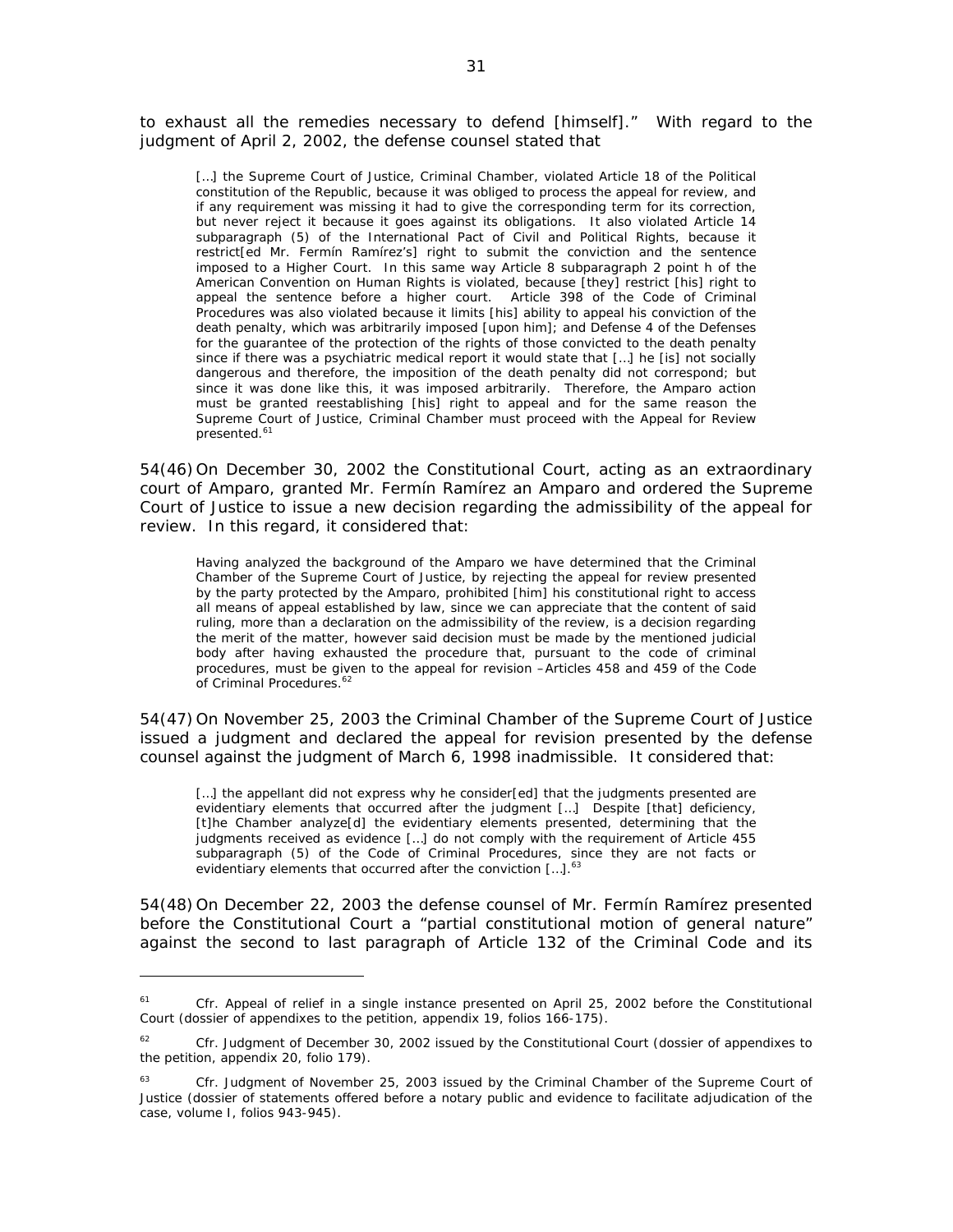reform, of both Decree Number 17-73 and Decree Number 20-96, both of the Congress of the Republic. It stated that

[...] the circumstances of the act, the occasion, the way it was carried out and the motives [established in the second to last paragraph of Article 132 of the Criminal Code] allow the determination of that dangerousness and the imposition of the death penalty[, which is] precisely what is unconstitutional, because those elements […] are to prove the same, and not to prove the dangerousness and that is why it is derived from known facts to get to know other unknown ones as is the case of that dangerousness obtained from a logical process and not from direct evidence.<sup>64</sup>

54(49) On December 30, 2003 the Constitutional Court decided to not declare the provisional suspension of the norm appealed. In this regard, it considered that

[...] in the present case we can not observe the necessary elements established in Article 138 of the Law on Amparo, Personal Exhibition and Constitutionality [notorious unconstitutionality susceptible of causing irreparable damages) to declare the provisional suspension of the second to last paragraph of Article 132 of the Criminal Code (Decree [Number] 17-73) and its reform included in Article 5 of Decree 20-96 both of the Congress of the Republic of Guatemala.<sup>65</sup>

54(50) On July 20, 2004 the Constitutional Court declared the partial constitutional motion of general nature presented with regard to Article 132 of the Criminal Code of Decree Number 17-73 and Article 5 of Decree Number 20-96, both of the Congress of the Republic of Guatemala inadmissible. It stated that:

[...] the Constitution offers the possibility to denounce the unconstitutionality of laws in specific cases, with the objective of declaring their non-application, situation that occurs if the basic requirements are fulfilled, consistent in pointing out the law in question with an adequate reasoning that will permit the confrontation of the norms mentioned with the constitutional ones specified by the appellant, which will be examined in order to determine the one that must not be applied.

[...] the appellant did not carry out the comparative analysis necessary to determine if the ordinary norm appealed is contrary to constitutional dispositions that he states are violated. The appellant limited his exposition to related facts, without producing the confrontation of norms that would put in evidence the errors claimed. Said defect allows us to reach the conclusion that the incidental plea, as presented lacks all foundation and, therefore, is notoriously irrelevant, which leads to its declaration of inadmissible  $[...]$ .<sup>66</sup>

54(51) On May 6, 2004 the defense counsel of Mr. Fermín Ramírez presented a  $\frac{1}{2}$  second appeal for pardon, $\frac{67}{2}$  which had not been decided upon when the present judgment was issued.

54(52) On April 11, 2005 the First Lower Criminal, Drug Trafficking, and Environmental Crimes Court of Escuintla declared admissible a constitutional appeal of personal exhibition presented by the Attorney for Human Rights in favor of

Cfr. Partial unconstitutionality of a law presented on December 22, 2002 before the Constitutional Court (dossier of appendixes to the petition, appendix 22, folios 183-191; and dossier of statements offered before a notary public and evidence to facilitate adjudication of the case, volume I, folios 950- 958).

<sup>65</sup> *Cfr.* Ruling of December 30, 2003 issued by the Constitutional Court (dossier of appendixes to the petition, appendix 24, folios 194 and 195).

<sup>&</sup>lt;sup>66</sup> *Cfr.* Judgment of July 20, 2004 issued by the Constitutional Court (dossier of appendixes to the petition, appendix 25, folios 196 through 203).

<sup>&</sup>lt;sup>67</sup> *Cfr.* Appeal for pardon presented on May 6, 2004 before the Ministry of Government (dossier of appendixes to the brief of pleadings and motions, appendix 7, folios 490-511).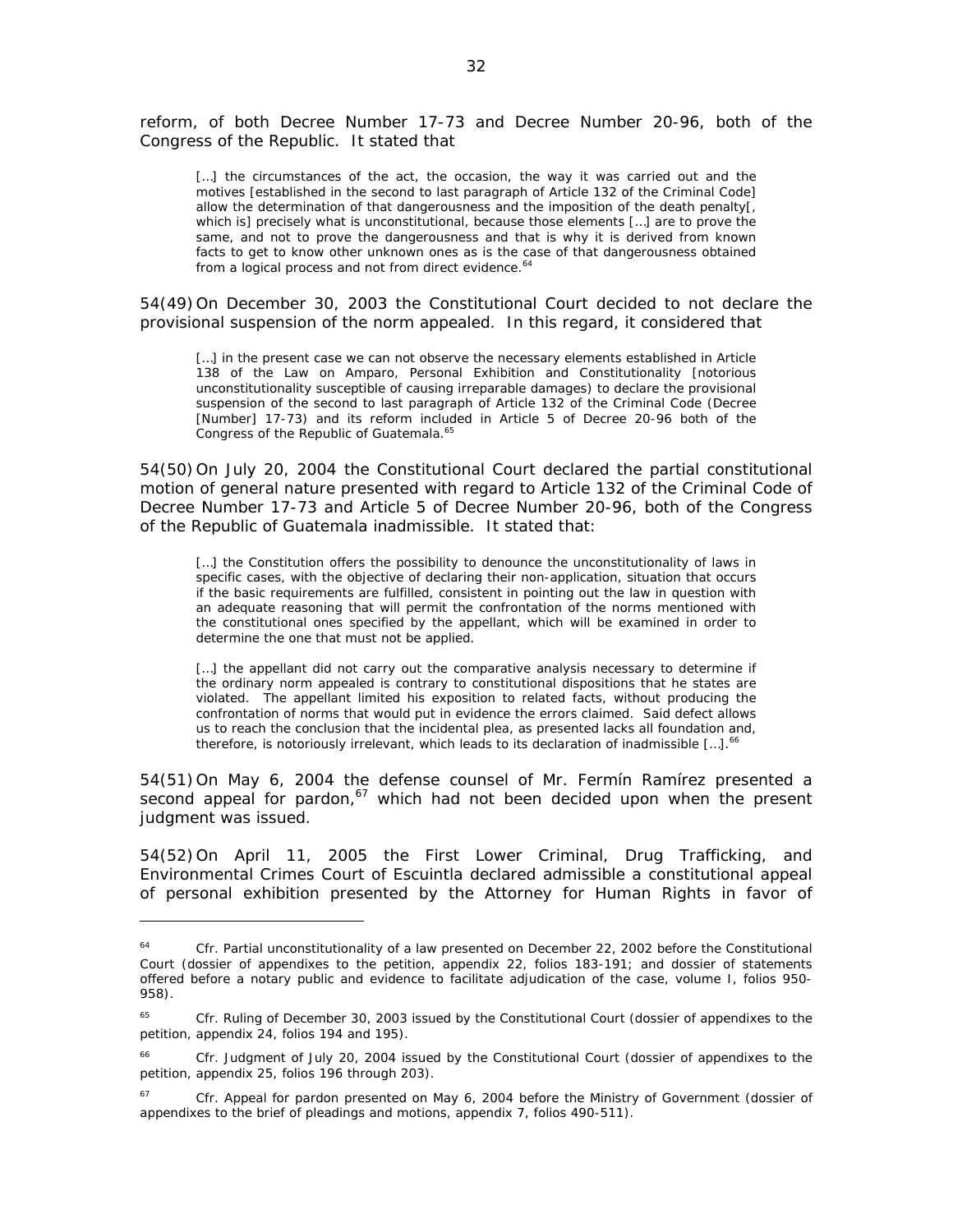prisoners, indictees, and convicted individuals located in the areas of the High Security facility called "el Infiernito", located in the perimeter of the Granja Modelo de Rehabilitación Canadá, Escuintla and of the prisoners who are presenting gastrointestinal and skin alterations, reason for which the initiation of the corresponding investigation was ordered.<sup>68</sup>

54(53) Currently, the execution of Mr. Fermín Ramírez's death sentence is under the jurisdiction of the Second Court of Criminal Execution and it is suspended due to the validity of the provisional measures ordered by the Court in the present case (*supra* paras. 32-41).

# *Detention conditions Mr. Fermín Ramírez has been submitted to*

54(54) Mr. Fermín Ramírez has been detained since May 10, 1997 $^{69}$  and up to this date.

54(55) Mr. Fermín Ramírez has been detained in the following prisons: first in the Granja Modelo de Rehabilitación Canadá Escuintla; on September 28, 1999 he was transferred to the High Security Center Canadá de Escuintla; and on December 5, 2000 he was taken to Sector 11 of the Center of Preventive Detention for Men on Zone 18. On November 19, 2003 he was admitted again in to the High Security Prison Canadá de Escuintla, also known as "Infiernito", where he is currently detained in sector B-4<sup>70</sup>.

54(56) While Mr. Fermín Ramírez was detained in sector 11 of the Center of Preventive Detention of Zone 18, this prison permanently lacked water, there were serious problems in the sanitary installations and id did not have an adequate medical service.<sup>71</sup> Mr. Fermín Ramírez remained detained with two other people in a small room, he had his own cement sheet to sleep on and the cell had a bathroom. He was not allowed out of the cell not even to carry out outdoor activities and his possibilities to develop educational or labor activities were very limited. The visits were limited to one hour per week. It did not offer medical or psychological services.<sup>72</sup>

Cfr. Ruling of April 11, 2005 issued by the Lower Criminal, Drug Trafficking, and Environmental Crimes Court of the Department of Escuintla (dossier of statements offered before a notary public and evidence to facilitate adjudication of the case, volume I, folios 973-975).

<sup>&</sup>lt;sup>69</sup> *Cfr.* Judgment of March 6, 1998 issued by the Criminal, Drug Trafficking, and Environmental Crimes Trial Court (dossier of appendixes to the petition, appendix 7, folios 87 and 88); and expert statement offered before notary public (affidavit) by Mr. Rodolfo Kepfer Rodríguez on May 5, 2005 (dossier of statements offered before a notary public and evidence to facilitate adjudication of the case, volume I, folio 828).

<sup>70</sup> *Cfr.* Legal certification issued by the Mayor on duty pf the High Security Center Canadá Escuintla (dossier of statements offered before a notary public and evidence to facilitate adjudication of the case).

<sup>71</sup> *Cfr.* Svendsen, Kristin and Cetina, Gustavo: "Death Row. Prison Conditions of those punished with the Death Penalty in Guatemala". ICCPG. Guatemala, August 2004 (dossier of appendixes to the brief of pleadings and motions, appendix 13, page 70). See also Inter-American Commission of Human Rights, *Fifth Report on the Situation of Human Rights in Guatemala*, April 6, 2001, Chapter VIII; and MINUGUA, Verification Report, *The Penitentiary Situation in Guatemala*, April 2000.

<sup>72</sup> *Cfr.* Expert statement offered before notary public (affidavit) by Mr. Rodolfo Kepfer Rodríguez on May 5, 2005 (dossier of statements offered before a notary public and evidence to facilitate adjudication of the case, volume I, folio 829); and testimonial statement offered before notary public (affidavit) by Mr. Fermín Ramírez on May 3, 2005 (dossier of statements offered before a notary public and evidence to facilitate adjudication of the case, volume I, folios 825, 963, and 964).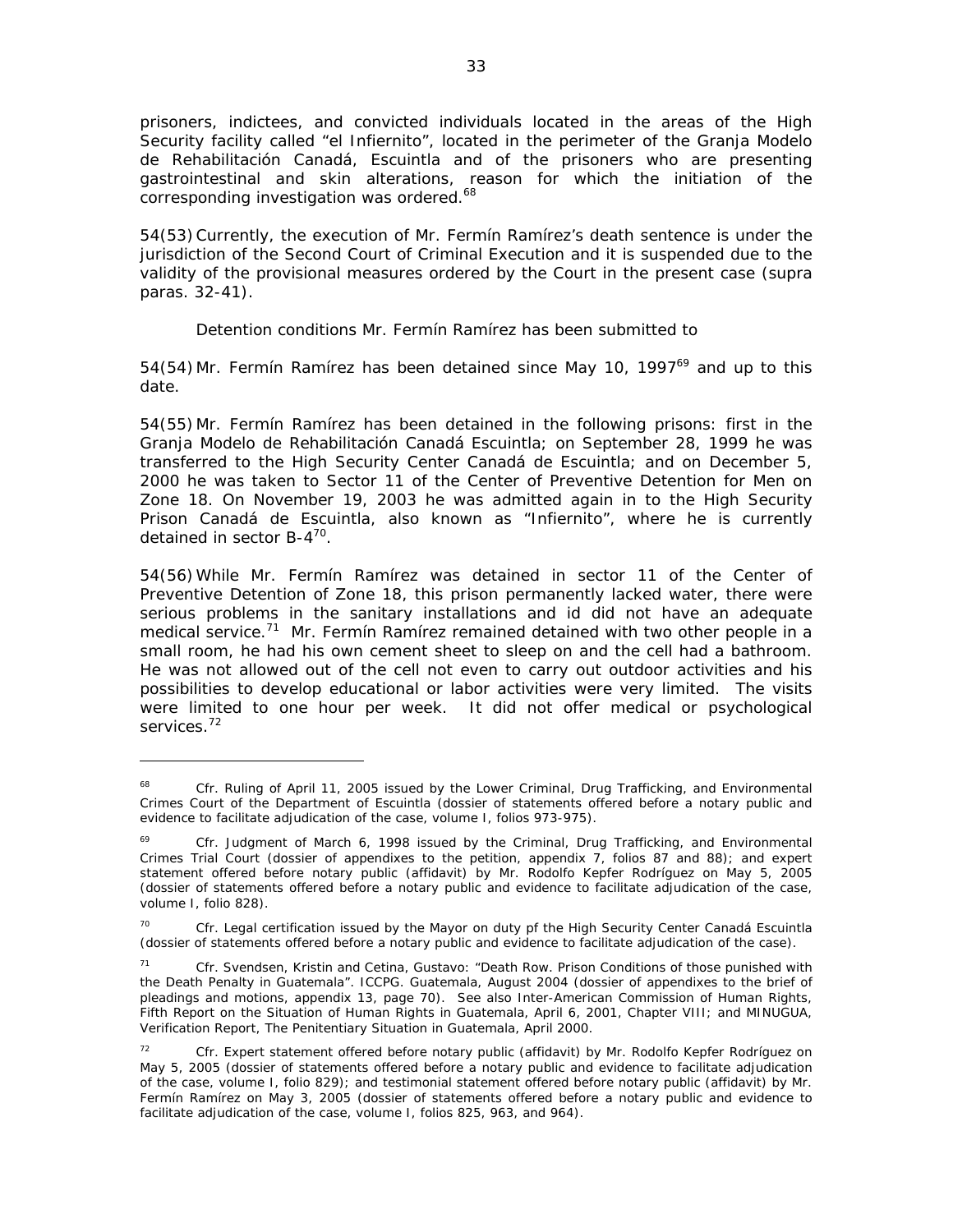54(57) The High Security Prison in Escuintla presents poor hygiene conditions and lacks water and ventilation, especially during the summer.<sup>73</sup> The sector in which Mr. Fermín Ramírez is located is of approximately 20 meters by 6 and 8 meters and has 40 cement beds. In the sector there are close to 40 prisoners, some of them facing the death penalty and others face sentences of 30 to 50 years in prison. There are no adequate educational or sports programs. Medical and psychological assistance is deficient.74

54(58) In June 2002, when the President of the Republic denied the pardon to Mr. Fermín Ramírez (supra para. 54(30)), he also denied it to Messrs. Tomás Cerrate Hernández and Luis Amilcar Cetin Pérez, who were executed that same month.<sup>75</sup> Mr. Fermín Ramírez was located in the same sector of the prison in which the executed prisoners were located and he had a close relationship with them.<sup>76</sup>

54(59) Mr. Fermín Ramírez does not currently receive visits from his children.<sup>77</sup>

### *Specific facts regarding Mr. Fermín Ramírez*

 $\overline{a}$ 

54(60) Mr. Fermín Ramírez has presented health problems such as gastric ulcer, severe gastrointestinal disorders, tachycardia, insomnia, and lack of appetite, and presents states of nervousness and anxiety, as well as feelings of anguish and of being threatened.<sup>78</sup>

<sup>73</sup> *Cfr.* Svendsen, Kristin and Cetina, Gustavo: "Death Row. Prison Conditions of those punished with the Death Penalty in Guatemala". ICCPG. Guatemala, August 2004 (dossier of appendixes to the brief of pleadings and motions, appendix 13, pages 71 and 72).

<sup>74</sup> *Cfr.* Expert statement offered before notary public (affidavit) by Mr. Rodolfo Kepfer Rodríguez on May 5, 2005 (dossier of statements offered before a notary public and evidence to facilitate adjudication of the case, volume I, folios 829 and 930); and testimonial statement offered before notary public (affidavit) by Mr. Fermín Ramírez on May 3, 2005 (dossier of statements offered before a notary public and evidence to facilitate adjudication of the case, volume I, folios 825 and 964). See also Inter-American Commission of Human Rights, *Fifth Report on the Situation of Human Rights in Guatemala*, April 6, 2001, Chapter VIII; and MINUGUA, Verification Report, *The Penitentiary Situation in Guatemala*, April 2000.

<sup>75</sup> *Cfr.* Governmental Agreement Number 235-2000 issued on May 31, 2000 by the President of the Republic of Guatemala and published on June 2, 2000 in the Diario de Centro América (dossier of appendixes to the brief of pleadings and motions, appendix 12, folio 530); testimonial statement offered before notary public (affidavit) by Mr. Fermín Ramírez on May 3, 2005 (dossier of statements offered before a notary public and evidence to facilitate adjudication of the case, volume I, folio 825); and expert statement offered before notary public (affidavit) by Mr. Rodolfo Kepfer Rodríguez on May 5, 2005 (dossier of statements offered before a notary public and evidence to facilitate adjudication of the case, volume I, folio 828).

<sup>76</sup> *Cfr.* Expert statement offered before notary public (affidavit) by Mr. Rodolfo Kepfer Rodríguez on May 5, 2005 (dossier of statements offered before a notary public and evidence to facilitate adjudication of the case, volume I, folio 828); and testimonial statement offered before notary public (affidavit) by Mr. Fermín Ramírez on May 3, 2005 (dossier of statements offered before a notary public and evidence to facilitate adjudication of the case, volume I, folios 825, 967, and 968).

<sup>77</sup> *Cfr.* Testimonial statement offered before notary public (affidavit) by Mr. Fermín Ramírez on May 3, 2005 (dossier of statements offered before a notary public and evidence to facilitate adjudication of the case, volume I, folios 825 and 969); and expert statement offered before notary public (affidavit) by Mr. Rodolfo Kepfer Rodríguez on May 5, 2005 (dossier of statements offered before a notary public and evidence to facilitate adjudication of the case, volume I, folio 832).

<sup>78</sup> *Cfr.* Psychological Report of the Area of Psychology of the Institute of Public Criminal Defense Service of November 15, 2004 (dossier of appendixes to the brief of pleadings and motions, appendix 14, folio 537); Expert statement offered before notary public (affidavit) by Mr. Rodolfo Kepfer Rodríguez on May 5, 2005 (dossier of statements offered before a notary public and evidence to facilitate adjudication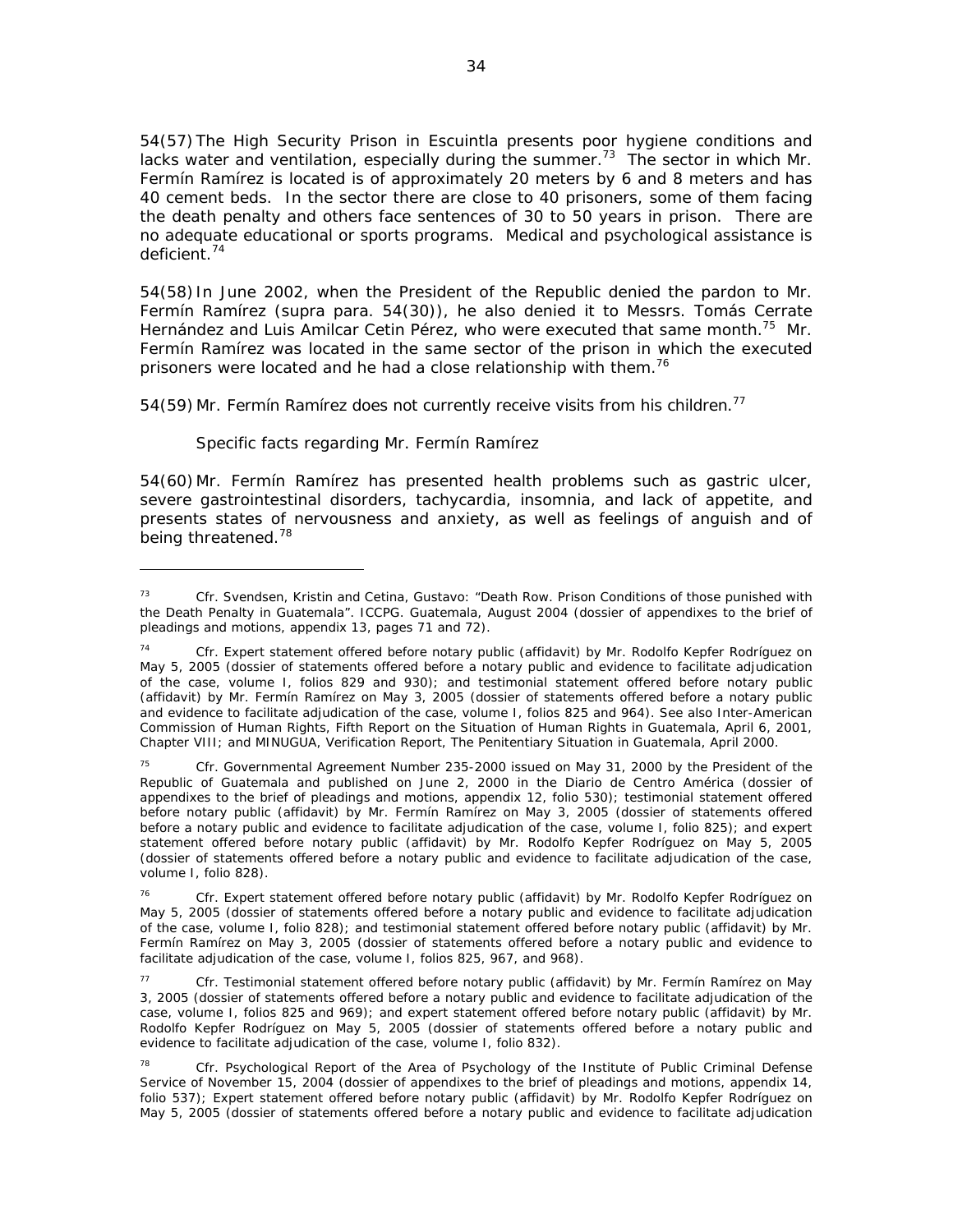54(61) Mr. Fermín Ramírez has been diagnosed as suffering from a chronic situational disorder (chronic stress syndrome) and of a personality disorder of a mixed nature, with impulsive/ aggressive characters. The previous could be a consequence of the extended stay in death row of the centers of maximum security where he has been imprisoned, of the chronic uncertainness of confronting a legal process in which the legal remedies presented by his defense counsel have been denied and of the pressure the means of communication have caused be announcing on several occasions his imminent execution.<sup>79</sup>

### *Regarding the next of kin of Mr. Fermín Ramírez*

54(62) The children of Mr. Fermín Ramírez and Mrs. Ana Lucrecia Sis, former partner of the first, are: Stivent Alexander Ramírez Sis, Fernando Antonio Ramírez Sis, Marvin Geovanni Ramírez Sis, Eliseo Adonias Ramírez Sis, and Ricardo Fermín Ramírez Sis.<sup>80</sup>

54(63) The minor Fermín Ramírez Sis, son of Mr. Fermín Ramírez and Mrs. Ana Lucrecia Sis, passed away on May 20, 2001, at 14 years old, as a consequence of a "Cholangitis emphysematous, neuropathy […], tuberculosis, […] neurmosystitis-carini and [...] hidden neoplasm, immunocompromise, septic shock."<sup>81</sup>

### *Other facts*

 $\overline{a}$ 

54(64) Law initiatives have been presented before the Congress of the Republic of Guatemala seeking to reform the laws that contemplate the application of the death penalty and to abolish it, as well as to regulate the measure of grace.<sup>82</sup>

54(65) The Institute of Compared Studies in Criminal Sciences has incurred in similar expenses with the proceeding of the present case before the bodies of the Inter-American System Protection of Human Rights.<sup>83</sup>

of the case, volume I, folio 831); and testimonial statement offered before notary public (affidavit) by Mr. Fermín Ramírez on May 3, 2005 (dossier of statements offered before a notary public and evidence to facilitate adjudication of the case, volume I, folios 825 and 970).

<sup>79</sup> *Cfr.* Expert statement offered before notary public (affidavit) by Mr. Rodolfo Kepfer Rodríguez on May 5, 2005 (dossier of statements offered before a notary public and evidence to facilitate adjudication of the case, volume I, folios 826, 830, 834, and 835).

<sup>80</sup> *Cfr.* Birth certificates of Stivent Alexander Ramírez Sis, Fernando Antonio Ramírez Sis, Marvin Geovanni Ramírez Sis, Eliseo Adonias Ramírez Sis, and Ricardo Fermín Ramírez Sis (dossier of statements offered before a notary public and evidence to facilitate adjudication of the case, volume I, folios 837- 841).

<sup>81</sup> *Cfr.* Death certificate of Ricardo Fermín Ramírez Sis (dossier of statements offered before a notary public and evidence to facilitate adjudication of the case, volume I, folio 846).

<sup>82</sup> *Cfr.* Proposed law presented by the representative Otto René Cabrera Westerheyde, Legislative Authorities, Control of Proposals, Registration number 3204 (dossier of statements offered before a notary public and evidence to facilitate adjudication of the case); and Agreement projects to sign the Protocol of the American Convention of Human Rights regarding the Abolition of the Death Penalty and the Tentative Plan for the law to revoke all laws that contemplate the death penalty (dossier on merits, volume IV, folios 856 through 870).

<sup>83</sup> *Cfr.* List and proof of expenses made by the Institute of Compared Studies in Criminal Sciences (dossier of statements offered before a notary public and evidence to facilitate adjudication of the case).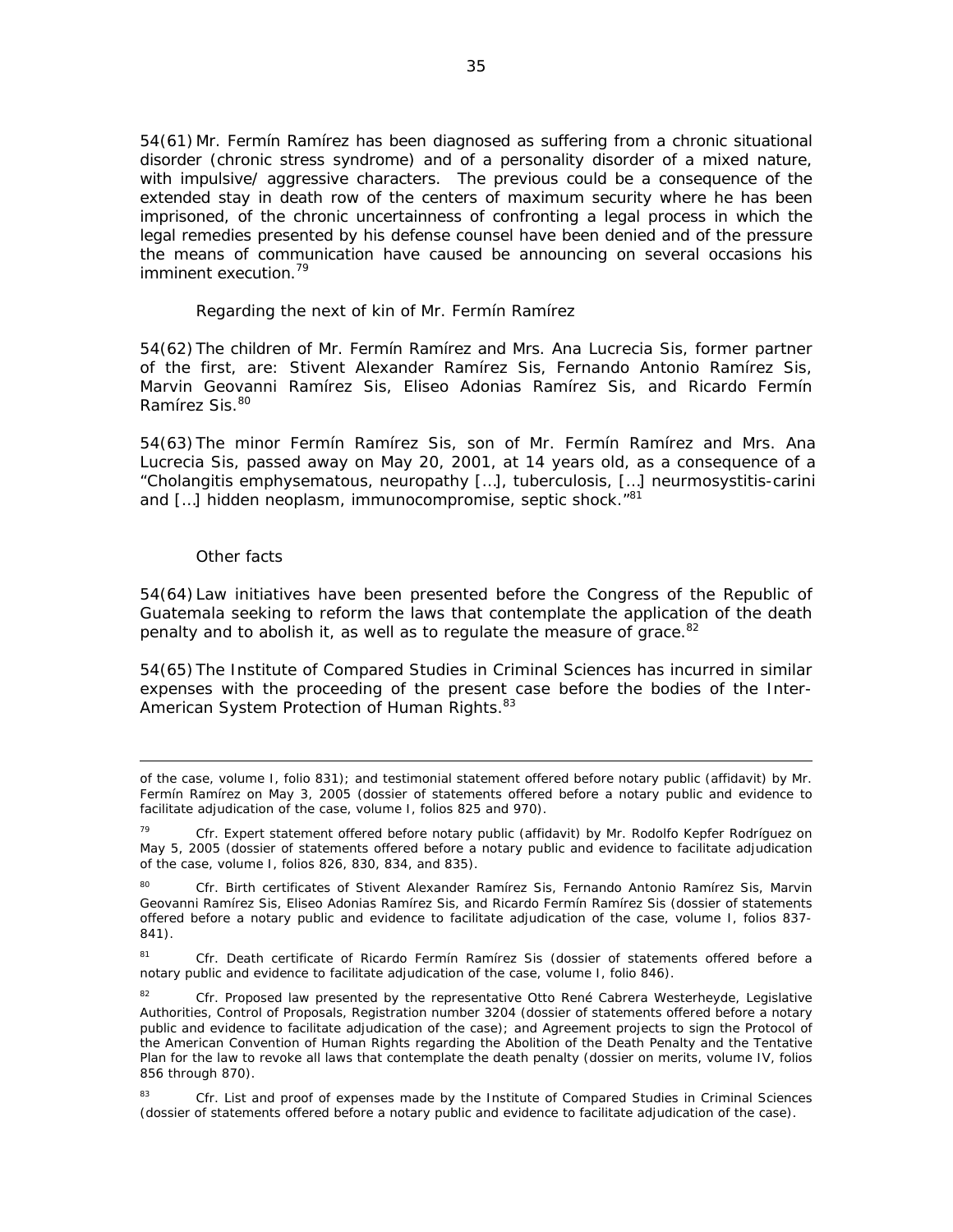### **VIII ARTICLES 8 AND 25 OF THE AMERICAN CONVENTION IN CONNECTION WITH ARTICLE 1(1) OF THE SAME (RIGHT TO A FAIR TRIAL AND JUDICIAL PROTECTION)**

### 55*. Arguments of the Commission:*

### *Regarding the violation of Article 8 of the American Convention*

a) the right to a due process is fundamental in any Constitutional State, especially when the applicable sanction is the death penalty;

b) the right to be heard is an essential guarantee of the defense and the due process;

c) the exercise of the defense constitutes a fundamental right and an essential guarantee of people against arbitrary acts and the abuse of power and it includes a series of aspects that allow the classification of "due process" on a procedure through which a person's right is affected;

### *Regarding the criminal process followed against Mr. Fermín Ramírez*

d) when the Lower Court issued the order for trial to commence for the crime of aggravated rape against Mr. Fermín Ramírez, the Office of the Public Prosecutor did not request that it be done also for the crime of murder, nor did it present an alternative accusation for the latter crime, even when Article 333 of the Code of Criminal Procedures gave it the opportunity to do so;

e) when the debate for the crime of aggravated rape started, the Office of the Public Prosecutor did not extend the indictment to murder, despite the fact that Article 373 of the Code of Criminal Procedures gave it the power to do so;

f) the Office of the Public Prosecutor asked for the death penalty for the crime of murder when it presented its closing arguments, that is, when the opportunity to request that the defendant be processed for said crime had already precluded;

g) the Criminal, Drug Trafficking, and Environmental Crimes Trial Court of the department of Escuintla, when considering ex officio if there was a possibility to change the legal classification of the crime did not inform Mr. Fermín Ramírez that said change could refer to the crime of murder, which could be punished with the death penalty;

h) in the judgment of March 6, 1998 the Court changed the legal classification of the crime and considered as established new facts that had not been charged on Mr. Ramírez up to that procedural moment: that the cause of death of the minor was "asphyxia by strangulation", and that after the victim had passed away the defendant had carnal access with the corpse, facts that were not considered in the indictment or in the order for trial to commence. The same occurred with a new circumstance that had not been contemplated in the prosecution's case or in the order for trial to commence,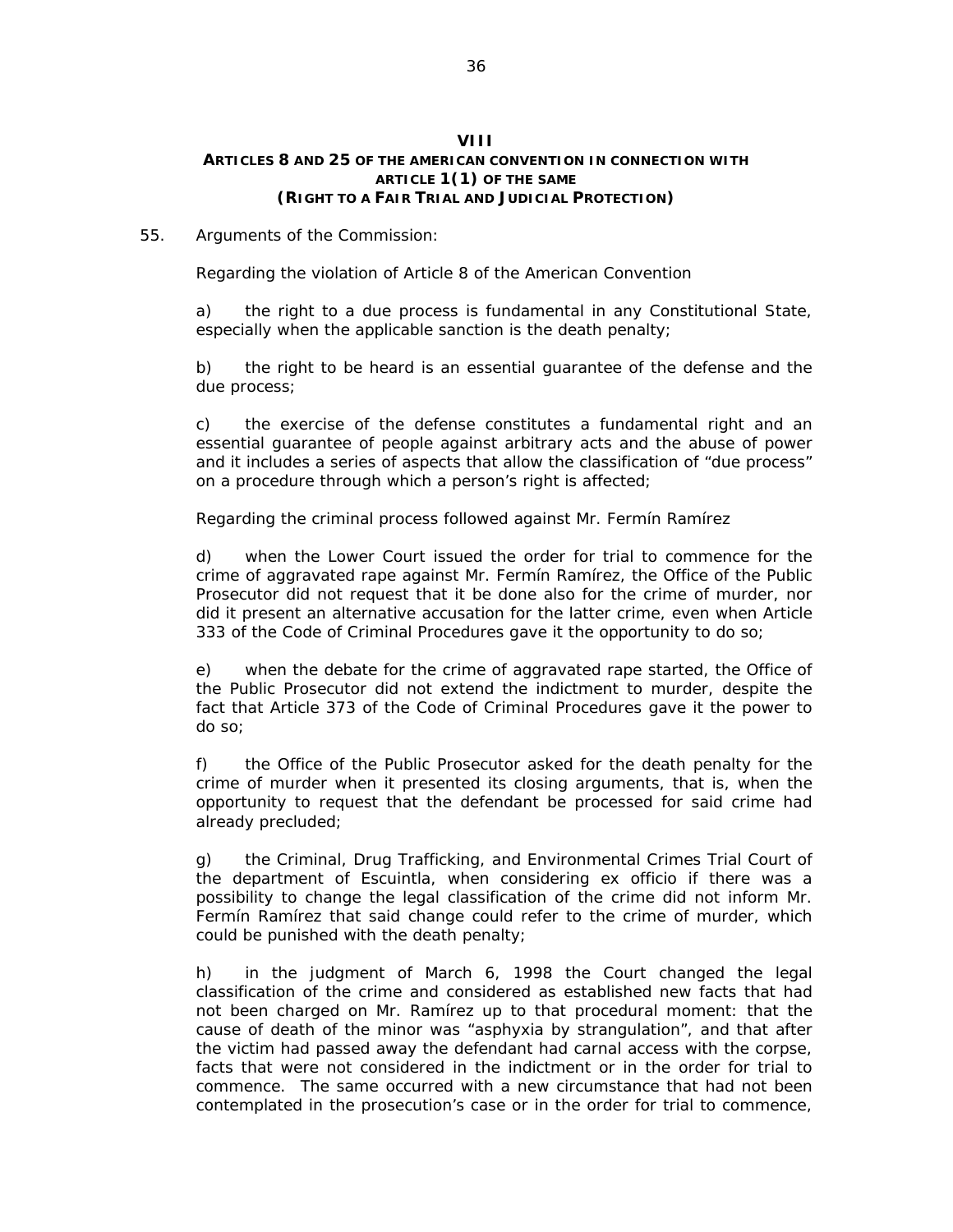and that was definitive in the imposition of the sentence, that is: the greater and specific dangerousness of Mr. Fermín Ramírez. The Trial Court considered this circumstance as established without any evidentiary foundation or reasoning. Based on a relationship of the same circumstances used as aggravating circumstances of the crime, it concluded that Fermín Ramírez presented a greater dangerousness;

i) Article 132 of the Code of Criminal Procedures considers a subjective element that implies the possibility that a person can commit similar acts in the future. The determination of this circumstance requires a scientific evaluation, through adequate means of proof. Criminal dangerousness, as well as any other aggravating or extenuating circumstance, generic or specific, may not be presumed; instead it must be proven during the trial. By omitting all reference to the defendant's dangerousness in the indictment, the authorities impaired Mr. Fermín Ramírez's defense counsel from presenting evidence for the defense, thus violating the principle of rebuttal. The Office of the Public Prosecutor must have included in the indictment all the elements of the crime;

j) the judicial authorities ignored the principle of consistency or correlation between the indictment and the verdict, and therefore incurred in a violation of the right to a defense, which Mr. Fermín Ramírez could not exercise correctly;

k) the Trial Court issued a conviction without the existence of an act in which the fact attributed to the defendant was determined with absolute clarity, despite that established in Article 332 Bis of the Code of Criminal Procedures, that includes as a substantive requirement of the indictment a clear, precise, and circumstantiated relationship of the illicit act with which the defendant is being charged and its legal classification; and of that stated in Article 388 of the same Code that restricts the verdict to the facts included in the indictment, which did not happen in this case;

l) the criminal legislation contemplates mechanisms designed to guarantee the right to a defense of the accused when from the evidence produced or from the oral debate new facts or circumstances that were not mentioned in the indictment are derived, in order to avoid "surprising" the defendant;

m) a formal expansion of the indictment, based on Article 373 of the Code of Criminal Procedures, including a detailed description of the new facts and circumstances based on which the change of classification and the death penalty were requested was omitted; the president of the Trial Court abstained from receiving a new statement from Mr. Fermín Ramírez regarding the facts that he established as proven in the verdict, and did not expressly warn the parties of their right to request the suspension of the debate, in order to have the necessary time and means to prepare their defense;

n) based on the evidence found in the dossier, the Commission concludes that the judicial authorities abstained from informing Mr. Fermín Ramírez, previously and in detail, of the facts and circumstances on which the conviction was based, thus violating Article 8(2)(b) of the American Convention. As a consequence of the above, the Commission concludes that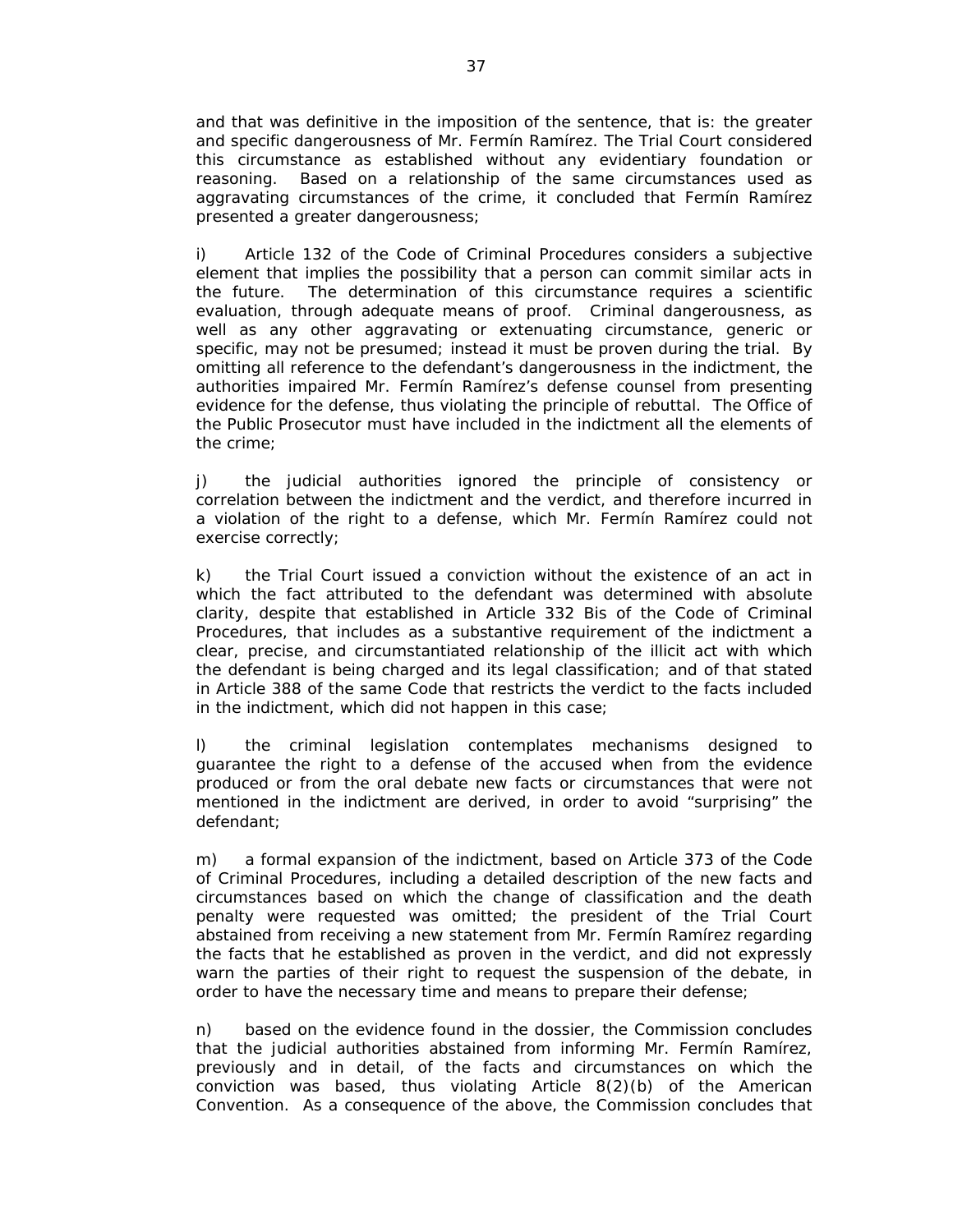the Trial Court prevented Mr. Fermín Ramírez from exercising his right to be heard regarding the facts and circumstances established in the conviction, violating Article 8(1) of the mentioned instrument, and did not allow the technical defense to orient its activity in a reasonable manner, with the adequate time and means to prepare it, thus violating Article 8(2)(c) of the Convention;

### *Regarding the violation of Article 25 of the American Convention*

o) the right to an effective remedy, in the terms of Article 25 of the Convention, must be exercised in accordance with the guarantees included in Article 8 of the same;

p) by not acknowledging the correlation that must exist between the indictment and the conviction, Mr. Fermín Ramírez's right to be heard and have the necessary time and means to exercise his defense was violated, therefore the State violated his right to an effective judicial protection;

q) it is evident that none of the remedies tried was effective to ensure the defendant's protection of the right to a due process established in the American Convention, even when the defense counsel argued and proved the absence of a prior and detailed communication to the defendant of the accusation that determined the application of the death penalty, as well as the adequate means to exercise his defense;

r) the lack of substantiating evidence on the facts that made up the majority of the aggravating circumstances of the crime established by the Lower Court, that were not duly mentioned in the judgment, constituted an obstacle that objectively restricted the possibilities of the defense to contest relevant legal matters in the remedies of appeal and annulment;

s) the systemic confirmation of the ruling of the lower court, despite the serious violations to the due process, is symptomatic of serious deficiencies in the Guatemalan administration of justice; and

t) even though Mr. Fermín Ramírez made formal use of the different remedies included in the procedural legislation to appeal the death penalty issued against him, the Commission considered that these remedies were not efficient, which implies a violation of Article 25 of the Convention.

### 56*. Arguments of the representatives:*

### *Regarding the violation of Article 8 of the American Convention*

a) the basis of the right to a defense lies in the possibility of free expression regarding each of the counts of the accusation, considering all the relevant circumstances in order to avoid or reduce the legal consequence (conviction or security and correction measure) or inhibit the criminal prosecution;

b) a prior and detailed summons or knowledge of the accusation is required;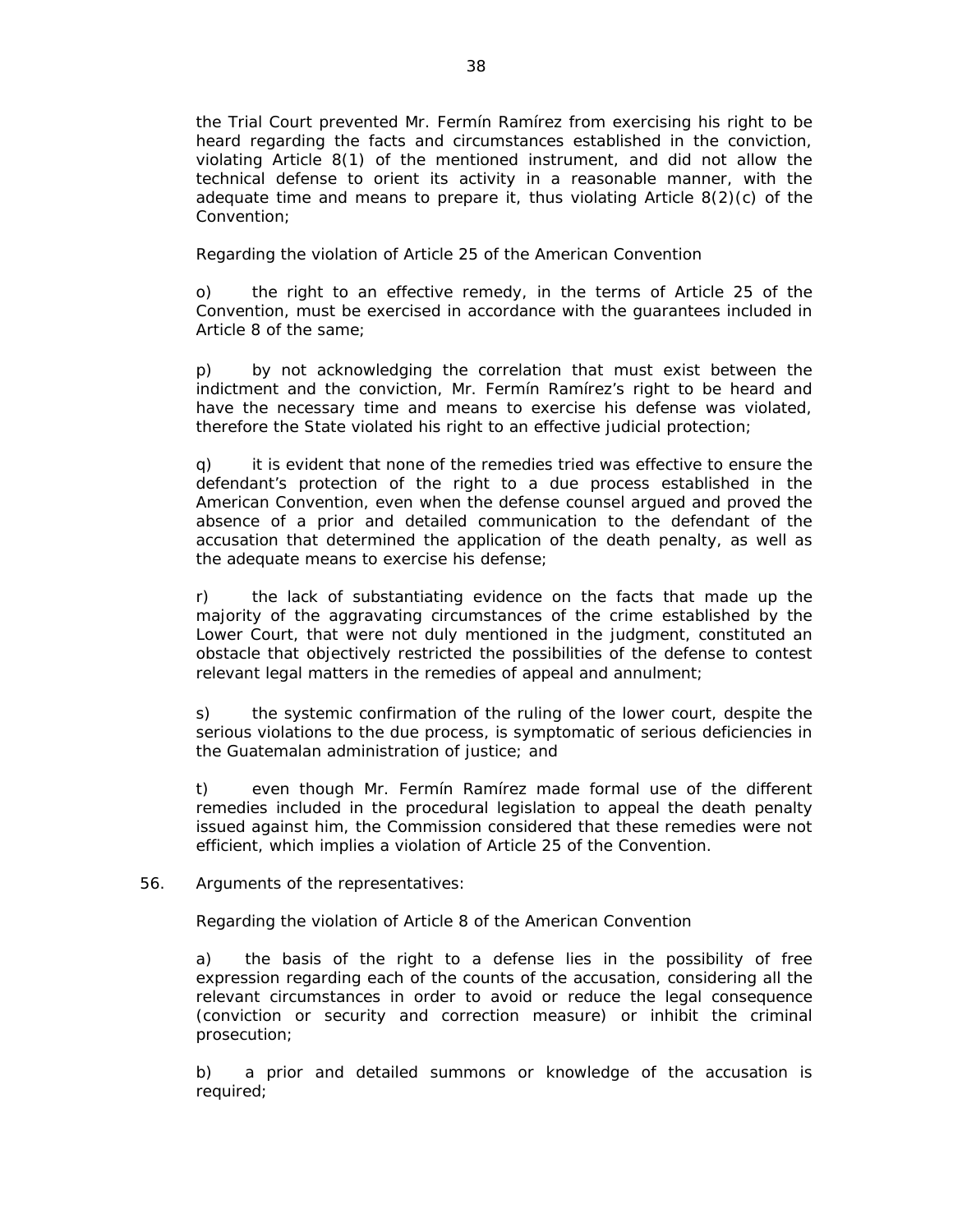c) the right to be heard makes no sense if the verdict can exceed the fact and circumstances included in the indictment;

### *Regarding the criminal process followed against Mr. Fermín Ramírez*

d) in the terms of Article 374 of the Code of Criminal Procedures, if the trial court warns ex officio that it may vary the legal classification of the acts charged, it must inform the defendant of this possibility and receive a new statement from him on the new facts, so that he may request the suspension of the debate and exercise the right to present new evidence or legal arguments;

# *Regarding the violation of Article 8(2) of the Convention*

e) the victim of the crime was 12 years old at the moment of the act, reason for which the death penalty could not be applied, but instead it should have been punished with 30 to 50 years in prison. The indictment made by the Office of the Public Prosecutor did not contemplate the death penalty;

f) in order to protect the right to a defense and the prior and detailed communication of the indictment, Article 333 of the Code of Criminal Procedures guarantees the possibility of presenting an alternative indictment, in which case the Office of the Public Prosecutor may seek the application of a different legal norm, since it considers there are concurring circumstances. This avoids surprising alterations of the factual framework or of the legal classification of the acts and guarantees the defendant's right to a defense;

g) in the Guatemalan procedural law the right to a summons is of great importance. A hearing is set to discuss the indictment and exercise a control of all its factual and legal matters. In said hearing the defendant can exercise his right to a defense;

h) when preparing the indictment, the Office of the Public Prosecutor only mentioned the sentence of 30 to 50 years in prison. When it presented it final arguments, it mentioned the possibility of requesting the death penalty. The change of legal classification was made in the conviction, without previously informing Mr. Fermín Ramírez. That change varied the nature of the indictment in the trial, since the Court changed the facts that it later considered as proven in the judgment;

i) the aggravating circumstance of dangerousness has not been expressly defined within Guatemalan jurisprudence. Some courts mention social dangerousness and other criminal dangerousness. The doctrine mentions that social dangerousness cannot be invoked in a democratic state, since it corresponds to a criminal system based on the situation of the perpetrator. Criminal dangerousness implies the opinion of the court regarding the possibility that the defendant will commit new crimes in the future, when it is immune from prosecution and the need to apply a security measure is discussed. Therefore, criminal dangerousness may not be presumed, but instead it must be proven;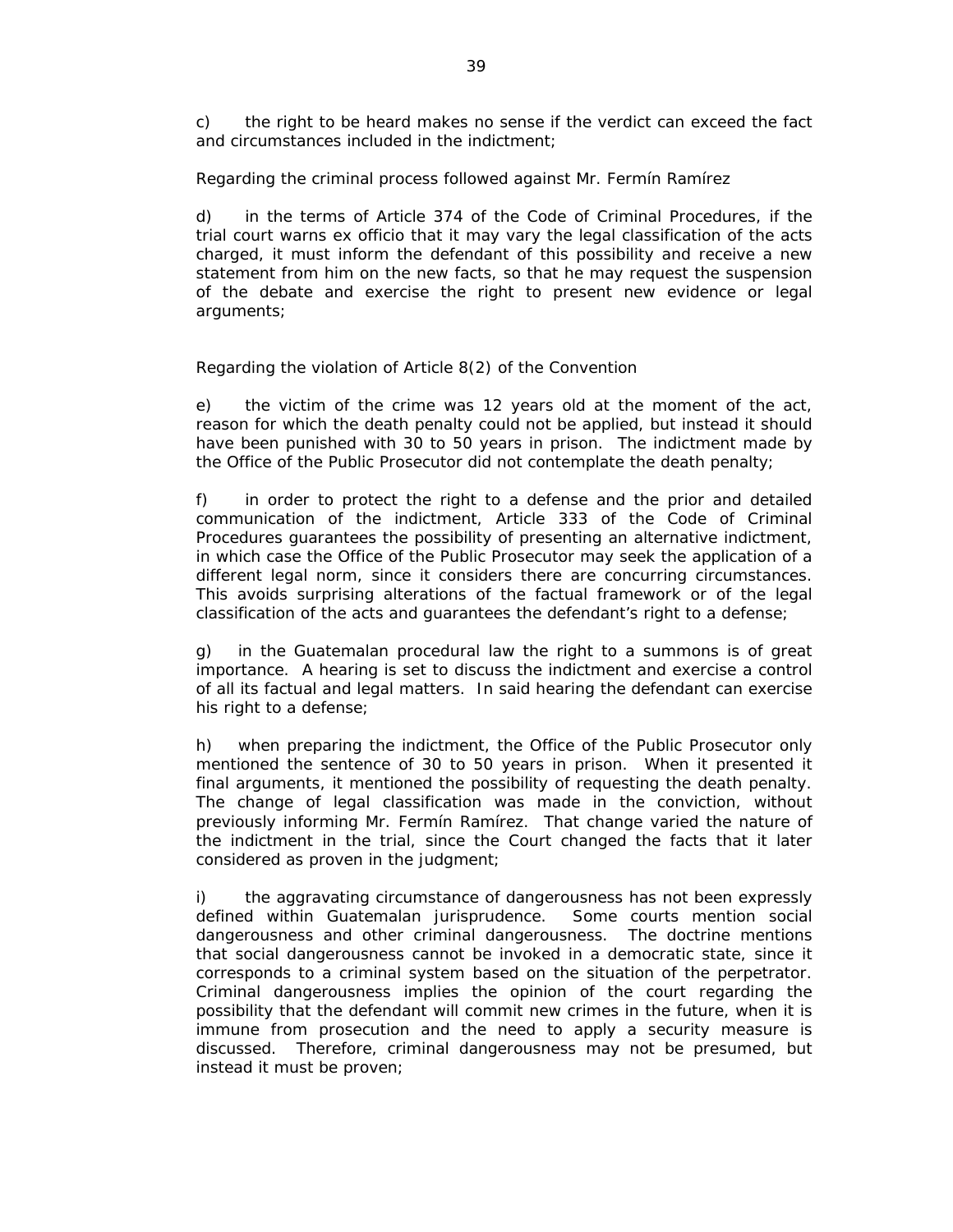j) the Office of the Public Prosecutor did not request an extension of the indictment in the terms of Articles 373 and 374 of the Code of Criminal Procedures, regarding the aggravating circumstance of dangerousness, so that the court could have that circumstance as proven in the judgment;

k) no legal decision can be based on the private convincing of the judge or in judgments that the defense has not had the chance to contradict, as occurred in the present case: the conviction of Mr. Fermín Ramírez does not include any objective data legally introduced into the process that can be considered suitable to produce a true or probable knowledge regarding the criminal dangerousness of the convicted party;

l) the State's judicial bodies acted in a discriminatory manner. In other cases judgments have been annulled due to lack of an accusation and summons of criminal dangerousness in the indictment. Likewise, the Court of Appeals has annulled, in a similar case, the imposition of the death penalty because there was not a prior and detailed communication regarding the aggravating circumstance of dangerousness;

### *Regarding the violation to Article 8(2)(c) of the Convention*

m) the prior and detailed knowledge of the indictment against Mr. Fermín Ramírez, regarding the possible legal classification of murder and the aggravating circumstance of dangerousness, would have allowed the defense counsel to request the suspension of the debate and the preparation of evidence for the defense;

n) the fact that Mr. Fermín Ramírez was never warned that the crime for which he was being tried implied the possibility of imposing the death penalty, made the defense counsel consider that it was unnecessary to request the suspension of the debate and offer specific evidence regarding the determination of the sentence;

### *Regarding the violation of Article 8(2)(f) of the American Convention*

o) the Courts of Justice violated the right to the presumption of innocence, since they considered the defendant's dangerousness proven without the existence of specific evidence of it, based simply on the "subjective and irrational" appreciation of the Trial Court;

p) according to the principle of presumption: 1) the guilt of the defendant must be established beyond reasonable doubt; 2) the defendant must enjoy the benefit of doubt; and 3) the burden of evidence lies on the prosecution, who must destroy the presumption that exists in favour of the defendant;

### *Regarding the violations of Articles 25 and 8(2)(h) of the American Convention*

q) the right to appeal the judgment before the judge or higher courts is an essential element of the due process and has a non-revocable nature;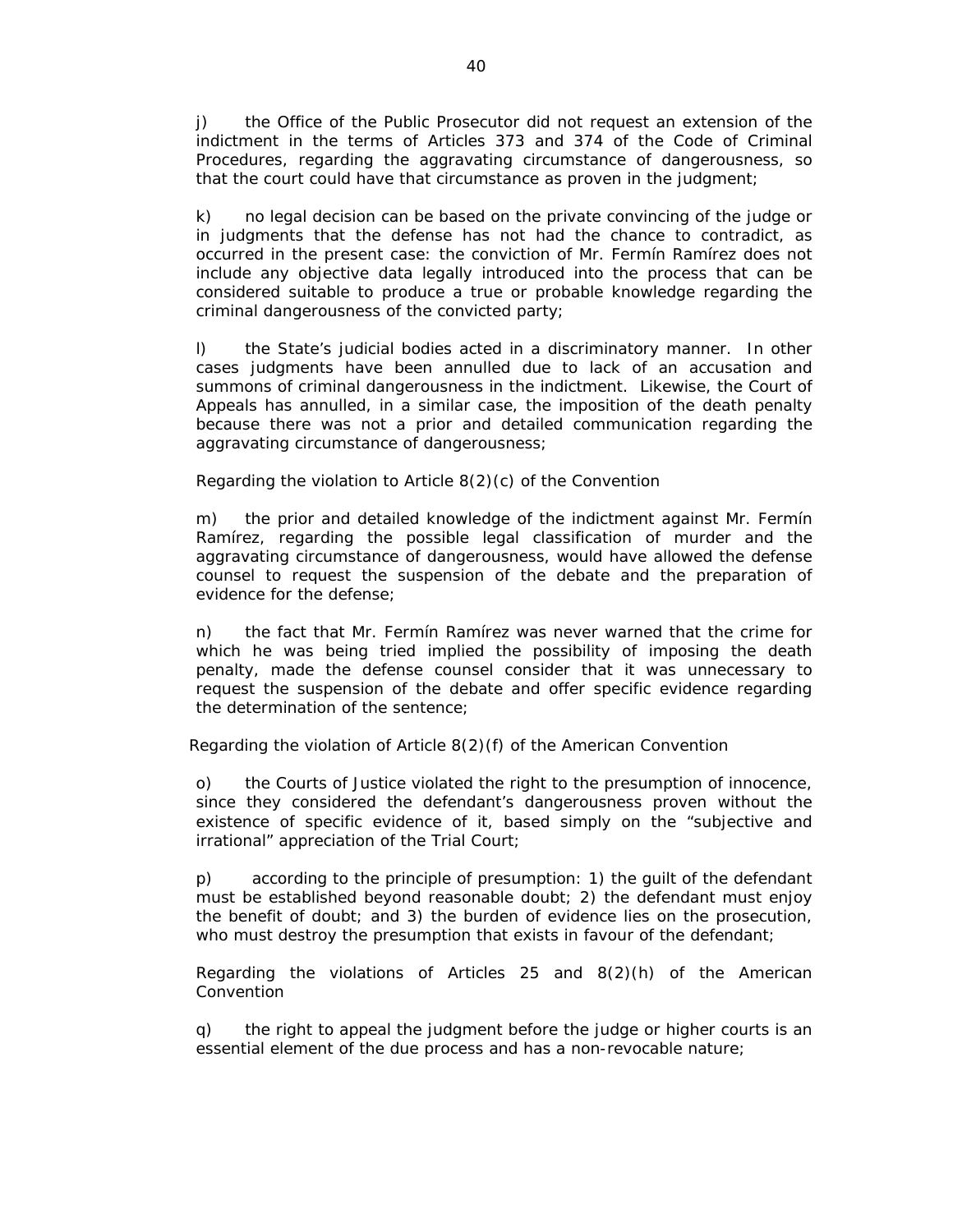r) the existence of a legal framework that ensures the right to appeal and revise a judgment is not enough to comply with the due process of law and guarantee the defendant's right to appeal the conviction;

s) the courts that took up the motions of appeal and other appeals did not repair the violation to the right to life and the other minimum legal guarantees;

t) the lack of precision of the term "dangerousness" makes the right to a review of the conviction "false", since due to the ambiguity of said term it is impossible to go over the factual and legal elements that lead to the imposition of the death penalty;

u) there was a lack of effective judicial protection from the higher bodies that took up the case; and

v) the internal legislation regulates remedies that do not reunite the requirements necessary to ensure the revision of the judgment in a complete manner. The special motion of appeal has become a formalistic and technical remedy, which does not allow the defendants to access an integrated revision of the verdict. The appeal for dismissal is a remedy limited to matters of law. The Amparo in criminal matters does not refer to the facts considered proven by the court or regarding the evidence and assessment of the evidence made by the trial court.

57*. Arguments of the State:* 

*Regarding the violation of Article 8 of the American Convention* 

a) in the development of the debate of March 5, 1997 the trial court warned the parties, based on Article 374 of the Code of Criminal Procedures, that at the opportune time a legal classification different to the one included in the indictment and the order for trial to commence could be given;

b) Article 373 of the Code of Criminal Procedures establishes the right of the parties to request the suspension of the debate, in order to offer new evidence or prepare their intervention. When the trial court warned the parties of the possible change of the legal classification of the act, it guaranteed the defendant's right to a defense; however, it was not exercised at the correct procedural moment;

c) there was no violation to Article 8 of the Convention, since at the beginning of the debate the entire indictment and order for trial to commence were read;

d) if Mr. Fermín Ramírez was not heard regarding other facts, it was due to the fact that the defense counsel did not exercise the procedural right to request the suspension of the debate;

e) new facts or evidentiary means were not included. The warning made by the Court was not due to their incorporation, instead it was made after the expert witness stated that the cause of death of the minor had been asphyxia by strangulation;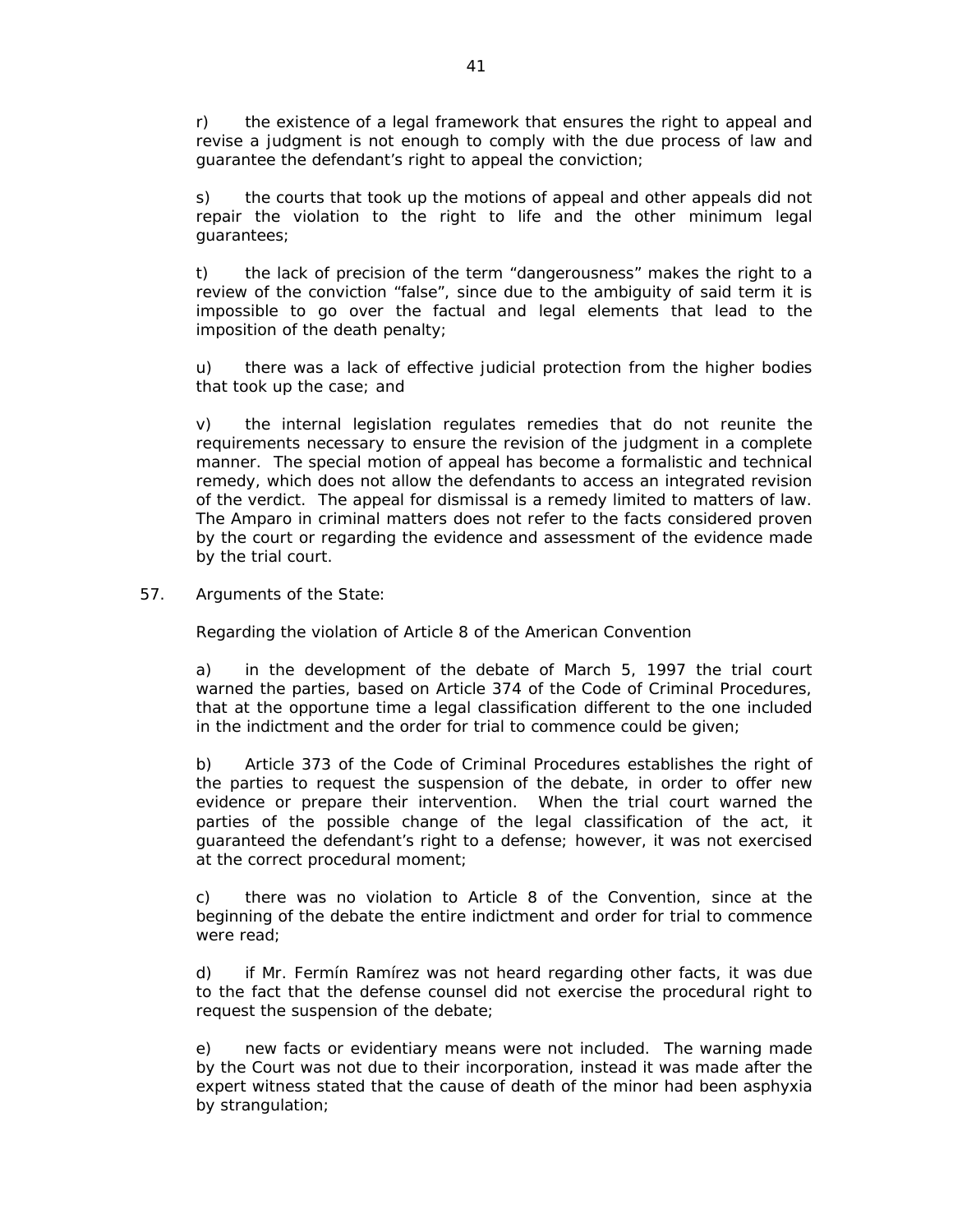f) in the judgment, the court did not consider proven the fact that after the death of the minor Mr. Fermín Ramírez had intercourse with the corpse, and therefore the incorporation of new facts in the criminal procedure did not exist;

g) regarding the change of the legal classification of the act, the Trial Court acted in accordance with Article 388 of the Code of Criminal Procedures, which grants it the power to give the act a classification different to the one included in the indictment or the order for trial to commence. To adopt its decision, the Court must assess all the evidence produced in the debate pursuant to the rules of competent analysis;

h) the court established, pursuant to the evidence produced, that the cause of death of the minor fit the crime of murder. It is irrelevant if the sexual rape was committed before, during, or after the minor was murdered. The important thing for the classification of the crime is the determination of the causes of the death;

i) based on the facts presented in the indictment and established through the evidence produced in the debate the dangerousness revealed by Mr. Fermín Ramírez in committing this crime is assumed. The trial court considered that Mr. Fermín Ramírez incurred in six of the eight aggravating circumstances that allow the classification of the crime as murder; and

### *Regarding the violation of Article 25 of the American Convention*

j) during the process the right to legal protection was respected. Mr. Fermín Ramírez had access to the remedies included in the internal legislation. The right to exercise them was not breached.

#### *Considerations of the Court*

58. Article 8(1) of the American Convention states:

Every person has the right to a hearing, with due guarantees and within a reasonable time, by a competent, independent, and impartial tribunal, previously established by law, in the substantiation of any accusation of a criminal nature made against him or for the determination of his rights and obligations of a civil, labor, fiscal, or any other nature.

#### 59. Likewise, Article 8(2) of the Conventions states that:

2. Every person accused of a criminal offense has the right to be presumed innocent so long as his guilt has not been proven according to law. During the proceedings, every person is entitled, with full equality, to the following minimum .<br>guarantees:

a) the right of the accused to be assisted without charge by a translator or interpreter, if he does not understand or does not speak the language of the tribunal or court;

b) prior notification in detail to the accused of the charges against him;

c) adequate time and means for the preparation of his defense;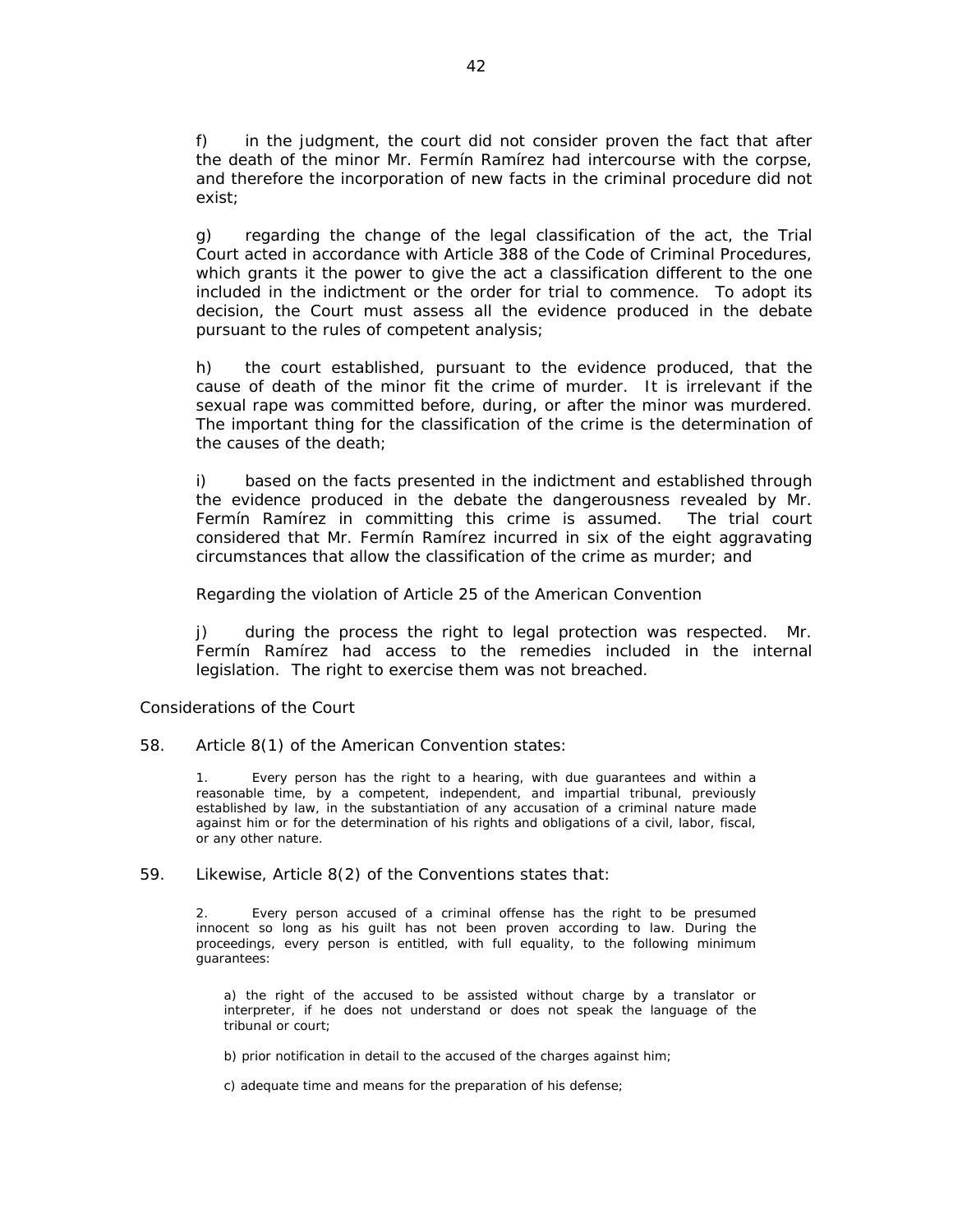d) the right of the accused to defend himself personally or to be assisted by legal counsel of his own choosing, and to communicate freely and privately with his counsel;

e) the inalienable right to be assisted by counsel provided by the state, paid or not as the domestic law provides, if the accused does not defend himself personally or engage his own counsel within the time period established by law;

f) the right of the defense to examine witnesses present in the court and to obtain the appearance, as witnesses, of experts or other persons who may throw light on the facts;

g) the right not to be compelled to be a witness against himself or to plead guilty; and

h) the right to appeal the judgment to a higher court.

60. Article 25(1) of the American Convention establishes:

Everyone has the right to simple and prompt recourse, or any other effective recourse, to a competent court or tribunal for protection against acts that violate his fundamental rights recognized by the constitution or laws of the state concerned or by this Convention, even though such violation may have been committed by persons acting in the course of their official duties.

61. In this case, the Court has been called to determine if the criminal process followed against Mr. Fermín Ramírez, which resulted in a conviction to the death penalty, observed the guarantees of the due process as required, specifically, by Article 8 of the Convention, and if said person had access to an effective recourse in the terms of Article 25 of the same, both in relation with Article 1(1) of that instrument.

62. It is important to reiterate in this case, in which the actions within the framework of a criminal process are being questioned, that the bodies of the Inter-American System of Human Rights do not act as an instance of appeal or revision of judgments issued in internal procedures. Its role is to determine the compatibility of the actions carried out in said processes with the American Convention. $84$  This is what the Tribunal will limit to in the present Ruling.

63. The process followed against Mr. Fermín Ramírez originated in the violent death of a minor. When deciding other cases, the Court has pointed out that this is not a criminal court where the criminal responsibility of the individuals can be analyzed.85 The application of the criminal law to those who commit crimes corresponds to the national courts. This applies to the present case, which does not refer to the innocence or guilt of Mr. Fermín Ramírez with regard to the acts attributed to him, but instead to the conformity of the acts of his process with the American Convention. The Court mentions the duty the States have to protect everybody, avoiding crimes, punishing the parties responsible for them, and

<sup>84</sup> *Cfr. Case of Juan Humberto Sánchez.* Judgment of June 7, 2003. Series C No. 99, para. 120; *Case of Bámaca Velásquez.* Judgment of November 25, 2000. Series C No. 70, para. 189; and *Case of the "Street Children" (Villagrán Morales et al.).* Judgment of November 19, 1999. Series C No. 63, para. 222.

<sup>85</sup> *Cfr. Case of Castillo Petruzzi and others.* Judgment of May 30, 1999. Series C No. 52, para. 90; *Case of the "Panel Blanca" (Paniagua Morales et al.).* Judgment of March 8, 1998. Series C No. 37, para. 71; and *Case of Suárez Rosero.* Judgment of November 12, 1997. Series C No. 35, para. 37.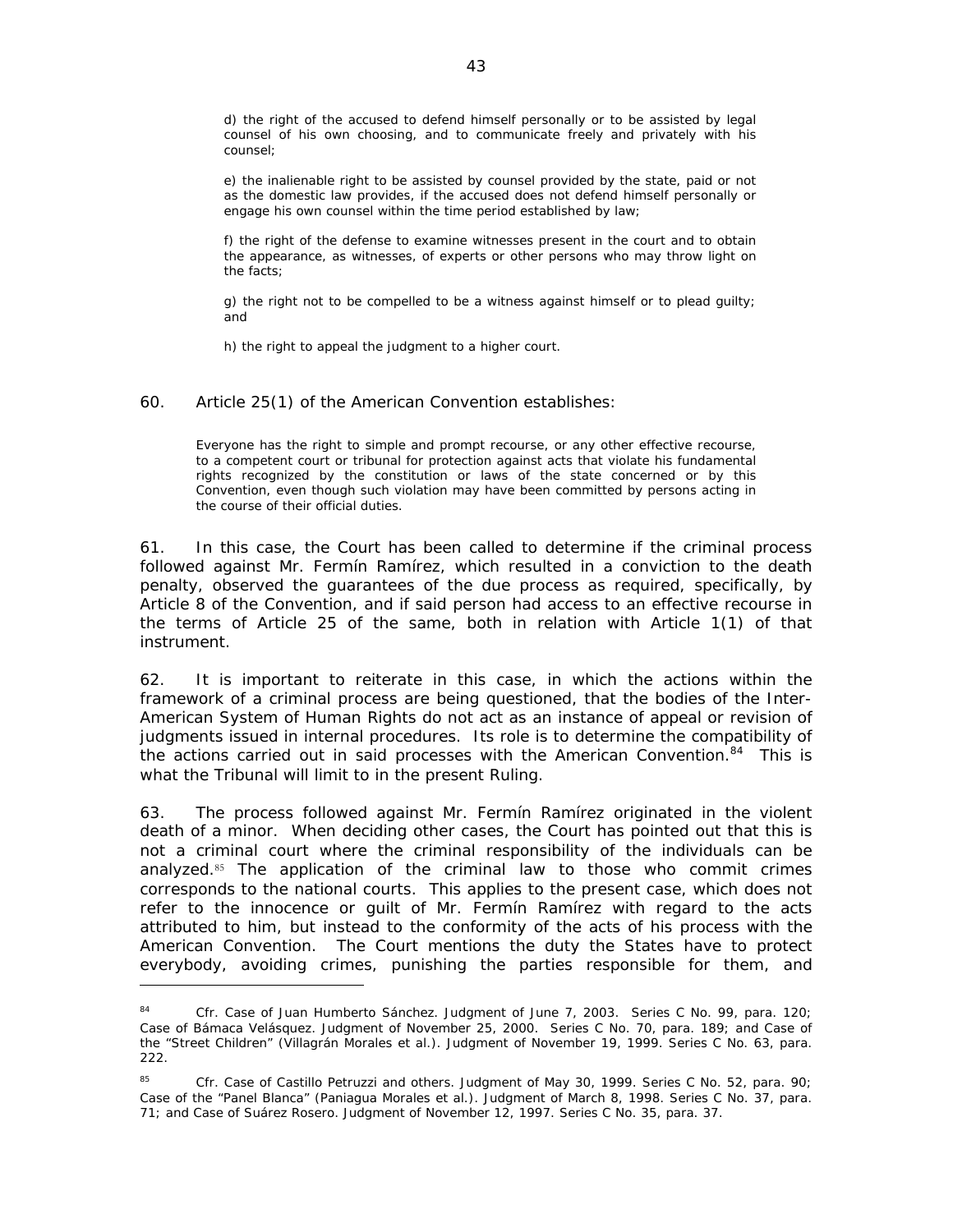maintaining public order, especially when dealing with acts like the ones that originated the criminal procedure followed against Mr. Fermín Ramírez, which not only constitute a damage to the individuals but to society as a whole, and they deserve the most energetic rejection, even more so when they involve boys and girls. However, the States' fight against crime must take place within the limits and pursuant to the procedures that permit the preservation of both public security and a complete respect of the human rights of those submitted to their jurisdiction.<sup>86</sup>

64. In order to establish if the State violated provisions of the Convention, the Court must determine:

- a) the nature and content of the so called "principle of coherence or correlation between the indictment and the verdict" in matters of criminal procedures in the light of the judicial guarantees included in Article 8 of the Convention; specifically, the possibility that the criminal judge give the illicit act a legal classification different to the one established in the indictment, or to include facts not included in the latter, all in relation with the defendant's right to a defense;
- b) the need to contemplate in the criminal indictment the circumstances that prove the dangerousness of the agent and the relevance, from the perspective of criminal legality, that the legal description of the crime or the determination that its consequences include references to the dangerousness of the agent, which influence the legal determination of the sentence; and
- c) Mr. Fermín Ramírez's access to an effective remedy to protect his rights in the criminal process developed against him, pursuant to Article 25 of the Convention.

### *a) Principle of coherence or correlation between the indictment and the verdict.*

65. One of the main arguments presented by the Commission and the representative in holding that the State violated Article 8 of the Convention is the non-observance of the mentioned correlation between the indictment and the judgment. The inconsistency occurred when the Trial Court changed the legal classification of the crime and considered as proven new facts and circumstances, that were not considered in the indictment or the order for trial to commence, that is: the cause of death of the minor and the circumstances that in the opinion of the Trial Court proved that Mr. Fermín Ramírez represented a greater danger.

66. The Convention does not endorse any specific criminal procedural system. It gives the States the liberty to determine which one they prefer, as long as they respect the guarantees established in the Convention itself, the internal legislation, other applicable international treaties, the unwritten norms, and the imperative stipulations of international law.

<sup>86</sup> *Cfr. Case of Hilaire, Constantine and Benjamin et al.*. Judgment of June 21, 2002. Series C No. 94, para. 101; *Case of Bámaca Velásquez*, *supra* note 84, para. 174; and *Case of Durand and Ugarte*. Judgment of August 16, 2000. Series C No. 68, para. 69.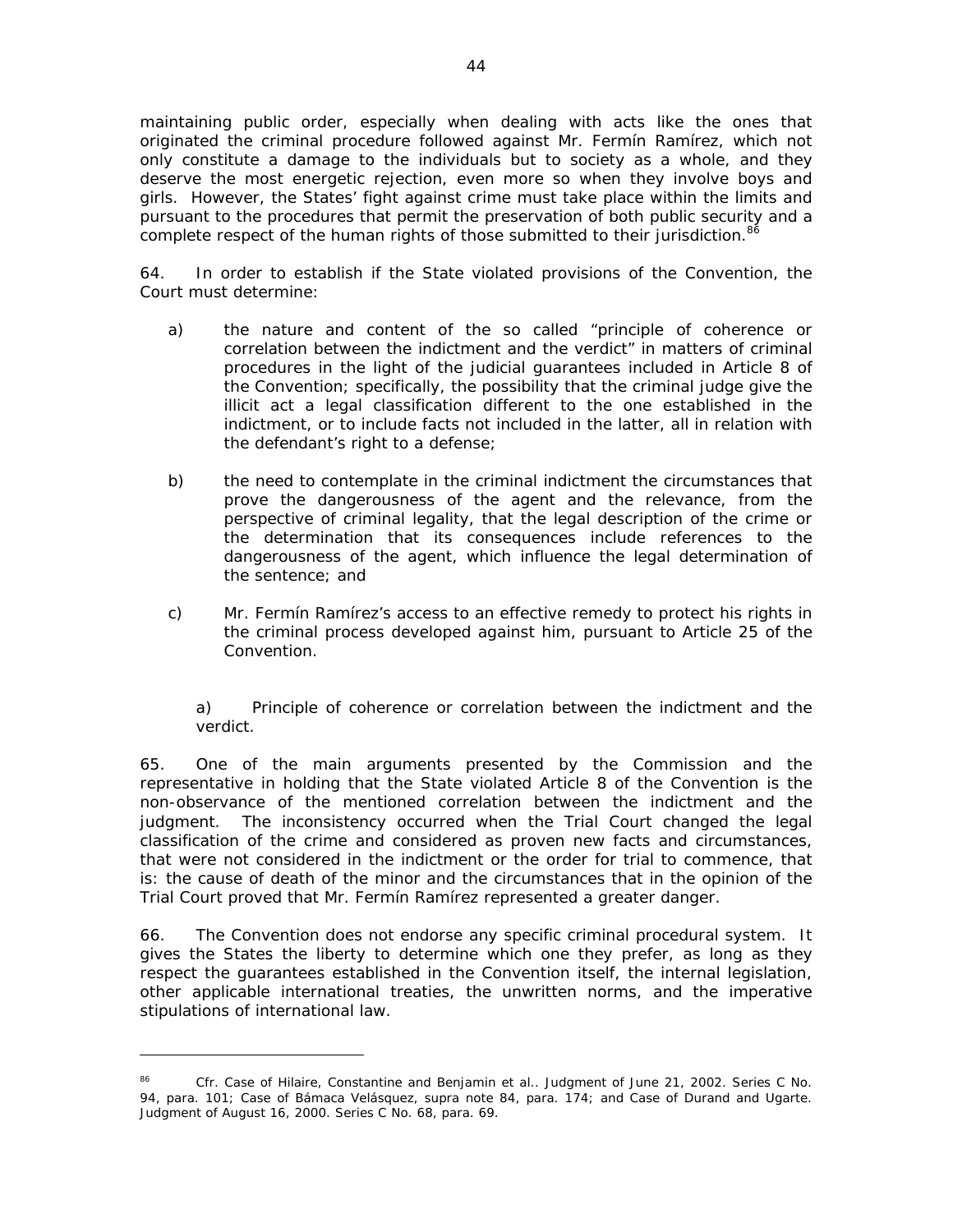67. When determining the scope of the guarantees included in Article 8(2) of the Convention, the Court must consider the role of the "indictment" in the criminal due process *vis-à-vis* the right to a defense. The material description of the conduct attributable contains the factual data included in the indictment, which is the indispensable reference for the exercise of the defense of the accused and the consequent consideration of the judge in the verdict. Therefore, the defendant has the right to know, through a clear, detailed, and precise description, the facts he is being charged with. Their legal classification may be varied during the process by the prosecutor or the judge, without this violating the right to a defense, when the facts themselves are maintained invariable and the procedural guarantees included in the law for the change to the new classification are observed. The so-called "principle of coherence or correlation between the indictment and the conviction" implies that the judgment may fall only upon the facts or circumstances included in the indictment.

68. Since the principle of coherence or correlation is an indispensable corollary of the right to a defense, the Court considers that it constitutes a fundamental guarantee of the due process in criminal matters, which the States must observe in compliance of the obligations included in subparagraphs b) and c) of Article 8(2) of the Convention.

69. In the case *Pélissier and Sassi v.* France, the European Court of Human Rights determined that the applicants were not given the opportunity to prepare their defense with regard to the new charge they were accused of, since it was only through the judgment of the appeals court that they found out of the change in the classification of the facts. Specifically, it considered that the change accepted in the judgment altered the terms of the initial indictment. In this regard it made the following considerations:

[...] The Court observes that the provisions of paragraph 3 (a) of Article 6 point to the need for special attention to be paid to the notification of the "accusation" to the defendant. Particulars of the offence play a crucial role in the criminal process, in that it is from the moment of their service that the suspect is formally put on notice of the factual and legal basis of the charges against him (see the Kamasinski v. Austria judgment of 19 December 1989, Series A no. 168, pp. 36-37, § 79). Article 6 § 3 (a) of the Convention affords the defendant the right to be informed not only of the cause of the accusation, that is to say the acts he is alleged to have committed and on which the accusation is based, but also the legal characterisation given to those acts. That information should, as the Commission rightly stated, be detailed.

[...] The scope of the above provision must in particular be assessed in the light of the more general right to a fair hearing guaranteed by Article  $6 \n\leq 1$  of the Convention (see, mutatis mutandis, the following judgments: Deweer v. Belgium of 27 February 1980, Series A no. 35, pp. 30-31, § 56; Artico v. Italy of 13 May 1980, Series A no. 37, p. 15, § 32; Goddi v. Italy of 9 April 1984, Series A no. 76, p. 11, § 28; and Colozza v. Italy of 12 February 1985, Series A no. 89, p. 14, § 26). The Court considers that in criminal matters the provision of full, detailed information concerning the charges against a defendant, and consequently the legal characterisation that the court might adopt in the matter, is an essential prerequisite for ensuring that the proceedings are fair.

[...] Lastly, as regards the complaint under Article 6 § 3 (b) of the Convention, the Court considers that sub-paragraphs (a) and (b) of Article 6 § 3 are connected and that the right to be informed of the nature and the cause of the accusation must be considered in the light of the accused's right to prepare his defence.<sup>8</sup>

<sup>87</sup> *Cfr. Pelissier and Sassi v. France 25444/94, [1999] ECHR, paras*. 51-54.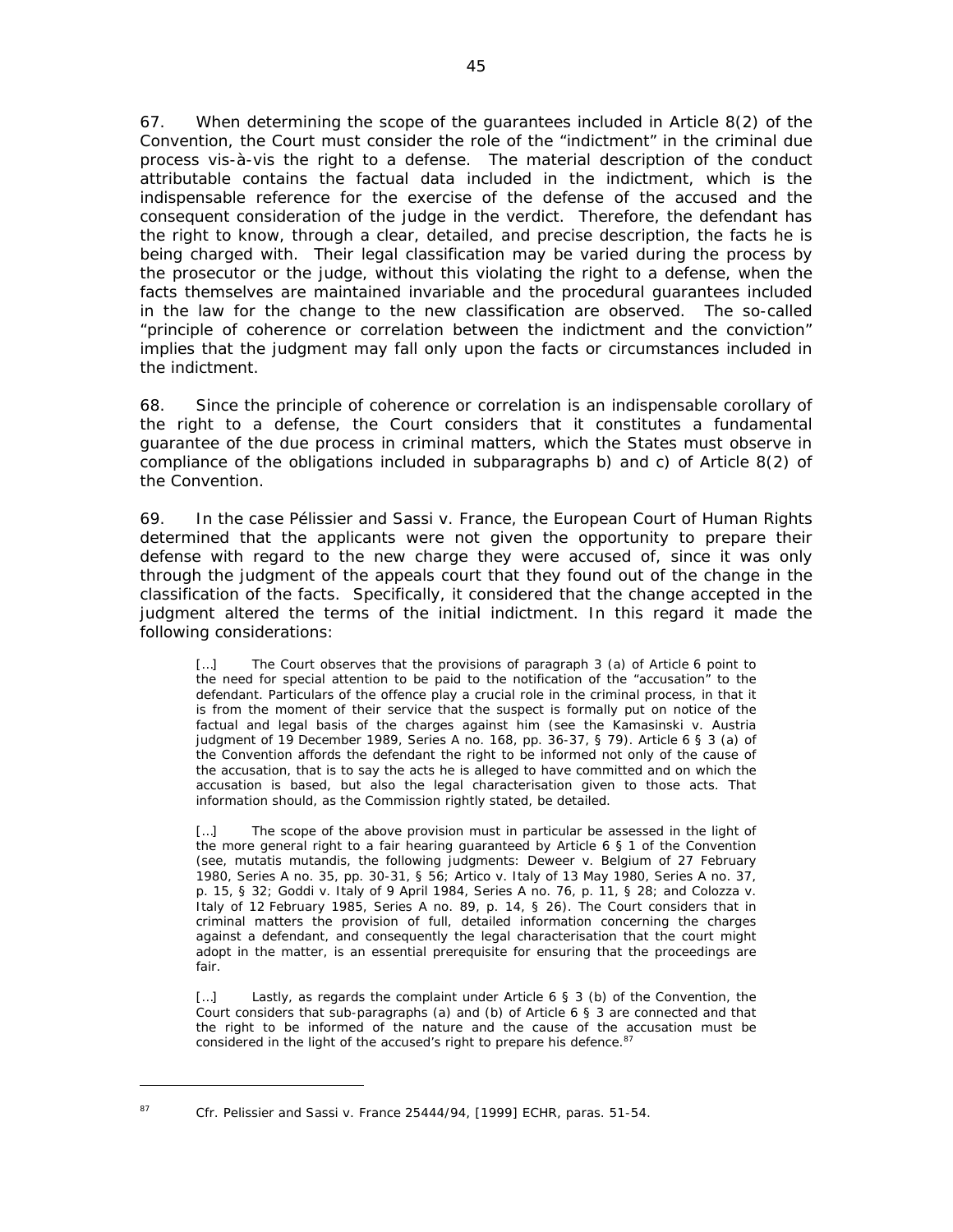70. In the present case, the imposition of the death penalty by the Criminal, Drug Trafficking, and Environmental Crimes Trial Court was based on the application of Article 132 of the Criminal Code of Guatemala, which classifies and punishes murder. The sentence was issued after an oral and public debate, following the indictment made against Mr. Fermín Ramírez for the crime of aggravated rape, stipulated in Article 175 of the Criminal Code and punished with imprisonment of up to 50 years. This accusation was the basis for the start of the oral and public trial before the Criminal, Drug Trafficking, and Environmental Crimes Trial Court. During the first day of the debate, the Court warned the parties of the possibility to change the legal classification of the crime, but it did not specify toward what crime the change could be oriented, which is not in any way irrelevant for the exercise of the defense and the judicial decision regarding the applicable punishment. In the judgment of March 6, 1998, the Criminal Trial Court, invoking Article 388 of the Code of Criminal Procedures, decided that "from the analysis of the evidence produced in the debate [...] the Court considers that the illicit act charged on the defendant falls into the figure contemplated in Article 132 of the Criminal Code, [… r]eason for which, by rule of law the legal classification presented in the indictment and the order for trial to commence must be changed from aggravated rape to the crime of murder." Therefore, it convicted Mr. Fermín Ramírez to the death penalty (*supra* paras. 54(5) through 54(18)).

71. When evacuating evidence during the oral trial it is possible to prove the existence of new facts or circumstances not included in the indictment. In said hypothesis, the Office of the Public Prosecutor may present an "Alternative indictment" or the "Extension of the indictment", previously mentioned (*supra* para. 54(10) and 54(11)), in order to seek the modification of the object of the process.

72. In the case to which this judgment refers certain mistakes and omissions occurred. After the indictment made by the Office of the Public Prosecutor classified the defendant's act as an aggravated rape, the accusing body ordered the court to change this legal classification and convict the defendant to the death penalty, but it did not exercise the power to present an "Alternative indictment" or an "Extension of the indictment", pursuant to Articles 333 and 373 of the Guatemalan Code of Criminal Procedures, respectively (*supra* paras. 54(10), 54(11) and 71), instead it limited its action to requesting, in its closing arguments, at the end of the debate, that the defendant be convicted for the crime of murder and that the death penalty be imposed upon him. On its part, the president of the Trial Court did not rule that it wanted to "receive a new statement" from Mr. Fermín Ramírez, nor did it inform the parties that they had the "right to request the suspension of the debate to offer new evidence or to prepare their intervention," which must have been done ex officio pursuant to the terms of Articles 373 and 374 of the Code of Criminal Procedures (*supra* paras. 54(11) and 54(12)). In any case, the criminal court must have carried out the process in accordance with the guarantees established in the internal legislation and the Convention.

73. The Trial Court based its actions on Article 374 of the Code of Criminal Procedures, which establishes a "warning ex officio" regarding a "possible modification of the legal classification." However, the president of the Court limited his actions to warning the parties that "at the right moment" a legal classification different to the one included in the indictment and in the order for trial to commence could be given, but it did not specify which would be the new legal classification, and much less did it refer to the possibility that the change in the classification could actually originate from a modification in the factual basis of the process and, when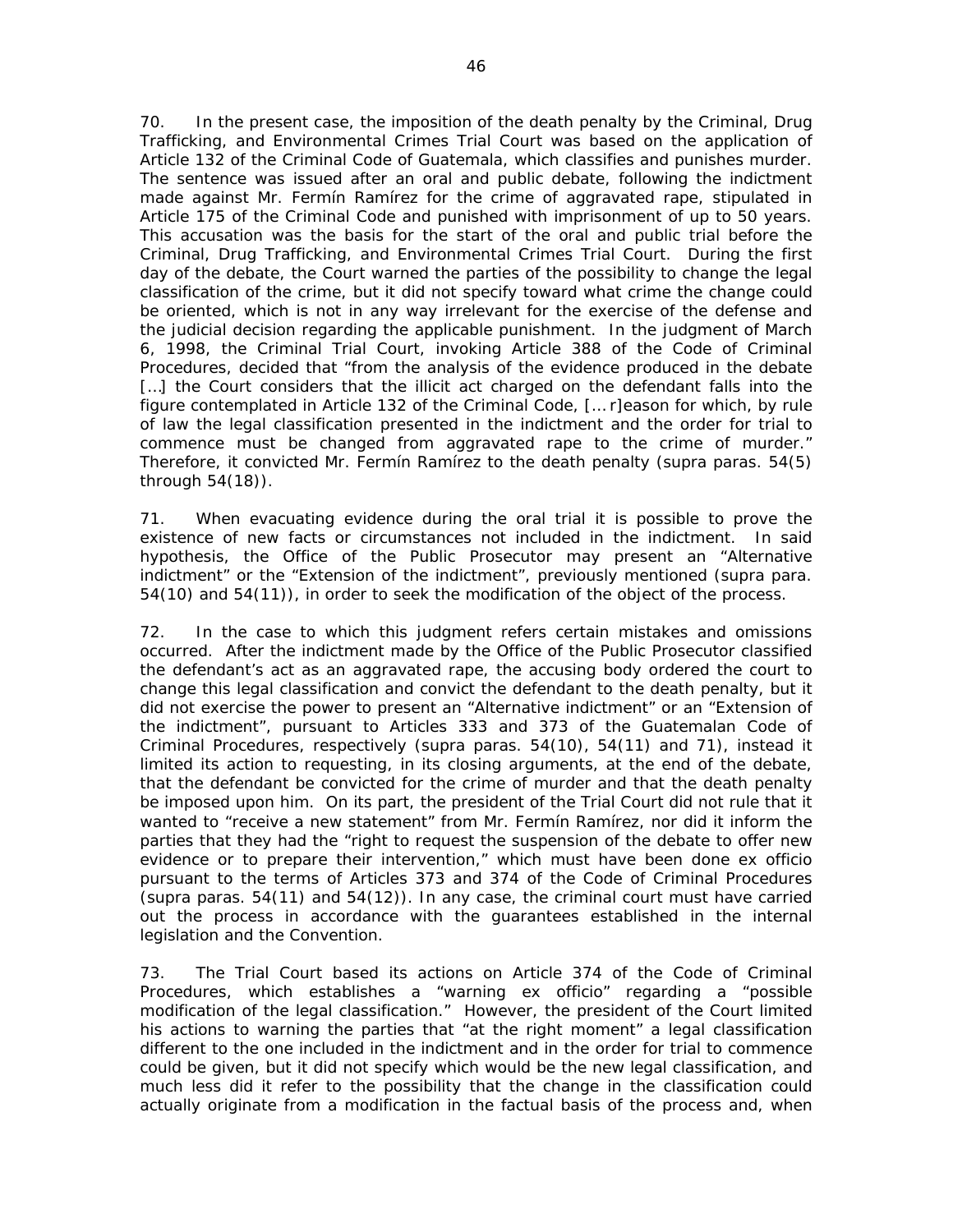the time came, of the conviction. The president of the Trial Court did not offer the defendant the possibility to give a new statement with regard to the last facts attributed to him. These omissions deprived the defense of a certainty regarding the facts imputed (Article 8(2)(b) of the Convention) and, therefore, represented an obstacle for an adequate preparation of the defense, in the terms of Article 8(2)(c) of the Convention.

74. The second paragraph of Article 388 of the Guatemalan Code of Criminal Procedures states that "in the conviction, the court may give the act a legal classification different to the one established in the indictment or the order for trial to commence or impose punishments greater or below those requested by the Office of the Public Prosecutor." This power, attendant to the principle *iura novit curia*, must be understood and interpreted in harmony with the principle of consistency and the right to a defense. The necessary consistency between the indictment and the possible conviction justifies the suspension of the debate and the new questioning of the defendant, when the factual basis of the indictment wants to be changed. If this occurs irregularly, the right to a defense is damaged, in the measure that the defendant is not able to exercise it with regard to all the facts that will be considered in the judgment.

75. In this sense, the Court observes that, in the judgment of March 6, 1998, the Trial Court did not limit itself to changing the legal classification of the previously imputed acts, but instead it modified the factual basis of the accusation, not observing the principle of consistency.

76. It went from the classification of Aggravated Rape to the classification of Murder. The direction of malice does not coincide in both conditions: in the first, the *animus* is to have carnal access, from which the death of the passive subject results; in the second, it is to kill, in any of the forms or through any of the means provided by law as an aggravating cause. The Trial Court considered as proven facts included in the indictment: the intentional murder produced by "asphyxia by strangulation" and the possibility of carnal access after the death. It could not be understood that this means a simple change in the legal classification of the crime; instead it implies different acts than those that represent an Aggravated Rape (Article 175 of the Criminal Code). Thus, the factual basis established in the indictment was varied, without Mr. Fermín Ramírez being able to exercise any defense in this regard. This substantial modification brought with it the possibility to impose, as actually occurred, capital punishment.

77. In the mentioned case of *Pélissier* and *Sassi*, the European Court of Human Rights declared that the State was responsible for the violation of the right of the applicants to be informed, in a detailed manner, of the indictment as well as their right to dispose of the time and means necessary to prepare their defense (Articles 6(1) and 6(3) subparagraphs (a) and (b) of the European Convention for the Protection of Human Rights and Fundamental Liberties), considering that:

[...] in using the right which it unquestionably had to recharacterise facts over which it properly had jurisdiction, the Aix-en-Provence Court of Appeal should have afforded the applicants the possibility of exercising their defence rights on that issue in a practical and effective manner and, in particular, in good time. It finds nothing in the instant case capable of explaining why, for example, the hearing was not adjourned for further argument or, alternatively, the applicants were not requested to submit written observations while the Court of Appeal was in deliberation. On the contrary, the material before the Court indicates that the applicants were given no opportunity to prepare their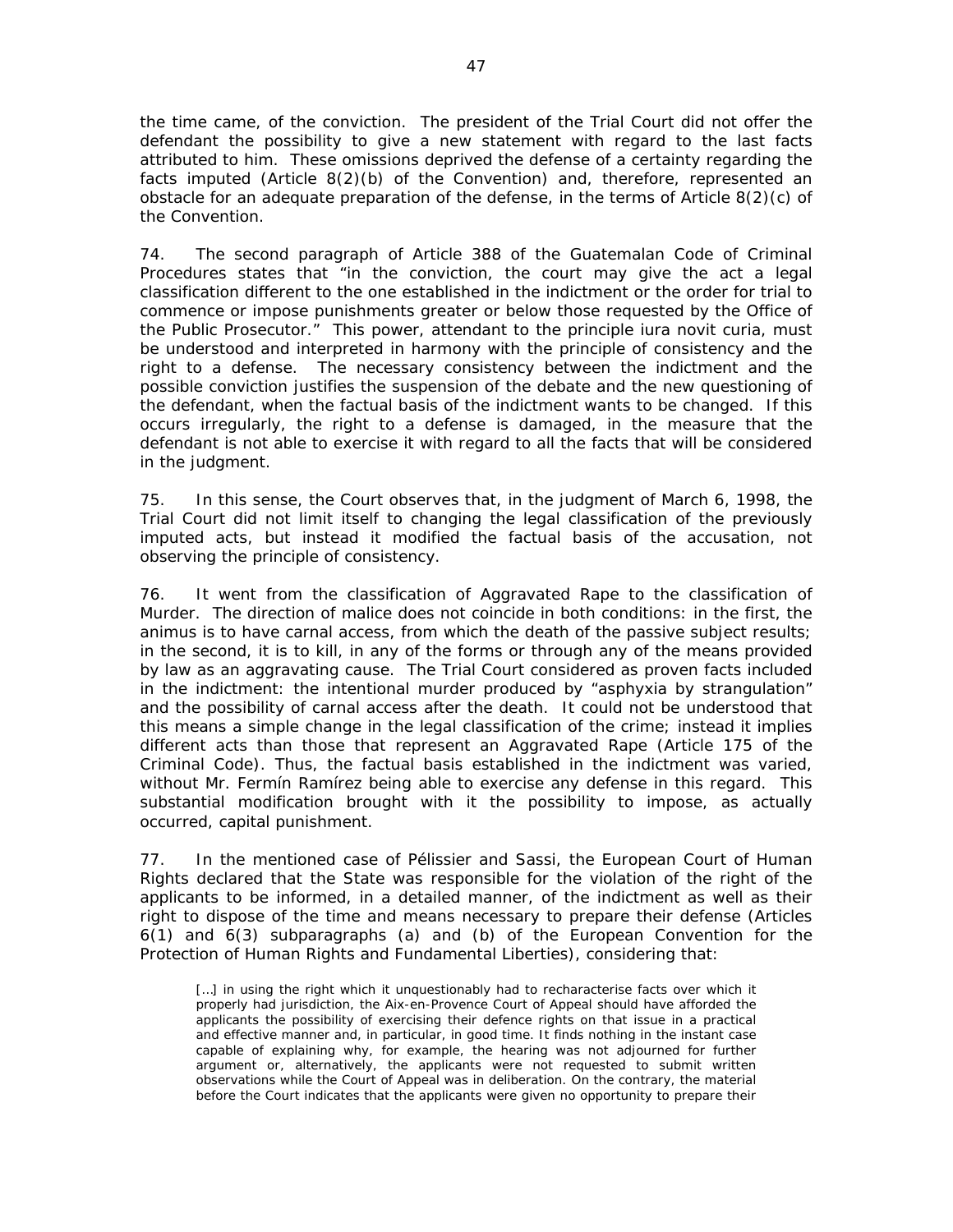defence to the new charge, as it was only through the Court of Appeal's judgment that they learnt of the recharacterisation of the facts. Plainly, that was too late.<sup>8</sup>

78. The respect to the set of guarantees that inform of the due process and provide the limits to the regulation of the state's criminal power in a democratic society is especially impassable and rigorous when dealing with the imposition of the death penalty.

79. In the present case, by disregarding the guarantees of the due process, especially the right to a defense, the State violated the procedural rules of strict and necessary observance in cases of imposition of the death penalty. Therefore, the conviction of Mr. Fermín Ramírez to capital punishment was arbitrary for having violated the impassable limitations for the imposition of said punishments in the countries that still have it.<sup>89</sup>

80. Based on all the above, the Court considers that the procedural offenses in which the judicial authorities incurred violated Article 8(2)(b) and 8(2)(c) of the Convention, in relation to Article 1(1) of the same.

## *b) Need to contemplate in the criminal indictment the circumstances that prove the agent's dangerousness.*

81. The Commission argued that the State incurred in a violation of the right to a defense when the Trial Court, in its judgment of March 6, 1998, did not express any grounds regarding the dangerousness of the agent, but instead it concluded, based on a relationship between the same circumstances used as aggravating causes of the crime, that Mr. Fermín Ramírez represented a greater dangerousness. From a procedural point of view, it is serious that the indictment did not refer to the circumstances that would prove the dangerousness of Mr. Fermín Ramírez. The Court considers that this matter must be analyzed based on the compatibility of Article 132 of the Criminal Code with Article 9 of the Convention (*infra* paras. 87 through 98).

# *c) Access to an effective remedy (Article 25 of the Convention)*

82. The Commission and the representatives argued that the State violated Article 25 of the Convention. In this regard, the Court observed that the ruling on the merits of the case issued by the Criminal Trial Court was appealed through several regular and extraordinary remedies existing in Guatemala. The decisions issued with regard to these remedies coincided in stating that the actions of the Trial Court were pursuant to the criminal, criminal procedural, constitutional, and international norms applicable to the case (*supra* para. 54 points 20, 22, 24, 27, 32, 34, 36, 38, 40, 42, 44, 46, 47, and 50).

<sup>88</sup> *Cfr. Pelissier and Sassi v France*, *supra* note 87, para. 62. See also, *mutatis mutandis, Mattoccia v Italy 23969/94 [2000] ECHR*, paras. 60-81; *Sipavicius v. Lithuania*, *49093/99 [2002] ECHR*, paras. 25- 30; *Dallos v Hungary 29082/95 [2001] ECHR*, paras. 47-53; *T v. Austria 27783/95 [2000] ECHR*, paras. 70-72; and *Kyprianou v Cyprus 73797/01 [2004] ECHR*, paras. 65-68.

<sup>89</sup> *Cfr. Restrictions to the death penalty* (Arts. 4(2) and 4(4) American Convention on Human Rights). Advisory Opinion OC-3/83 of September 8, 1983. Series A No. 3, para. 55.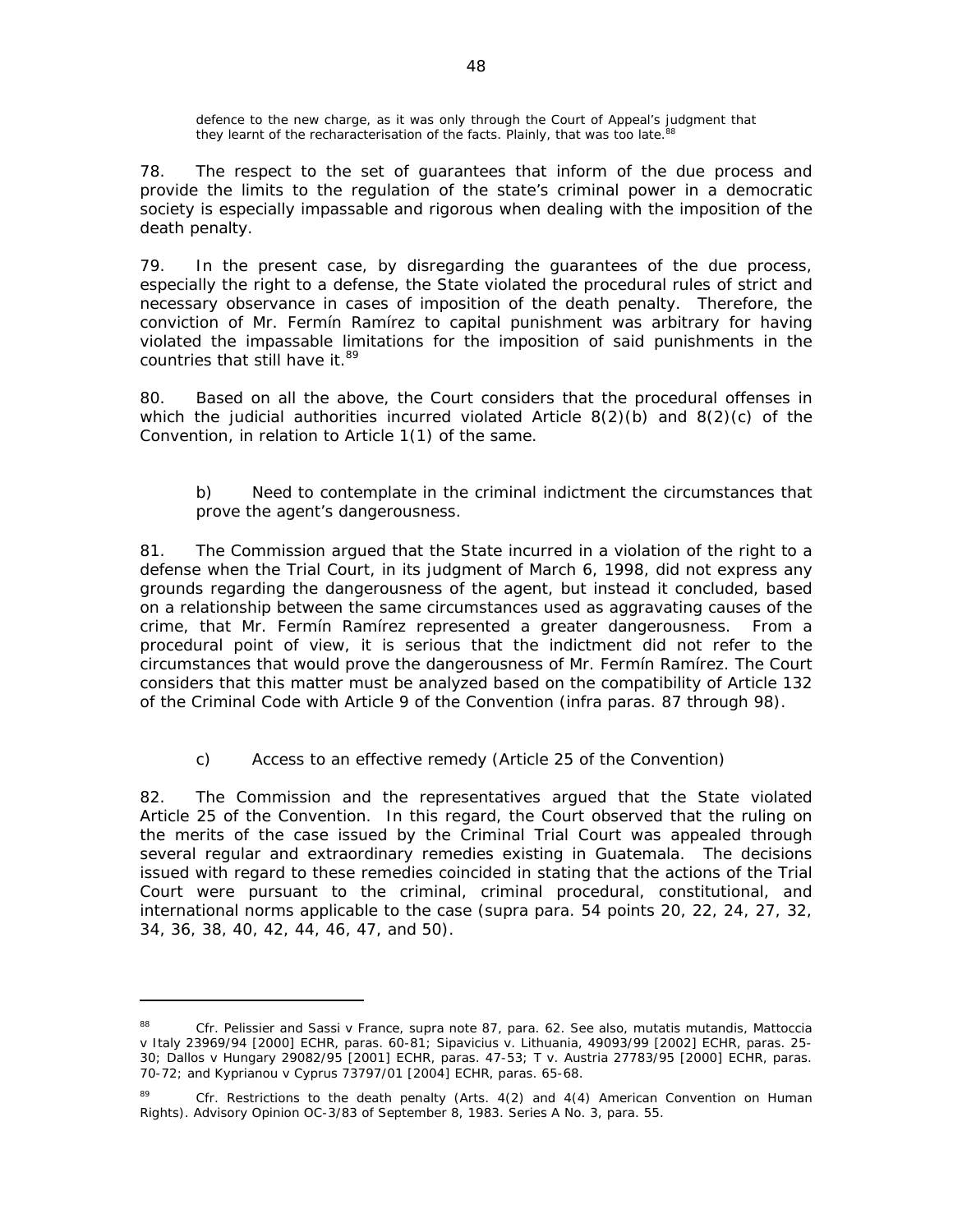83. Even though the higher instances did not notice the irregularities that occurred in the criminal procedure, from which the State's international responsibility derives for the violation of Article 8 of the Convention, it did process and decide with regularity the remedies presented by the defense counsel of Mr. Fermín Ramírez. The fact that the appeals presented were not, in general, decided on a favorable manner to the interests of Mr. Fermín Ramírez, does not imply that the victim did not have access to an effective remedy to protect his rights. After an analysis of the legal and factual arguments included in the rulings of the different remedies presented in the criminal procedure, this Tribunal does not consider proven that the State violated the right to access a court, or restricted the defendant's possibility to have an effective remedy to appeal the judgment issued against him.

### **IX ARTICLE 9 OF THE AMERICAN CONVENTION WITH RELATION TO ARTICLE 2 OF THE SAME (FREEDOM FROM EX POSTO FACTO LAWS)**

### *Arguments of the Commission*

- 84. It did not argument the violation of Article 9 of the American Convention.
- 85*. Arguments of the representatives*

a) the State violated Article 9 of the American Convention with relation to Articles 2 and 4(1) of the same;

b) subjective assessments, such as dangerousness or the personal characteristics of the author must be excluded, pursuant to the freedom from ex posto facto laws, as grounds for legal consequences against the defendant;

c) Article 132 of the Criminal Code is a manifestation of a criminal system based on the situation of the perpetrator based on the idea of preventing future crimes through the application of the death penalty to allegedly dangerous criminals;

d) the crimes, that are the grounds of the punishment, may not be attitudes or states of mind, nor vague or undefined facts, instead they must be specified in human actions described by the criminal law. If the legislator decides to punish certain behaviors, it must describe them in the provision;

e) the imposition of the death penalty through the application of a law incompatible with the Convention, violates the State's obligation to respect and guarantee Mr. Fermín Ramírez's right to life; and

f) the legal insecurity generated by the dangerousness, due to its legal indetermination, generates a wide margin for punitive discretionary behavior contrary to the demands of the Convention. It is also highly discriminatory and reflects a criminal system based on the situation of the perpetrator that does not sympathize with the dignity inherent to all human beings.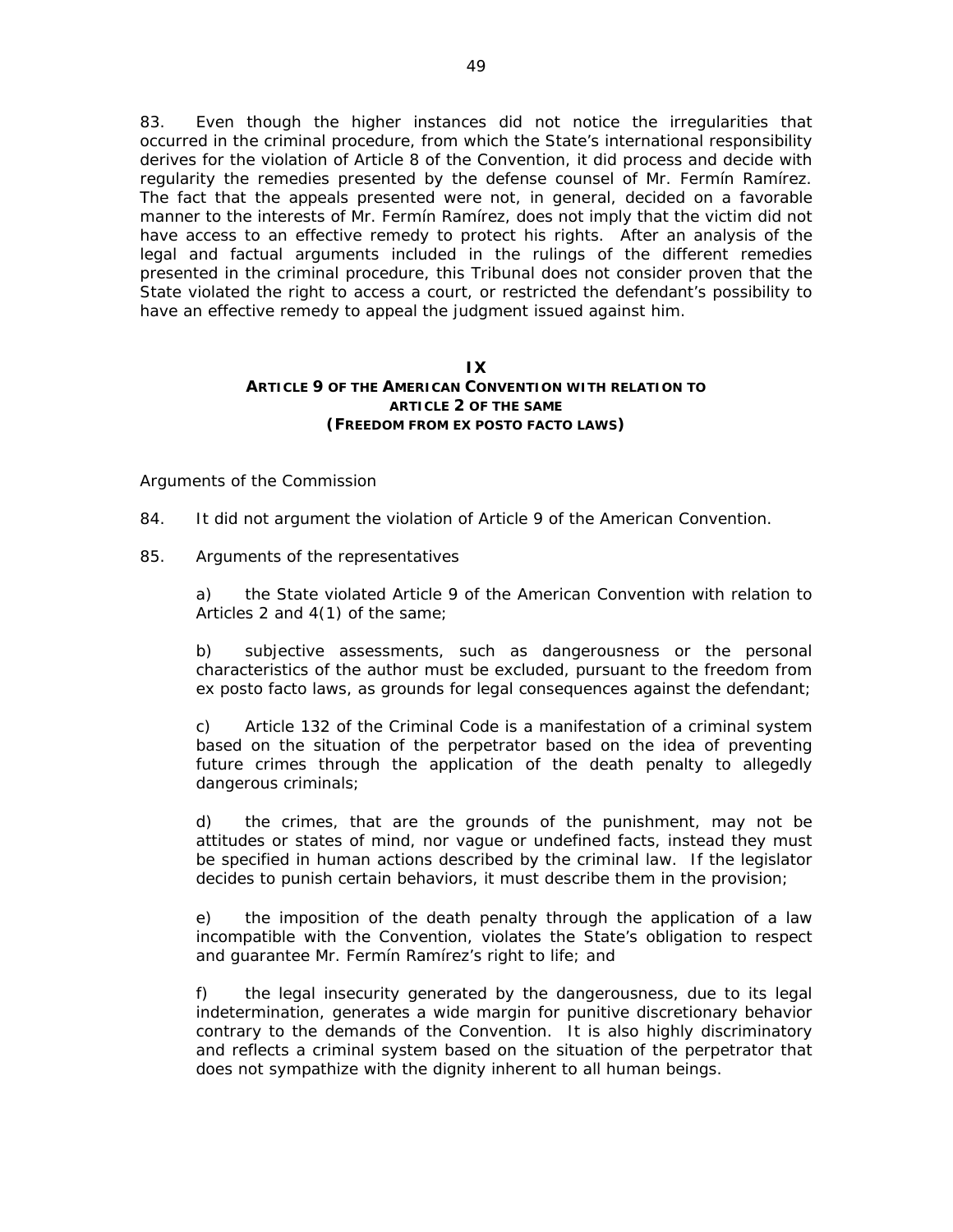#### *Arguments of the State*

86. It did not refer to Article 9 of the American Convention.

#### *Considerations of the Court*

 $\overline{a}$ 

#### 87. Article 9 of the Convention states that:

No one shall be convicted of any act or omission that did not constitute a criminal offense, under the applicable law, at the time it was committed. A heavier penalty shall not be imposed than the one that was applicable at the time the criminal offense was committed. If subsequent to the commission of the offense the law provides for the imposition of a lighter punishment, the guilty person shall benefit therefrom.

88. This Court has established that the applicants may invoke rights different to those included in the Commission's application, abiding to the facts included in the application.<sup>90</sup>

89. In its arguments regarding the violation of Article 8 of the Convention, the Commission stated that Article 132 of the Criminal Code of Guatemala includes a subjective element referring to the possibility that a person will commit illicit acts in the future. This requires a scientific assessment, through adequate evidentiary means. The criminal dangerousness, as any other aggravating or extenuating circumstance, generic or specific, may not be presumed, but instead must be proven in the trial; when it is not mentioned in the indictment, the principle of rebuttal is broken (*supra* paras. 55(h), 55(i), 55(j), and 81). The representatives argued that the introduction of subjective assessments in criminal definitions, such as the dangerousness of the crime or the personal characteristics of the author, is a violation of the freedom from ex post facto laws (*supra* para. 85). Since Mr. Fermín Ramírez was convicted to the death penalty based on said Article 132 of the Criminal Code, the Court considers it relevant to analyze the compatibility of said norm with the American Convention.

90. The freedom from ex post facto laws constitutes one of the central elements of the criminal prosecution in a democratic society. By establishing that "no one shall be convicted of any act or omission that did not constitute a criminal offense, under the applicable law, at the time it was committed," Article 9 of the Convention obliges the States to define those criminal "actions or omissions" in the most clear and precise manner possible. In this regard, the Court has stated:

[...] Concerning the principle of legality in the penal sphere, [...] the elaboration of penal categories presumes a clear definition of the criminalized conduct, which establishes its elements, and allows it to be distinguished from behaviors that are either not punishable or punishable but not with imprisonment.

Under the rule of law, the principles of legality and non-retroactivity govern the actions of all bodies of the State in their respective fields, particularly when the exercise of its punitive power is at issue.

<sup>90</sup> *Cfr. Case of "Juvenile Reeducation Institute", supra* note 8, para. 125; *Case of the Gómez Paquiyauri Brothers.* Judgment of July 8, 2004. Series C No. 110, para. 179; and *Case of Herrera Ulloa.*  Judgment of July 2, 2004. Series C No. 106, para. 142.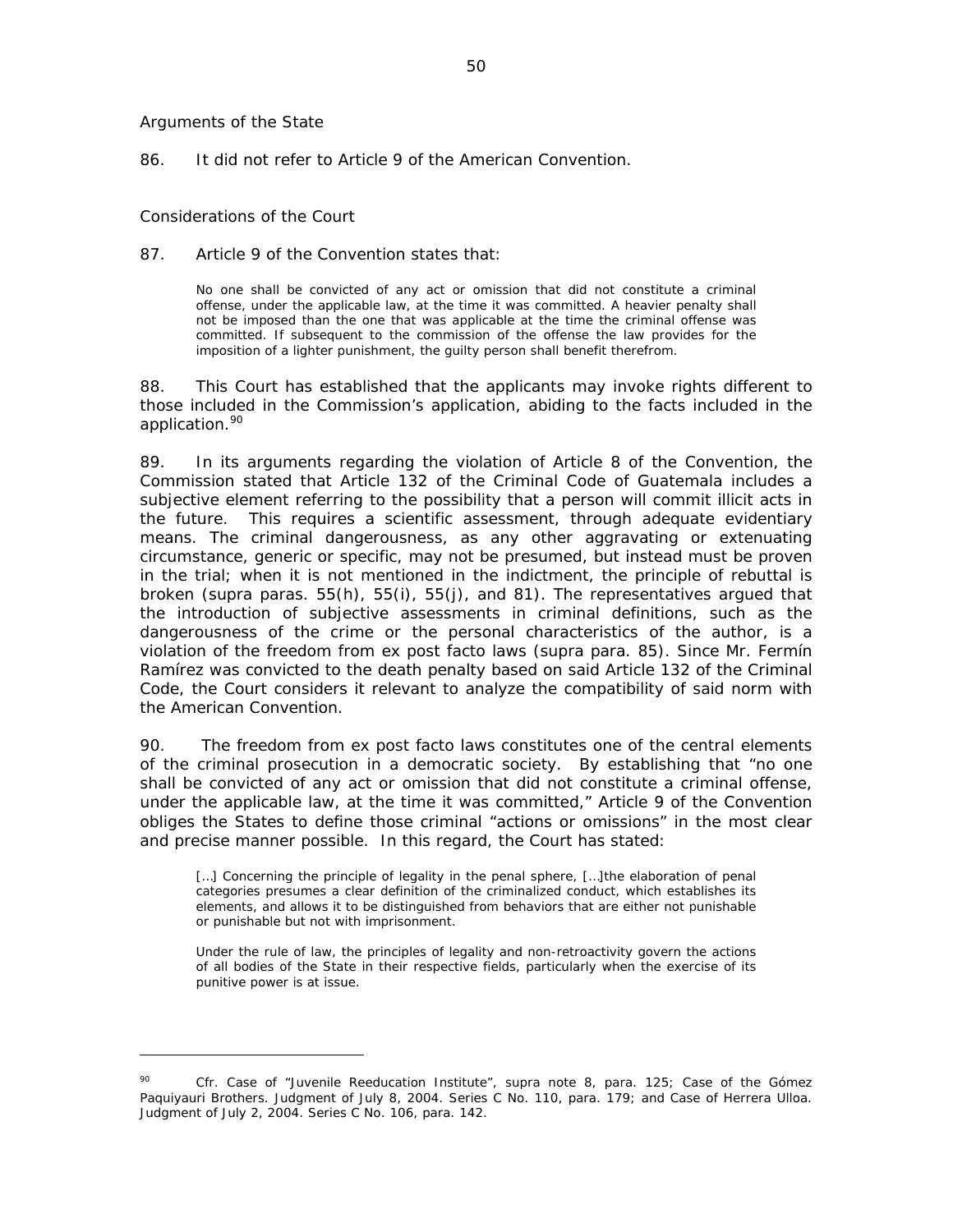In a democratic system it is necessary to maximize the precautions in order for criminal sanctions to be adopted with strict respect for the basic rights of people and with a prior careful verification of the effective existence of the illicit act.

In this sense, the criminal judge must, when applying the criminal law, strictly abide to that stated in it and observe great thoroughness in the adjustment of the accused person's behavior to the elements of the crime, in such a way that acts not punished by the legal system are not penalized. $91$ 

91. Article 132 of the Guatemalan Criminal Code defines the crime of murder and establishes as the applicable sanction to its author his imprisonment during 25 to 50 years or the death penalty (*supra* para. 54(15)).

92. From the second to last paragraph of this provision the possibility that the judge convict the defendant to one or the other punishment based on a judgment of dangerousness of the agent is deduced, since it states that the death penalty will be applied instead of the maximum prison sentence "if a greater dangerousness of the agent is revealed," which will be determined according to "the circumstances of the act and the occasion, the way in which it was carried out and the determining motives." Based on the above, the consideration of dangerousness becomes the element on which the application of the maximum punishment depends.

93. If the dangerousness of the agent implies a criminal consequence of such serious nature, as occurs in the case of Murder, pursuant to the Guatemalan law, the personal circumstances of the agent must be part of the indictment, they must be proven during the trial, and analyzed in the judgment. However, the circumstances that would prove the dangerousness of Mr. Fermín Ramírez were not object of the indictment made by the Office of the Public Prosecutor. This lead the Inter-American Commission to consider that the Trial Court incurred in another inconsistency when it considered them proven without their inclusion in the indictment, which implies a violation to Article 8 of the Convention (*supra* paras. 55(h) through 55(n), 81, and 89).

94. In the opinion of this Court, the problem presented by the citing of the dangerousness cannot only be analyzed in light of the guarantees of the due process, within Article 8 of the Convention. This citing has a greater scope and seriousness. In effect, it clearly constitutes an expression of the exercise of the state's *ius puniendi* over the basis of the personal characteristics of the agent and not the act committed, that is, it substitutes the Criminal System based on the crime committed, proper of the criminal system of a democratic society, for a Criminal System based on the situation of the perpetrator, which opens the door to authoritarianism precisely in a subject in which the juridical rights of greatest hierarchy are at stake.

95. The assessment of the agent's dangerousness implies the judge's appreciation with regard to the possibility that the defendant will commit criminal acts in the future, that is, it adds to the accusation for the acts committed, the prediction of future acts that will probably occur. The State's criminal function is based on this principle. In the end, the individual will be punished – even with the death penalty – not based on what he has done, but on what he is. It is not even necessary to weigh in the implications, which are evident, of this return to the past, absolutely

<sup>91</sup> *Cfr. Case of Lori Berenson, supra* note 3*,* paras. 79-82; *Case of De la Cruz Flores*. Judgment of November 18, 2004. Series C No. 115, paras. 79-82; and *Case of Ricardo Canese*. Judgment of August 31, 2004. Series C No. 111, paras. 174-177.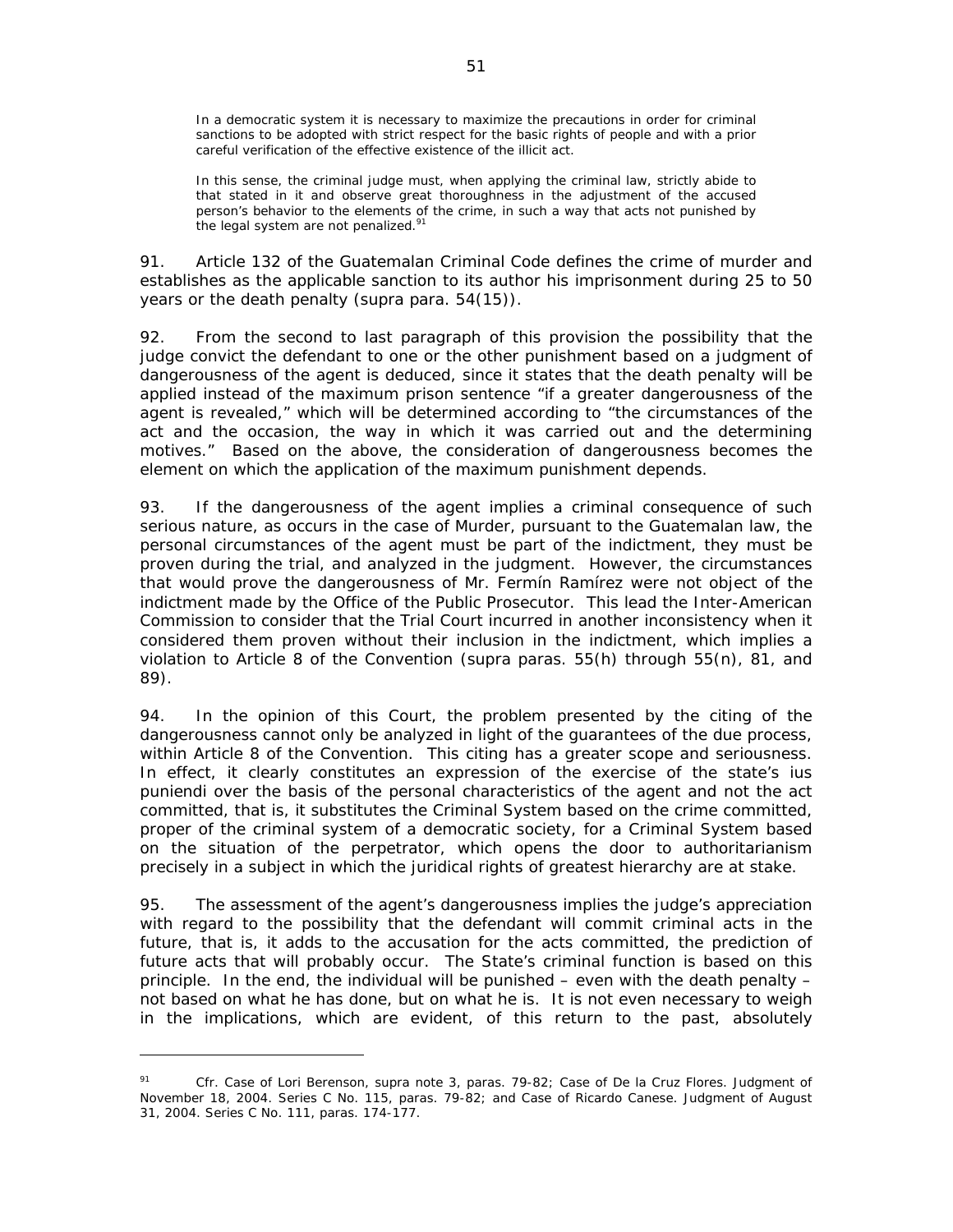unacceptable from the point of view of human rights. The prediction will be made, in the best of cases, based on the diagnosis offered by a psychological o psychiatric expert assessment of the defendant.

96. Therefore, the introduction in the criminal text of the dangerousness of the agent as a criterion for the criminal classification of the acts and the application of certain sanctions is not compatible with the freedom from ex post facto law and, therefore, contrary to the Convention.

97. Article 2 of the Convention states the duty the States Parties to the Convention have to adjust their internal legislation to the obligations derived from the Convention. In this sense, the Court has stated that:

[i]f the States, pursuant to Article 2 of the American Convention, have a positive obligation to adopt the legislative measures necessary to guarantee the exercise of the rights recognised in the Convention, it follows, then, that they also must refrain both from promulgating laws that disregard or impede the free exercise of these rights, and from suppressing or modifying the existing laws protecting them. These acts would likewise constitute a violation of Article 2 of the Convention.  $\frac{5}{2}$ 

98. Based on all the above, the Court considers that the State has violated Article 9 of the Convention, in relation to Article 2 of the same, for having maintained in force the part of Article 132 of the Criminal Code that refers to the dangerousness of the agent, once the Convention was ratified by Guatemala.

## **X ARTICLE 4 OF THE AMERICAN CONVENTION IN RELATION TO ARTICLES 1(1) AND 2 OF THE SAME (RIGHT TO LIFE)**

### 99*. Arguments of the Commission:*

the State violated the right enshrined in Article 4 of the American Convention in relation with Article 1(1) of the same, with the conviction and possible execution of the death penalty imposed upon Mr. Fermín Ramírez in a criminal process in which the rights to a due process of law and an effective legal protection were violated;

### 100. *Arguments of the representatives:*

 $\overline{a}$ 

a) the State violated the right enshrined in Article 4 of the Convention in relation with Article 1(1) of the same with the possible execution of the death penalty imposed upon Mr. Fermín Ramírez;

b) at the time at which the request for the commutation of the sentence of Mr. Fermín Ramírez was decided on there was not in Guatemala regulation of pardon, reason for which both the procedure and the decision were arbitrary. The pardon process of Mr. Fermín Ramírez was carried out without legal formalities, without a hearing or the participation of the alleged victim. The

<sup>92</sup> *Cfr. Case of Caesar, supra* note 3, para. 91; and *Case of Hilaire, Constantine, and Benjamin et al., supra* note 86, para. 113.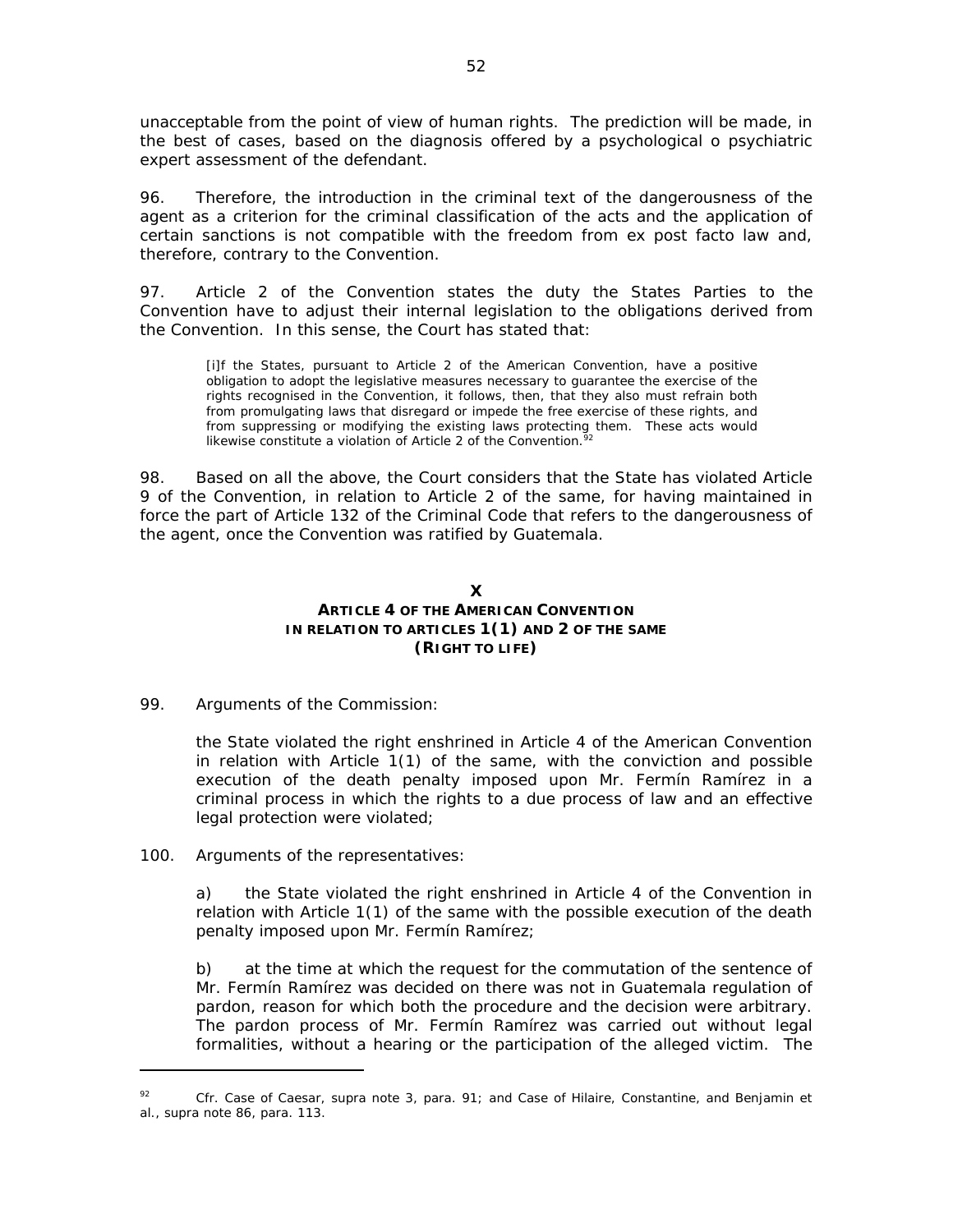appeal for pardon was denied without the existence of a provision that regulated a specific process;

c) in an Advisory Opinion of September 22, 1993 the Constitutional Court ruled that Decree Number 159 was revoked and therefore "the measure of grace included in [the] Decree […] was not valid, but the measure of grace is, in virtue of international treaties;"

d) by revoking Decree Number 159 of the Legislative Assembly, the State failed to comply with the duty to establish an appeal that allows the convicted party to request pardon, commutation of the sentence, or amnesty; currently no indictee for crimes punished with the death penalty can request pardon, since a process has not been established for this purpose;

e) the new law of the Executive Body of 1997 does not contemplate the power of a Ministry or the President of the Republic to know of and decide upon a measure of grace. The latter did not have legal or specific procedural powers to process the pardon. Despite this legal gap, it admitted into process the request for pardon and issued a definitive ruling, which makes it null and void by law;

f) the new request for pardon presented by Mr. Fermín Ramírez can not be processed or ruled upon due to the existing legal gap with regard to the procedure and authority that must know of the appeal; and

g) the State did not guarantee an effective procedure to grant the accused party amnesty, pardon, or commutation of the sentence, thus failing to comply with the requirements established in Article 4(6) of the Convention, in relation with Article 1(1) of the same.

### 101. *Arguments of the State:*

a) there was no violation to Article 4 of the American Convention, since the process was substantiated respecting the judicial guarantees;

b) Mr. Fermín Ramírez made effective his right to request pardon, enshrined in Article 4(6) of the American Convention, which establishes the power and the obligation to grant it;

c) The fact that the pardon presented was decided negatively does not breach the right enshrined in the Convention; and

d) it has guaranteed that the death penalty will not be executed while the case is being processed before the Inter-American System of Human Rights, in compliance of the precautionary and provisional measures issued.

#### *Considerations of the Court*

102. Article 4 of the American Convention states:

1. Every person has the right to have his life respected. This right shall be protected by law and, in general, from the moment of conception. No one shall be arbitrarily deprived of his life.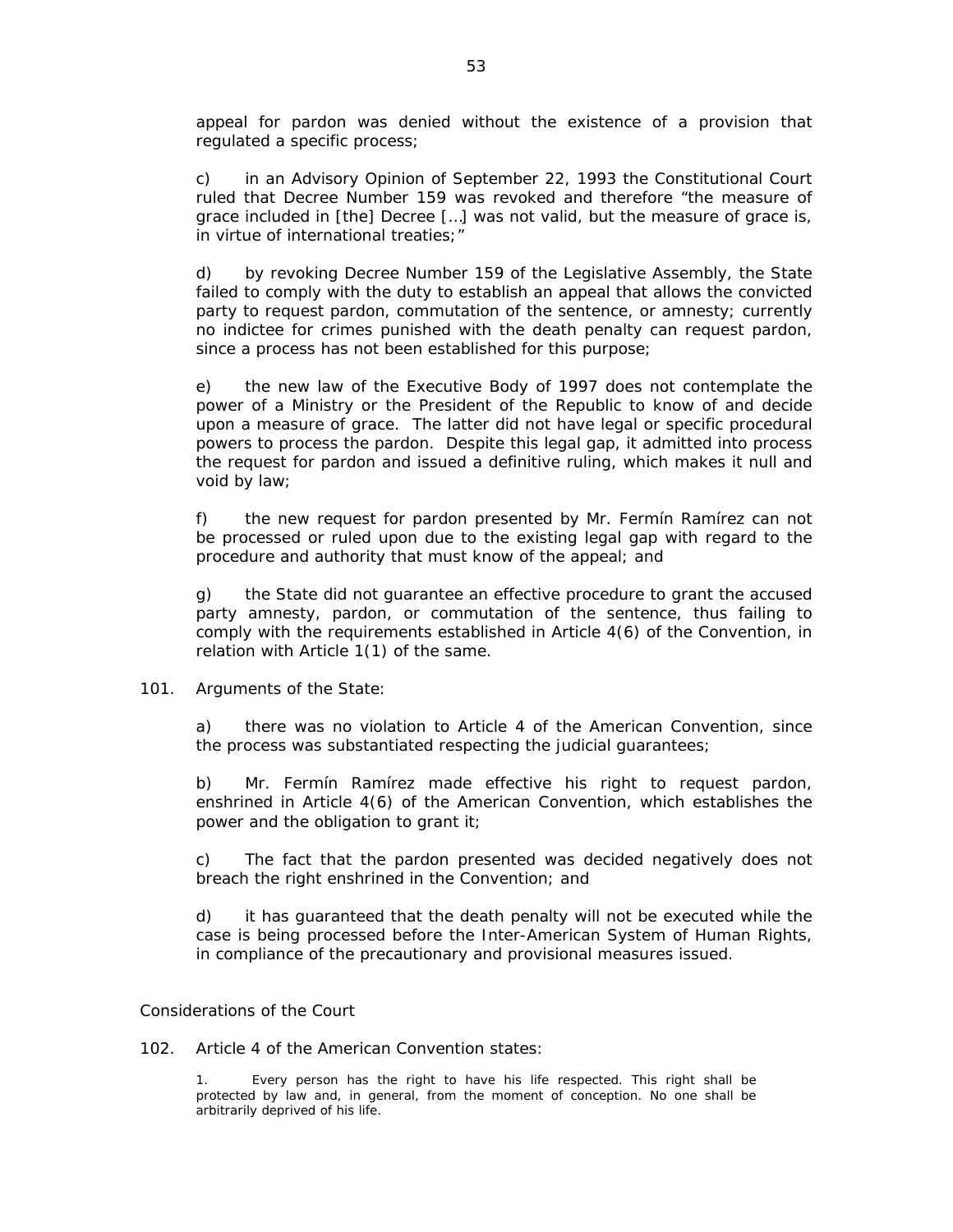2. In countries that have not abolished the death penalty, it may be imposed only for the most serious crimes and pursuant to a final judgment rendered by a competent court and in accordance with a law establishing such punishment, enacted prior to the commission of the crime. The application of such punishment shall not be extended to crimes to which it does not presently apply.

3. The death penalty shall not be reestablished in states that have abolished it.

4. In no case shall capital punishment be inflicted for political offenses or related common crimes.

5. Capital punishment shall not be imposed upon persons who, at the time the crime was committed, were under 18 years old or over 70 years old; nor shall it be applied to pregnant women.

6. Every person condemned to death shall have the right to apply for amnesty, pardon, or commutation of sentence, which may be granted in all cases. Capital punishment shall not be imposed while such a petition is pending decision by the competent authority.

103. It has been established that the criminal procedure that culminated in the conviction of Mr. Fermín Ramírez did not respect the guarantees of the due process (*supra* paras. 66 through 80). However, the conviction has not been executed in virtue of the internal remedies presented and the precautionary measures issued by the Commission as well as the provisional measures ordered by the Court. If Mr. Fermín Ramírez had been executed as a consequence of the process followed against him, there would have been an arbitrary deprivation of the right to life, in the terms of Article 4 of the Convention.*<sup>93</sup>* Since this is not the case, the Court considers that the State has not violated the right enshrined in Article 4(1) of the American Convention, in relation to Article 1(1) of the same.

> \* \* \*

104. On the other hand, the representatives argued that the State had violated Article 4(6) of the American Convention because Guatemala did not regulate a pardon when the request for grace presented by Mr. Fermín Ramírez was decided upon, reason for which both the procedure and the decision were arbitrary (*supra*  para. 100).

105. The Court acknowledges that the State gave Mr. Ramírez access to the measure of grace and that it processed and issued a ruling on said appeal. Mr. Fermín Ramírez's defense counsel presented the measure of grace on July 27, 1999 and based its request on Decree Number 159 with the purpose that the death penalty to which he had been convicted be commuted (*supra* para. 54(28)). It is on the record that one day before Agreement Number 235-2000 that decided said appeal was published in the Official Newspaper, the same newspaper published Decree Number 32-2000, which expressly revoked Decree Number 159 (*supra* para. 54(29)) based on the following considerations:

[...] That the National Legislative Assembly of the Republic of Guatemala approved, on April nineteenth eighteen ninety two Decree Number 159 that regulated the power that Article seventy eight of the Political Constitution in force at that time, granted the

<sup>93</sup> *Cfr. The Right to Information on Consular Assistance in the Framework of the Guarantees of the Due Process of Law.* Advisory Opinion OC-16/99 of October 1, 1999. Series A No. 16, para. 136.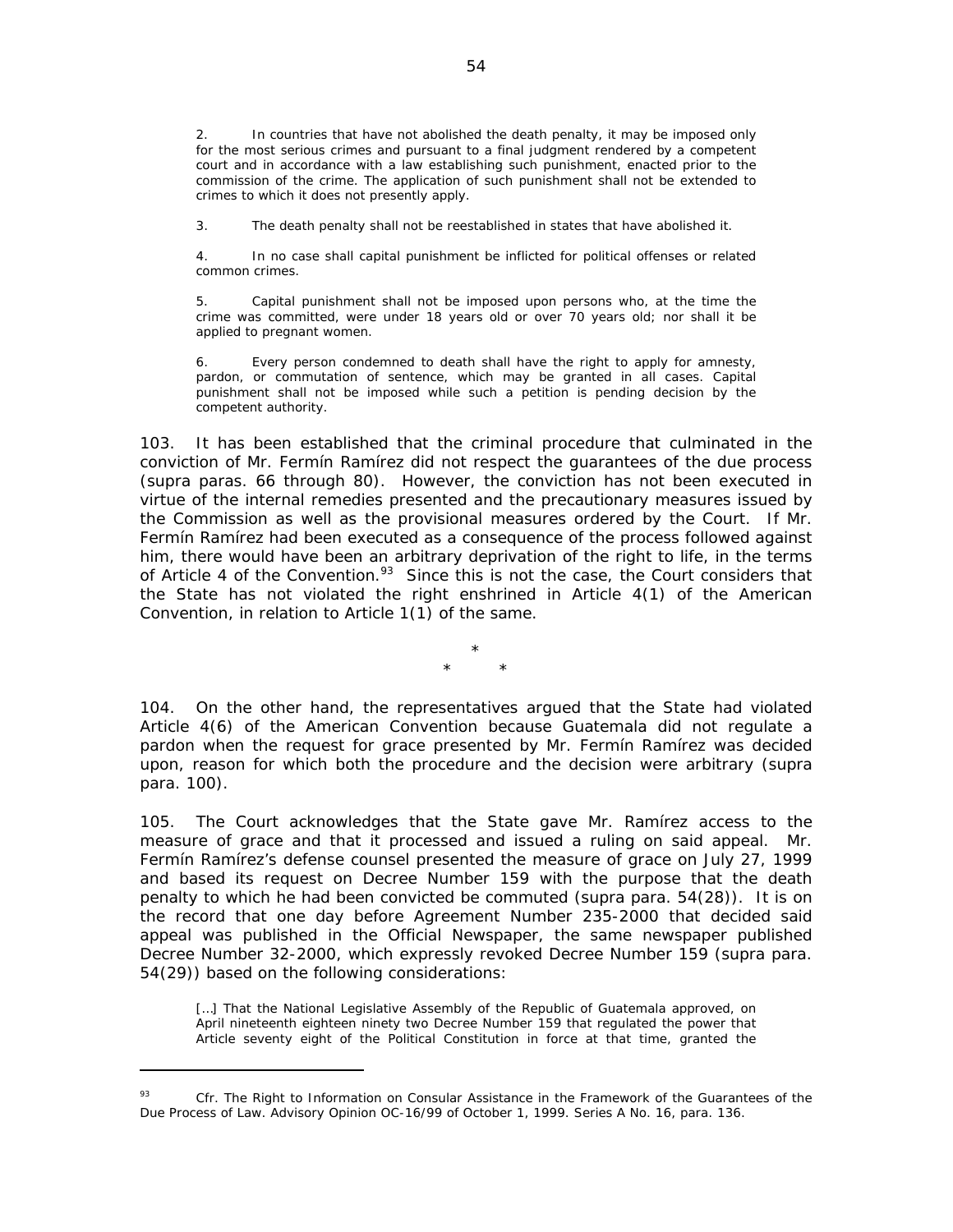President of the Republic to commute the death penalty and grant pardon in the cases established, up to the year nineteen eighty five in which the current Political Constitution, which does not contemplate it, was enacted.

[...] That the Political Constitution of the Republic enacted by the National Constituent Assembly on May thirty-first nineteen eighty five, in force as of January fourteenth nineteen eighty six, expressly revoked all the Constitutions of the Republic of Guatemala and any law that had similar prior effects and, established the independence of powers by declaring that the sovereignty lies in the people, which delegates it for its exercise in the Legislative, Executive, and Judicial Organisms, within which subordination is prohibited, and also, that the power to judge and execute what is tried corresponds exclusively to the Judicial Body and that no other authority may intervene in the administration of justice.

[...] That the Political Constitution of the Republic establishes that it will prevail over any law or treaty, and that since there isn't a provision that gives the Executive Body grounds to commute the death penalty as established in Decree Number 159 of the National Legislative Assembly of the Republic, given the fact that the previous Constitutions were revoked, it becomes necessary to expressly annul the same with the purpose of creating legal certainty and avoiding ambiguity in the interpretation of the law.

106. On June 2, 2000 Governmental Agreement Number 235-2000 of the President of the Republic of Guatemala was published, in it the latter ruled on said appeal (*supra* para. 54(30)), and in it considered, *inter alia*, that

[...] the Executive Body must act in respect of the constitutional mandate of nonsubordination between the other two Bodies of the State; in what refers to the administration of justice it is a function and power that falls exclusively upon the courts of justice, who have the sole responsibility of promoting the execution of that judged, and its exercise must be respected by the Executive abiding the judicial rulings especially if the constitutional guarantees of the due process have been observed and the right to a defense has been complied with.

[...] That the President of the Republic is the Head of State of Guatemala and he exercises the functions of the Executive Body through mandate of the people and among its functions he must comply with and ensure compliance of the Constitution and the Laws, in the present case and having complied with that determined by the Constitution and the substantive and procedural laws in force to this effect, the sovereign attitude of the President of the Republic is of respect and coordination for the compliance of the rulings issued pursuant to the law by the courts of justice.

#### THEREFORE

In exercise of the powers granted to it in Article 183 subparagraph (e) of the Political Constitution of the Republic and based on Articles 141 and 203 of the mentioned Constitution; 4° subparagraph 6 of the American Convention on Human Rights and 6° subparagraph 4 of the International Pact of Civil and Political Rights.

#### IT AGREES:

[...] TO DENY the measure of grace presented by FERMIN RAMIREZ [...]

107. The Court considers that with the annulment of Decree Number 159, through Decree Number 32-2000, an organization with the power to know of and decide upon the measure of grace established in Article 4(6) of the Convention was expressly disregarded. The Court also verified that from Governmental Agreement Number 235-2000, issued on a later date, it can conclude that no State body has the power to know of and decide upon the measure of grace.

108. Regarding the annulment of Decree Number 159, the Committee of Human Rights of the Organization of United Nations stated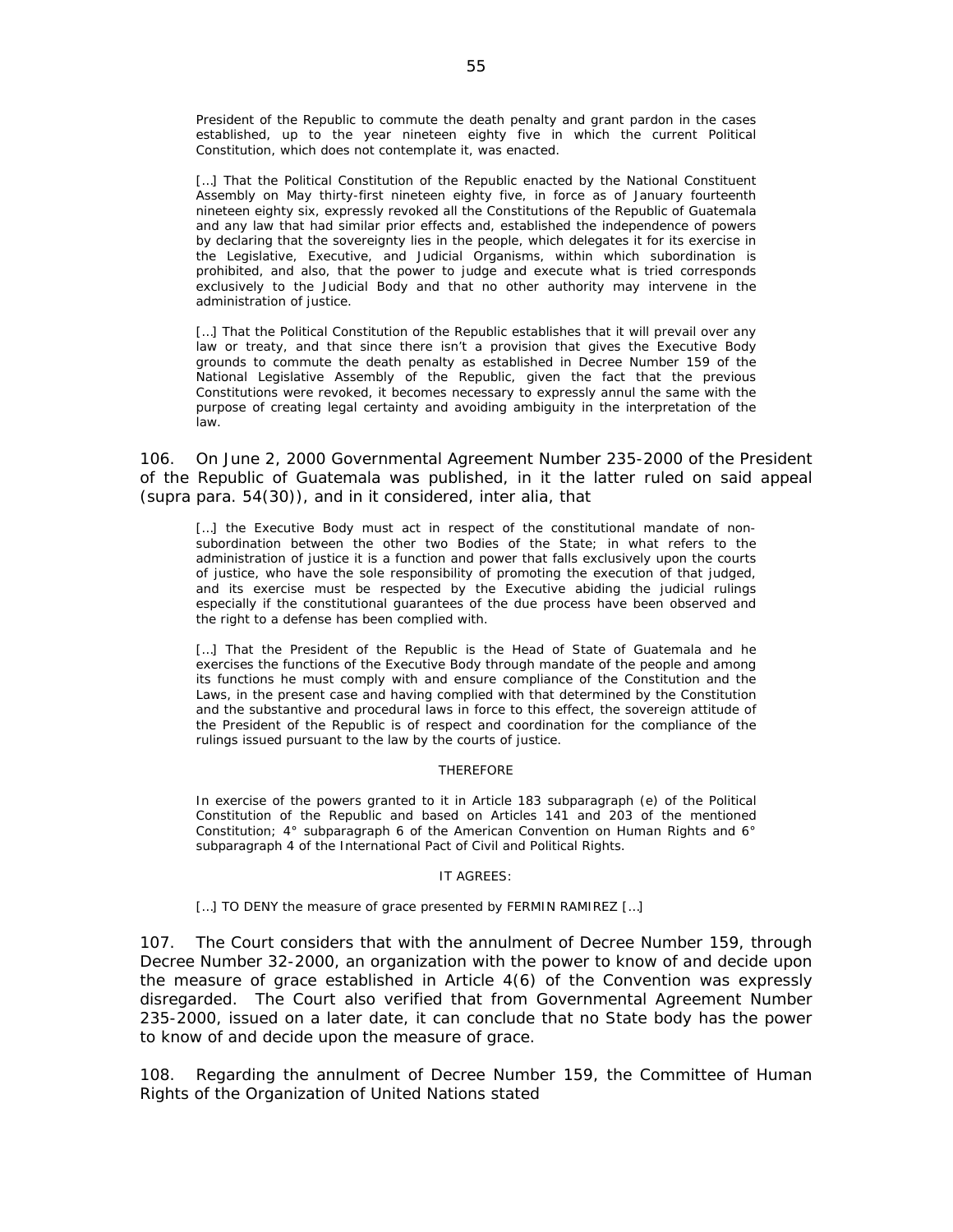[...] its concern regarding the elimination of the measure of grace or pardon in the case of the death penalty, through a Law of May 12, 2001, acknowledged by the [International] Pact [of Civil and Political Rights] in paragraph 4 of its Article 6. It took note of the information […] since despite the existence of said law the President of the Republic has made use of said right on the grounds of the supremacy of international treaties over regular laws. The State Party must guarantee that every person convicted to death has the right to request a pardon or the commutation of the sentence, adjusting the legislation to the obligations of the Pact and issuing the corresponding provisions so that right to petition may be exercised.<sup>94</sup>

109. The Court considers that the right to grace forms part of the international *corpus juris*, specifically of the American Convention and the International Pact of Civil and Political Rights.<sup>9</sup> For these effects, said international treaties on human rights have preeminence over internal laws, pursuant to that established in Article 46 of the Political Constitution of the Republic of Guatemala.<sup>86</sup>

110. Therefore, since the internal legislation does not establish any attribution so that a State body has the power to know of and decide upon the measures of grace and being this the explanation for the denial of the measure of grace presented by Mr. Fermín Ramírez, the State failed to comply with the obligations derived from Article 4(6) of the Convention in relation to Articles 1(1) and 2 of the same.

#### **XI**

### **ARTICLE 5 AND 17 OF THE AMERICAN CONVENTION IN RELATION WITH ARTICLE 1(1) OF THE SAME (RIGHT TO HUMANE TREATMENT AND RIGHTS OF THE FAMILY)**

111. The Commission did not refer to Articles 5 and 17 of the American Convention.

### 112. *Arguments of the representatives*

 $\overline{a}$ 

*Regarding Article 5(1), 5(2), and 5(6) of the American Convention* 

a) in his condition of convicted to the death penalty, Mr. Fermín Ramírez has been submitted to imprisonment conditions, especially those experienced in Sector 11, that constitute cruel, inhumane, and degrading treatment and he has had to support a long wait of almost seven years for the execution of the sentence;

<sup>94</sup> Human Rights Committee of the United Nations. Final Observations of the Human Rights Committee: Guatemala. 72º meeting, August 27, 2001, CCPR/CO/72/GTM, para. 18.

<sup>95</sup> *Cfr.*, in the same sense Inter-American Commission on Human Rights, *Fifth Report on the Situation of Human Rights in Guatemala*, April 6, 2001, Chapter V; and MINUGUA, *Eleventh Report on Human Rights,* September 2000, para 26.

Cfr. Article 46. Preeminence of International Law. It establishes the general principle that in matters of human rights, the treaties and conventions accepted and ratified by Guatemala have preeminence over the internal legislation. Political Constitutional of the Republic of Guatemala (dossier on statements given before a notary public and evidence to facilitate adjudication).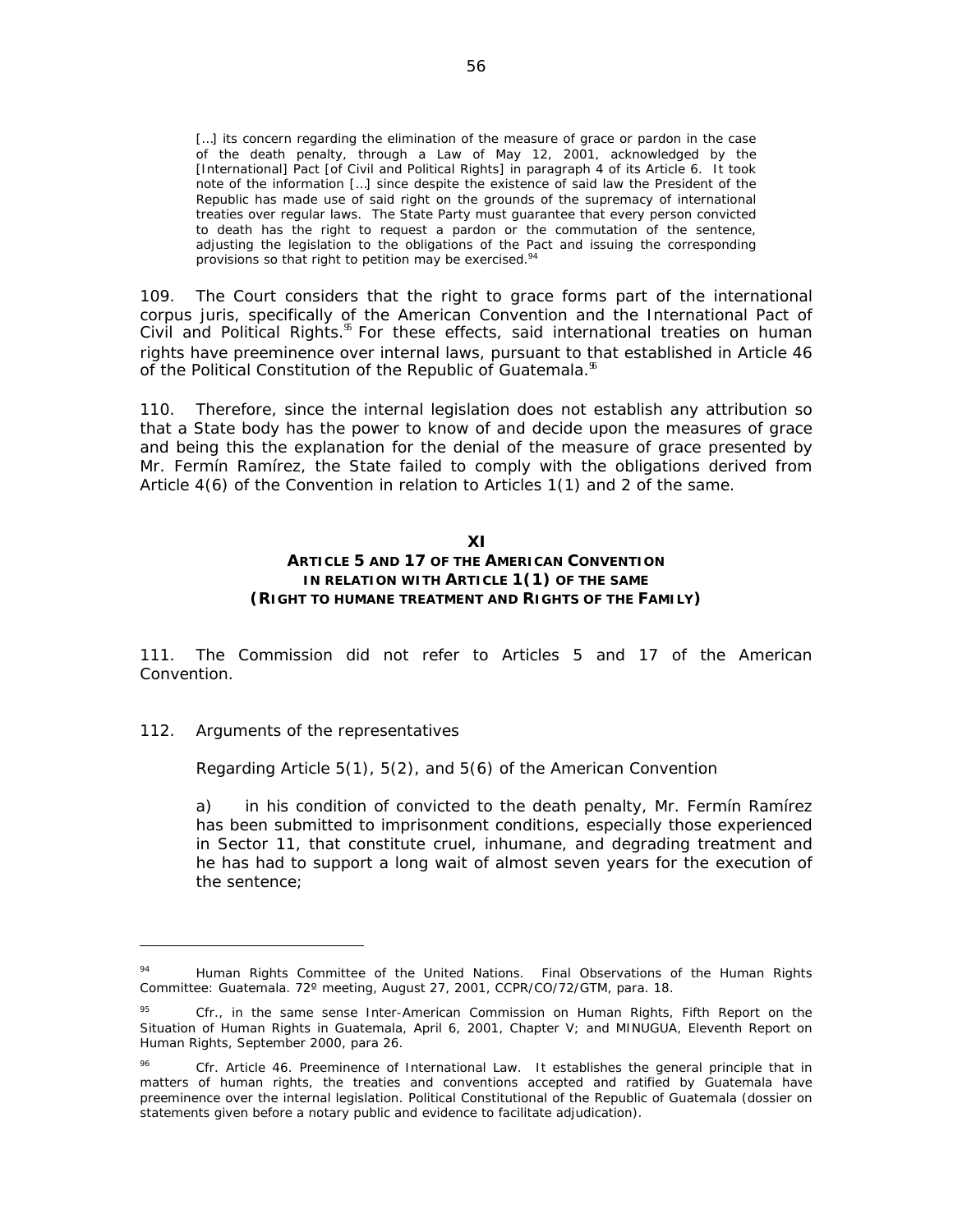b) the State has deprived Mr. Fermín Ramírez of the conditions necessary for his social reinsertion. In this sense:

i. Mr. Ramírez is currently located in an area of the prison where he lives with 80 other inmates; during the hot season he sleeps in the yard, since it is impossible to sleep inside because they do not have a fan. He does not have the possibility to go outside; most of the time they do not have water; the installations have sanitary problems and the food is bad and insufficient;

ii. they do not have adequate and responsible medical, dental, and psychological services. When Mr. Ramírez had appointments at the public hospital, the authorities did not take him. During his imprisonment he developed gastritis, but he never received special foods, which caused him an ulcer;

iii. Mr. Ramírez suffers from ill treatments and threats from other inmates and the guards. In Sector 11 another inmate attacked him with a knife, reason for which he currently suffers from pain on the left side;

iv. Mr. Ramírez has visitation rights of one hour per week; however, the registration process of visitors reduces it to 35 or 45 minutes. He has not seen his children in 7 months and he has not had a marital visit in more than a year; and

v. there are not adequate physical spaces for an effective communication with his defense counsel.

c) the special security regime, the treatment, and the conditions of imprisonment constitute a method for the destruction of Mr. Ramírez's physical and mental capacity. These conditions cause suffering and anguish, which has resulted in pshychomatic illnesses for which he does not receive any treatment;

d) in the present case the essential elements of the phenomena of death row have come together: the extended delay while awaiting the execution, the imprisonment conditions, and the anguish; and

e) the next of kin of Mr. Fermín Ramírez have also suffered due to the anguish of knowing that he is on death row: the former couple of Mr. Ramírez, Ana Lucrecia Sis, was fired from her job when they found out that she was the wife of Mr. Ramírez; Ricardo Fermín Ramírez, the smallest of the children of the alleged victim and Ana Lucrecia Sis suffered a depression due to his father's conviction to death, the child passed away due to the state of anguish and depression he was in; the other children suffer severe depression, have learning problems, and are under psychological treatment.

*Regarding Article 17 of the American Convention, in relation with Article 1(1) of the same* 

a) the severe restrictions imposed by the State on Mr. Fermín Ramírez have deprived him of the possibility to have a relationship with his children,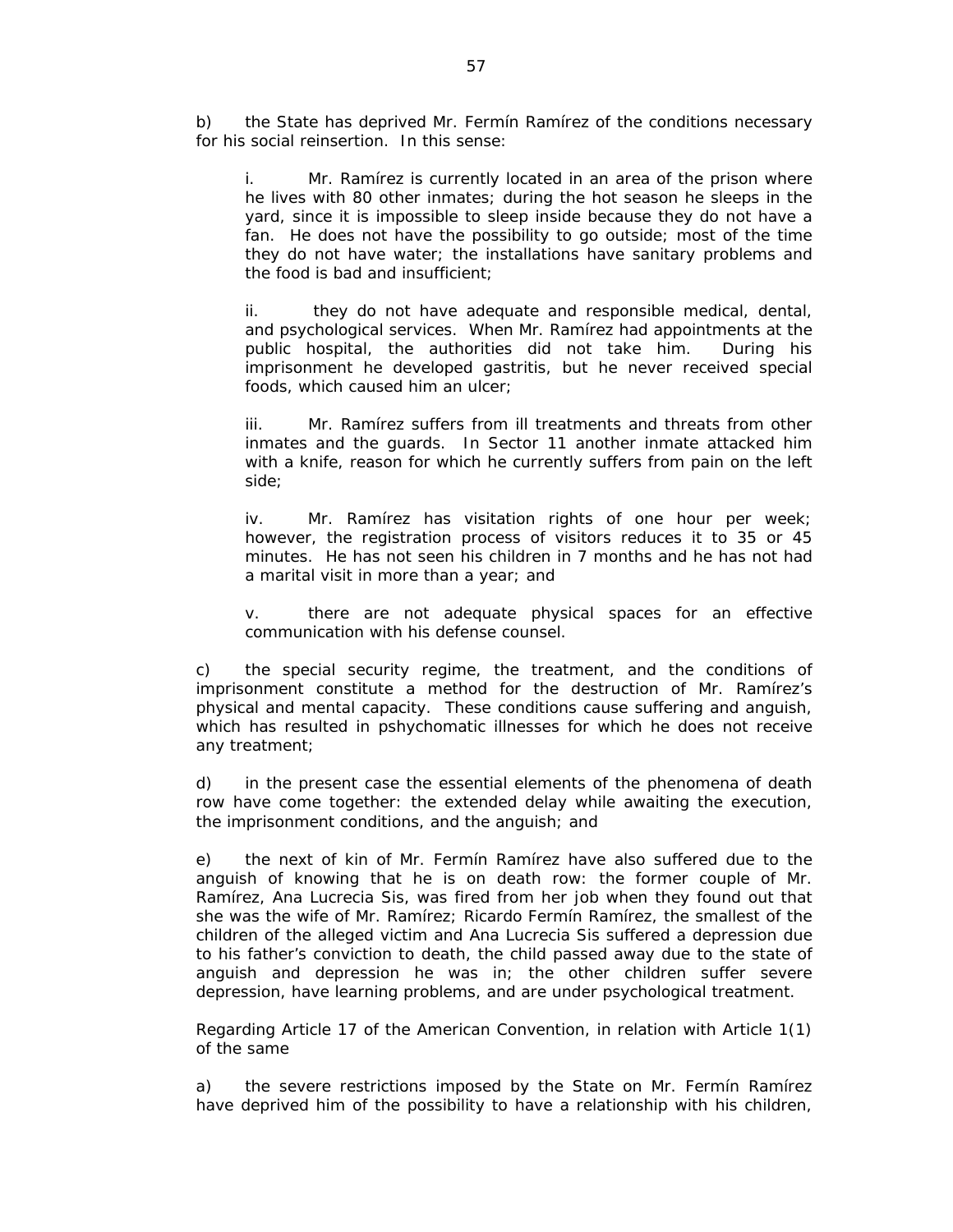which affects their comprehensive development and the right to a family life. The restriction on personal liberty should not damage the relationship between Mr. Ramírez and his children, which are not subject to the conviction; and

b) pursuant to Article 9(3) of the Convention on Children's Rights, both parents can maintain personal relationships with their children in a regular manner.

#### *Arguments of the State*

113. It did not refer to Articles 5 and 17 of the American Convention.

#### *Considerations of the Court*

 $\overline{a}$ 

114. Article 5(1) and 5(2) of the Convention state:

1. Every person has the right to have his physical, mental, and moral integrity respected.

2. No one shall be subjected to torture or to cruel, inhuman, or degrading punishment or treatment. All persons deprived of their liberty shall be treated with respect for the inherent dignity of the human person.

115. Article 17(1) of the American Convention states:

The family is the natural and fundamental group unit of society and is entitled to protection by society and the state.

116. This Court has established that the applicants can invoke rights different to those included in the Commission's application, abiding to the facts included in the application.<sup>97</sup>

117. The jurisprudence of this Tribunal, as well as other international courts and authorities, has emphasized that there is a universal prohibition to submit a person to torture or other cruel, inhumane, or degrading treatment or punishment that violates peremptory norms of international law *(ius cogens*).<sup>98</sup>

118. Regarding the imprisonment conditions, the Court has specified that, pursuant to Article 5(1) and 5(2) of the Convention, everybody who is imprisoned has the right to live in a situation of detention compatible with their personal dignity, which must be guaranteed by the State since it is in a special position of guarantor with regard to said persons, because the penitentiary authorities exercise total control over these.<sup>99</sup> Specifically, the Tribunal has considered that the detention in

<sup>97</sup> *Cfr. Case of "Juvenile Reeducation Institute", supra* note 8, para. 125; *Case of the Gómez Paquiyauri Brothers, supra* note 90, para. 179; and Case of *Herrera Ulloa, supra* note 90, para. 142.

<sup>98</sup> *Cfr. Case of Caesar, supra* note 3, para. 70*; Case of the Gómez Paquiyauri Brothers, supra* note 97, para. 112; and *Case of Maritza Urrutia.* Judgment of November 27, 2003, Series C No. 103, para. 92.

<sup>99</sup> *Cfr*. *Case of Caesar, supra* note 3, para. 97; *Case of Lori Berenson Mejía, supra* note 3, para. 102; and *Case of Tibi, supra* note 9, para. 150.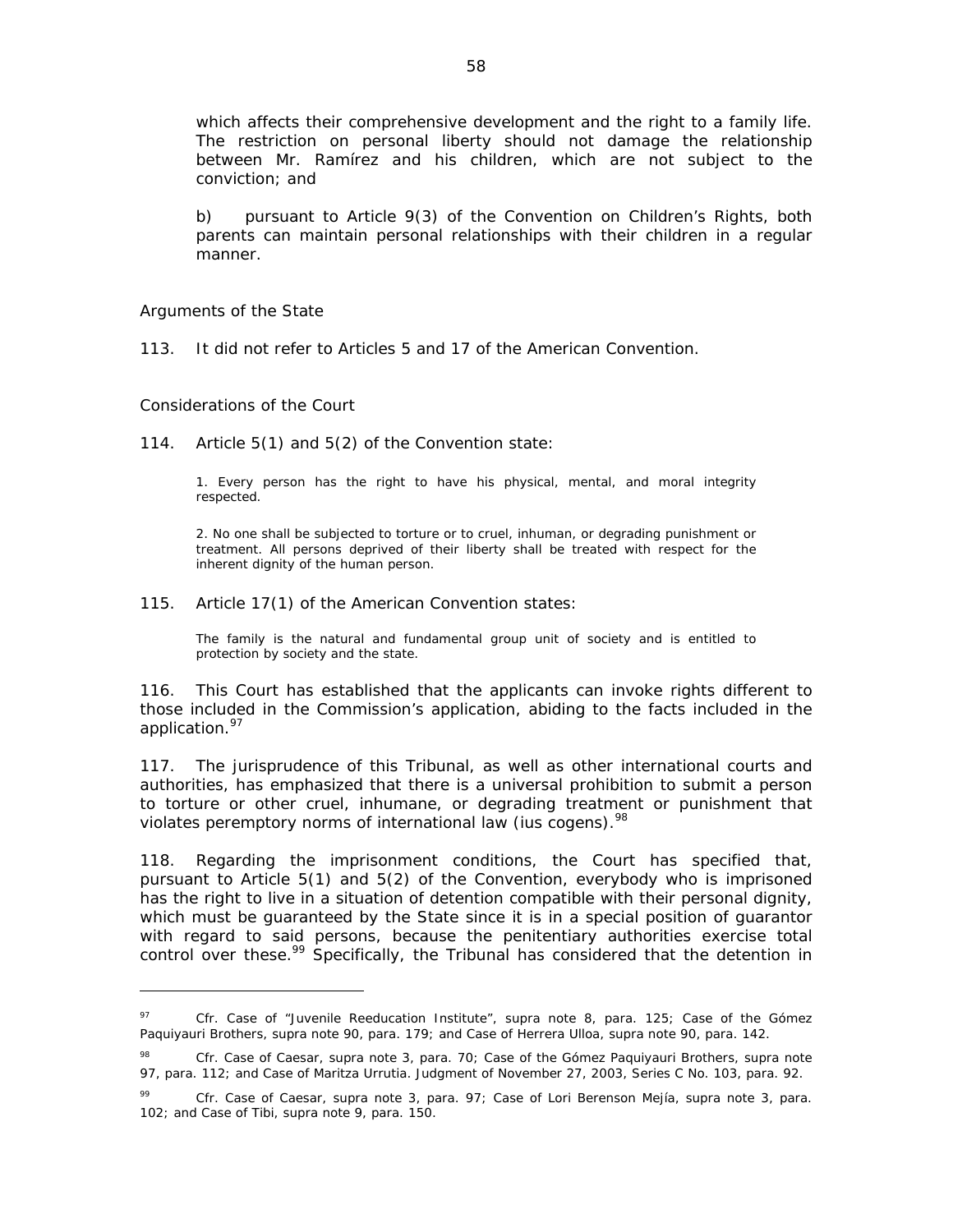conditions of overcrowding, with lack of ventilation and natural light, without a bed to lie in or adequate conditions of hygiene, in isolation and with lack of communication or with unjustified restrictions to the regime of visits, is a violation of personal integrity.<sup>100</sup>

119. In the circumstances of the present case, the Court considers relevant the fact that Mr. Fermín Ramírez was convicted to the death penalty for committing a crime he was not accused of, at the end of a process in which his judicial guarantees were violated; that the grounds for the conviction was a provision whose content is contrary to the American Convention; and that he has been submitted to grave conditions in his imprisonment, both in Sector 11 of the Center for Preventive Detention of Zone 18, and in the High Security Center of Escuintla, which can be embodied in a general context of serious prison deficiencies, pointed out by international organizations.<sup>101</sup> Based on all the above, the Court considers that the State violated Article 5(1) and 5(2) of the Convention, in relation with Article 1(1) of the same.

120. Lastly, the representatives argued that the next of kin of Mr. Fermín Ramírez have faced serious psychological suffering from the anguish of knowing that he is on death row, which would imply a violation of Article 5 of the Convention in detriment of said next of kin. Even when the irregular death penalty can bring very painful consequences for the next of kin of the convicted party, who witness the impact of the conviction on the inmate and face social stigmatization, the Court considers that in the present case it has not been proven that the next of kin of Mr. Fermín Ramírez have been the victims of a violation to Article 5 of the Convention.

> \* \* \*

121. Finally, this Tribunal considers that the facts argued in the present case do not fall under Article 17 of the Convention, taking into account that the infringement upon family life was not produced as the result of a specific action or omission of the State with that purpose, instead it was a consequence of the process followed for the crime charged, with its characteristics, and the behavior of the accused party himself. Therefore, the Court will not issue a ruling on this matter.

### **XII**

#### **REPARATIONS APPLICATION OF ARTICLE 63(1)**

<sup>100</sup> *Cfr. Case of Caesar, supra* note 3, para. 96; *Case of Lori Berenson Mejía, supra* note 3, para. 102; and *Case of Tibi, supra* note 9, para 150. See also Minimum rules for the treatment of inmates, adopted by the First Congress of the United Nations on the Prevention of Crime and Treatment of the Criminal, held in Geneva in 1955 and approved by the E.S.C. res. 663C (XXIV) on July 31, 1957 and amended 2076 (LXII) on May 13, 1977, Rules 10 and 11.

<sup>101</sup> *Cfr.* Inter-American Commission of Human Rights, *Fifth Report on the Situation of Human Rights in Guatemala*, April 6, 2001, Chapter VIII; and MINUGUA, Verification Report, *The Penitentiary Situation in Guatemala*, April 2000.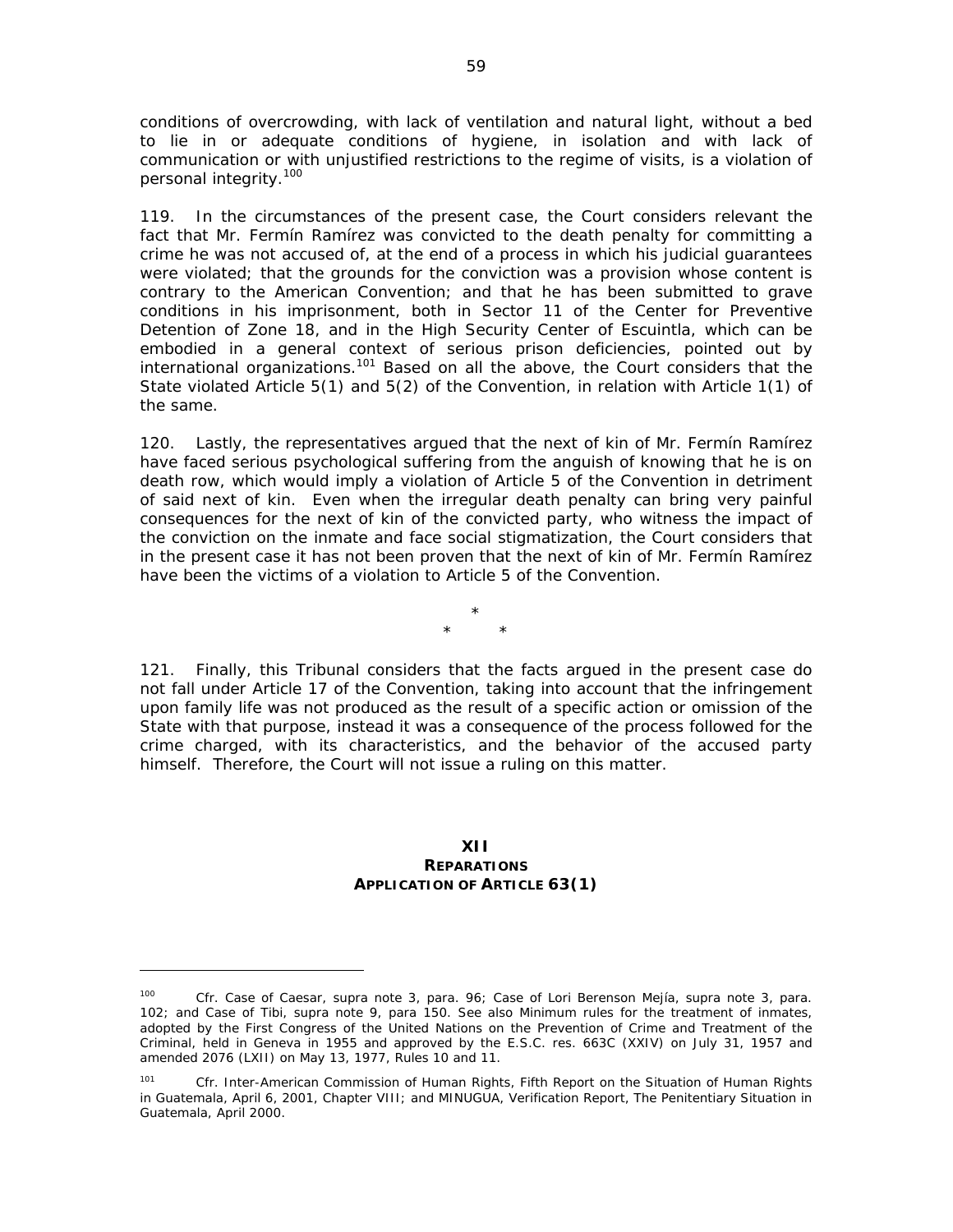#### *OBLIGATION TO REPAIR*

122. This Court has held that it is a principle of International Law that any violation of an obligation of this nature attributable to a State carries with it an obligation to adequately repair the damage caused and to put an end to the consequences of said violation.<sup>102</sup> According to Article 63(1) of the American Convention. which According to Article 63(1) of the American Convention, which constitutes a rule of customary law that enshrines one of the fundamental principles on contemporary international law on state responsibility,

[i]f the Court finds that there has been a violation of a right or freedom protected by this Convention, the Court shall rule that the injured party be ensured the enjoyment of his right or freedom that was violated. It shall also rule, if appropriate, that the consequences of the measure or situation that constituted the breach of such right or freedom be remedied and that fair compensation be paid to the injured party.

123. The reparation of the damage caused by a violation of an international obligation requires, whenever possible, full restitution (*restitutio in integrum),* which consists in the restoring the situation that existed before the violation occurred. When this is not possible, as in the majority of the cases, among them the present one, it is the task of the Tribunal to order the adoption of a series of measures that, besides guaranteeing respect for the rights violated, will ensure that the damage resulting from the infractions is repaired, as well as establish payment of an indemnity as compensation for the harm caused.*<sup>103</sup>* It is necessary to add measures of a positive nature that the State must adopt in order to ensure that detrimental acts like those of the present case do not occur again.*<sup>104</sup>* The obligation to repair, which is regulated in all its aspects by international law, cannot be altered or eluded by the State's invocation of its domestic law.*<sup>105</sup>*

124. The nature and amount of the reparations depend on the nature of the violations committed and the harm caused at both pecuniary and non-pecuniary levels. They must be coherent with the violations stated. They cannot entail either enrichment or impoverishment of the victim or his or her family.*<sup>106</sup>*

#### 125*. Arguments of the Commission*

#### *In regard to the beneficiaries*

- a) Mr. Fermín Ramírez is the beneficiary of the reparations.
- *In regard to the pecuniary damage*

 $102$ *<sup>102</sup> Cfr. Case of Caesar, supra* note 3, para. 120; *Case of Huilca Tecse.* Judgment of March 3, 2005. Series C No. 121, para 86; and *Case of the Serrano Cruz Sisters, supra* note 3, para. 133.

*<sup>103</sup> Cfr. Case of Caesar, supra* note 3, para. 122; *Case of Huilca Tecse, supra* note 102, para. 88; and *Case of the Serrano Cruz Sisters, supra* note 3, para. 134.

*<sup>104</sup> Cfr. Case of the Serrano Cruz Sisters, supra* note 3, para. 135; *Case of the Cruz Flores, supra*  note 91, para. 140; and *Case of "Juvenile Reeducation Institute"*, *supra* note 8, para. 260.

*<sup>105</sup> Cfr. Case of Caesar, supra* note 3, para. 122; *Case of Huilca Tecse, supra* note 102, para. 88; and *Case of the Serrano Cruz Sisters, supra* note 3, para. 135.

*<sup>106</sup> Cfr. Case of Caesar, supra* note 3, para. 123; *Case of Huilca Tecse, supra* note 102, para. 89; and *Case of the Serrano Cruz Sisters, supra* note 3, para. 136.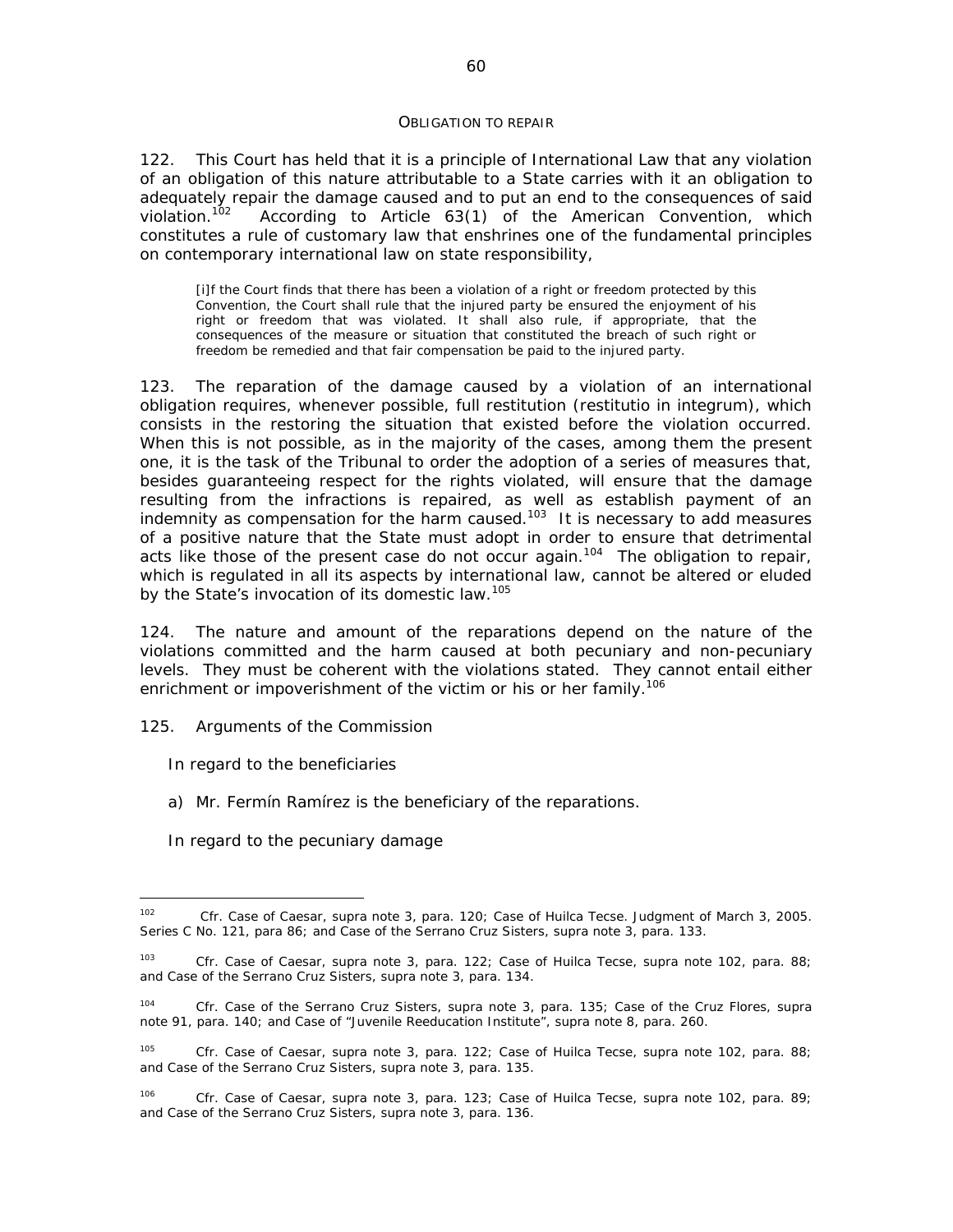b) Mr. Fermín Ramírez must be granted a fair compensation destined to making up, in an adequate and effective manner, for the pecuniary damages caused by the violations committed;

### *In regard to the non-pecuniary damage*

- c) the compensation must be granted in the extension and measure sufficient to reimburse the non-pecuniary damages caused;
- d) Mr. Fermín Ramírez is awaiting his execution since May 6, 1998, date on which the conviction was issued, and lacks guarantees regarding his rights;
- e) a judgment that takes into considerations the claims of the victim is one form of satisfaction. In this case, the suffering and anguish experimented by Mr. Fermín Ramírez for more than six years, under the phenomena of death row must be taken into consideration; and
- f) the constant threat in which Mr. Fermín Ramírez finds himself that he may at any time be executed as a consequence of a conviction contrary to the American Convention is enough for the Court to issue a compensation in his favour, in equity, for the moral damage the State has caused him.

### *With regard to other forms of reparation*

- g) in this case the *restitutio in integrum* of the Mr. Fermín Ramírez's rights that were violated is appropriate, since the death penalty has not been executed;
- h) the Court must order the State to:

i. guarantee to the injured party the enjoyment of its rights or liberties violated and leave without effect the conviction imposed;

ii. conduct a new trial against Mr. Fermín Ramírez pursuant to the rules of the due process of law;

iii. commute the death penalty imposed upon Mr. Fermín Ramírez; and

iv. adopt the measures necessary in order to guarantee the "nonrecidivism" of irregular procedures that may produce irreparable effects.

### *In relation to the costs and expenses*

i) both the Institute of Public Defense and the Institute of Compared Studies may prove before the Court the costs in which they incurred during the processing of the present case before the Inter-American System of Human Rights.

### 126*. Arguments of the representatives*

*In relation to the beneficiaries*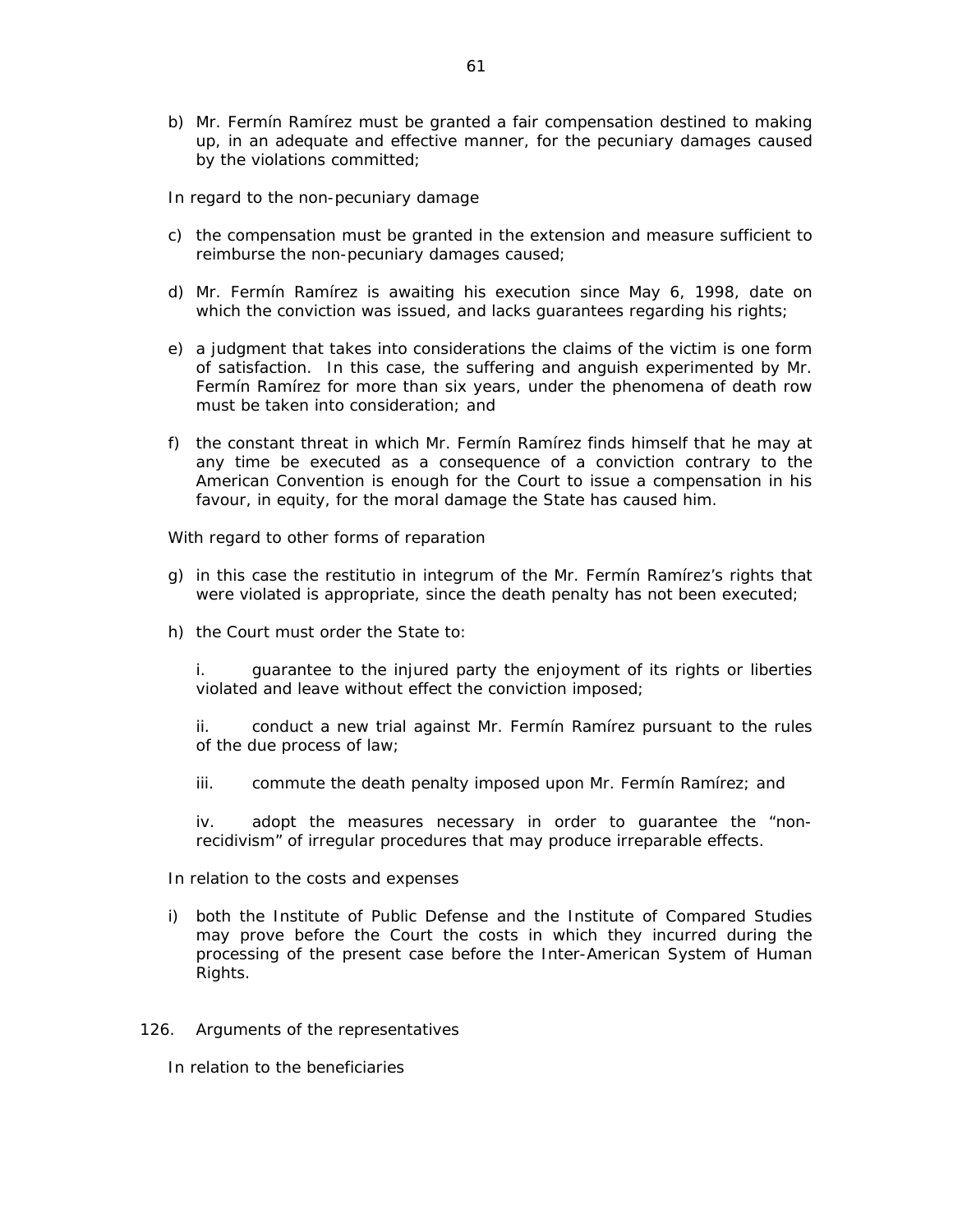- a) the beneficiaries of the reparations are the alleged victim, Fermín Ramírez; his sons Danilo Ramírez Hernández and Erick Ramírez Hernández, procreated with Mrs. Timotea Hernández y Hernández, his first partner; his sons Stiven Alexander Ramírez Sis, Fernando Ramírez Sis, Marvin Geovany Ramírez Sis, Eliseo Ramírez Sis, and Ricardo Fermín Ramírez Sis (deceased), procreated with Mrs. Ana Lucrecia Sis, his second partner; and Mrs. Irma Azucena España, his current partner, as well as her son, Stiven Josué Azucena España, who is not recognized by Mr. Fermín Ramírez, because he had not been born when his father was accused. However, in their final arguments, the representatives stated that the beneficiaries are only Stiven Alexander Ramírez Sis, Fernando Ramírez Sis, Marvin Geovany Ramírez Sis, Eliseo Ramírez Sis, and Ricardo Fermín Ramírez Sis;
- *In relation to the pecuniary damage*
- b) Mrs. Carmen Ramírez, aunt of Mr. Fermín Ramírez, has incurred in medical expenses and survival expenses for him, for which Mr. Fermín Ramírez must receive a compensation of \$5,000.00 (five thousand United States dollars) for the medical and survival expenses in which he has incurred during the seven years he has been on death row;
- c) regarding lost earnings the income that Mr. Fermín Ramírez's family could have perceived if he was not imprisoned must be taken into consideration. The fact the Mr. Fermín Ramírez was dedicated to traditional fishing, activity that allowed him to fulfill the needs of the mother of his youngest child and his other seven children must be taken into consideration;
- d) as of the day on which Mr. Fermín Ramírez was convicted to the death penalty, his partner and children made different approaches to governmental institutions. With this motive and as a consequence of the visits to the prison, the partner has stopped performing economic activities to offer support to Mr. Fermín Ramírez. Said distraction produced a decrease in their income, which must be compensated; and
- e) the regimen of maximum security imposed upon Mr. Ramírez wrongfully deprived him of the right to work, for which he must receive a compensation for loss of earnings of \$18,525.81 (eighteen thousand five hundred and twenty five United States dollars with eight one cents).
- *In relation with the non-pecuniary damage*
- f) both Mr. Fermín Ramírez and his next of kin experienced moral suffering as a consequence of the possibility that the date and time of the execution would be set at any time;
- g) the moral suffering that the situation of the present case has caused to the children of Mr. Ramírez, Stivent Alexander Ramírez Sis, Fernando Antonio Ramírez Sis, Marvin Geovanni Ramírez Sis, Eliseo Adonias Ramírez Sis, and Ricardo Fermín Ramírez Sis, and Mrs. Ana Lucrecia Sis, their mother is evident;
- h) the suffering has been made worse by virtue of the fact that the courts declare inadmissible all the remedies presented by the defense counsel, which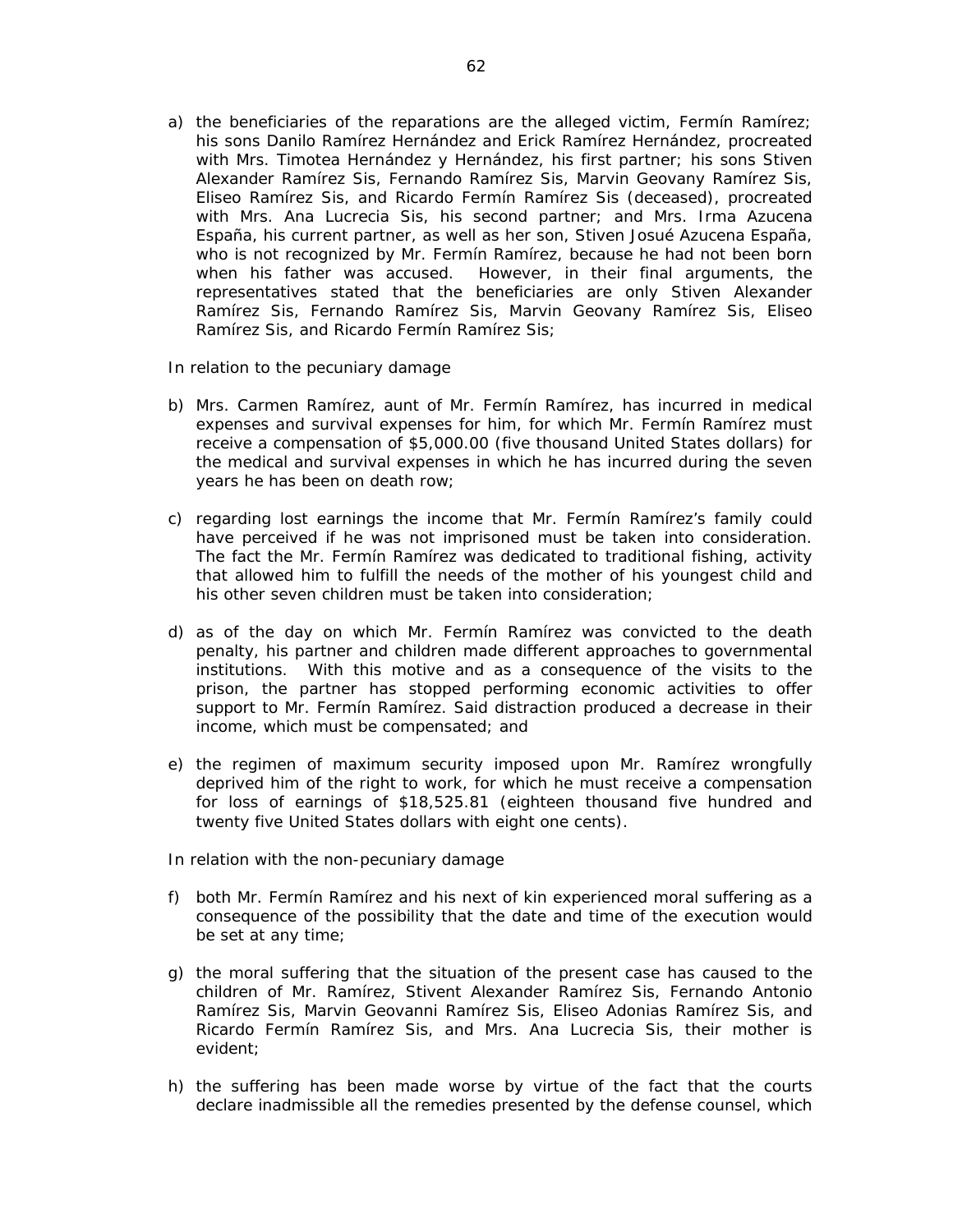increases the tension of the alleged victim and his next of kin. Therefore, a fair compensation must be granted to him and them; and

i) when this petition was presented, Mr. Fermín Ramírez and his next of kin continue to suffer the experience of being in death row and the psychological, mental, and emotional effects this may have on them, reason for which we request future expenses for medical and psychological treatments.

*In relation to the other forms of reparation, they request that the State:* 

- j) publicly acknowledge, with the presence of state authorities, the judicial errors committed in the process in which Mr. Fermín Ramírez was sentenced to death;
- k) commit to not imposing the death penalty in violation of national or international guarantees;
- l) commit to guaranteeing the compliance and correct application of national and international laws in matters of human rights in all criminal spheres;
- m) publish the judgment of the Inter-American Court in the Official Newspaper of Guatemala;
- n) publicly acknowledge that Mr. Fermín Ramírez has been submitted to a cruel, inhumane, and degrading treatment during a prolonged period of time, which has caused constant and growing anguish to the accused and his next of kin, due to the application of conditions that violate the rights inherent to all inmates, such as those related to the preservation of human dignity, health, family, work, and education, among others. In this act the high authorities of the State – including at least the General Authorities of the Penitentiary System, the Minister of Government and the President of the Judicial Organization- must be present and it must be broadcast through the main means of national communication;
- o) adjust its legal framework and penitentiary practices to the commitments assumed by the State in the American Convention on Human Rights. Specifically, the State must be required to:
	- i) modify Article 132 of the Criminal Code;

ii) enact a law that will regulate the penitentiary system and the rights and obligations of inmates and guarantees their right to a penitentiary execution compatible with human dignity and based on the Minimum Rules for the treatment of inmates of the United Nations; and

iii) cease the special regimen of maximum security to which those sentenced to the death penalty are submitted;

p) guarantee that inmates receive: adequate medical-sanitary attention; a visitation regimen compatible with the obligations assumed pursuant to the Convention; an adequate physical space for the inmates equipped with bathrooms and showers in good operating conditions, as well as access to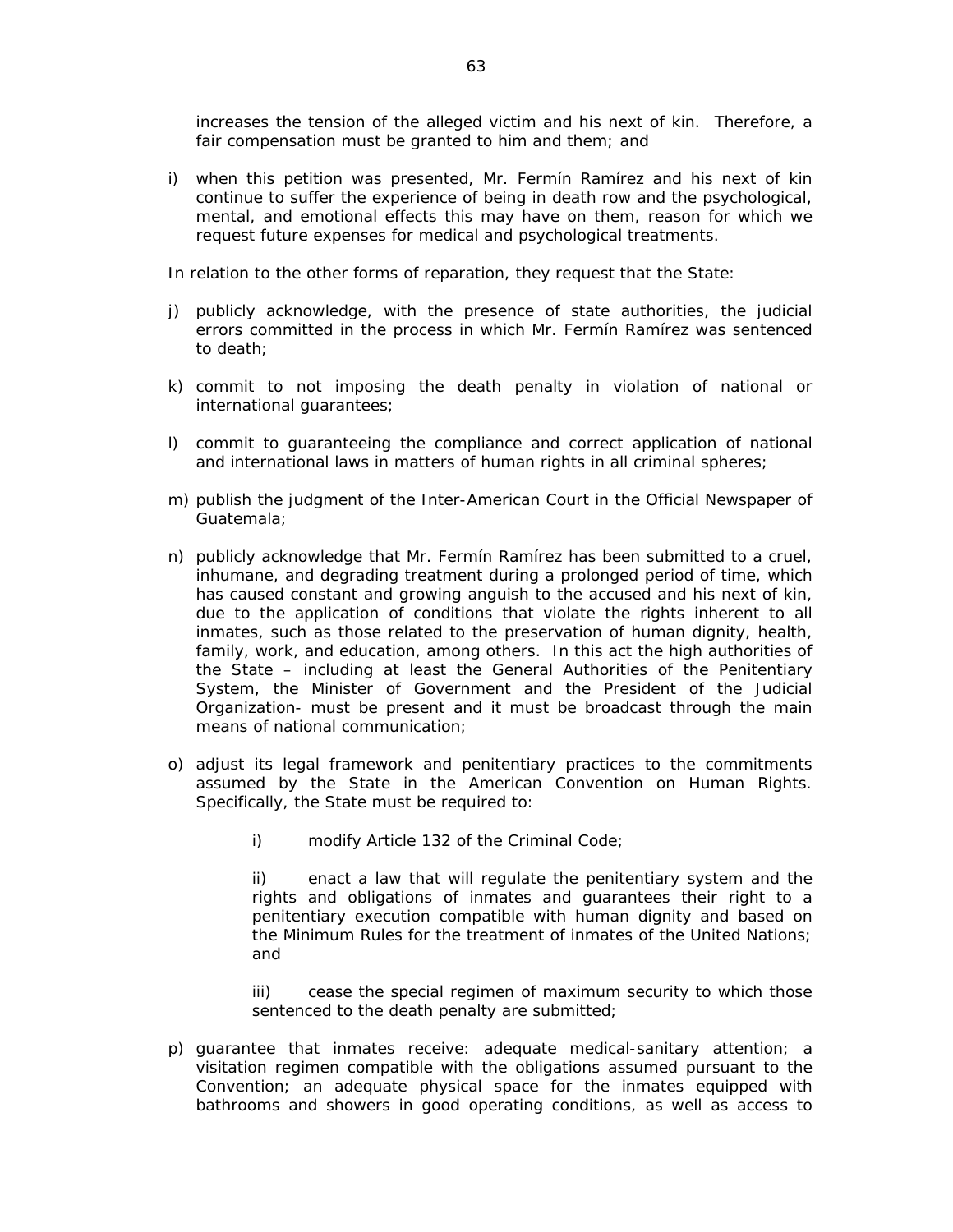sunlight and fresh air. It must also improve the heath conditions in the prisons;

- q) guarantee that Mr. Fermín Ramírez and all the persons submitted to the regimen of high or maximum security have the possibility to participate in educational, work, and recreational programs that allow their complete social reinsertion;
- r) guarantee special programs of adequate psychological attention to offer care for the mental suffering that Mr. Fermín Ramírez has been submitted to during his imprisonment;
- s) abstain from executing Mr. Fermín Ramírez and the rest of the people that have been sentenced to death based on Article 132 of the Criminal Code;
- t) submit Mr. Fermín Ramírez to a new trial in order to determine his guilt observing the minimum judicial guarantees of the American Convention. Upon the realization of a new trial, Mr. Fermín Ramírez could be tried for the crime of murder and receive a conviction of twenty-five to fifty years in prison, which, due to its duration, is contrary to the American Convention since it annihilates the personality and causes irreversible psychological damage;
- u) adjust its legislation so that the sentence contemplated for the crime of murder is compatible with the Convention and does not violate the prohibition of cruel, inhumane, or degrading punishments;
- v) revoke the prohibition included in Article 2 subparagraph f) of the Law on Redemption of Sentences, which does not allow the redemption of punishments through preliminary stages and paid labor of the persons sentenced for crimes of intentional homicide, murder, parricide, aggravated rape, kidnapping in all its forms, sabotage, aggravated robbery and aggravated theft. It must also establish substantive norms so that the people sentenced to imprisonment may redeem time through the realization of educational and work activities;
- w) before the non-existence of a legal procedure that guarantees the right to request pardon, the commutation of the sentence, or amnesty, it must decree the commutation of the punishment imposed upon all those sentenced to murder that are not able to exercise their right to pardon;
- x) while it does not implement a procedure for the exercise of the right to pardon, amnesty, or commutation of the sentence, and while it does not guarantee that those sentenced to death are not submitted to cruel, inhumane, and degrading conditions under the phenomena of death row, it must issue a legal stipulation ordering a moratorium of the death penalty and the cease of any execution of the capital punishment;
- y) modify its legislation eliminating the death penalty currently applicable for the aggravating circumstance of dangerousness of the agent of a murder. Therefore, the death penalties imposed based on this circumstance must be commuted and the people convicted based on that stipulation must have the possibility to request the revision of their punishment in order to substitute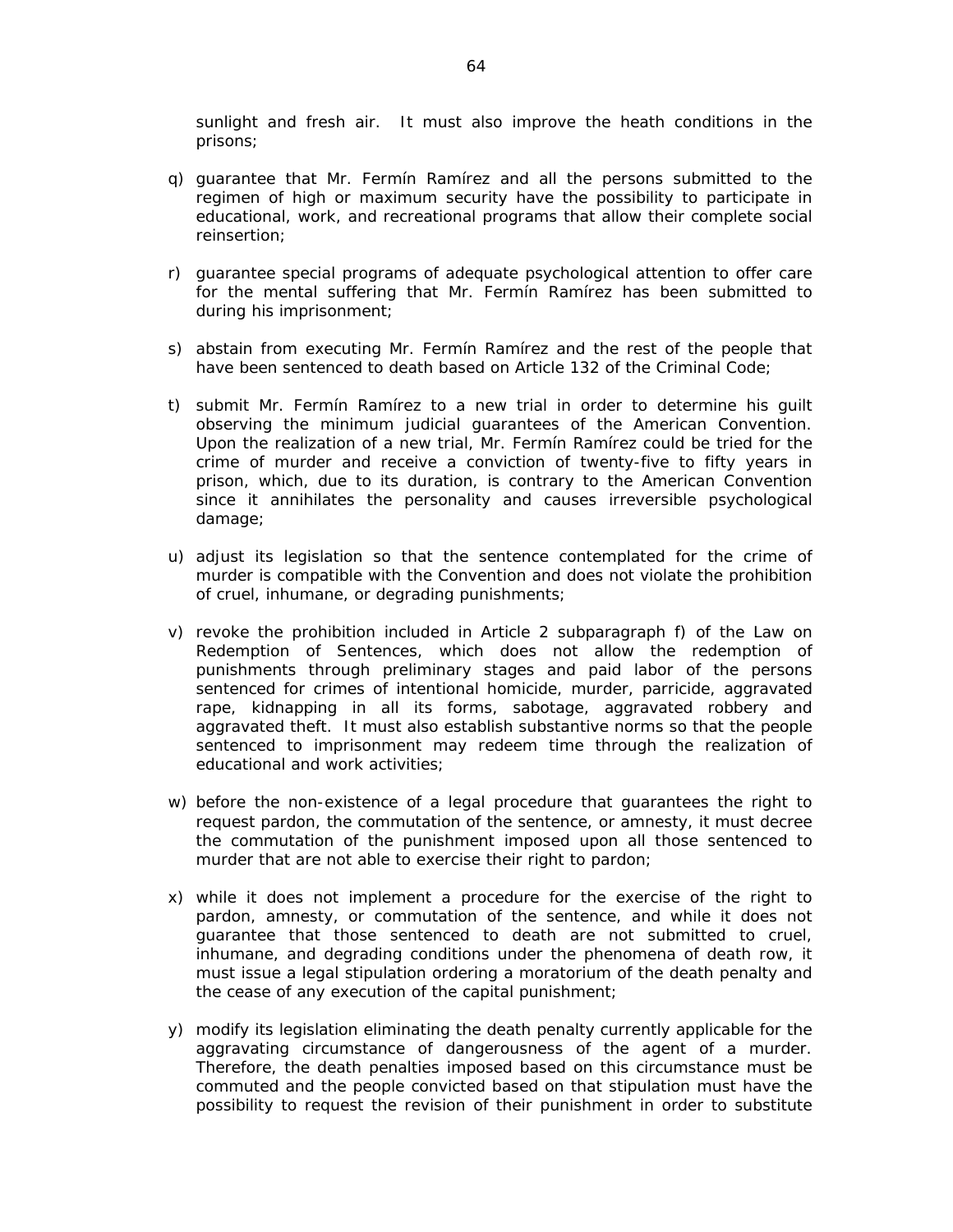the sentence imposed for a punishment in accordance with the guilt of the accused; and

- z) take the necessary measures, of fact and of law, so that the Guatemalan legal system complies with the procedural requirements established in the national and international norms on human rights. It must also strengthen the Institute of Criminal Court Appointed Defense Counsel and approve an adequate budget for the public defender system.
- *In relation to the expenses and costs*
- aa) the stipulations of Guatemala's internal legislation must be applied for the calculation of professional fees of the lawyers that have represented Mr. Fermín Ramírez; and
- bb)the Institute of Public Criminal Defense Services and the Institute of Compared Studies in Criminal Sciences have incurred in expenses related to the case before the national and international jurisdiction. The State must compensate them for these expenditures, which amount to \$11,520.30 (eleven thousand five hundred and twenty United States dollars with thirty cents).

### *Arguments of the State*

127. In general, it stated that there is no right to reparations in the present case.

### *Considerations of the Court*

 $\overline{a}$ 

128. The Court has determined that the State violated in detriment of Mr. Fermín Ramírez the rights enshrined in Articles  $8(2)(b)$ ,  $8(2)(c)$ ,  $4(6)$ ,  $5(1)$ , and  $5(2)$ , in relation with Article 1(1) of the American Convention, and Articles 4(6) and 9 in relation with Article 2 of the same instrument.

### *A) PECUNIARY AND NON-PECUNIARY DAMAGES*

129. Pecuniary damage assumes the loss or detriment of the victim's income, the expenses incurred in virtue of the facts, and the pecuniary consequences that have a causal link to the violations.107 On the other hand, non-pecuniary damages may include both suffering and affliction caused to the victims of violations of human rights and their next of kin, such as detriment to very significant personal values or their conditions of existence.<sup>108</sup>

<sup>107</sup> *Cfr. Case of Huilca Tecse, supra* note 102, para. 93; and *Case of the Serrano Cruz Sisters, supra* note 3, para. 150; and *Case of "Juvenile Reeducation Institute"*, *supra* note 8, para. 283.

<sup>108</sup> *Cfr. Case of Caesar, supra* note 3, para. 125; *Case of Huilca Tecse, supra* note 102, para. 96; and *Case of the Serrano Cruz Sisters, supra* note 3, para. 156.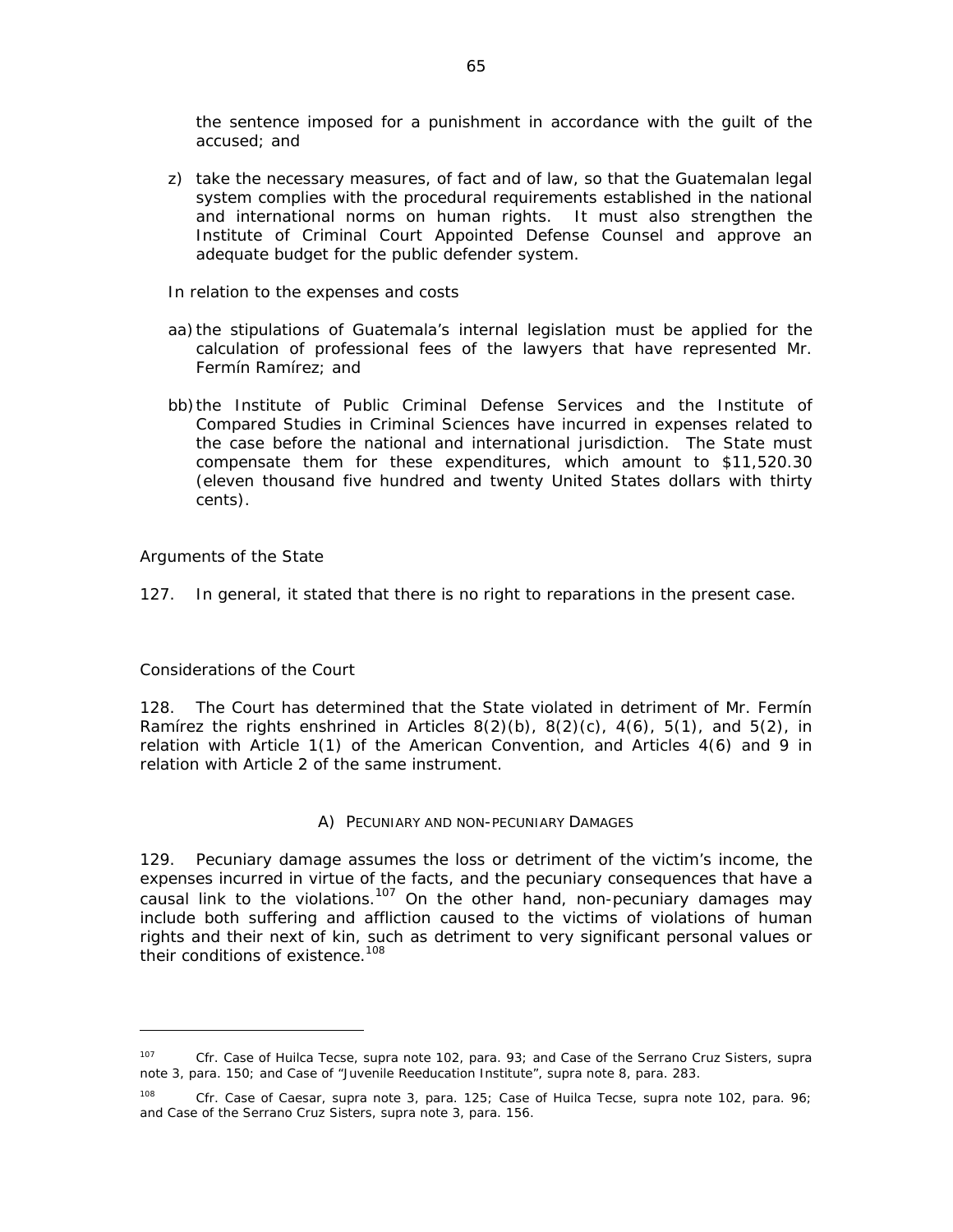130. The Court considers that it cannot convict to payment of compensation for the pecuniary damages alleged, since there is not evidence to prove them. In what refers to non-pecuniary damages, the Court considers that this judgment constitutes, per se, a form of reparation, pursuant to international jurisprudence.<sup>109</sup>. It also orders the following measures:

- a) that the State hold, within a reasonable period of time, a new trial against Mr. Fermín Ramírez, satisfying the demands of the due process of law, with all the guarantees of hearings and defense for the accused. If he is charged with the crime of murder, classification that was in force when the facts that he was charged with occurred, the current criminal legislation must be applied with the exclusion of the reference to dangerousness, in the terms of the following paragraph;
- b) the regulation of murder as stated in the second paragraph of Article 132 of the Criminal Code of Guatemala violates the American Convention (*supra*  paras. 90 through 98). Therefore, the State must abstain from applying the part of Article 132 of the Criminal Code of Guatemala that refers to the dangerousness of the agent and modify it within a reasonable period of time, adjusting it to the American Convention, pursuant to the established in Article 2 of the same, thus guaranteeing the respect for the freedom from ex post facto laws, enshrined in Article 9 of the same international instrument. The reference to the dangerousness of the agent included in this stipulation must be eliminated;
- c) based on equitable considerations, as has been stated by this Court in other cases,<sup>110</sup> the State must abstain from executing Mr. Fermín Ramírez, whichever the result of the trial referred to in subparagraph a) of the present paragraph;
- d) the State must adopt, within a reasonable period of time, the legislative and administrative measures necessary to establish a procedure that guarantees that every person sentenced to death has the right to request pardon or commutation of the sentence, pursuant to a regulation that determines the authority with the power to grant it, the events in which it proceeds and the corresponding procedure; in these cases the sentence must not be executed while the decision regarding the pardon or commutation of the sentence requested is pending;
- e) the State must provide Mr. Fermín Ramírez, prior manifestation of his consent for these effects, as of the notification of the present Judgment and for the time necessary, without any cost and through the national health services, with an adequate treatment, including the supply of medications; and
- f) it is appropriate to order, as has been stated by the Court in other cases<sup>111</sup> and as a guarantee of non-repetition, that the State adopt, within a

<sup>109</sup> *Cfr. Case of Caesar, supra* note 3, para. 126; *Case of Huilca Tecse, supra* note 102, para. 97; and *Case of the Serrano Cruz Sisters, supra* note 3, para. 157.

<sup>110</sup> *Cfr. Case of Hilaire, Constantine and Benjamin et al.*, *supra* note 86, para. 215.

<sup>111</sup> *Cfr. Case of Caesar, supra* note 3, para. 134; and *Case of Hilaire, Constantine and Benjamin et al.*, *supra* note 86, para. 217.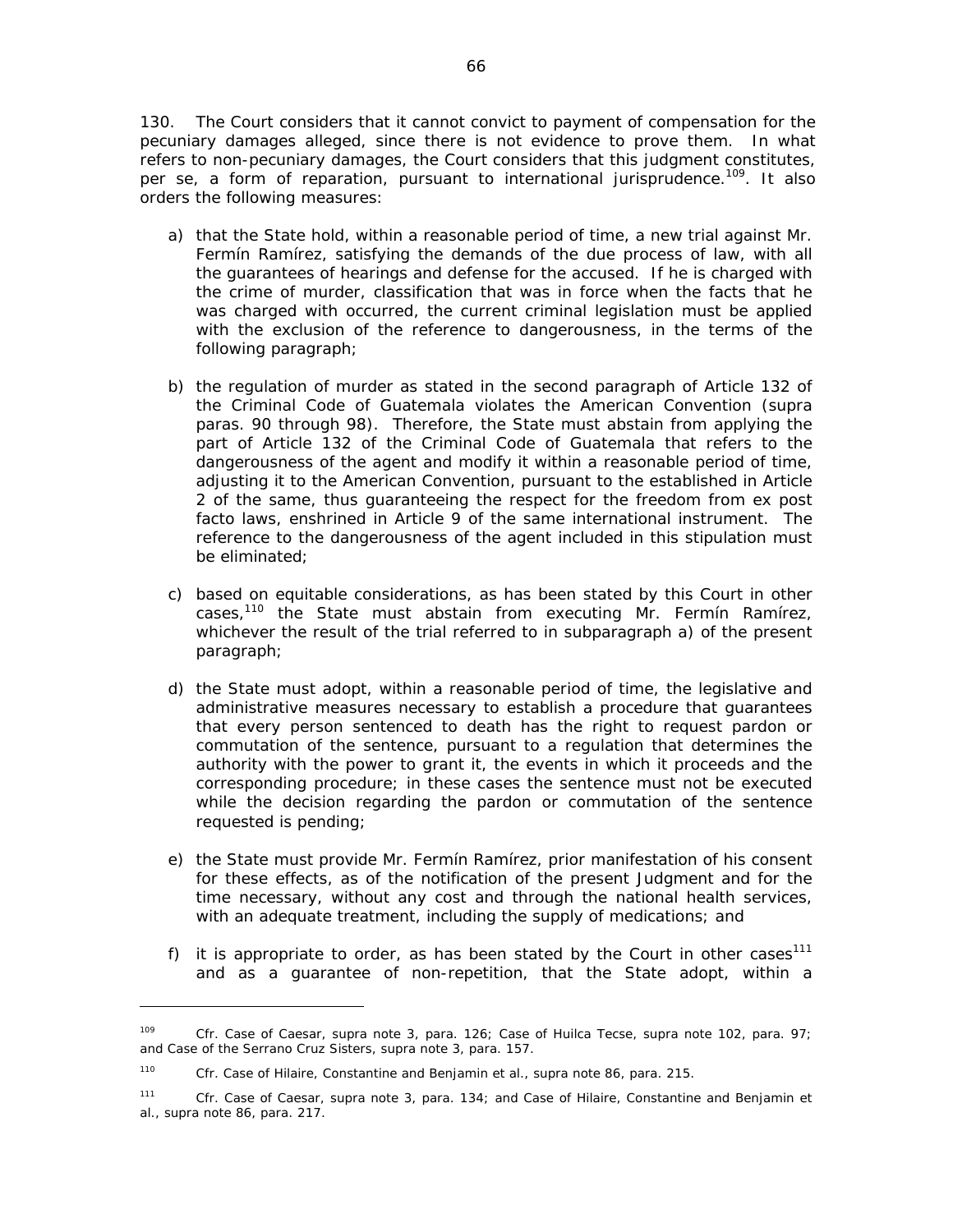reasonable period of time, the measures necessary for the conditions of the prisons to adjust to the international norms of human rights.

### *B) Expenses*

131. The Court appraises that Mr. Fermín Ramírez was defended in the internal realm by the Institute of Public Criminal Defense Services, to which a specific public budget is assigned. In the present case, the assistance offered and the expenses assumed by said Institute are included within its obligations and budget. Therefore, the reimbursement of costs and expenses made by the Institute of Public Criminal Defense Services does not proceed. On the other hand, the Court takes into consideration that Mr. Fermín Ramírez also acted before the Commission and the Court through representatives of the Institute of Compared Studies in Criminal Sciences, and that it has presented the corresponding evidence for its request for the reimbursement of expenses (*supra* para. 54(65)). The Tribunal considers it is fair to order the State to reimburse the amount of US\$ 5,000.00 (five thousand United States dollars) or is equivalent in Guatemalan currency, to the Institute of Compared Studies in Criminal Sciences for the expenses it incurred in within the Inter-American realm.

#### **XIII**

### **MEANS OF COMPLIANCE**

132. In order to comply with the instant Judgment, the State must pay the reimbursement of expenses (*supra* para. 131) within a one-year period as of its notification; and it must adopt the other measures of reparation in the terms of paragraph 130.

133. The State may comply with its obligation of pecuniary nature through payment in United States dollars or in an equal amount in the national currency of the State, using for the corresponding estimate the exchange rate between both currencies in force in the New York Stock Market of the United States of America on the day prior to the payment.

134. If due to causes attributable to the payee of the reimbursement of expenses it is not possible for it to receive it within the mentioned one-year term as of the notification of the instant Judgment, the State will consign said amount in its favour in an account or deposit certificate in a reputable Guatemalan bank, in United States, and under the most favourable conditions allowed by legislation and banking practices. If after ten years the amount corresponding to the reimbursement has not been claimed, it will be returned to the State along with the interests earned.

135. The amount ordered in the present Judgment for reimbursement of expenses may not be affected, reduced, or conditioned due to current or future taxes or charges. Therefore, it must be paid in full to the beneficiary Institute.

136. If the State falls in arrears, it shall pay interests over the amount due, corresponding to the bank interest on arrears in Guatemala.

137. In accordance with its consistent practice, and for the exercise of its powers and the compliance of its duties pursuant to the American Convention, the Court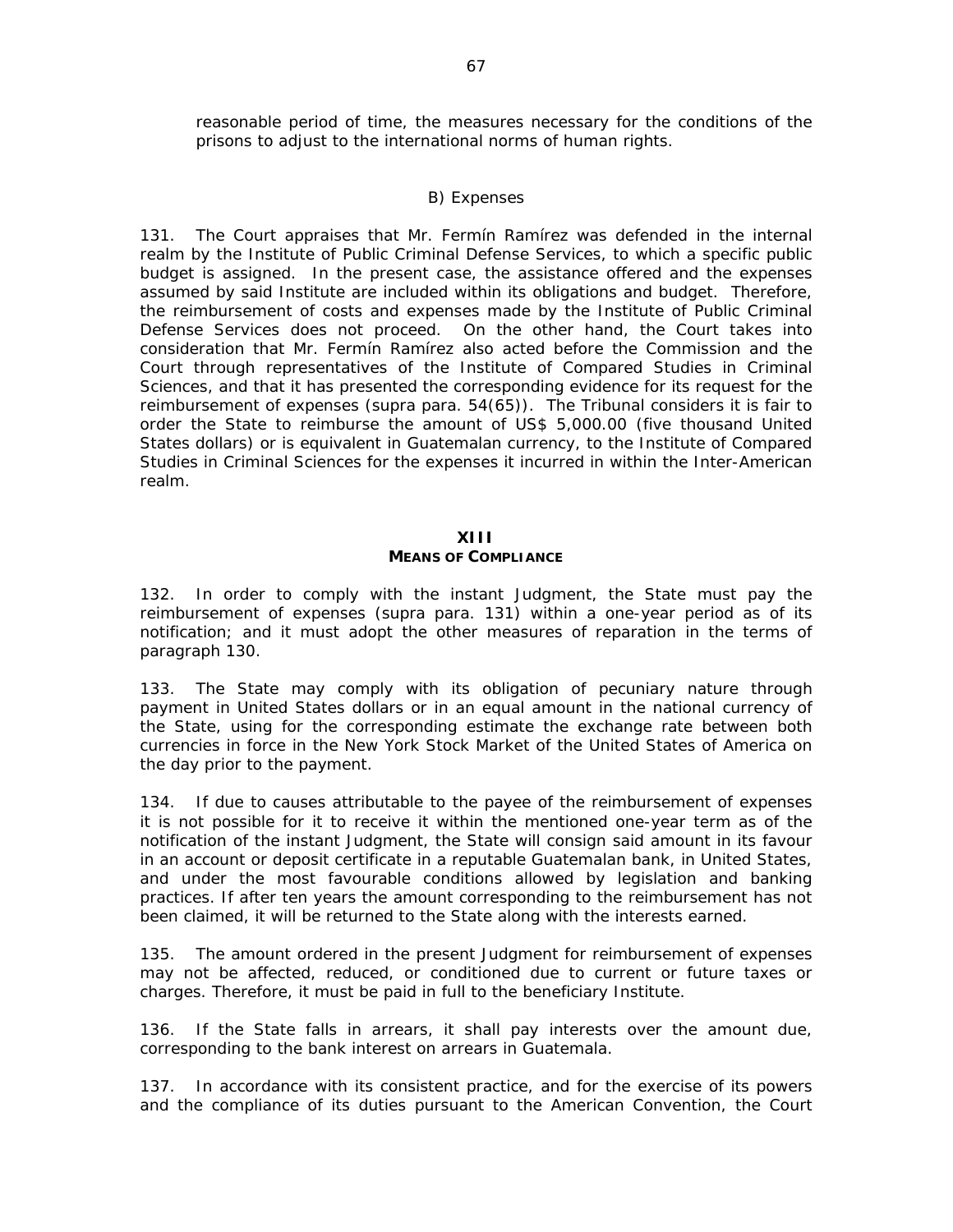retains the authority inherent to its jurisdiction, to monitor compliance with this Judgment. The case will be closed once the State has fully implemented all of the provisions of this Judgment. Within one year of notification of this Judgment, the State must present a first report of the measures taken in its compliance of this Judgment.

#### **XIV OPERATIVE PARAGRAPHS**

138. Therefore,

### **THE COURT**

DECLARES,

unanimously, that:

1. The State violated, in detriment of Mr. Fermín Ramírez, the right to judicial guarantees enshrined in Article 8(2)(b) and 8(2)(c) of the American Convention on Human Rights, in relation with Article 1(1) of the same, in the terms of paragraphs 62, 63, 65, 66 through 68, 70 through 76, and 78 through 80 of this Judgment.

2. The State did not violate, in detriment of Mr. Fermín Ramírez the Right to Judicial Protection enshrined in Article 25 of the American Convention on Human Rights, based on the reasons established in paragraphs 82 and 83 of this Judgment.

3. The State violated, in detriment of Mr. Fermín Ramírez the Freedom from Ex Post Facto Laws enshrined in Article 9 of the American Convention on Human Rights, in relation with Article 2 of the same, in the terms of paragraphs 81, and 90 through 98 of this Judgment.

4. The State violated, in detriment of Mr. Fermín Ramírez, the right to request a pardon or commutation of the sentence enshrined in Article 4(6) of the American Convention on Human Rights, in relation with Articles 1(1) and 2 of the same, in the terms of paragraphs 105 through 110 of this Judgment.

5. The State violated, in detriment of Mr. Fermín Ramírez, the right to personal integrity enshrined in Article 5(1) and 5(2) of the American Convention on Human Rights, in relation with Article 1(1) of the same, in the terms of paragraphs 117 through 119 of this Judgment.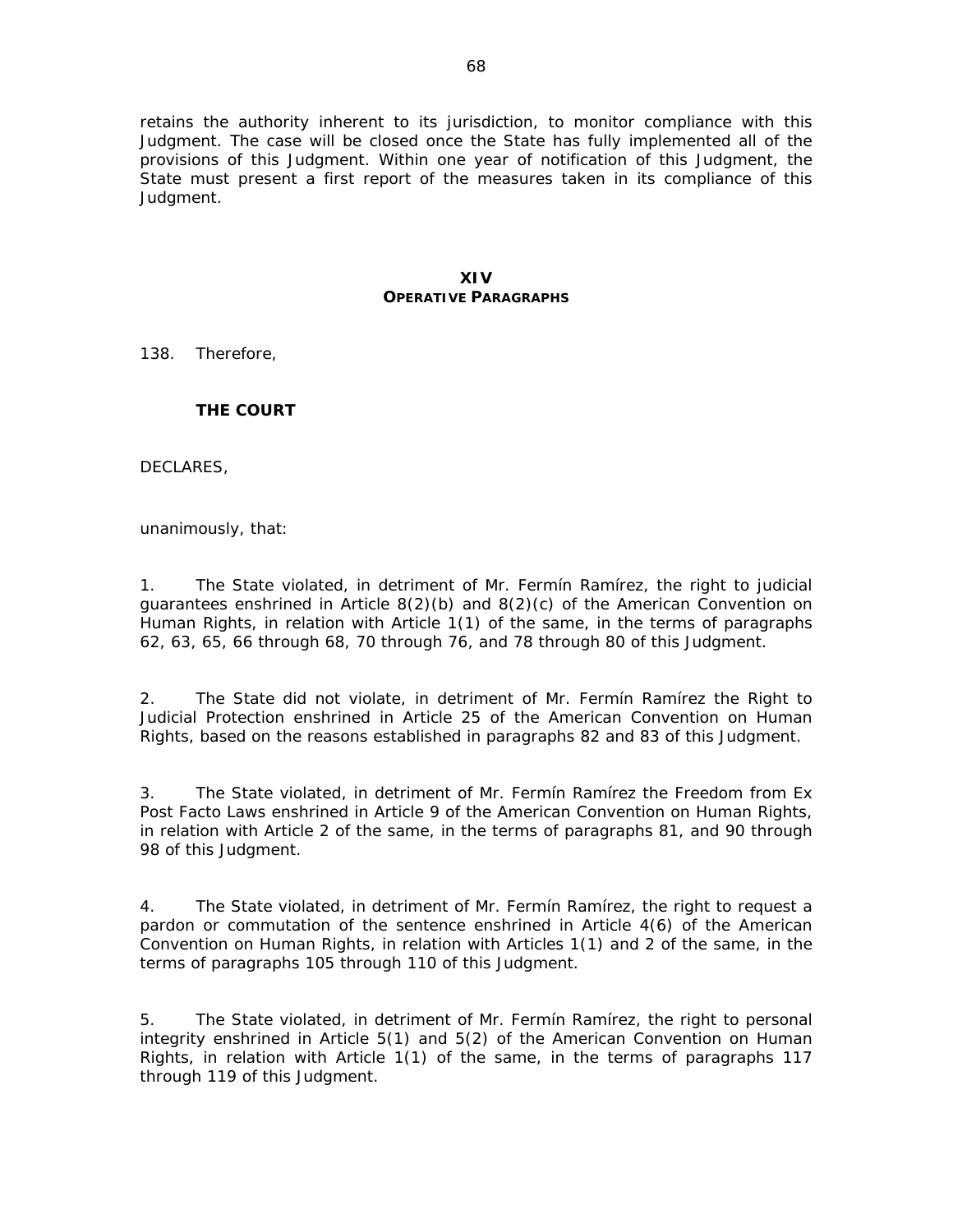6. This Judgment is, *per se,* a form of reparation.

AND DECIDES:

unanimously, that:

7. The State must hold, within a reasonable period of time, a new trial against Mr. Fermín Ramírez, satisfying the demands of the due process of law, with all the guarantees of hearings and defense for the accused. If he is charged with the crime of murder, classification that was in force when the facts that he was charged with occurred, the current criminal legislation must be applied with the exclusion of the reference to dangerousness, in the terms of the following operative paragraph.

8. The State must abstain from applying the part of Article 132 of the Criminal Code of Guatemala that refers to the dangerousness of the agent and modify it within a reasonable period of time, adjusting it to the American Convention, pursuant to the established in Article 2 of the same, thus guaranteeing the respect for freedom from ex post facto laws, enshrined in Article 9 of the same international instrument. The reference to the dangerousness of the agent included in this stipulation must be eliminated.

9. The State must abstain from executing Mr. Fermín Ramírez, whichever the result of the trial referred to in Operative Paragraph seven.

10. The State must adopt, within a reasonable period of time, the legislative and administrative measures necessary to establish a procedure that guarantees that every person sentenced to death has the right to request pardon or commutation of the sentence, pursuant to a regulation that determines the authority with the power to grant it, the events in which it proceeds and the corresponding procedure; in these cases the sentence must not be executed while the decision regarding the pardon or commutation of the sentence requested is pending.

11. The State must provide Mr. Fermín Ramírez, prior manifestation of his consent for these effects, as of the notification of the present Judgment and for the time necessary, without any cost and through the national health service, with an adequate treatment, including the supply of medications.

12. The State must adopt, within a reasonable period of time, the measures necessary so that the conditions of the prisons adjust to the international norms of human rights.

13. The State must pay the reimbursement of expenses within the one-year term as of the notification of the present judgment, in the terms of paragraphs 131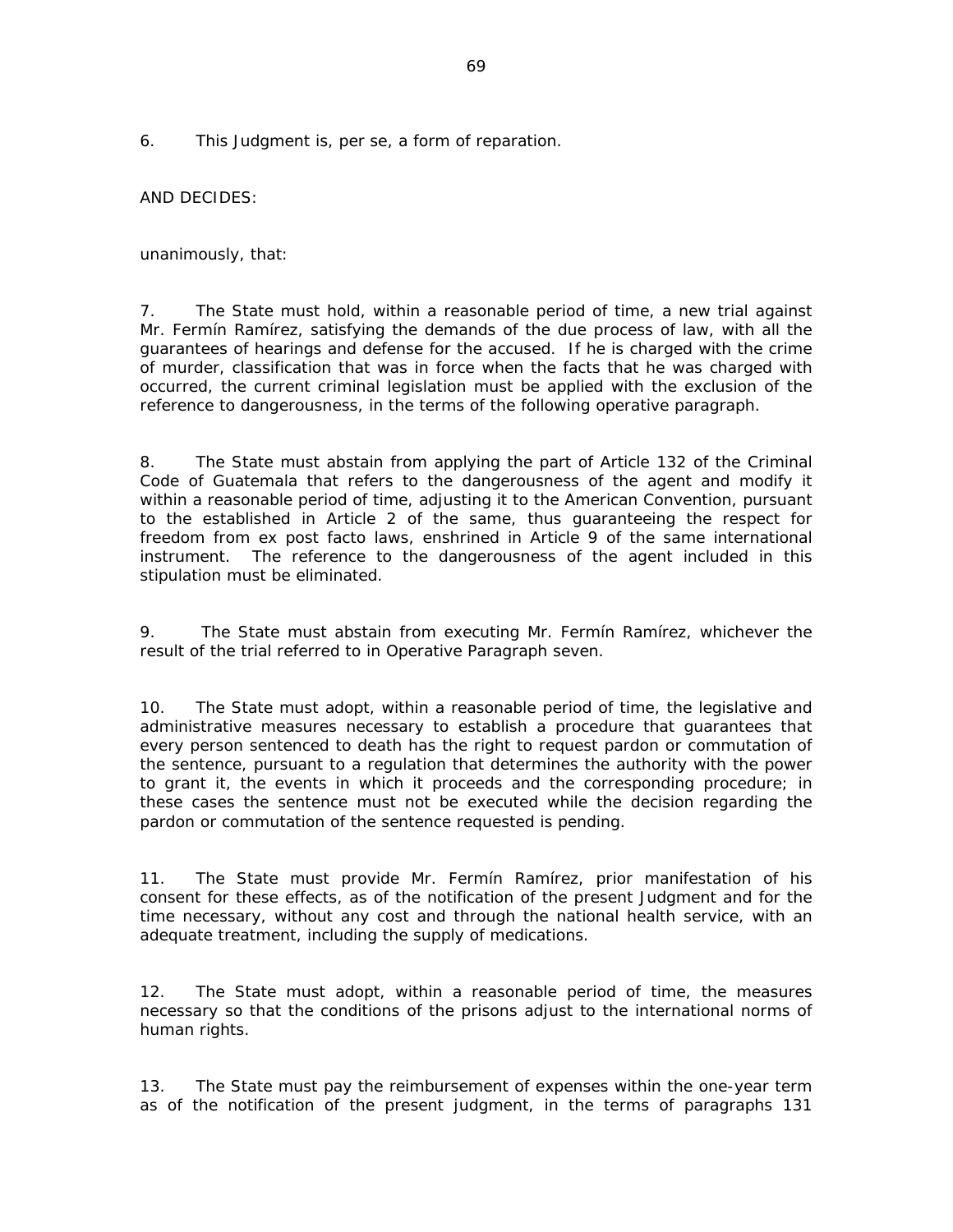through 137 of this Judgment.

14. The obligations of the State within the framework of the provisional measures ordered are replaced by those ordered in this Judgment, once the State ensures compliance of Operative Paragraphs 7, 8, and 9 of the present Judgment.

15. It will supervise compliance of this Judgment in an integrated manner, in the exercise of its powers and in compliance of its duties pursuant to the American Convention, and will consider this case closed once the State has fully implemented that stated in it. Within one year of notification of this Judgment, the State must present to the Court a report of the measures adopted for its execution.

Judge Sergio García Ramírez and Judge *ad hoc* Arturo Herrador Sandoval advised the Court of their Concurring Opinions, which accompany this Judgment.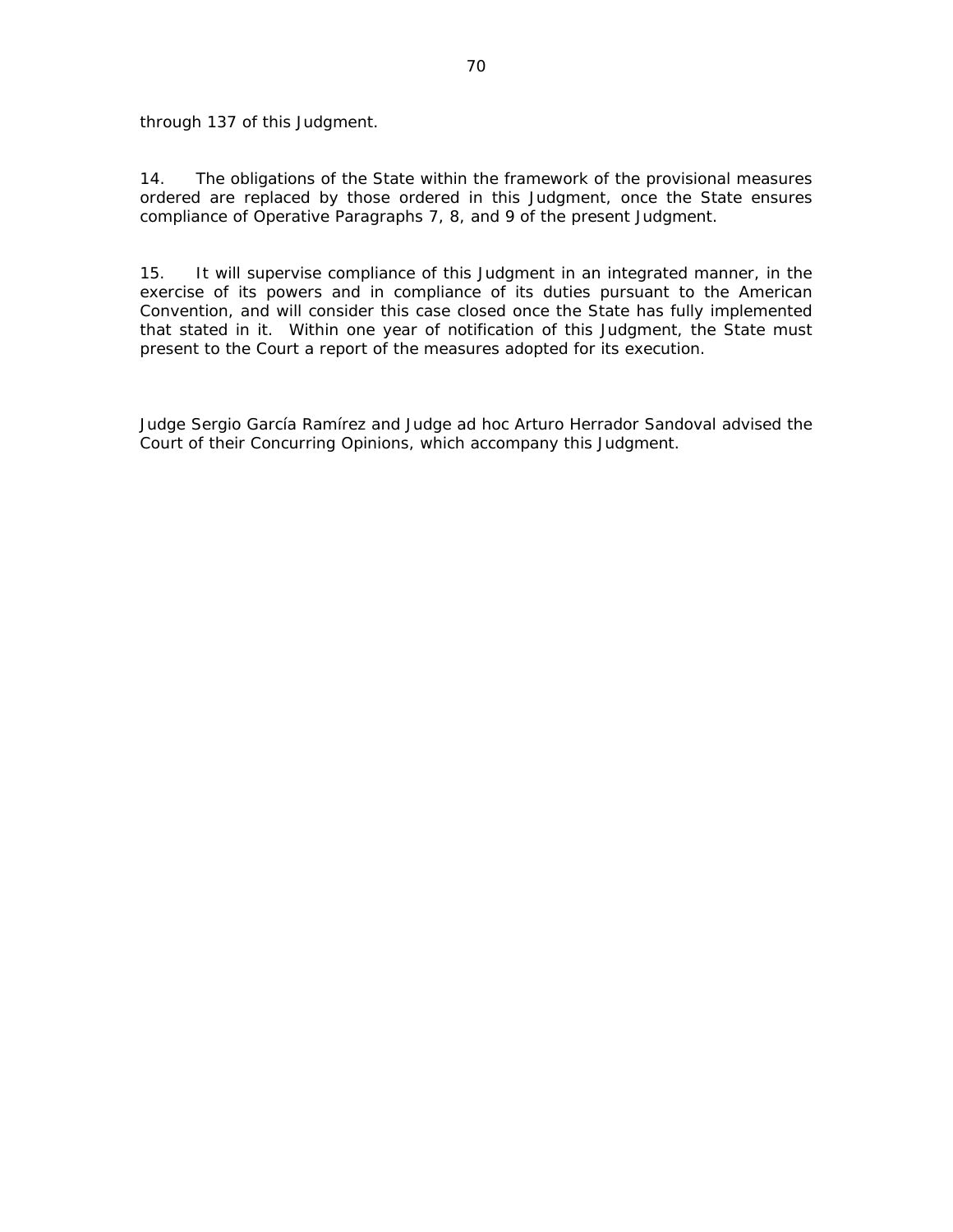Sergio García Ramírez President

Alirio Abreu Burelli Oliver Jackman

Antônio A. Cançado Trindade **Cecilia Medina Quiroga** 

Manuel E. Ventura Robles **Diego García-Sayán** 

Arturo Alfredo Herrador Sandoval Judge *ad hoc* 

Pablo Saavedra Alessandri **Secretary** 

Communicate and execute,

 Sergio García Ramírez President

Pablo Saavedra Alessandri **Secretary**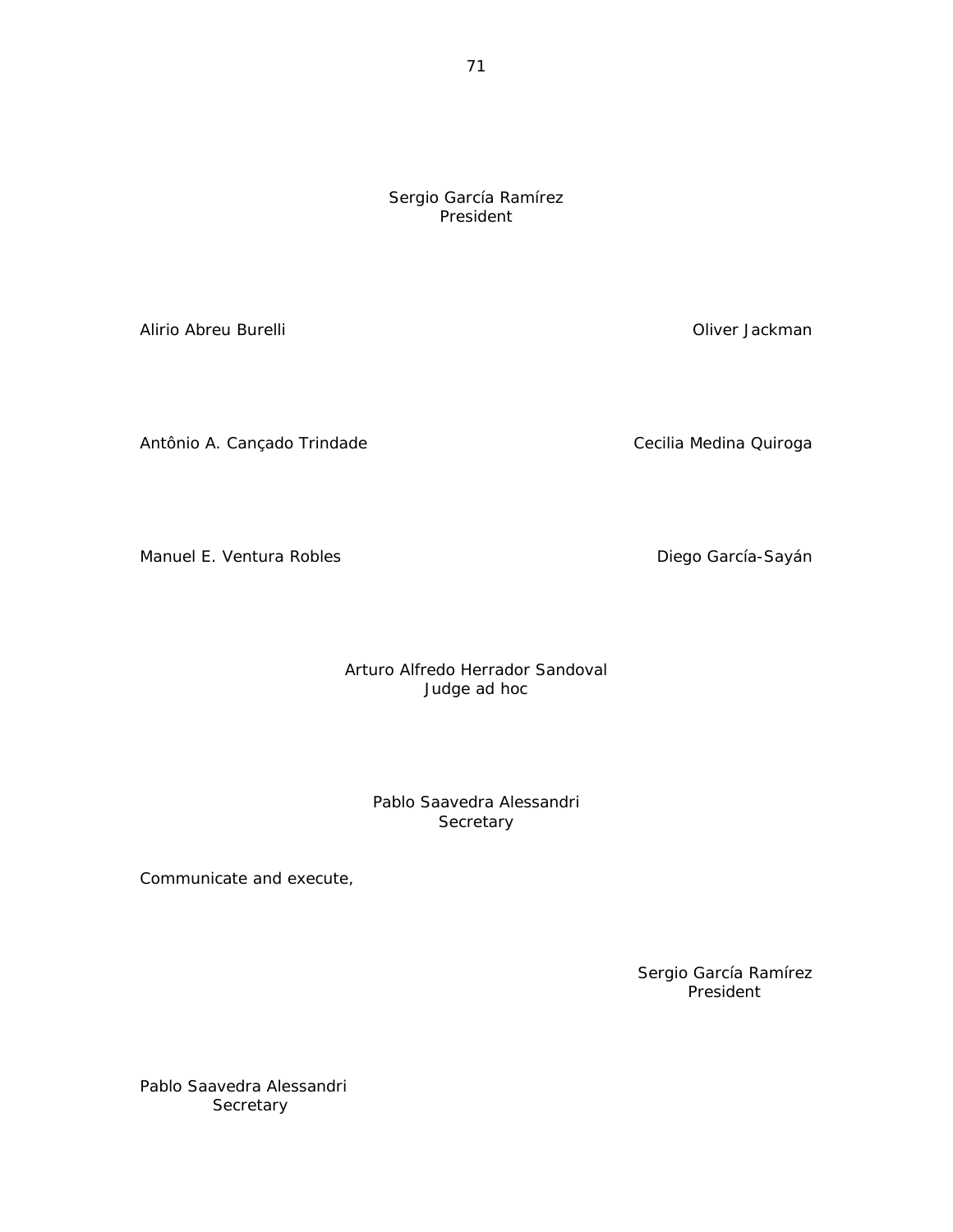### **CONCURRING OPINION OF JUDGE SERGIO GARCIA RAMIREZ IN THE JUDGMENT ON THE** *CASE OF FERMIN RAMIREZ V. GUATEMALA***, OF JUNE 18, 2005**

#### **A)** *Of the due process and the criminal function*

1. In this first part of my *Concurring Vote* I will present some considerations on the position of the Inter-American Court regarding the due process in general, a notion that has oriented the decisions of the Tribunal in the legal proceedings that concern the matters of the trial. In separate paragraphs, *infra,* I will refer to the characteristics that the matter of the due process assumes in the case *sub judice*. It certainly offers specific characteristics, in good measure different to the ones present in other trials that have come to be known by this Court with regard to issues of the due criminal process.

2. As a previous clarification, it is appropriate to mention that the concept of due process that I will proceed to examine is the one that refers to procedural matters, called "adjective" (that has a paradigmatic reference in the classic reflection of Lord Coke on the impertinence of somebody being the judge of their own cause). This version of the due process refers to the adequate serving through jurisdictional instances and others that are responsible for the decision of controversies pursuant to certain principles and formal rules. Another thing is the due process in its "substantive" meaning, developed by the jurisprudence and the doctrine of the United States of America and received in other countries (whose paradigmatic reference was reexamined by the *justice* Samuel Miller, of the Supreme Court of the United States of America, in *Davidson v. New Orleans* (1878): "to take away from A to give to B"). Obviously, the American Convention and the Inter-American Court have taken into account –although under different expressions—the matters covered in the substantive version of the *due process*, focused on the consistency of the norms and decisions with a specific group of values and interests.

3. That substantive notion must be analyzed in the light of several precepts of the Convention and of various jurisprudence of the Court. Among those we can find the stipulations regarding the interpretation of the Pact of San Jose, especially those that prohibit its interpretation in such a way that it may "preclude other rights or guarantees that are inherent in the human personality or derived from representative democracy as a form of government" (Art. 29 (c)), or "exclude or limit the effect that the American Declaration of the Rights and Duties of Man and other international acts of the same nature may have" (Art. 29 (d)); those that refer to admissible restrictions that "can only be applied in accordance with laws enacted for reasons of general interest and in accordance with the purpose for which they have been established" (Art. 30); and those that refer to the limit of the right of each person: "the rights of others, (…) the security of all and (…) the just demands of the general welfare, in a democratic society." (Art. 32(2))

4. The jurisprudence of the Court includes important information of the examination of the "substantive" due process, even though it has not used this approach. Without the intention of going into detail of these matters -taking into consideration that, as previously mentioned, this *Opinion* refers only to the "adjective" due process, which is the version explored under the area of the due process--, the Inter-American jurisprudence has referred to the characteristics the law that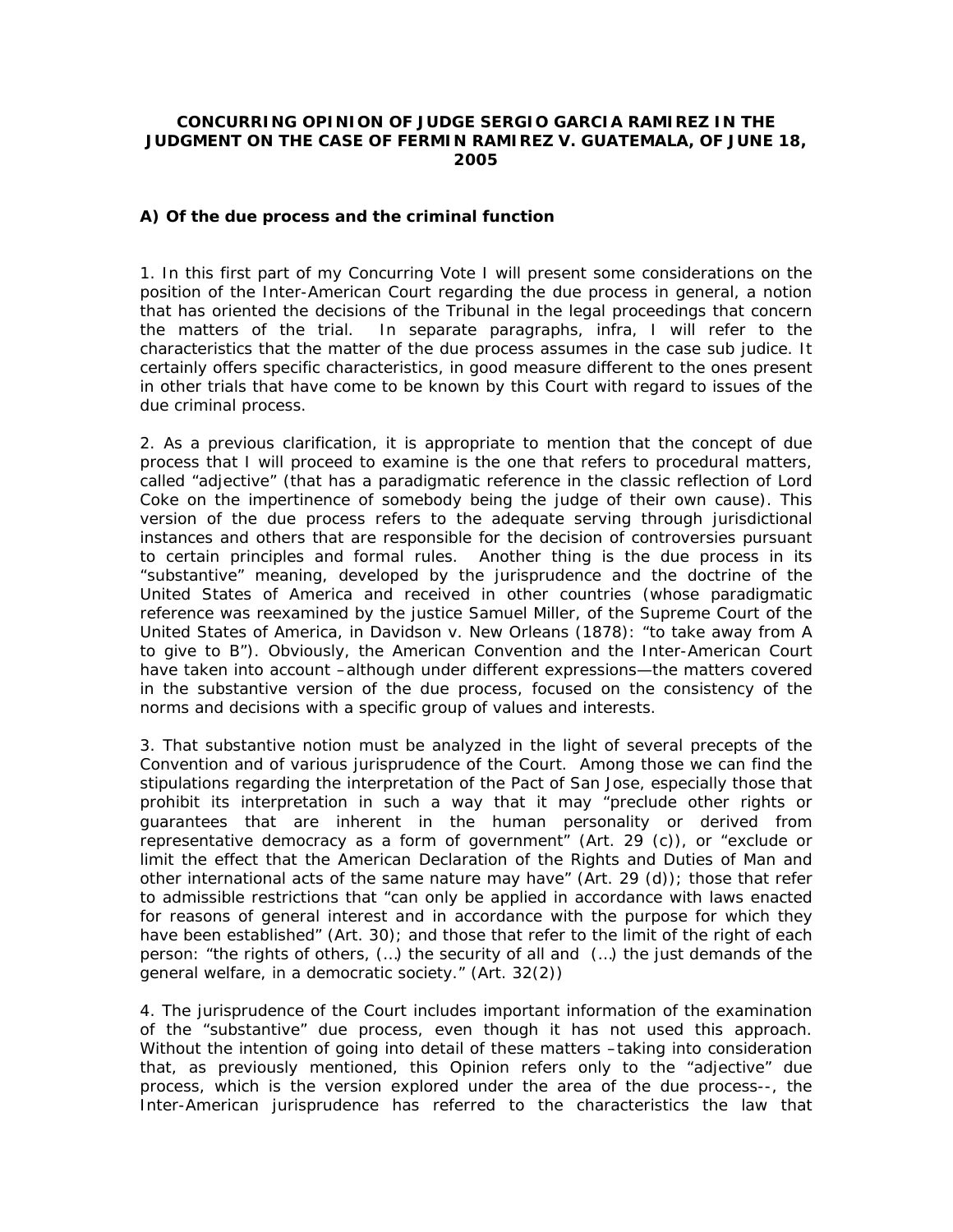establishes limitations to rights must have: adopted within the framework of institutions and processes of a democratic society and seeking common good. The Court has reflected on the characteristics a law must have within the framework of the protection to human rights (*OC-6/86*, paras. 32 and following). And the Tribunal itself has mentioned that the concept of common good, within the context of the Convention, refers to "the conditions of social life that allow the members of society to reach their greatest level of personal development and the greatest validity of democratic values" (*OC-5/85*, para. 66). Likewise, the Inter-American jurisprudence examined the connection between radical concepts of political-legal order based on the philosophical convictions that form the basis of the American Convention: "The concept of rights and liberties and, therefore, that of there guarantees, is also inseparable from the system of values and principles that inspire it. In a democratic society the rights and liberties inherent to the person, their guarantees and the Constitutional State form a triad, and each of its components is defined, completed, and makes sense in function of the others" (*OC-8/87*, para. 26).

5. I return now to the procedural due process. This matter has occupied the Inter-American Court since it started it advisory functions. It has dealt with it, extensively, when deciding cases and provisional measures. It is a highly traveled road, maybe the most from among the many that this Tribunal has considered in its judicial exercise during a quarter of a century. From here on with the designation due process I will refer now to the issues analyzed in Article 8 of the Convention as well as those covered in Articles 5 and 7 regarding the treatment of people held in custody, the duration of the detention, and the conditions in which it occurs. Eventually, the issues of the due process are projected on other stipulations of the Convention that refer to different rights, or cover matters referred to in the mentioned articles: this has occurred, in some points, in the case of Article 4.

6. It seems natural that there is an abundance of matters regarding the due process within the scene of infringements of human rights. When serving criminal justice –or criminal injustice—there is an ample quota of violence comparable only with that committed by the criminals: there is a parallel course between the history of crime and that of the reactions devised to fight it, generally under the name of criminal justice. It is in that space that the most dramatic encounter –as I have mentioned on several occasions— between the State invested with all its power and the individual divested of merits and defenses, except for those that may be provided to it by the kindness of the powerful, first, and the development of Law, later, has always wanted to be legitimized and many times has not even been legalized.

7. The overflowing of the repression occurs here with greater ease than in other areas of public work, because the first turns on those who have been designated "public enemies": the criminal that damages individual and collective goods that are highly appreciated –thus the condition of criminal, and not just illicit, behavior of the act committed—and with it they put in risk the existence of society. They are, therefore, a greater social opponent; an enemy even. It would be difficult to find a more natural and vulnerable addressee of state actions. This explains the performance of the persecutions and punishments, their phenomenology, characteristics, consequences, and slow appearance of the means of protection for the individual that faces the State as a defendant, and that may, in effect, be guilty, but that may also be innocent of the charges made against him, and in any case continues to be a human being.

8. In the exercise of civilization the imperious need for the State to provide security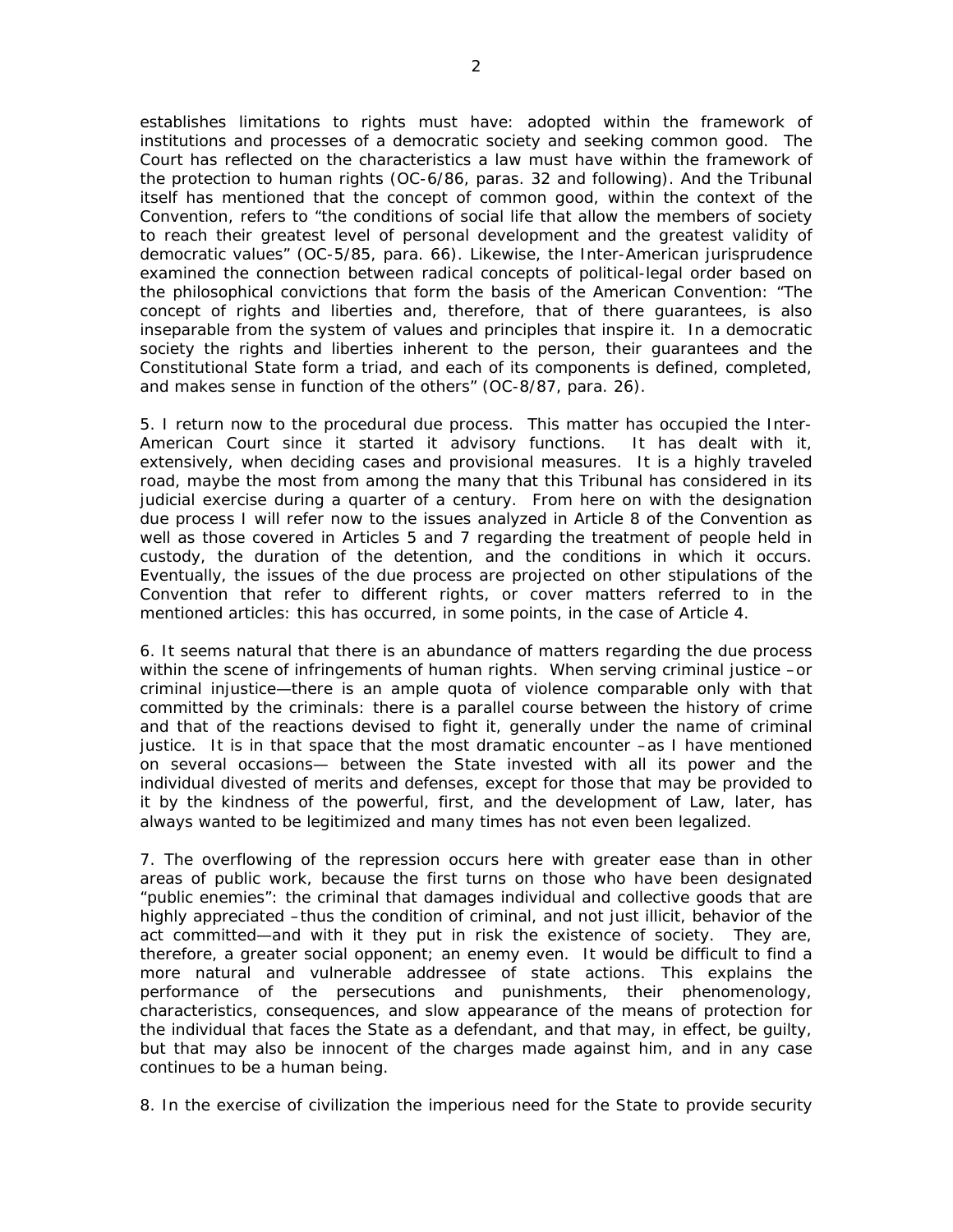to society –provision that constitutes one of the reasons for the existence of the State, among the most radical and necessary—and the ethical, and today judicial, demand that it be done without harming human dignity or prejudging with regard to the responsibility subject to trial. From this complicated conciliation –natural realm for the construction and preservation of the Constitutional State--, which guarantees the liberty of all, not only the security of the defendant, arises the due process of law in its different aspects, with the criminal one at the head, and with it what could be presented as a dilemma in other circumstances dispels: security or justice, peach or law. In the era of guarantees, the due process that leads to a clarification and a fair judgment – thus a due process that helps to have a formal and material access to justice—is a security of said conciliation and of the fragile balance on which it is installed.

9. When criminality increases, driven by numerous factors that rarely consider the political one –unless dealing with a politician used to looking beyond appearances and to acting beyond the symptoms--, the persecution is extreme. This behavior is explicable. Before social desperation, soon turned into exasperation, the conflict between the due process and crime control comes back into scene, a dialectic that is currently present throughout the criminal process, as has been stated by Mireille Delmas-Marty in what refers to Europe and that certainly finds multiple manifestations in other countries besieged by traditional crime and evolved delinquency, that public efforts cannot successfully prevent, face, or reduce.

10. The Inter-American Court, that has on many occasions dealt with the due process, as mentioned, stated that it is a "set of requirements that must be observed in the procedural instances so that the people are in condition to adequately defend their rights before any (…) act of the State that may affect them" (*Advisory Opinion OC-18*, para. 123). This concept, according to the jurisprudence of the Court, is not exclusive of criminal matters; it reaches other specialties of the trial and, in general, of the procedure, when dealing with the rights of people: the "group of minimum guarantees established in numeral 2 of (Article 8) is applied also to (other) orders and, therefore, in this type of matters the individual also has the right, in general, to the due process that applies in criminal matters." (*Case of the Constitutional Court,*  para. 70)

11. OC-16 established that in order for there to be a due process "a defendant must be able to exercise his rights and defend his interests in an effective manner and in conditions of equality with other defendants. To this effect, it is useful to remember that the process is a means to endure, to the extent possible, the fair solution of a controversy. The set of acts of different characteristics normally united under the concept of the due process of law attends to this purpose." (para. 117) On other opportunities, the Court stated that the existence of real judicial guarantees –in which the due process is affirmed—requires that in it all the requirements that "serve to protect, ensure, or enforce the title or exercise of a right, (*OC-8/87*, para. 25) be observed, that is, the "conditions that must be complied with to ensure the adequate defense of those whose rights or obligations are under judicial consideration." (OC-9/87, para. 28)

12. In my *Concurring opinion* to *Advisory Opinion AO-16* I stated that "what we know as the 'due criminal process', the backbone of the prosecution of a crime, is the result of this long road, fed by the law, jurisprudence –among it, the progressive North American jurisprudence—and doctrine. This has occurred at a national level as well as in international matters. The developments of the first years have been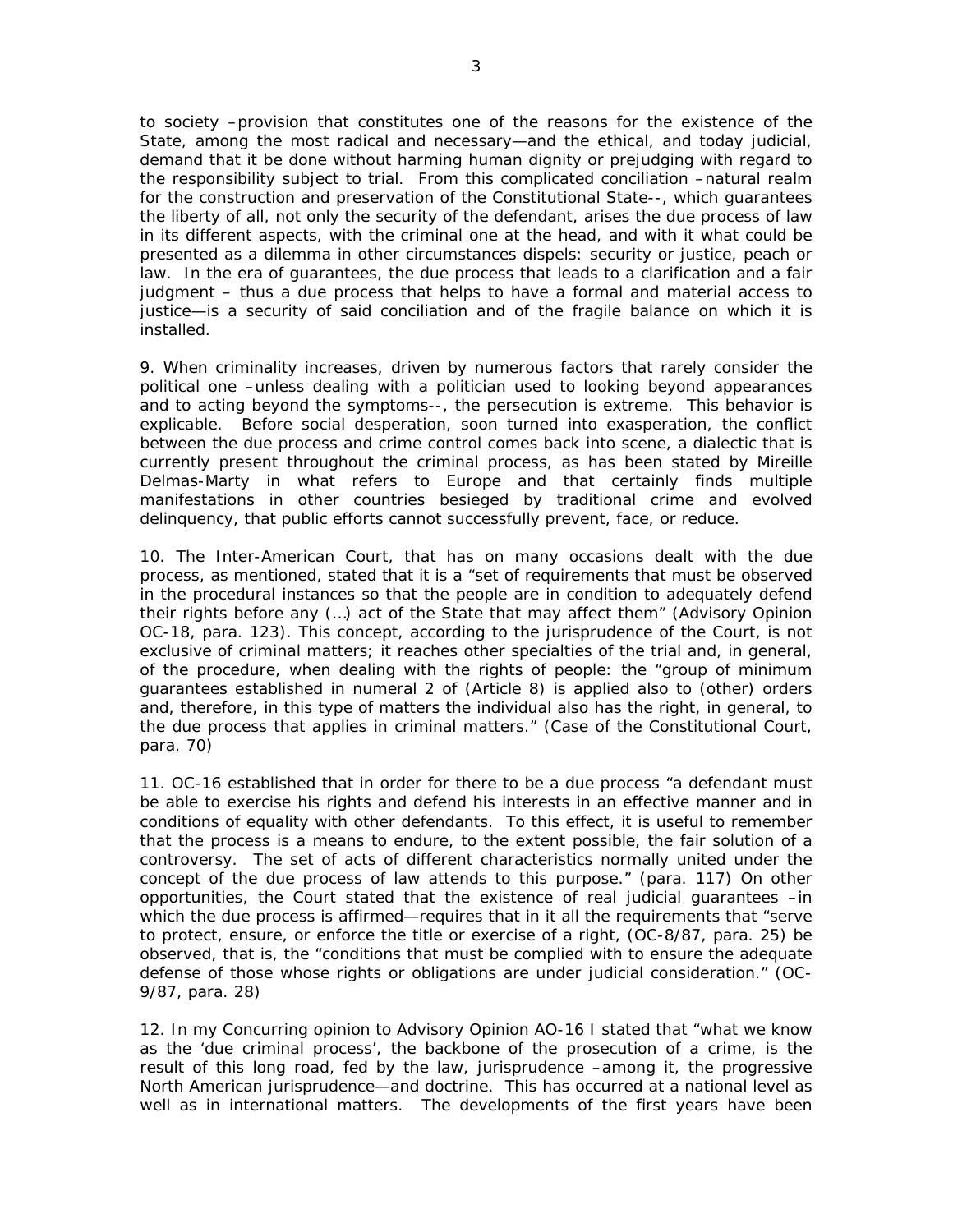surpassed by new progress and probably the years to come will bring novelties in the permanent evolution of the due process within the democratic conception of criminal justice."

13. At the time I added: "The rights and guarantees that make up the due process – never an exhausted reality, but a dynamic system in constant formation-- are necessary pieces of the same; if they disappear or are dwindled, the due process disappears. Therefore, they are indispensable parts of a whole; each of them is essential to its existence and survival. It is not possible to say that there is a due process when the trial does not take place before a competent court, independent and unbiased, or the defendant is not aware of the charges being made against him, or he does not have the possibility to present evidence and pleas, or control by a higher body is excluded.

14. "The absence or unawareness of those rights destroy the due process and may not be corrected with the desire to prove that despite the non-existence of procedural guarantees the judgment issued by the court at the end of an irregular criminal procedure is fair. To consider that it is enough to achieve a supposedly fair result, that is, a judgment pursuant to the act performed by the subject, so that the way in which it was obtained can be acquiesced, is equivalent to going back to the idea of 'the end justifies the means' and the lawfulness of the result purges the unlawfulness of the procedure. Today the formula has been inverted: 'the legitimacy of the means justifies the end reached'; that is, it is only possible to reach a fair judgment, which verifies justice in a democratic society, when the (procedural) means used to issue it have been licit.

15. "If to determine the need or relevance of a right in the course of the process – with the purpose of determining if in its exercise it is indispensable or dispensable one were to resort to the examination and demonstration of its effects on each judgment, case by case, one would incur in a dangerous relativization of the rights and guarantees, which would take the development of criminal justice back to a previous time. With this concept it would be possible –and inevitable—to submit all rights to the same examination: the influence that the lack of a defense counsel, the ignorance of the charges, an irregular detention, the application of tortures, the nonawareness of the procedural means of control, and so forth have on a judgment would have to be weighed case by case. The consequence would be the destruction of the concept of the due process, with all the consequences that would derive from that.

16. When I issued that *Opinion* --several years ago-- I examined the consequences that the serious defects of the procedure could entail over the process as a whole and the judgment issued in it. In this sense, I mentioned that the violation of the process "has the consequences that are necessarily produced by an illicit act of these characteristics: reversal and responsibility. This does not mean impunity, because it is possible to order the repeat of the trial so that it is developed in a regular manner. This possibility is widely known in procedural law and does not require greater consideration."

17. In the evolution of the jurisprudence of the Inter-American Court not only the concept of a due process must be assessed, but also its extension to matters different to and even distant from criminal subjects, taking as a reference, however, in all that results rationally applicable, the characteristics it has in criminal matters - -which are more widely explored and detailed – in order to ensure an ample and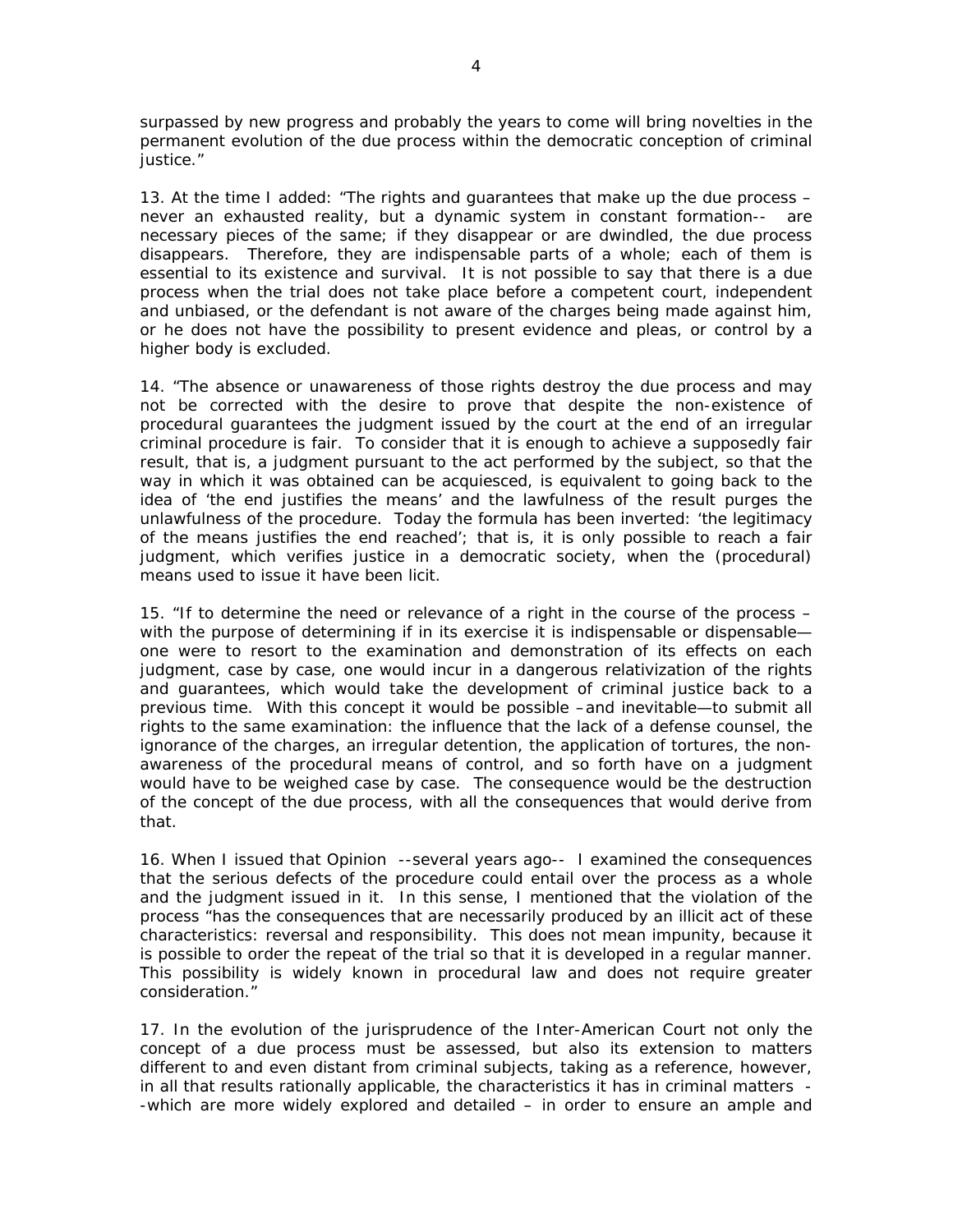certain protection.

18. In that jurisprudence the dynamic, expansive nature of the due process –to which I referred in my mentioned *Concurring Opinion* to *OC-16--* can also be observed, to which new data that contributes to the most complete protection of the rights –and juridical rights deposited in them— through this notion is added. The incorporation of the right to know of the possibility to receive consular assistance, which favours the foreign detainee, has become plausible and its non-observance, negative, or detriment vitiates the procedure and deprives the judgment issued over those weak grounds of validity. This affirmation, originally made by the Inter-American Court in the *OC-16,* was later collected in the solution of cases before the International Court of Justice: *LaGrand*, of *Germany v. United States*, and *Avena and other Mexicans*, of *Mexico v. United States*.

# **B)** *Due process and fight against crime*

19. Upon starting to know of the *Case of Fermín Ramírez v. Guatemala* and issuing the corresponding judgment, the Court has established once again the sense and limits of its function: a) know the need of the State to fight crime with strength, task that constitutes a peremptory duty of the latter, and b) at that same time it ensures that said indispensable battle be carried out as per the Law and pursuant to the principles and rights it recourses. When deciding, the Inter-American Court acts pursuant to its strict jurisdiction: it rules on the basis of the compatibility or incompatibility of a certain act of the State, subject to controversy, with the terms of the American Convention that the Court itself applies. It cannot do anything else. It is a court of human rights, not a criminal court. The research of criminal acts and the imposition of punishments corresponds to national courts. The Court does not question this function, it does not invade it, it does not prevent it. It has never tried to do so. It respects it.

20. The Inter-American Court has never assumed the defense –or the indictment—of the possible responsible parties of an illicit act. It has strictly limited its actions, and will continue to do so, to deciding upon the interpretation and application of the legal code it can invoke: the American Convention on Human Rights. The national instances must apply, with great care and efficiency, respecting the stipulations of this Convention, the norms that correspond to them: the criminal codes and other bodies of law called upon to punish criminal acts. Whoever has read the decisions of the Inter-American Court, even superficially, will have noticed that this has been its invariable position. It could not be any different.

21. In the judgment corresponding to the *Case of Castillo Petruzzi*, of May 30, 1999, the Court held that "it is not empowered to issue a judgment regarding the nature and seriousness of the crimes attributed to the alleged victims," and it stated that it would not examine "the alleged criminal responsibility of the alleged victims, which corresponds to the national jurisdictions." (paras. 89-90) Finally, the Tribunal declared the existence of certain violations in the process against the defendants that had motivated the examination of the case and stated "that it would guarantee them a new trial with the complete observance of the due process of law." (operative paragraph 13).

22. In the case referred to in the judgment to which I attach this *Concurring Opinion,*  the State was not charged with a brutal violation of the guarantees inherent to the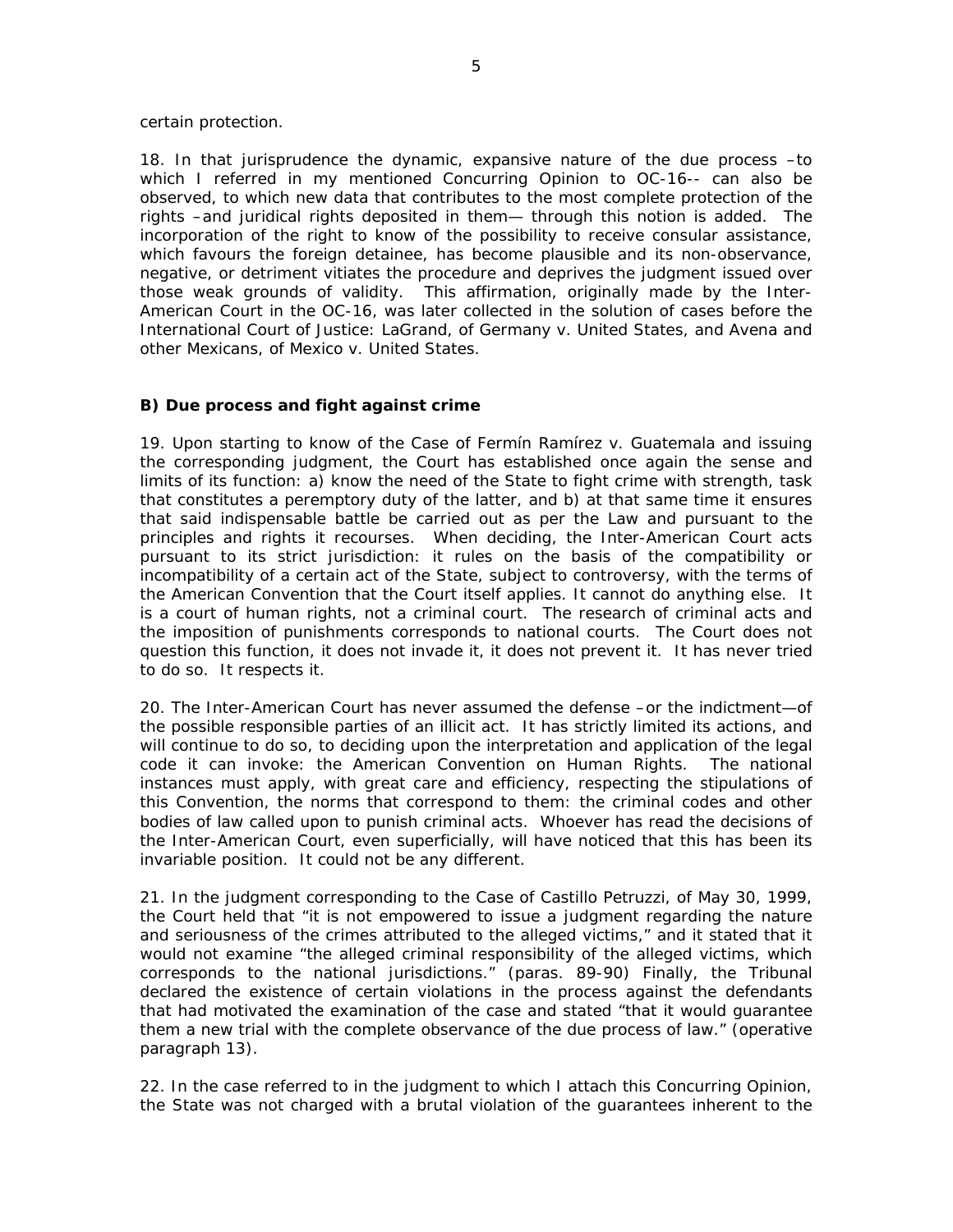due process. In several occasions notorious transgressions that involve the mistreatment of the defendant in order to obtain a confession, an irregular and prejudged investigations, acts of courts that lack independence or impartiality, complete deprivation of the right to a defense, obstruction of justice, elimination of the access to evidence, absence of ideal means of appeal, and other violations of the same nature have been brought to the consideration of the Court. This case is about a violation of another type: inconsistency between the indictment and the punishment, which implies –despite it does not offer a dramatic appearance or immediately offends social consciousness—a restriction to the right to a defense, which is the most valued right for the person who is subject to trial and it has an effect on the final decision of the court that convicts. Any person who supposes the possibility of being taken to a criminal trial --and who is absolutely free of this possibility? --, knows that the law acknowledges the right to a defense and trusts that he will have access to it.

23. It is probable that whoever observes this matter may consider that it is a mere procedural technicality. The separation between the so-called "technicalities" and serious violations is a matter frequently analyzed by the writers of the procedure and it is not foreign to debate in different circles of opinion. Now, it is important to mention that behind the so-called "technicalities", which some observers minimize and even attribute adverse results for security and justice, we find real human rights that must be respected. Finally, the moral and political strength of the democratic society is also measured through its capacity to attend to the specific rights of individuals and at the same time serve the objectives of security and justice demanded by society and that are the reason of existence of the legal system.

# **C)** *Principle of consistency between the indictment and the judgment*

24. In the *Case of Fermín Ramírez v. Guatemala*, the Inter-American Court examined some matters of the due process that it had not known of previously. Today it has not focused, as in so many other cases, on the natural judge, the independence and impartiality of the judge, the possibility to appoint defense counsel and receive its assistance, the structure of the evidence, the appeal against convictions, the reliability of the confession and others that have consistently been in its view. In this case, information of the criminal process in a democratic society has been put into game: the consistency between the indictment and the judgment, which not only involves a logical connection between two procedural acts of extreme importance, but it also involves the defendant's right to a defense –because it affects it deeply--, and therefore it is projected over the totality of the process and falls upon the validity of the judgment itself.

25. Even more so, the consistency I am referring to –which avoids legal decisions on the margin of the indictment made by a body different to and with independence from the judge—constitutes a regular expression of the division of powers and characterizes the accusatory criminal procedural system. In effect, it puts in evidence the separation between the accusing body and the body that issues the judgment, and acknowledges the persecutory function of the first and not the latter. If this was not so, that is, if the judge could exceed the terms of the indictment, ignore them, or substitute them at his discretion, we would be in the presence of an inquisitive judicial performance: the judicial body would itself include facts and charges in the sentence that have not been presented by the prosecution, and it would become, in great measure, an accusing agent.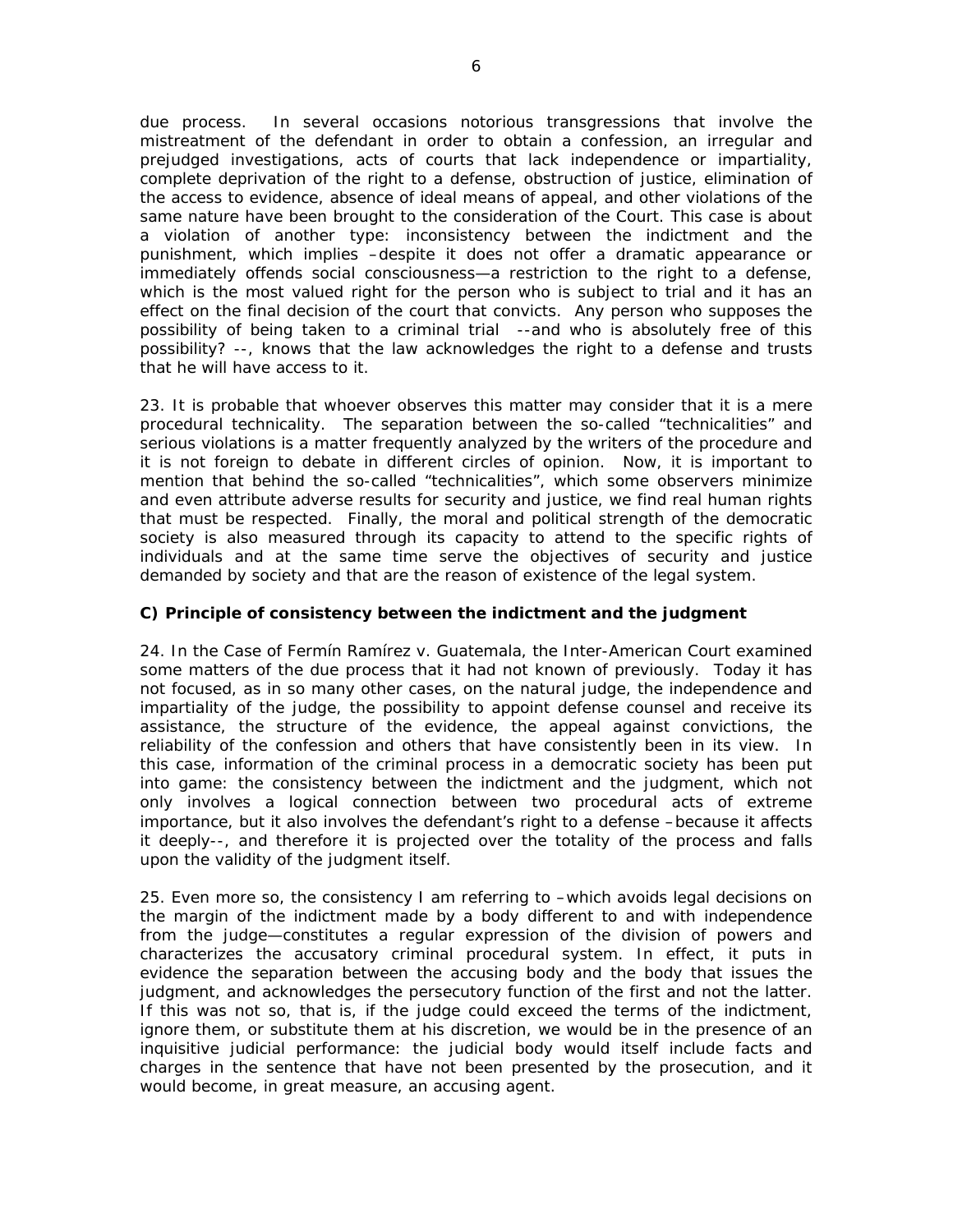26. In the democratic criminal process, the defendant, subject of the process, invested with procedural rights that allow it to hold and ensure its material rights, faces certain charges over which he awaits a judicial decision. Based on them, which are the "matter of the trial", it develops the acts of the defense. Thus the importance that he know, from the beginning of the process –and even more so, from the beginning of the process against him and since he is detained prior to his presentation before the judge--, the acts he is charged with, in order to be able to prepare his defense. This does not mean he must be informed of technical matters regarding the charges against him, but instead certainty regarding –and of course that his defense counsel also be informed—what acts are attributed to him, how they are said to be committed, how they were carried out, etcetera, so that he may have the necessary elements to contradict the indictment and, in the end, obtain a fair judgment.

27. The above not only substantiates the demand for precise, complete, and opportune information regarding the accusation –which is a fundamental right of the defendant, a crucial part of the due process, without which the condition of the defendant as subject of the trial to be reinstated as object of the investigation is declined--, but also the essential relationship that must exist between the indictment that presents the subject of the process and the judgment that decides this matter, not another or others that could be related to it, but that in any case were not subject of the evidence, the debate, the defense, and therefore could only be, in any case, matters for a different process in which the corresponding guarantees of information and defense are observed.

28. The conviction that the defendant must know, from the time of his arrest, the charges against him –not just their technical names, that say little or nothing to the common individual, but the acts that are being attributed--, has installed itself in the modern procedure of democratic orientation. It is found, for example, in the demand that those who arrest the alleged offender inform him of the charges, of the possibility to refer to them, to remain silent, and to appoint a defense counsel. The similar must occur when the defendant appears before the judge of his cause. The same norm must be observed –as already mentioned—when the subject is a foreigner and he is notified of the possibility to resort to the assistance of the consul of his nationality.

29. In my opinion, nothing should oppose what the State law calls reclassification of the facts, that is, their observation from another technical perspective, under a classification or designation different to the one initially given, but keeping their identity invariable, as the matter or subject of the process. In this case the defense made and that continues to be made by the defendant and his defense counsel continues to be valid, because it has referred and refers to facts that have not been altered, changed, or increased, instead they have simply been designated with other terms. Said in another way: the facts are not altered; the only thing that changes is the *nomen juris* with which they are designated, and this variation does not have an effect different to that of a technical depuration in the use of concepts, but it does not affect the defense. Up to here, if we talk of a reclassification of the facts. And if things remain here, there is no violation to the right to a defense.

30. This is not what happens if what the judgment of the Inter-American Court has designated as "factual basis" of the criminal process is modified. If this occurs, the prosecutor that makes a new accusation must promote the acts that lead to a rechanneling of the process and, if it does not suggest it, the court itself must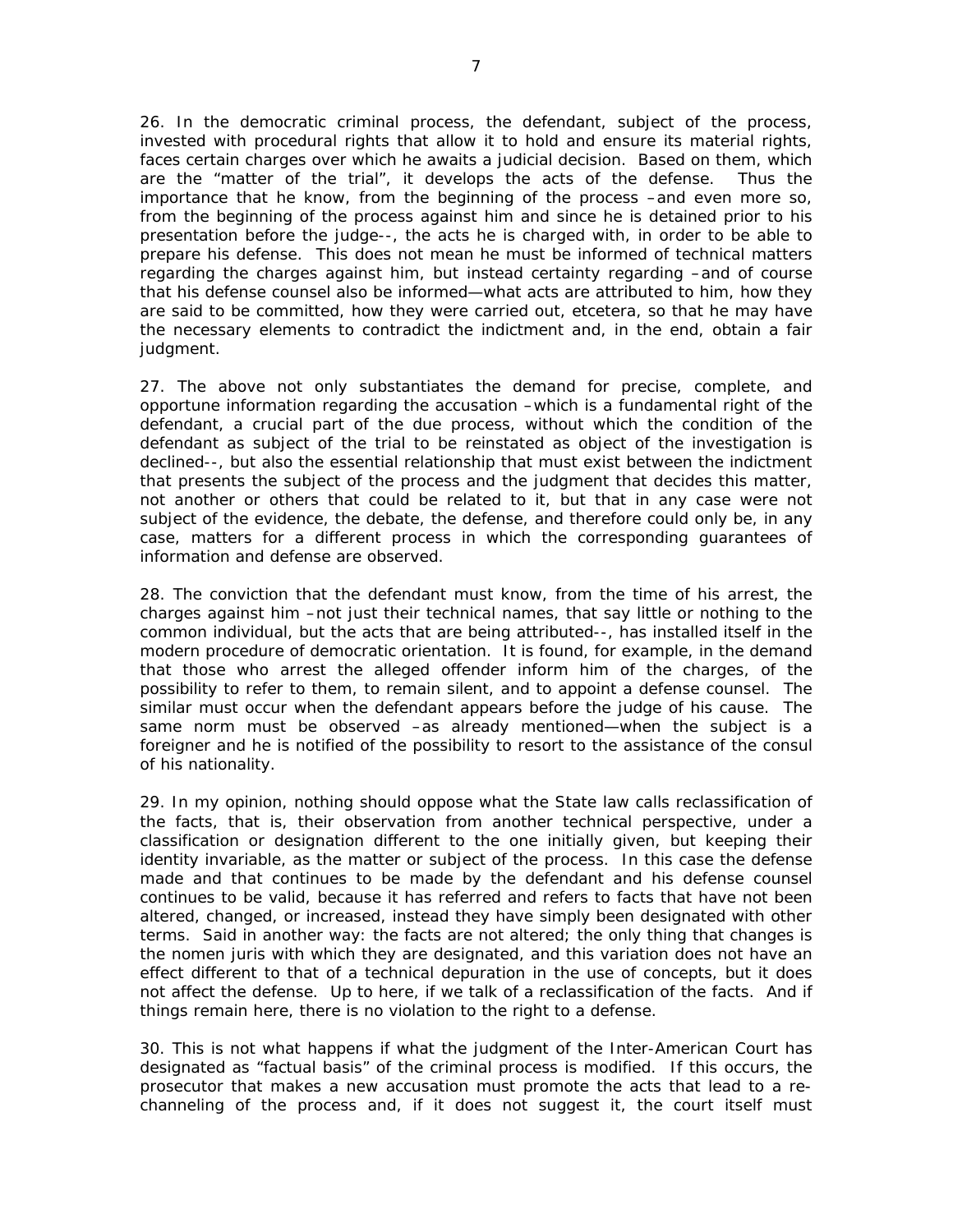spontaneously decide it, since in a final analysis it is the latter who responds for the good operation of the trial, this is, for the due development of the process, attending to the demands of the law and the requirements of justice. This was not what occurred in the case that is now before us. It is true that some facts from the original indictment and the judgment with which the process was closed coincide, but it is also true that others, of great importance, do not coincide at all.

31. To prove the above one just has to observe the criminal description of aggravated rape in Article 175, in relation with 173, of the Criminal Code of Guatemala, and that of aggravated murder (called "murder" in the national criminal code), formulated in Article 132, in relation with 123 of the same code. Rape is forced carnal knowledge perpetrated against a women –states Article 173—and there is the possibility –states 175, that describes the complementary aggravated figure that "with motive or as a consequence of the rape" the victim may die. Instead, murder is the deprivation of life –pursuant to Article 123—carried out in the form, with the means, under the impulse, or with the purpose described in Article 132. Thus, each punishable act is integrated by its own elements, characteristics that must be proposed in the indictment and that are or must be subject to the examination of the defendant and his defense. If the conviction is issued for acts different to those stated in the indictment, the consistency between the latter and the judgment will be breached. Only the integrity of that link proves that the defendant adequately exercised the right to a defense acknowledged by the State and that it is obliged to respect and guarantee.

32. In the light of Article 8 of the American Convention, a judgment adopted in this manner is not valid. Now, this does not mean, at all, that the Inter-American Court is freeing the defendant of his responsibility, nor does it mean that it is declaring that such responsibility exists. It is only issuing one conclusion: the violation of the due process deprives the judgment of judicial support and obliges the State, as has been mentioned by the Court, to proceed with, if it decides to do so, a new trial in which the requirements of the due process are observed in order to reach the conclusion derived from the facts put forward by the accuser, the evidence presented by the parties or brought forward by the court, and the debate regarding them –not regarding other facts. Therefore, there is not a risk of impunity but a demand for justice pursuant to the stipulations of the American Convention, which the State has ratified.

33. It is important to point out, always regarding this matter, but also related to the one I will proceed to examine below, that the alleged change in the classification of the facts, that in this case has actually been a modification of the facts themselves – modification that may or may not have reflected reality; this is not being discussed by the Inter-American Court, because it does not have the power to do so—produces consequences of great importance. In effect, the punishment established for aggravated rape is imprisonment of 30 to 50 years, except when the victim is younger than 10 years old (Article 132 bis of the Criminal Code), which does not occur in this case. Instead, the punishment for murder is the death of the inmate when certain circumstances of the act are present, the occasion, the motives, or the commission of the act reveals "a greater specific dangerousness of the agent." This reference gave place to the examination of the Court and determined the conclusions I will proceed to comment.

# **D)** *Dangerousness of the agent*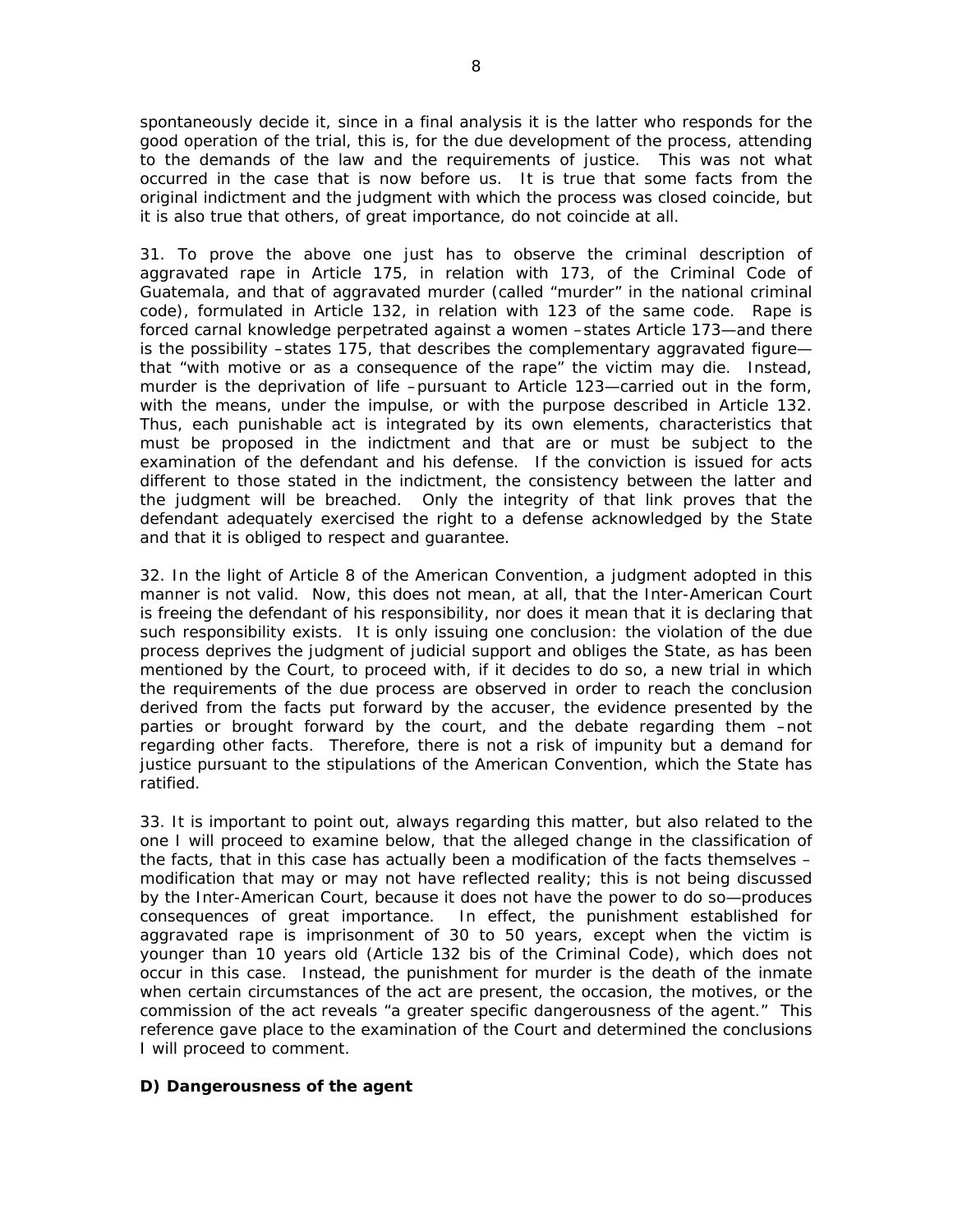34. In this case the problem that arises from the old expression introduced in the second to last paragraph of Article 132 is presented: the "greater specific dangerousness of the agent," concept that was revised by the parties in the process before the Inter-American Court and through writs of *amici curiae* that we will analyze carefully. The concept of dangerousness has been eradicated by more modern currents of the Criminal law of democratic orientation –modern, however, with almost one century of validity--, which have insisted on the need to eliminate this notion of substantive nature, to replace it with guiding information of the criminal reaction, the entity of the crime, and the guiltiness of the agent.

35. The positivism that pervaded in the last third of the XIX century permeated in multiple criminal codes, among them the spate of Latin American codes with which our XX century begun. The lessons of positivism, whose appeal lies in the consideration of the causal factors of the crime, both in general and in the specific dynamics of the agent, were widely received by professionals and students, among which we were politically active for a long time. The "scientific" appeal of positivism and the rejection of the judicial formalism hid the risks that it had on liberty and democracy and the advantages of the latter for the same purposes. Dangerousness arose based on the hypothesis of the intervention of the State.

36. Based on its dangerousness, the offender –current or future-- could be punished not for what he has already done, his behavior, his illegal activity, damaging and culpable, but for what he is, his personality, his tendencies, his possible decisions, and future and probable behavior, appreciated in the only way it could be: through predictions. In the end, this generates a criminal system based on the situation of the perpetrator –in which the reaction is in function of the person--, which contrasts the Criminal system based on the crime, act or behavior committed –in which the reaction is to the behavior actually displayed by the agent, the damage or the risk actually produced, the proven guilt.

37. For the purposes of the trial before the Inter-American Court, the matter may be considered from a double perspective: as a breach of the right to evidence and to a defense, in the sense that the indictment did not include the charge of dangerousness and therefore the defendant was not given the chance to disprove it; as a transgression of the freedom from criminal ex post facto laws, which states that only a law adjusted to the act committed may be applied. In the Commission's application the first perspective, of procedural nature, prevailed; in the decision of the Court, which does not reject that approach, but instead complements it, the second, of material nature, prevails.

38. The Court considered that the inclusion of dangerousness as an element of the criminal description or as a factor for the determination of the punishment, in its respective cases, does not comply with the freedom from ex post facto laws that states the punishment of illicit acts or behaviors performed with guilt, but it does not authorize the sanction based on a combination of the certainty of pasts acts and the speculation on future behaviors. In the end, it would not have been satisfactory for the application of the Pact of San Jose, considered as a single legal body, to ensure the defendant the possibility to defend himself from the accusation of being dangerous, that is, of the prediction of possible crimes in sometime in the future. What is required is a complete elimination of the reference to dangerousness. Thus, the disposition of the Court in the chapter on reparations, where the possibility of a new trial subordinated to the due process is mentioned, but it also states that it is necessary to, in order to comply with Article 2 of the Convention, reform Article 132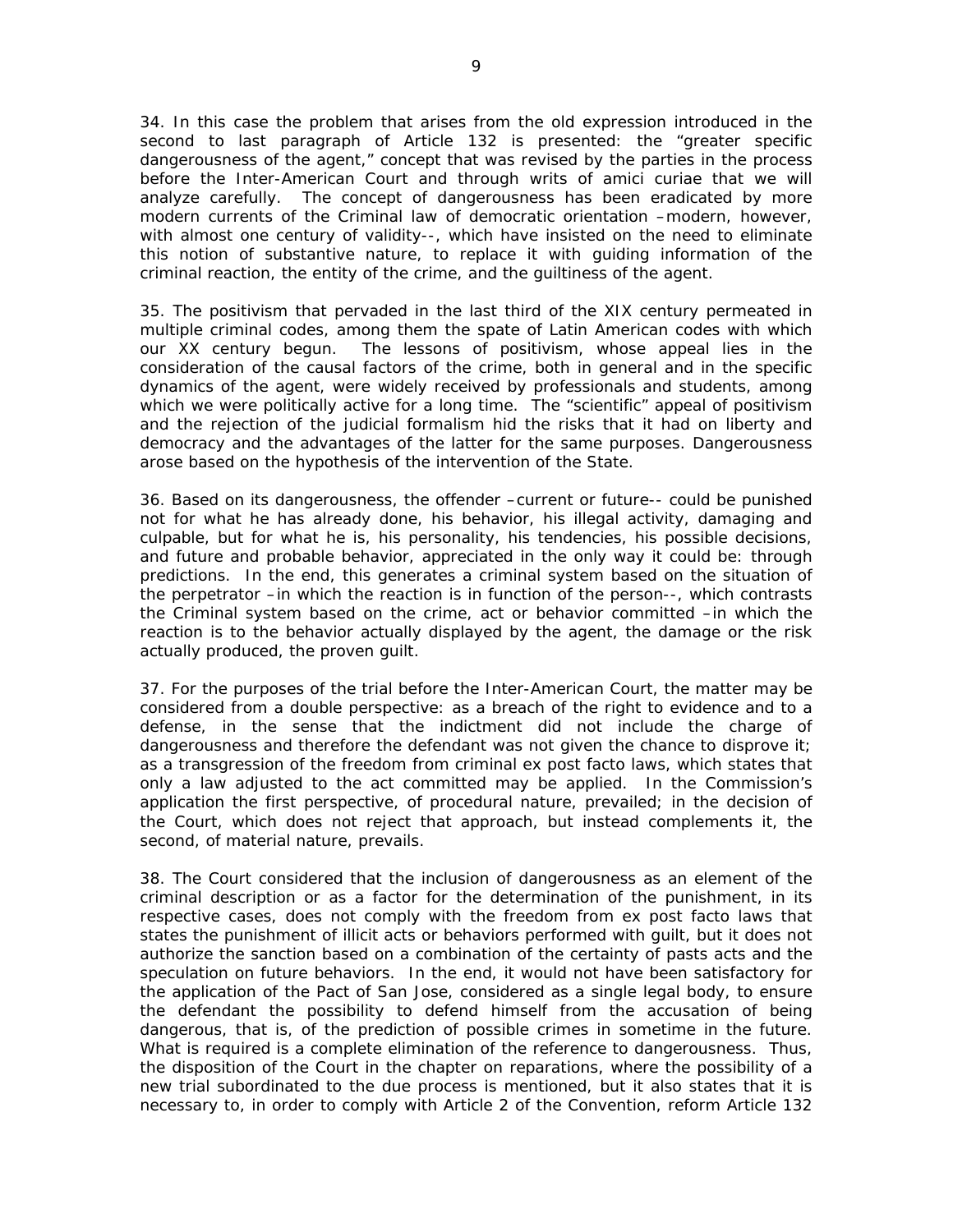of the Criminal Code.

### **E)** *Pardon*

39. Finally, the Court has dealt with the matter of pardon, appeal to which the accused convicted to death must have access, in the terms of Article 4 of the American Convention. Obviously, to have the right to present this appeal does not necessarily mean the right to a favourable response. The pardon is gradually being removed from criminal legislation. In it we still find the remote power of pardon of the absolute monarch, lord of lives and estates, who precisely because of that could dispose of the life of the accused, saving him from the death ordered by the court. The criminal rationality, found in the political and judicial rationality, suggests that this figure should be eliminated, without this preventing the establishment, in its place, of appropriate substitutes that allow the conversion of the punishment imposed when there are causes that justify it.

40. The Court appreciates that the State lacks a certain and adequate regimen regarding the pardon. If this subsists, a matter that concerns a State decision, it must not be extent of precise rules regarding the authority called to grant it, the grounds for its granting, and the procedure to decide on it. On the contrary, it would be an expression of pure discretion, foreign to a Constitutional State in a democratic society. Even when it is a power to pardon, it is necessary that it be exercised with clarity and rationality.

> Sergio García Ramírez Judge

Pablo Saavedra Alessandri **Secretary**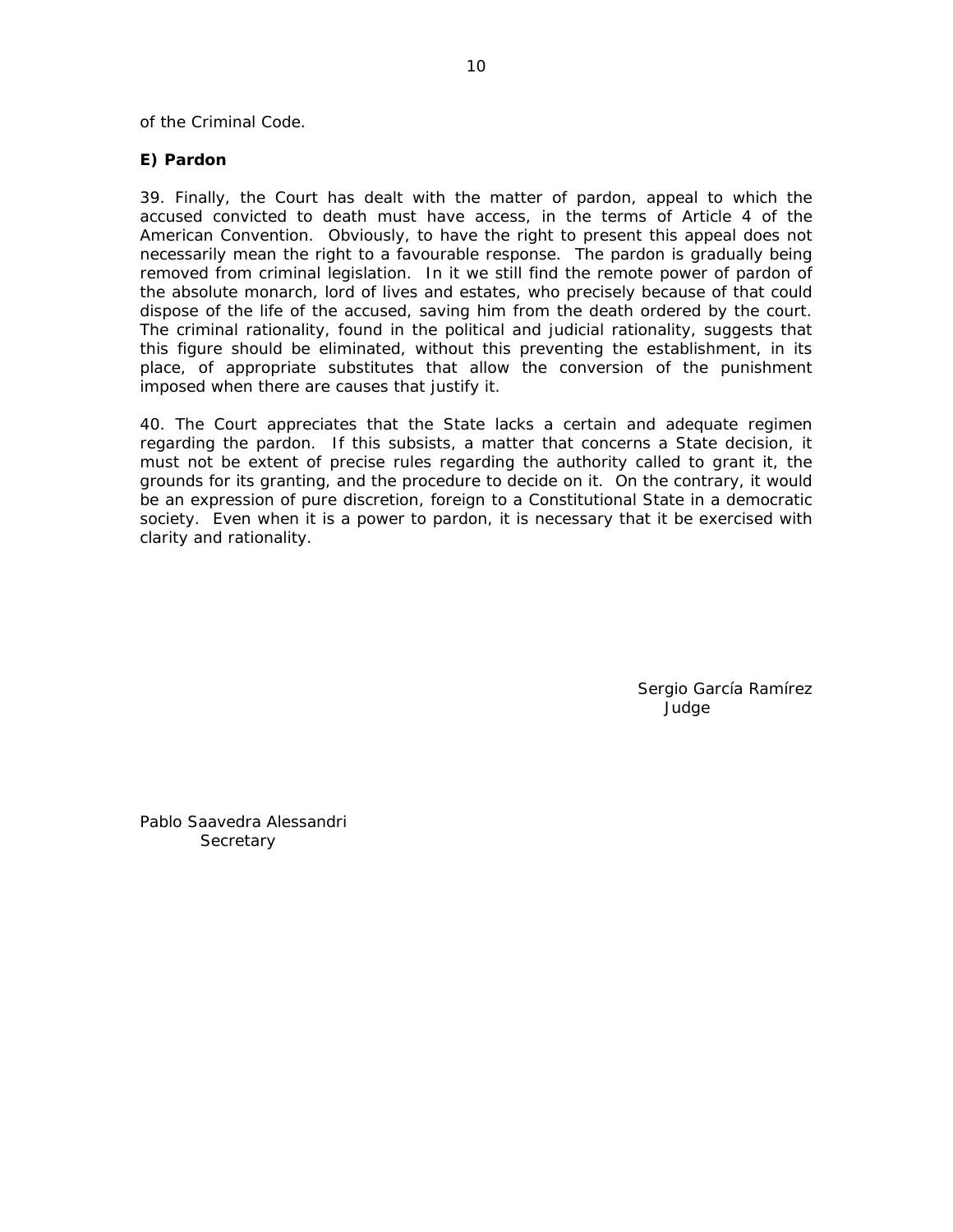### **Concurring opinion of the Judge** *ad hoc* **Arturo Alfredo Herrador Sandoval in the case of Fermín Ramírez v. Guatemala**

**I**NDEX

- I. Introduction
- II. Jurisdiction of the Court
- III. Of the procedural deficiencies
- IV. Of the Pardon
- V. Of the prison conditions
- VI. Conclusion

*"GUATEMALA IS A STATE OF TRANSITION, GUATEMALAN DEMOCRACY, THE PRODUCT OF DECADES OF GENERATIONAL FIGHTING, IS STILL YOUNG BUT PROMISING"* 

### **I. Introduction**

In my quality of judge *ad hoc* appointed by the State of Guatemala I concur in my opinion with the eminent jurists that make up the Court, with whom I have had the undeserved honor of working on the present case.

The Inter-American Court of Human Rights as the highest instance of regional jurisdiction in this subject must always remain faithful to the principles that inspired its creation, reaffirming its purpose to consolidate democracy and full respect for human rights in the American Continent.

During the last decade the State of Guatemala has been repeatedly accused before this regional instance, some times for having maintained and promoted a hostile policy with regard to the human rights of its inhabitants, and, in others, for not having the political will or sufficient strength to vigorously defend them.

The present case escapes by far the previously mentioned situations.

As with the rest of the democracies of this part of the continent, the Guatemalan one is permanently besieged by the groups of factual power that co-opt the institutionalism of the State that must so necessarily be strengthened. The endemic problems of poverty and extreme poverty afflicting the country have only worsened the crime phenomena that threatens with devouring the Constitutional State causing with its whirl a dangerous undermining of the credibility of the judicial courts as the only ones legitimately empowered to exercise and apply justice.

The rates of common violence cause a daily impact on citizen awareness generating a sensation of defenselessness and powerlessness before said hardships. Within this framework of action, the fight to make the Constitutional State prevail and for the defense of human rights reaches an enormous stature.

When the social dynamic, degenerated by the system's malfunctions causes us to face crimes as abominable as the one that motivated the process that culminated with this new punishment to the Guatemalan State; our wish would be that the justice system in its totality would operate in an optimal matter so the State, as the representative of the society and protector of the life and security of its habitants,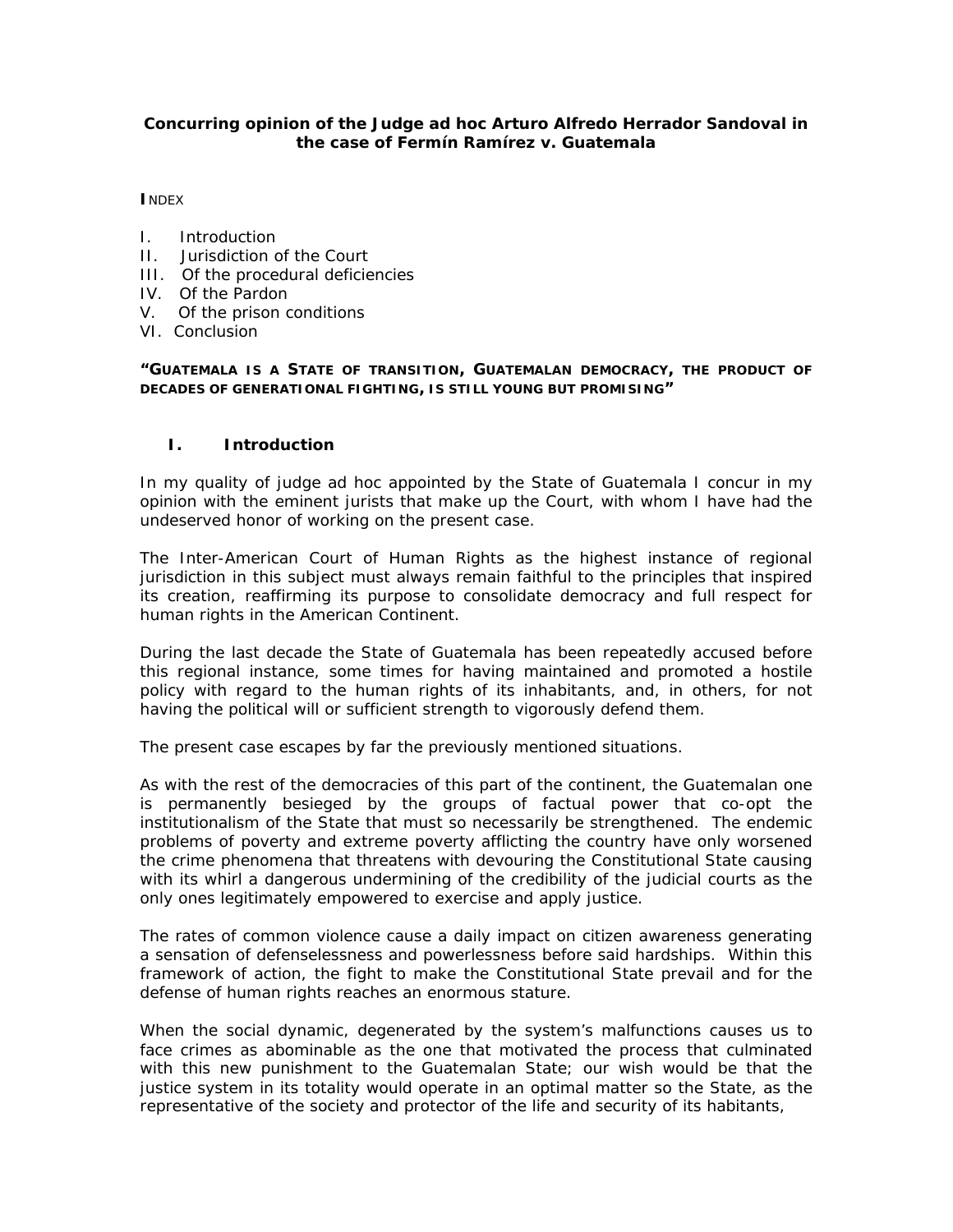could transmit with the same certainty that these acts will not be repeated and that, if they are, the population can be sure that they will never go without punishment, since without excuse or pretext the most exemplary of the punishments established in the legal code in force will be imposed in order to establish a sound precedent that banishes the temptation to repeat this type of crimes that damage social conscience.

The present is a case in which the judges that examined the case coincided that it escapes the traditional turn of the matters submitted to the jurisdiction of this Honorable Court, where the States appear as the accused not for procedural violations, as in the present case, but for executing State policies that intentionally restrict the most elemental rights of its inhabitants.

Jurisdiction of the Court

The Honorable Court is competent to know the case of merit in virtue of the ratification made of the American Convention by the Guatemalan State on May 25, 1978 and of the acceptance of its jurisdiction on March 9, 1987.

As established in Article 62(3) of the American Convention, this Court is competent to know of all cases concerning the interpretations and application of the provisions of the Convention, that are submitted to it, provided that the State Party has previously recognized the jurisdiction of the Court, situation that does not permit doubts regarding said matter.

Despite the above, it is fair to mention that the Inter-American Commission on Human Rights, whenever possible, must support that the Court deal with paradigmatic cases that deal with situations that escape procedural slip-ups that affect a single individual tried and convicted in all instances by one of the State parties of the Convention for committing an abominable crime; to permit that this Honorable Court deal with those paradigmatic cases in which its intervention is of vital and urgent importance for the validity of human rights of groups of citizens that suffer from some type of violation that distances the signing States from the Convention, of its reason of existence as such and lead them astray from the purposes that the Convention seeks.

### **Of the procedural deficiencies**

This case puts in evidence regretful and relevant mistakes of some operators of justice that committed errors not of bad faith in the process but of non-observance in the rigorous application of the procedural rules in force, situation that in a case as delicate as the present, whose sanction is the maximum punishment, must have been observed with extreme thoroughness. Failure to do so resulted in the Court having to issue a judgment against the State of Guatemala due to the procedural records because it was evident that said procedural omissions resulted in the violation of several of the precepts of the American Convention on Human Rights, as expressed in the operative paragraphs of the judgment of merit.

Trying to simplify as much as possible the detail of the procedural errors in which the different operators of justice that examined the case of merit participated, the following can be mentioned: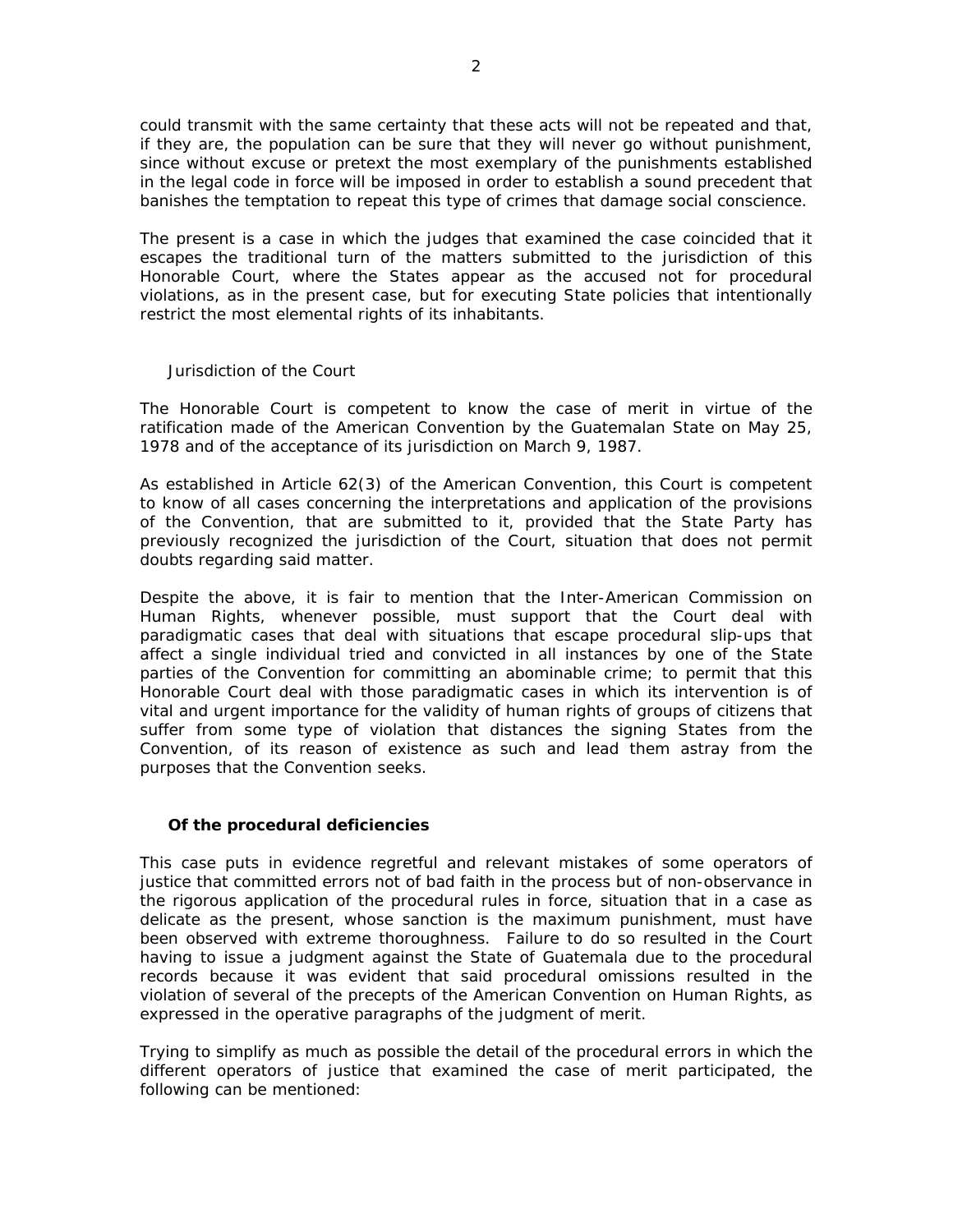- a. The Office of the Public Prosecutor did not present its indictment for the right crime, nor does it appear on the record that it requested the modification of the writ of indictment, which it had the power to do pursuant to that established in Article 320 of the Guatemalan Code of Criminal Procedures.
- b. Regarding the Trial Court, even though it is true that it had the power to give the act a different legal classification to the one presented in the indictment or the order for trial to commence in the procedural stage of the judgment in virtue of the permissive rule that regulates that situation in Article 388 of the Guatemalan Code of Criminal Procedures; it is also true that said situation is motivated by the appearance of a new circumstance not mentioned in the order for trial to commence. This situation in the case of merit refers to the certainty of the Court regarding the strangulation of the minor as the cause of her death, situation that obviously modified the legal classification of the crime substituting that of aggravated rape for murder, and therefore the punishment to be imposed.

This situation places us under the legal rule established in Article 373 of the Guatemalan Code of Criminal Procedures having as a consequence the right of the parties to request the suspension of the debate in order to offer more evidence or prepare their intervention; right that was not used by the Office of the Public Prosecutor or the defense. However, the most evident violation to the due process occurs when despite having changed the legal classification of the crime and therefore its punishment, THE TRIAL COURT **DOES NOT PROCEED TO RECEIVE A NEW STATEMENT FROM THE DEFENDANT** as it was obliged to due based on that expressly stated in an imperative manner in the previously mentioned article.

The previous procedural errors resulted in the non-compliance by the State of Guatemala of the judicial guarantees enshrined in Articles  $8(2)(b)$  and  $8(2)(c)$  of the American Convention on Human Rights.

c. Regarding the court-appointed defense counsel, it is obliged to request the suspension of the debate and demand that the Trial Court receive a new statement from the defendant, which it did not do.

# **IV. Of the Pardon**

In what refers to this situation, it is currently not regulated in Guatemala's legislation, which *per se* constitutes a violation to Article 4(6) of the American Convention. Mr. Fermín Ramírez presented on July 27, 1999 a measure of grace to the President of the Republic (Alvaro Arzú) through memorial received in the Reception Office of the Ministry of Government. On that same date, that office forwarded the dossier with the request to the Head Office of that Ministry, who at the same time forwarded it to the General Secretariat of the Presidency on May 31, 2000 (when the Presidency was in the hands of Mr. Alfonso Portillo). Said appeal was denied (by President Portillo) through agreement 235-2000 of May 31, 2000 that was published in the Diario de Centroamérica on June 2 of that same year.

It is true that the President of the Republic was not obliged to pardon the convicted party, since this decision is essentially optional, however, before the apparent legal limbo generated by the annulment of decree 159 of the Legislative Assembly that